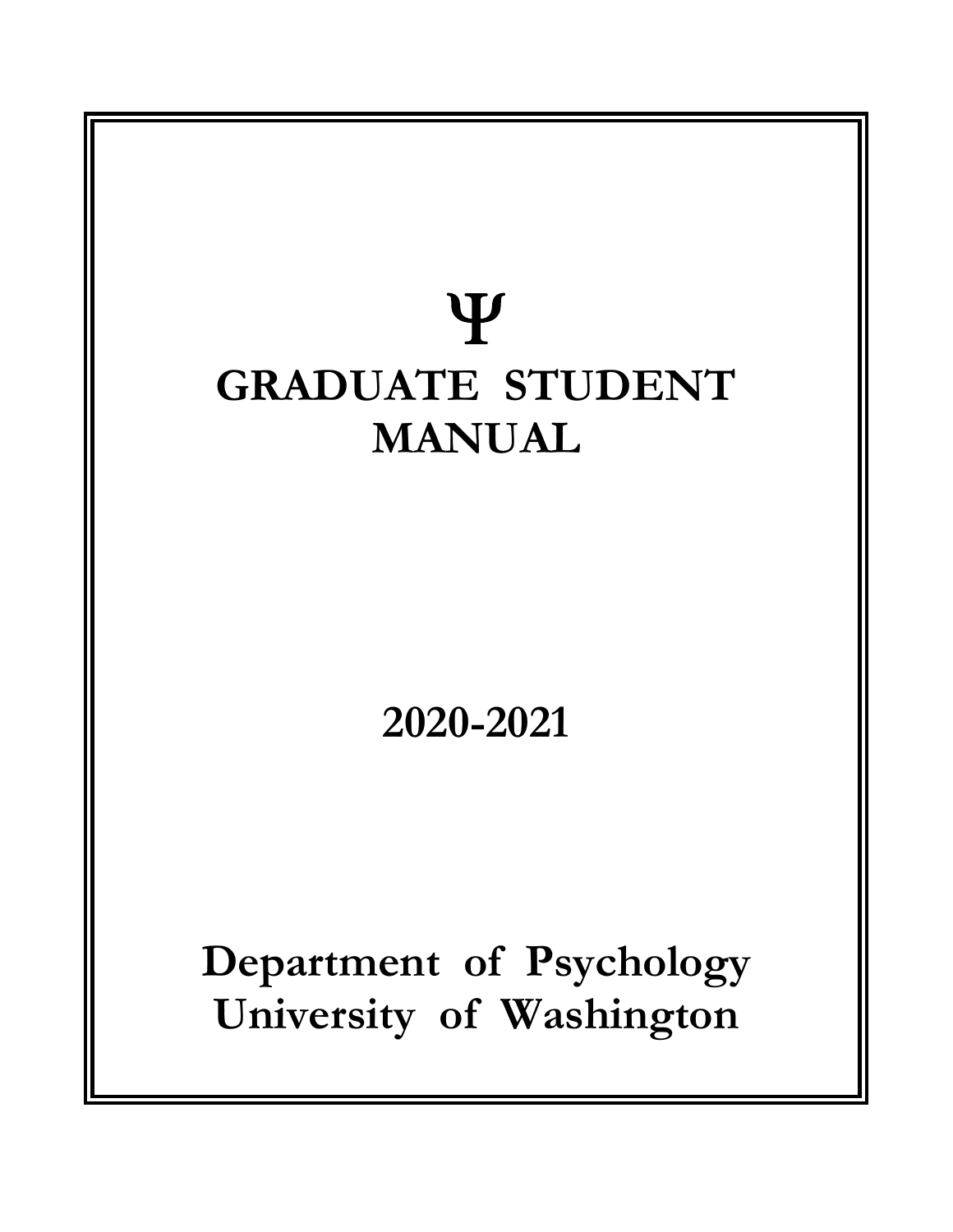The information in this manual is designed to be a quick guide to all the information that you ought to know about procedures, polices, and miscellany of the Psychology Department and the UW Graduate School. Any University, Graduate School, and Departmental policies not included here have not, by that omission, ceased to exist. Consult the UW General Catalog for University rules and procedures for graduate requirements. Keep this guide as a reference throughout your program. You may receive revisions that should be added to this packet. If you think there is misleading or missing information, please make this known to the Director of Graduate Training or the Graduate Program Advisor.

This Manual is revised annually. Suggestions are welcome. Please send your suggestions to:

Jeanny Mai jeanny@uw.edu Shannon Dorsey dorsey2@uw.edu

Representative of the Graduate Program Action Committee (GPAC):

Jessica Glazier jglazier@uw.edu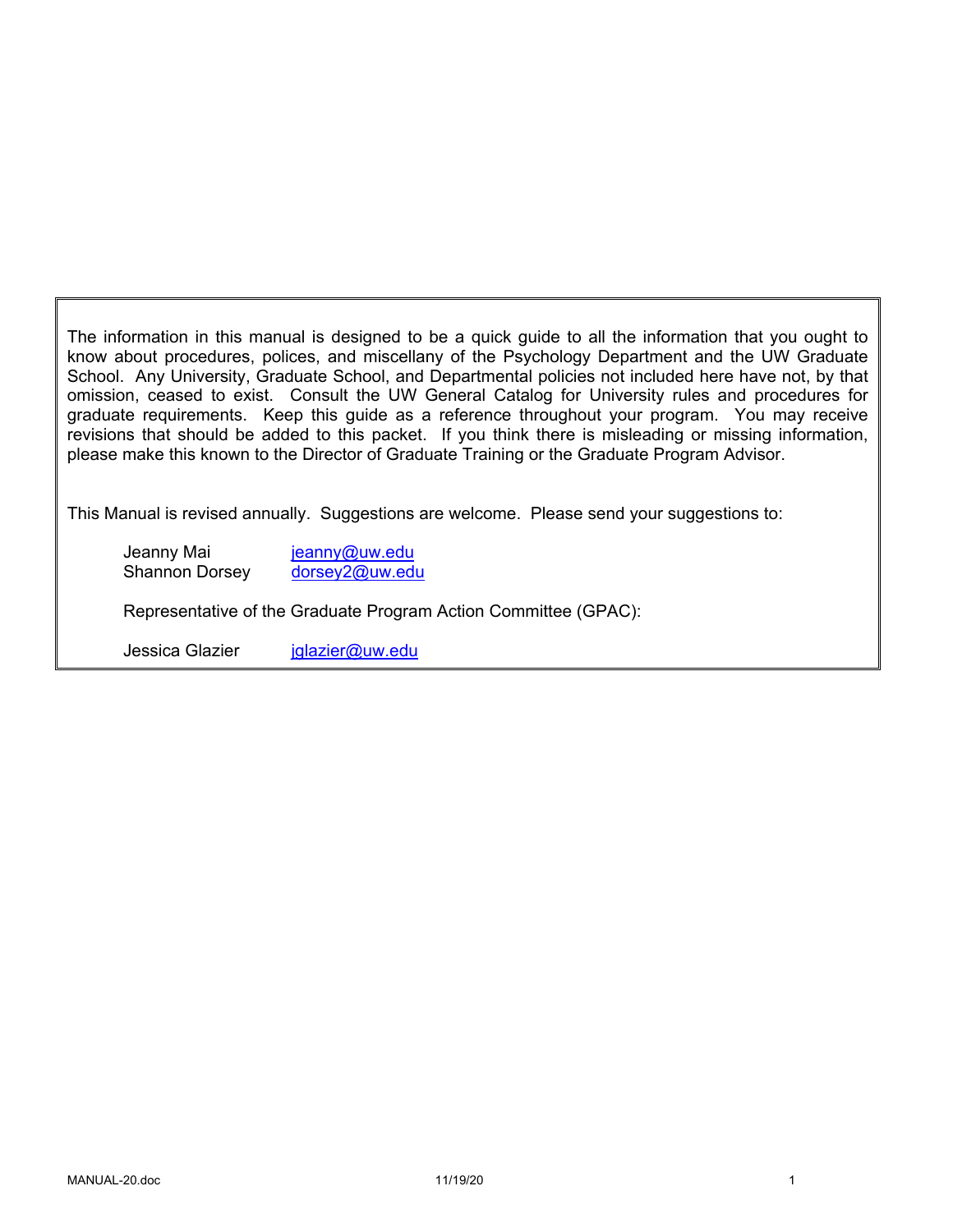# **TABLE OF CONTENTS**

|                                    | A. Basic Information for First Year Students                    |  |
|------------------------------------|-----------------------------------------------------------------|--|
| I.                                 |                                                                 |  |
| ΙΙ.                                |                                                                 |  |
| III.                               |                                                                 |  |
| IV.                                |                                                                 |  |
| B. Progressing Through the Program |                                                                 |  |
| L.                                 |                                                                 |  |
| II.<br>III.                        |                                                                 |  |
| IV.                                |                                                                 |  |
|                                    | Incomplete policy                                               |  |
| V.                                 |                                                                 |  |
| $\bullet$                          | Finding a GSR (Graduate School Representative)                  |  |
| $\bullet$                          | <b>Reading Committee</b>                                        |  |
| VI.                                |                                                                 |  |
| VII.                               |                                                                 |  |
| VIII.                              |                                                                 |  |
|                                    | <b>Dissertation Submission Policy</b>                           |  |
| $\bullet$                          | Important Internship Considerations for Clinical Students       |  |
| $\bullet$                          | <b>Hooding and Commencement</b>                                 |  |
| IX.                                |                                                                 |  |
|                                    | C. Areas of Study and Area Course Requirements                  |  |
| I.                                 |                                                                 |  |
| II.                                |                                                                 |  |
| III.                               |                                                                 |  |
|                                    | <b>Quantitative Minor</b>                                       |  |
| $\bullet$                          | Data Science Options<br><b>Diversity Science Specialization</b> |  |
| $\bullet$                          |                                                                 |  |
| D. Policies and Procedures         |                                                                 |  |
| I.<br>II.                          |                                                                 |  |
| III.                               |                                                                 |  |
| IV.                                |                                                                 |  |
| V.                                 |                                                                 |  |
| VI.                                |                                                                 |  |
| VII.                               |                                                                 |  |
| E. Funding and Money Matters       |                                                                 |  |
| I.                                 |                                                                 |  |
|                                    |                                                                 |  |
| Ⅱ.                                 |                                                                 |  |
| III.                               |                                                                 |  |
| IV.                                |                                                                 |  |
| F. Appendices                      |                                                                 |  |
| I.                                 |                                                                 |  |
| ΙΙ.                                |                                                                 |  |
| III.                               |                                                                 |  |
| IV.                                |                                                                 |  |
| V.                                 |                                                                 |  |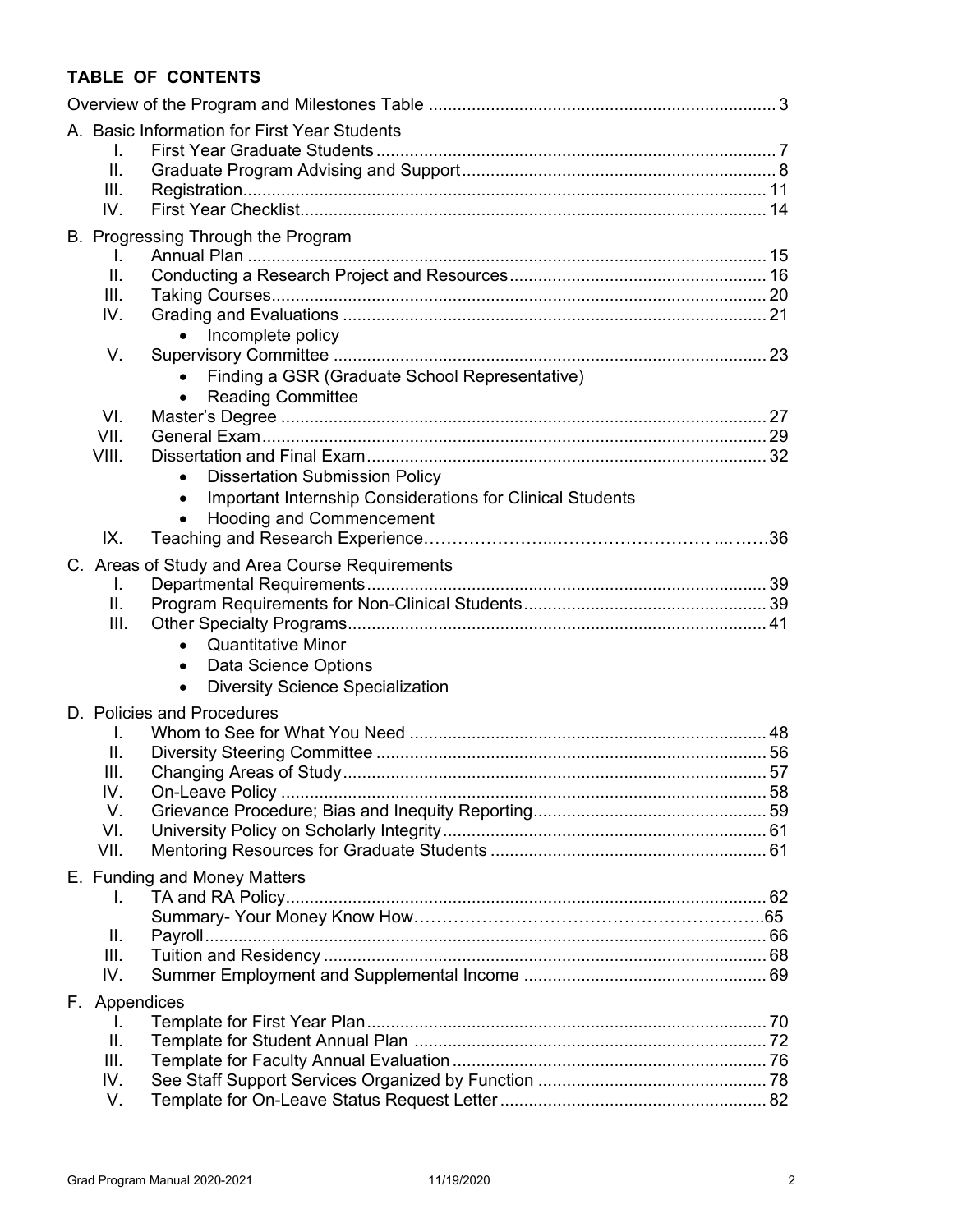#### **Overview of the Psychology Ph.D. program**

**1. Goal**. The goal of the Psychology Graduate Program at the University of Washington is to train the next generation of psychologists for excellence in research, teaching and/or clinical practice. Toward that end, graduate students are expected to take some formal course work. More importantly, you will be challenged to acquire and demonstrate mastery of a set of professional skills, including research, reading, writing, and speaking in your professional field.

Our program places an emphasis on self-definition of goals, and the development of individualized graduate programs centered around your goals. The purpose of this overview is to give you a general picture of the events that will constitute your graduate training, and define their general time scale.

**2. Areas and Advisors**. For administrative purposes, the Department is divided into eight Areas: Animal Behavior, Behavioral Neuroscience, Adult Clinical, Child Clinical, Cognition & Perception, Developmental, Quantitative and Social Psychology & Personality. The specifics of graduate training vary somewhat among Areas, particularly between the clinical and non-clinical Areas.

Each student is admitted to the graduate program under the sponsorship of a particular faculty member, who becomes the student's Advisor. A Co-Advisor (and sometimes a tertiary advisor) is selected for each student. The Advisor and Co-Advisor help the student plan his/her/their course of study, and guide him/her/them in all aspects of graduate training. Each student is also assigned to an Area or two -typically the Area(s) to which his/her/their Advisor(s) belongs.

**3. Coursework (revised Autumn 2015)**. Students in the non-clinical Areas are required to take about 10 courses in the first two years. Students in the clinical Areas take many more courses -- up to about 20 in the first three years (though the clinical faculty are working to reduce course burden). All students are strongly encouraged to participate in seminars and advanced seminars throughout their graduate careers. (See page 39 for Department and Area requirements)

**4. Milestones (revised Summer 2020 for clarity)**. All graduate students are to meet all of the following milestones. The timing of the milestones indicates the preferred rate of passage through the program. However, research-specific constraints as well as individual factors such as health issues, family responsibilities, or need to modify academic training for excellence in an area of study may require that some students achieve certain milestones later (or earlier) than indicated here. Students may first petition their advisory team/Supervisory committee and then submit the petition to the Graduate Training Committee (GTC) for approval of a delay in achieving one or more milestone. In covid-impacted times a quarter delay on milestones is automatically approved. When delays occur without prior approval, students will receive some communication from GTC as outlined in the section on Evaluation (levels of communication/warn outlined on page 22).

#### *Clinical students— see Clinical Program Manual for your Departmental Milestones Table.*

*Note: Talk to your advisor about milestones and submission/feedback instructions, looking at this table together. Some areas have a few small differences (e.g., Social/Personality formalizing student feedback*  instructions for First and Second Year Writing Projects). For other areas (Developmental, Animal *Behavior, Cog/Per) the table fully represents milestones and feedback instructions.* 

| <b>Departmental Milestones</b><br>(all areas except Clinical) | Due Date*                      | <b>Submission and Feedback</b><br><b>Instructions</b> |
|---------------------------------------------------------------|--------------------------------|-------------------------------------------------------|
| <b>First Year Research Festival</b>                           | Spring Quarter 1 <sup>st</sup> | Practice and incorporate advisor and                  |
| <b>Presentation</b>                                           | year (typically                | lab feedback before presenting                        |
| Short (e.g., 15 minute) presentation of $1st$                 | Weds after                     |                                                       |
| year research project, typically including                    | Memorial Day                   |                                                       |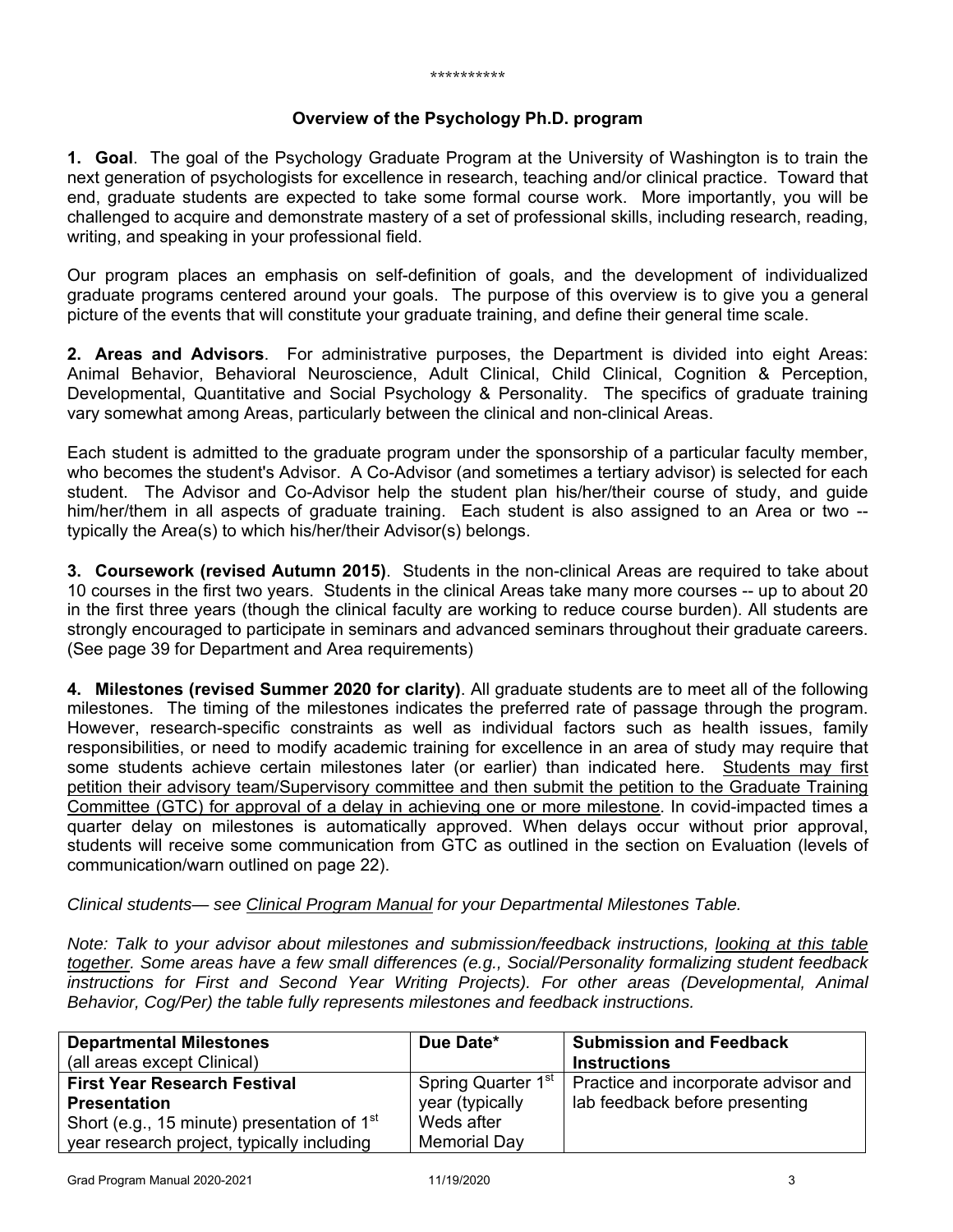| background/rationale, hypotheses, method,<br>results, discussion (including implications,<br>limitations, future directions) and short (e.g.,<br>5 minute) Q&A period                                                                                                                                                                                                                                                                                                                                                                                                                                                                                                                                                                                                                                                                                                   | weekend)                                                                                                                     |                                                                                                                                                                                                                                                                                                                                                                                                                                                                                                                                                                                                                                                                            |
|-------------------------------------------------------------------------------------------------------------------------------------------------------------------------------------------------------------------------------------------------------------------------------------------------------------------------------------------------------------------------------------------------------------------------------------------------------------------------------------------------------------------------------------------------------------------------------------------------------------------------------------------------------------------------------------------------------------------------------------------------------------------------------------------------------------------------------------------------------------------------|------------------------------------------------------------------------------------------------------------------------------|----------------------------------------------------------------------------------------------------------------------------------------------------------------------------------------------------------------------------------------------------------------------------------------------------------------------------------------------------------------------------------------------------------------------------------------------------------------------------------------------------------------------------------------------------------------------------------------------------------------------------------------------------------------------------|
| *can be diff. if Covid impacts on data<br>collection                                                                                                                                                                                                                                                                                                                                                                                                                                                                                                                                                                                                                                                                                                                                                                                                                    |                                                                                                                              |                                                                                                                                                                                                                                                                                                                                                                                                                                                                                                                                                                                                                                                                            |
| <b>First Year Writing Project</b><br>Options include:<br>a. Write up of the 1 <sup>st</sup> year project<br>b. Grant or fellowship proposal<br>c. Proposal for research project<br>d. Comprehensive literature review<br>e. Journal manuscript<br>f. Rigorous and detailed methods section<br><b>Second Year Writing Project</b><br>May be an extension of the first-year project<br>into a more comprehensive research paper<br>or journal manuscript (cannot be exact draft<br>used as first-year writing requirement), or a<br>new project taking one of the following<br>forms:<br>a. A research paper/manuscript<br>b. Master's thesis submitted to completion<br>c. Proposal for research project<br>d. Comprehensive literature review<br>e. Grant/fellowship proposal<br>f. Preliminary dissertation proposal                                                   | 1 <sup>st</sup> week of Fall<br>quarter 2 <sup>nd</sup> year<br>1 <sup>st</sup> week of Fall<br>quarter 3 <sup>rd</sup> Year | Develop in collaboration with advisor<br>(advisor can edit, give feedback);<br>other authors can participate in<br>writing and give feedback but student<br>should be 1 <sup>st</sup> author (not necessarily<br>on the publication that may result);<br>submit to advisor, co-advisor, and<br>Jeanny<br>Develop in collaboration with advisor<br>(advisor can edit, give feedback);<br>other authors can participate in<br>writing and give feedback but student<br>should be 1 <sup>st</sup> author (not necessarily<br>on the publication that may result);<br>Submit to advisor, co-advisor, and<br>Jeanny                                                             |
| <b>Form Doctoral Supervisory Committee</b>                                                                                                                                                                                                                                                                                                                                                                                                                                                                                                                                                                                                                                                                                                                                                                                                                              | End of Winter<br>quarter 3rd year                                                                                            | Committee signatures to Jeanny                                                                                                                                                                                                                                                                                                                                                                                                                                                                                                                                                                                                                                             |
| <b>General Exam-Written Exam Depth</b><br><b>Requirement</b><br><b>Options Include:</b><br>a. Review Paper (typically at least 20 pages<br>of review, with additional pages for<br>references, abstract, and title page)<br>b. NRSA full application (not just 6 page<br>research plan)<br>c. Another major grant application (not an<br>NSF grad fellowship)<br>d. Written exam covering depth reading list<br>that is completed over up to 3-day period<br>(can be combined with breadth exam to<br>become one larger exam over 5-7 day<br>period)<br>General Exam reading list might have 35-55<br>items (lower end if more books or<br>monographs, longer end if primarily journal<br>articles). When the General Exam is a<br>written exam covering Depth and Breadth<br>(next row): half should be in the depth area<br>(e.g., spatial reasoning) and half in the | 1 <sup>st</sup> Day of Fall<br>Quarter 4 <sup>th</sup> year                                                                  | Meet with committee at least 2<br>quarters prior to exam to determine<br>exam format and topics; finalize<br>reading list with committee at least<br>one quarter prior to exam.<br>For a-c: Faculty may give high-level<br>conceptual feedback but not written<br>feedback or suggestions for<br>improvement.<br>For d: Students can work in cohorts<br>to create shared reading lists and are<br>encouraged to ask senior students<br>for advice /examples. However,<br>student should not be given feedback<br>on their written exam until after their<br>oral exam. Students can ask the<br>faculty member/s clarifying questions<br>about the questions on their exam. |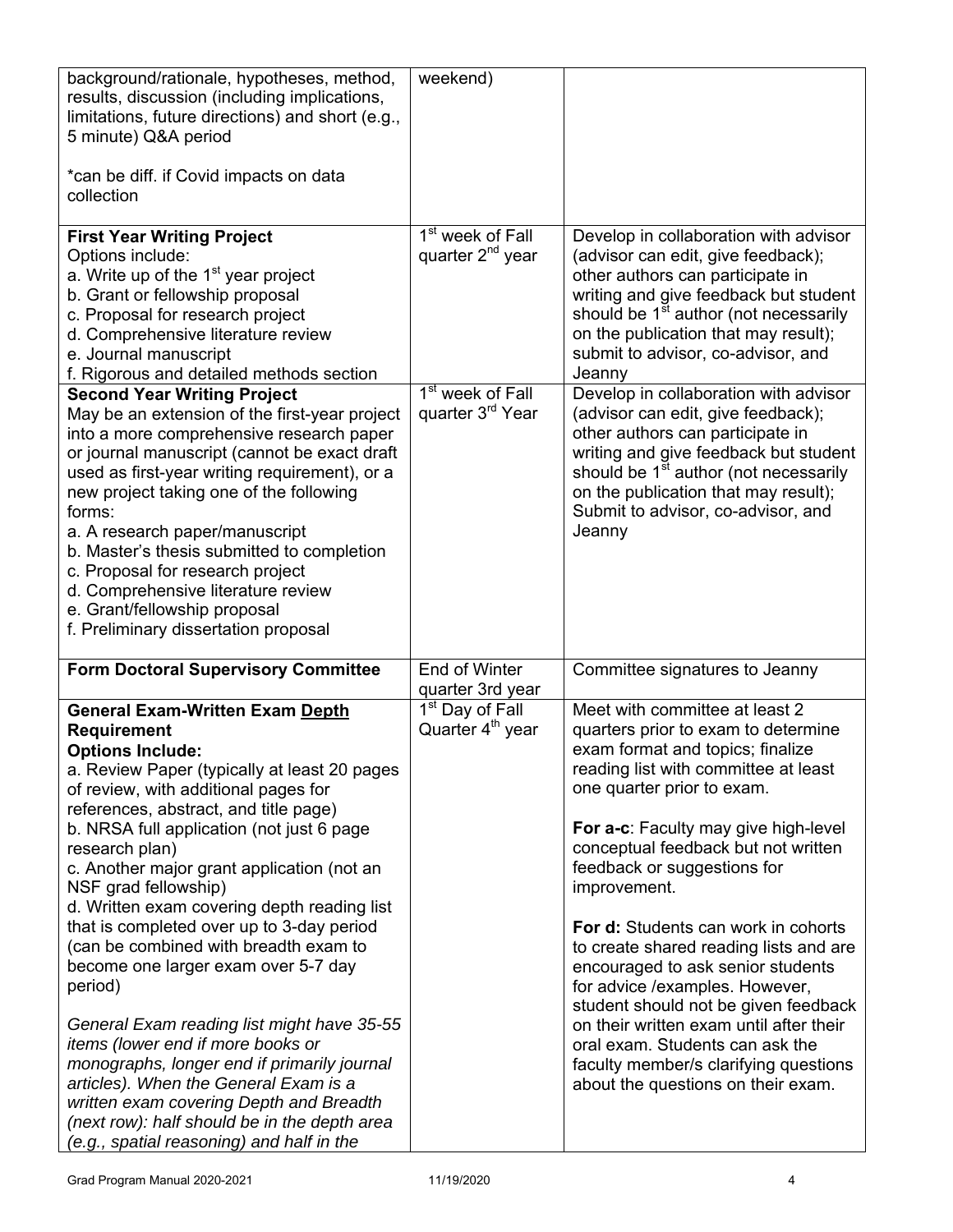| breadth area (e.g., cognitive psychology).                                             |                                 |                                                                          |
|----------------------------------------------------------------------------------------|---------------------------------|--------------------------------------------------------------------------|
| <b>General Exam-Written Exam Breadth</b>                                               | 1 <sup>st</sup> Day of Fall     | Finalize reading list at least one                                       |
| Requirement (see pages 29-31)                                                          | Quarter 4 <sup>th</sup> year    | quarter prior to exam                                                    |
| • Written exam covering breadth reading list                                           |                                 |                                                                          |
| that is completed over up to 3 day period.                                             |                                 | Students can ask for examples of                                         |
| • Can be combined with depth exam to                                                   |                                 | other student's written exams to see                                     |
| become one larger exam over 5-7 day                                                    |                                 | what the milestone is like. However,                                     |
| period                                                                                 |                                 | student should not be given feedback                                     |
|                                                                                        |                                 | on their written exam until after their                                  |
|                                                                                        |                                 | oral exam.                                                               |
|                                                                                        |                                 |                                                                          |
| <b>General Exam-Oral Exam</b>                                                          | 1 <sup>st</sup> day of Fall     | Schedule several weeks prior to the                                      |
| In-person meeting in which committee asks                                              | quarter 4 <sup>th</sup> year    | oral exam; let Jeanny know of                                            |
| questions that follow from the student's                                               |                                 | schedule at least 3 weeks before oral                                    |
| depth and breadth written products and/or                                              |                                 | exam; Following the oral exam,                                           |
| exams and/or the reading list. Allow 2 hours                                           |                                 | warrant will be signed by all                                            |
| for exam.                                                                              |                                 | attending committee members;                                             |
|                                                                                        |                                 | return warrant to Jeanny immediately                                     |
| Students must pass each of the three                                                   |                                 |                                                                          |
| General Exam components to move on to                                                  |                                 |                                                                          |
| candidacy status and receive Level 2                                                   |                                 |                                                                          |
| TA/RA Pay in subsequent quarters. Passing<br>each component requires a majority of the |                                 |                                                                          |
| committee to approve (e.g., 3 of 4 members                                             |                                 |                                                                          |
| inclusive of the GSR). If a component is not                                           |                                 |                                                                          |
| passed, the student must complete that                                                 |                                 |                                                                          |
| component again.                                                                       |                                 |                                                                          |
| <b>Dissertation Proposal</b>                                                           | 1 <sup>st</sup> day of Fall     | Obtain and incorporate advisor, lab,                                     |
| May be written and/or oral. Must be                                                    | quarter 4 <sup>th</sup> year    | and area feedback; Schedule                                              |
| approved by advisor/co-advisor prior to                                                | (to Advisor/Co-                 | supervisory committee meeting                                            |
| presenting to supervisory committee                                                    | advisor); 1 <sup>st</sup> Day   |                                                                          |
|                                                                                        | of Fall quarter 5 <sup>th</sup> |                                                                          |
|                                                                                        | year (to super-                 |                                                                          |
|                                                                                        | visory committee)               |                                                                          |
| <b>Form Reading Committee</b>                                                          | One Full Quarter                | See instructions for forming reading                                     |
|                                                                                        | prior to                        | committee in Dept. Grad Manual                                           |
|                                                                                        | <b>Dissertation</b>             | (see page 26)                                                            |
|                                                                                        | Defense                         |                                                                          |
| <b>Dissertation Research Report-Formal</b>                                             | End of Spring                   | Strongly encouraged to collaborate                                       |
| <b>Written Dissertation</b>                                                            | Quarter of 5 <sup>th</sup>      | with advisor. May collaborate with                                       |
|                                                                                        | year                            | and obtain feedback from other                                           |
| Use APA & Graduate School Format for all                                               |                                 | students and/or faculty as well;<br>Submit to reading committee at least |
| required sections of formal dissertation                                               |                                 | 6 weeks prior to Dissertation                                            |
| write-up.                                                                              |                                 | Defense. After defense, incorporate                                      |
|                                                                                        |                                 | committee feedback; obtain advisor                                       |
|                                                                                        |                                 | approval; submit to graduate school                                      |
| <b>Dissertation Defense-Oral Exam</b>                                                  | End of Spring                   | Schedule at least 60 days prior to                                       |
|                                                                                        | quarter of $5th$ year           | exam; complete paperwork with                                            |
| 40-60 minute research presentation of                                                  |                                 | Jeanny to obtain warrant; submit                                         |
| background and rationale, aims,                                                        |                                 | warrant to Jeanny immediately after                                      |
| hypotheses, method, results, and                                                       |                                 | exam                                                                     |
| discussion of implications, limitations, and                                           |                                 |                                                                          |
| future directions of dissertation research,                                            |                                 |                                                                          |
| followed by Q & A. Allow 2 hours for exam.                                             |                                 |                                                                          |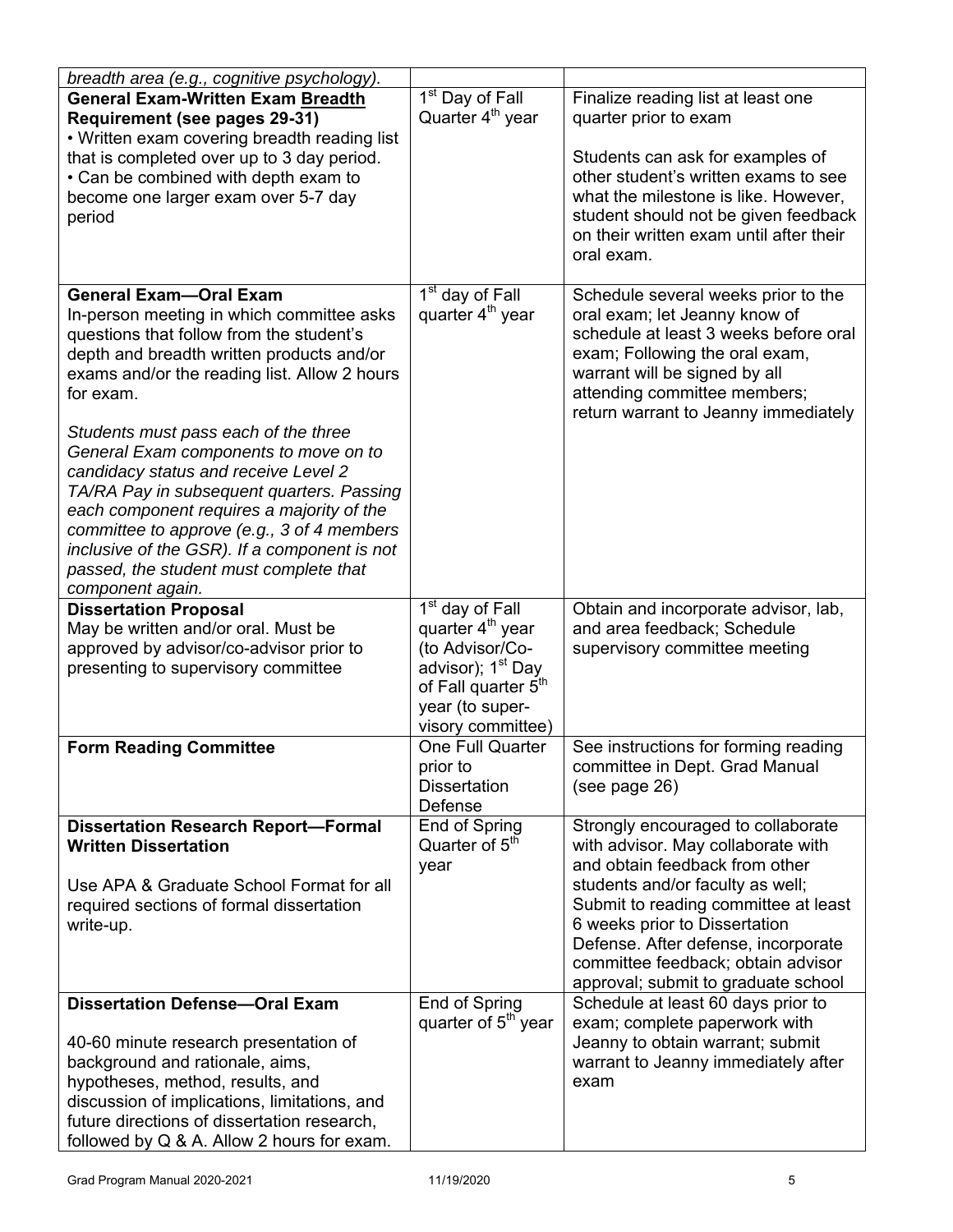\* The nonclinical psychology PhD program is officially a 5-year program (e.g., funding is not guaranteed after the  $5<sup>th</sup>$  year). However, we recognized that many students benefit from an extra year in graduate school, *particularly* in the recent climate with the double pandemic of covid-19 and racism. We have worked to fund students in later years, to support delays related to these pandemics. Milestones, particularly those in years 3-5, have some flexibility, and may be completed earlier or (upon petition to the Graduate Training Committee and with approval of your advisor) later than outlined. If you have concerns about meeting milestones at any point, it is strongly encouraged that you discuss with your advisor, secondary advisor, and/or the GTC as soon as possible to clarify expectations and enable time to adjust the milestone timelines to fit your training goals and needs.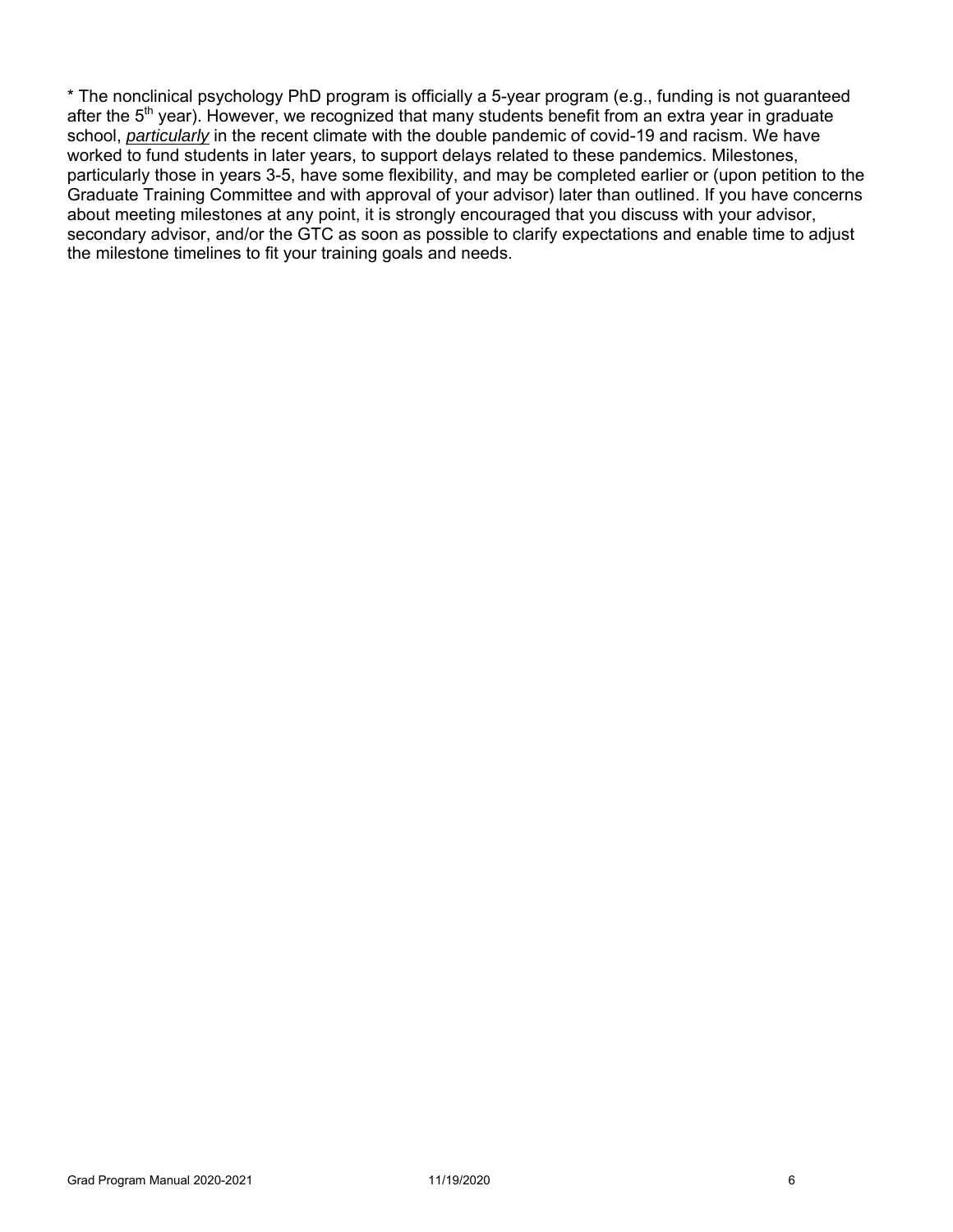# **A. Basic Information for First Year Students**

# **A. I. FIRST YEAR GRADUATE STUDENTS**

Welcome to the Psychology Department! This manual was written in an effort to guide you through your graduate program. Please read through the manual to get a clear picture of the procedures involved in completing the program. The first year of graduate school is both an exciting and sometimes challenging time. Many faculty members, advanced graduate students, and staff members are committed to helping new graduate students in their transition to graduate school. Please make use of these resources when the need arises. If you have questions not included in the manual, please contact the Graduate Program Advisor in Guthrie 127 (jeanny@uw.edu), your advisors, another graduate student, or the Director of Graduate Training, Shannon Dorsey (dorsey2@uw.edu).

- **1. Faculty Advisors.** You will have been assigned two (primary and secondary) or more advisors in the Department who will assist you with planning your program for the first year. Your advisor(s) will also supervise your research during the first year. Although many students continue with this advisor past their first year and/or make this person the chair of their Supervisory Committee, this is not required. You should feel free to pursue work with another faculty member if that should better fit your educational needs. (See page 8, Graduate Program Advising).
- **2. Orientation Week.** First year graduate students are expected to attend an orientation seminar during the week prior to the start of classes, Autumn Quarter. Please register for orientation credit, under Psych 500 A.
- **3. First Year Plan.** Early in Autumn quarter of the first year (preferably during Orientation Week), new students are to schedule a planning meeting with their advisor(s). After the meeting, the student is asked to prepare a written version of his/her/their goals, coursework, research, etc., for the upcoming year which due to Jeanny within the first two weeks of class (the First Year Plan, see page 70 for template). The First Year Plan evolves into the Annual Plan (see page 72) and is updated every spring quarter as part of the Annual Review Process.
- **4. Course Requirements.** You should begin fulfilling departmental course requirements (See page 39) during the first year. In particular, you must complete the first two statistics courses in your first year. Check with your area about specific requirements and refer to your First Year Plan (See page 70).
- **5. First Year Research Project.** All first year students are required to conduct research during the year. This activity culminates in a formal presentation of your work at the Annual Psychology Department Research Festival, held at the end of Spring Quarter. Clinical students present at the end of their second year in the program. All other students present at the end of their first year.
- **6. Annual Evaluations.** You will be evaluated at the end of each year by the faculty in your major area. The evaluation will be based on your accomplishments during the prior year and your Annual Plan which is prepared in May of each year to discuss the upcoming year. (See the template, page 72). A letter providing feedback from the evaluation and any appropriate recommendations will be sent to you from your advisor(s). For more detailed feedback, you should talk with your advisor and/or the Area GTC Representative. (See Area Rep list, page 40)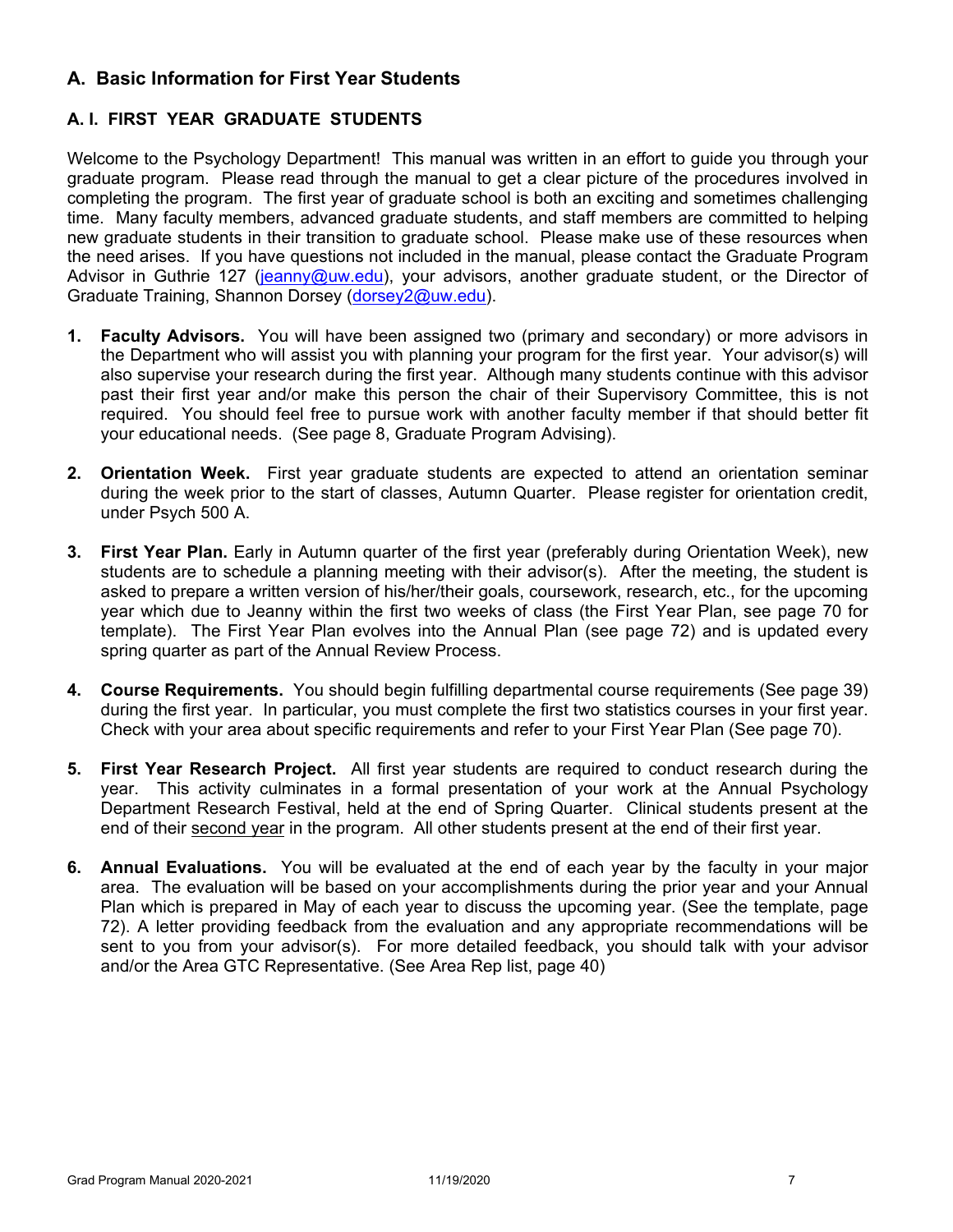**7. Office Space.** While less relevant in our current remote conditions for 2020-2021, many students will have office space available through their advisors. If you do not, or would like to have space, some limited graduate student desk space is available in Guthrie Hall Contact your Graduate Program Action Committee (GPAC) Representative (See page 10) to request a desk space. There is a graduate student computer lab in the first floor core of Guthrie Hall (G-161) with 3 computers and 2 printers. Contact William Kaplan, the Office Manager (wkaplan@uw.edu, G-119B) to check out a key.

- **8. E-Mail.** In order to sign up for a UW e-mail account, go to https://uwnetid.washington.edu/newid/. Then follow the online instructions. Send questions to UW Technology Service Center via their Web site (http://itconnect.uw.edu/help/) or call 206-221-5000.
- **9. Husky Card.** The Husky Card is your official photo ID card for being a member of the UW community. It provides use to many services, including libraries, the fitness center, the public transit system, and more. Find out how to get yours here: https://hfs.uw.edu/Husky-Card-Services
- **10. Payroll.** The first time you are entered into our payroll system which is called Workday, you will receive an email from Workday or Integrated Service Center (ISC). The email will direct you to complete your online profile and coordinate with our Payroll Coordinator on the verification of your ID. For payroll questions and issues please contact our Payroll Coordinator via email, psypay@uw.edu. Paydays are typically the 10<sup>th</sup> (which covers the 16<sup>th</sup>-end of month) and 25<sup>th</sup> (1<sup>st</sup>-15<sup>th</sup>) of the month for the period in which you have employment. Autumn quarter employment dates cover September 16- December 15, Winter quarter is December 16-March 15, Spring quarter is March 16-June 15, and Summer quarter employment if you have it is June 15-August 15 (for TAs) **OR** until September 15 (RAs and other). Please note this summer gap in appointment, it will come up later in the manual with more detail on page 62 (Summer Quarter Warning) on page 69 (Summer Employment Section).
- **11. Tuition and Fees.** While you are employed as an Academic Student Employee (ASE) with the Psychology Department and you are registered for the appropriate number of credits (10-18 credits during the academic quarters or 2 credits in summer), you will receive waivers that will bring your tuition and fees balance down. These waivers do not entirely cover the amount owed, however, and each quarter you can expect to pay about \$250 in non-waiveable fees. This payment is due by the third Friday of each quarter.

# **A. II. GRADUATE PROGRAM ADVISING**

# **Advisors/Co-Advisors**

Advisors work to help students with their goals and with their research. They also usually serve as the chair of the student's Supervisory Committee. Co-advisors are assigned to students to provide students with additional support. Students should feel free to approach their advisors and co-advisors with questions or concerns regarding their program. Advisors and co-advisors are also typically the ones who sign the Master's Warrant (See page 27). Although the advisors and co-advisors are assigned to students for the first year of the program, students may change these assignments over the course of the graduate program. It is recommended that students who would like to change advisors or co-advisors discuss this possibility with their advisor or co-advisor. For a student perspective, consult with other graduate students, and/or GPAC (See page 10).

### *Graduate Training Committee –* **Chaired by Shannon Dorsey** ( e-mail: dorsey2@uw.edu)

The Graduate Training Committee (GTC) is an appointed committee of the faculty. Faculty members of the Committee represent each of the sub-areas within the Psychology Department, and two graduate students attend the meetings to provide student input. The functions of the Committee are to: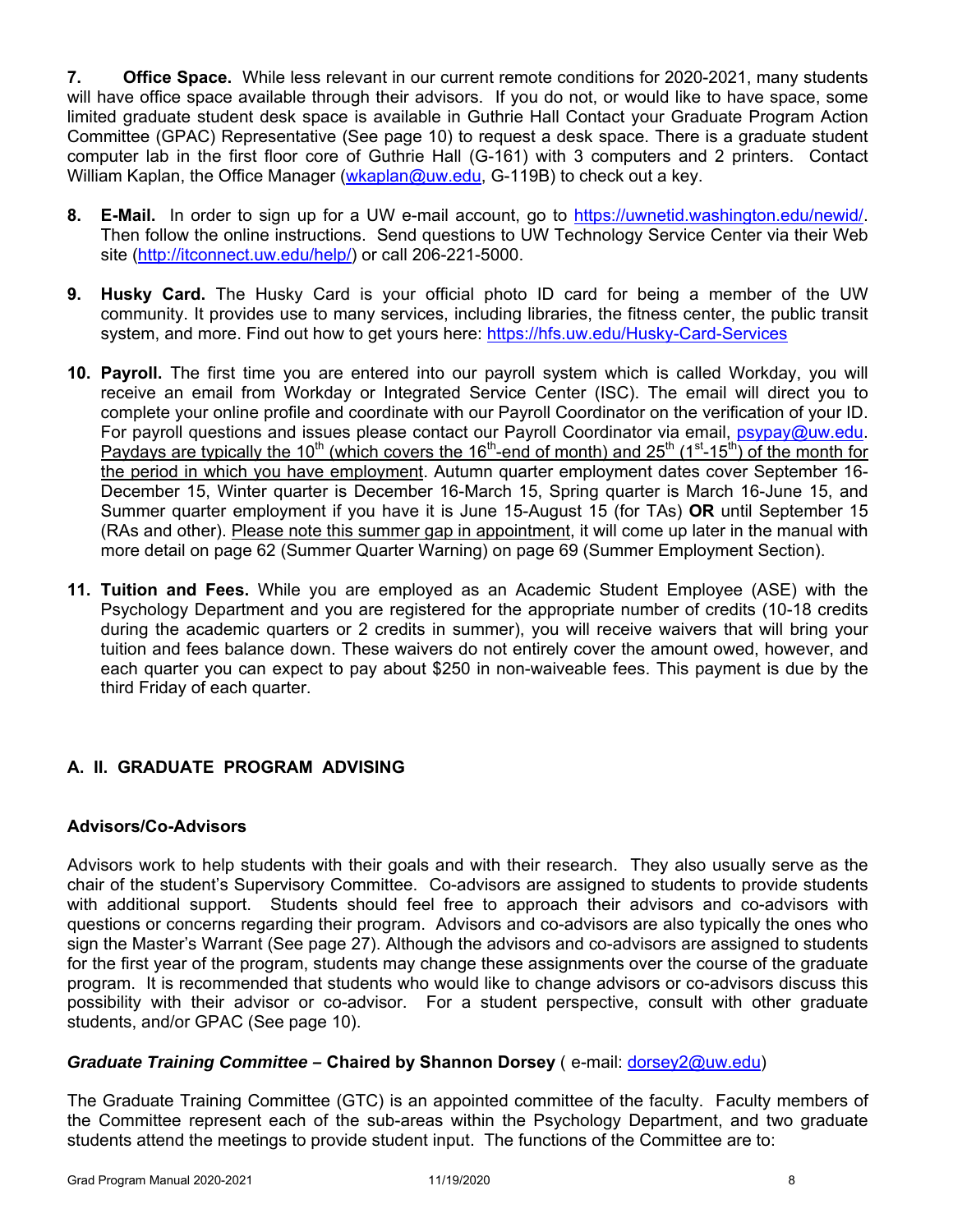- 1. Consider graduate training issues that relate to the entire department in order to make recommendations for departmental action. This would include such topics as departmental course requirements, research requirements, timing of general exams, etc.
- 2. Address grievances any student may have in regard to training issues or individual treatment within the department.
- 3. In collaboration with the Areas, review the progress of individual graduate students, recommend disciplinary actions when necessary (rare).
- 4. Keep abreast of changes in Graduate School policies in order to interpret them to students and faculty.
- 5. Think about the future of graduate training in regards to societal changes in job prospects, funding, etc.

### **Graduate Program Coordinator – Shannon Dorsey** (dorsey2@uw.edu)

The Graduate Program Coordinator (GPC) supervises the activities of the Graduate Program Office, is the Chair of the GTC, is an Associate Chair for the department, acts as liaison with the Graduate School, assigns teaching assistants in collaboration with the Graduate Program Advisor, and provides individual counseling and troubleshooting to graduate students. Academic advising, in general, is provided by your own advisor, though the GPC may be more knowledgeable and up-to-date on some policies and requirements. If in doubt, see the GPC, who can refer you to a more appropriate person, if necessary. (also see the 'Whom to See' list on page 48)

### **Graduate Program Advisor – Jeanny Mai** (G-127, jeanny@uw.edu)

The Graduate Program Advisor (GPA) may be the most important of all these sources, as she is knowledgeable about the Graduate School and the University, and knows the procedures that you must follow along the way toward your degree.

Graduate Program Advisor activities of importance to you include:

- 1. Keeping an updated record of your student status, Supervisory Committee members, etc. Also, if given some idea of your time schedule for completing requirements, she can remind you of procedural details to attend to.
- 2. Making official requests to the Graduate School for Supervisory / Reading Committee formation and changes.
- 3. Scheduling General and Final Examinations with the Graduate School.
- 4. Preparing and distributing Master's / General Exam / Final Exam warrants. (The term 'warrant' refers to the document signed by the supervisory committee stating that the student has passed the Master's, General or Final Exam.)
- 5. Coordinating TA assignments in collaboration with the GPC and Associate Chair, handling TA budget questions, entering TA payroll appointments.
- 6. Questions concerning University and departmental requirements for grad student program, progress toward degree.
- 7. Registration problems.
- 8. Entering scholarships or fellowship awards, requesting non-resident tuition waivers from the Graduate school.
- 9. Organizing department events, such as Recruitment Day, Welcome Party, Research Festival and Hooding.
- 10. Graduate student travel support (Bolles, Fujita and Wagner), dissertation (Bolles) support, emergency funding support, and grocery giftcard requests.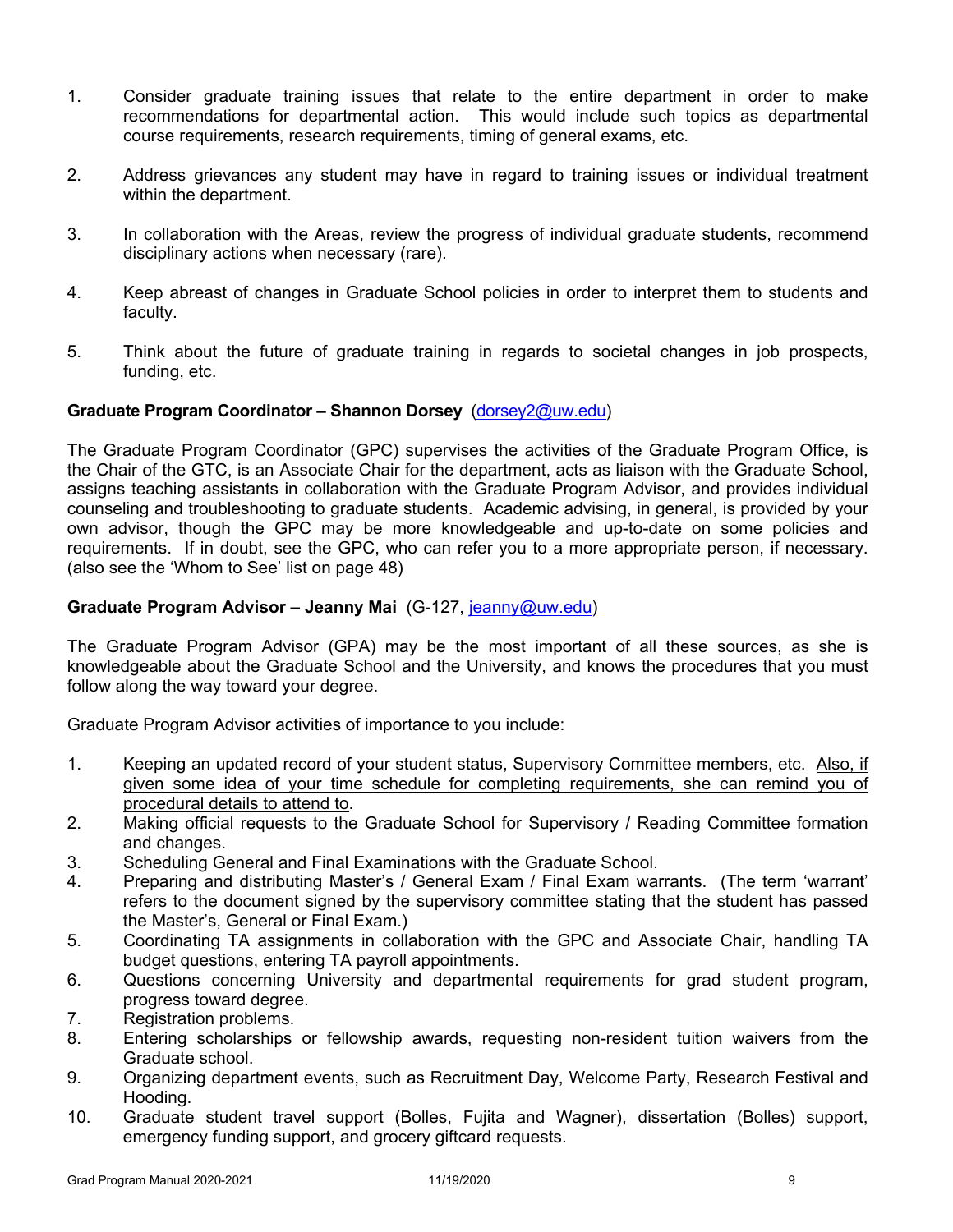11. Manages internal fellowship funding allocations.

The Graduate Program Advisor also has many other responsibilities, including the time-consuming job of graduate admissions. She is here to support you. Just know that in some periods she may be busier.

#### **Psychology Graduate Program Action Committee (GPAC)**

Founded in 1998, this committee represents all graduate students in the Psychology Department and serves as a liaison between students, faculty, and administration. **Membership is open to all psychology graduate students.** Students are invited to participate in this committee and are welcome to attend any meetings, to ask questions, or to raise issues pertaining to the Psychology Department.

GPAC Representative for this year is:

| Jessica Glazier | jglazier@uw.edu                             |
|-----------------|---------------------------------------------|
| GPAC website:   | https://psych.uw.edu/intranet/graduate/gpac |

#### **Graduate & Professional Student Senate (GPSS)**

The Graduate and Professional Student Senate (GPSS) represents over 15,000 graduate and professional students at the University of Washington. Our Senators represent academic departments as well as non-academic programs and communities. GPSS hosts events and programming, provides opportunities for engagement through internal committees and university-wide liaison positions, and offers funding for academic and professional development.

We advocate for the needs and interests of our constituents on campus and at the state and federal levels. We promote professional development and foster a sense of community and connection. We ensure that the University of Washington upholds our shared values by amplifying graduate and professional student voices at all levels of university decision-making. We aspire to create an equitable and inclusive community within all of GPSS.

The Graduate and Professional Student Senate is responsible for identifying and discussing issues affecting the graduate and professional student body at the University of Washington. The Senate elects four officers and all internal GPSS committees, approves the annual budget, votes on resolutions and gives general guidance to the officers and Executive committee on various issues. Each degree-granting department has two Senate seats.

Each year, senators are elected to serve on the GPSS Executive Committee. The Executive Committee is responsible for a multitude of various issues related to GPSS and the Senate. Specific tasks include addressing the issues and concerns identified by the Senate, review and recommend an annual budget to the Senate for the following fiscal year, annually approves funding guidelines and criteria to be used by the Financial and Budget Committee, and much more.

GPSS Representatives for this year are:

| Diana Kwon | dmkwon@uw.edu                                               |  |
|------------|-------------------------------------------------------------|--|
|            | Terrence Pope (also a GPSS Executive Senator) tipope@uw.edu |  |

GPSS website: http://depts.washington.edu/gpss/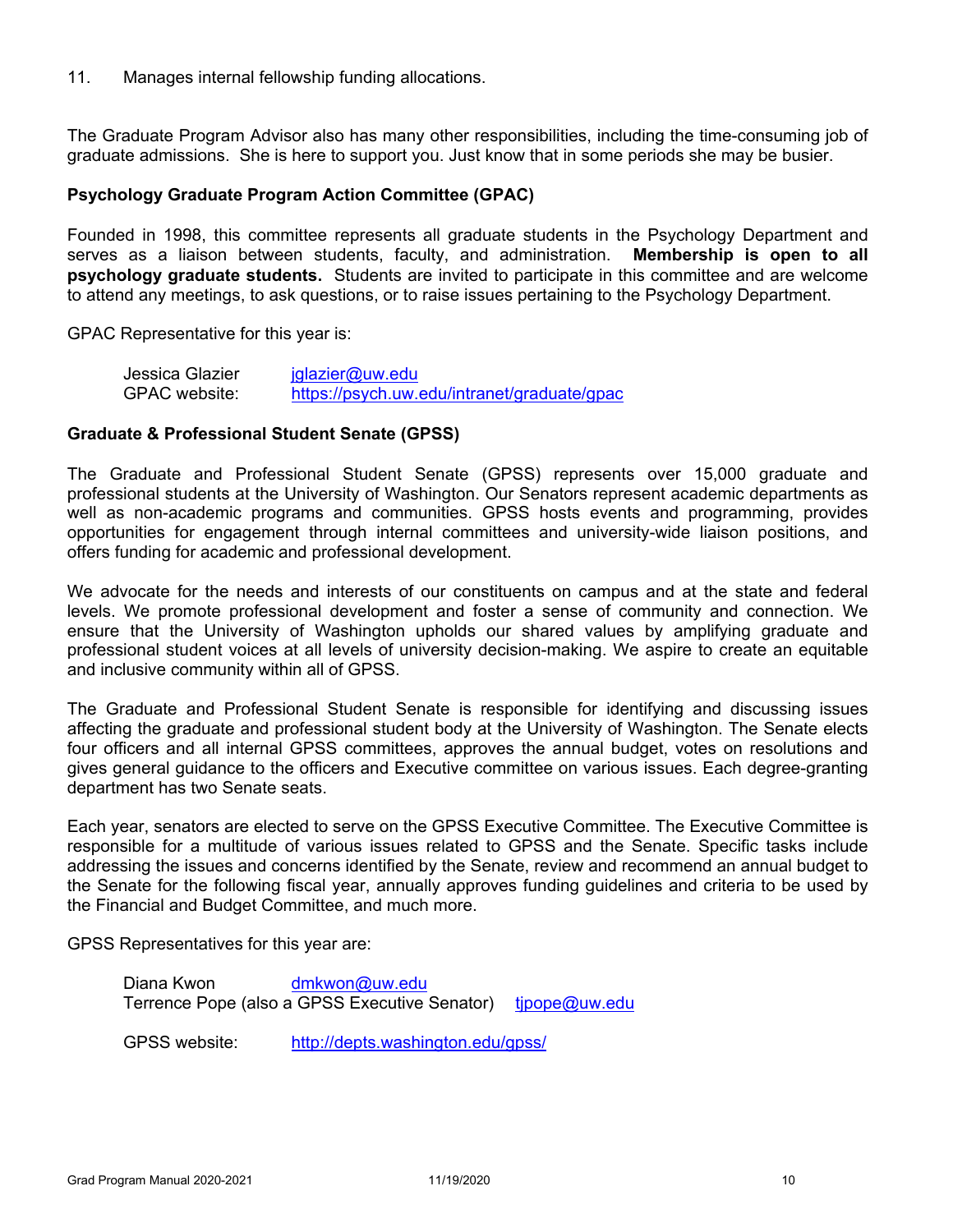# **A. III. REGISTRATION**

**Choose your courses**. Review the course requirements on page 38. A description of Psychology courses is found on the Psychology webpage (http://www.washington.edu/students/crscat/psych.html). In consultation with your advisor, decide which courses to take in your first year and beyond (First Year Plan evolves into the Annual Plan). Also talk with other students or the instructor of the courses.

**Look up courses in the Time Schedule**. Once you have decided upon the classes you want to take, look in the "Time Schedule" for the appropriate quarter to find out the days and times when these classes meet. The UW Time Schedule can be found on the UW website http://www.washington.edu/students/timeschd/.

**Entry Codes**. You should make note of the classes that need a "course entry code" or a "course permission card." The course entry code numbers are usually available from the instructor. If the course has variable credits, such as Psych 600, 700, or 800, the entry code numbers should be available from William Kaplan by email (wkaplan@uw.edu) in our remote environment. Email William and CC your advisor/the instructor who will approve your request by email, and William will send you the entry code by email. When we return to in-person, you can pick up permission cards in the main office in Guthrie (G-119A.) The permission cards need to be signed by the instructor of the course (or your advisor for independent research) and then exchanged for the course entry code number. If problems with entry codes occur during registration, you should contact the instructor, Kim Arbios, Course Scheduling Coordinator (karbios@uw.edu), or Jeanny.

**During the academic year you must be registered for courses or petition for on-leave status.**  Failure to do so will result in being dropped from the University, and we do not want this to happen! (Exception: You do not need to go on-leave or register for Summer Quarter. Summer quarter On-Leave status is automatic/free for all graduate students who were either registered or officially On-Leave during the prior Spring Quarter. If you have a teaching or research assistantship or on financial aid, please see the section of this manual entitled "Number of Credits" on page 13.

# *Registration*

Registration must be done before the first day of class to avoid a late first time registration fee (\$25). Changes in courses may be made no later than the fifth day of the quarter to avoid a change of registration fee (\$20), use of your one annual drop, and possible tuition forfeiture. Registration is done on the web at: http://my.uw.edu/. If you have questions, please email the Registration Office  $($ regoff@uw.edu) or call (206) 543-8580, Monday through Friday, 8:00 a.m. to 5:00 p.m., and a staff member will gladly assist you. Please include your student number when you contact the Registration Office for any reason.

**Important**: Keep a file for yourself of all the courses you take, *including* seminars and independent studies. In this file enclose reading lists, syllabi, instructor name(s), and the quarter and year each course was taken. This file will be invaluable to you later; e.g., when you apply for licensing or teaching positions.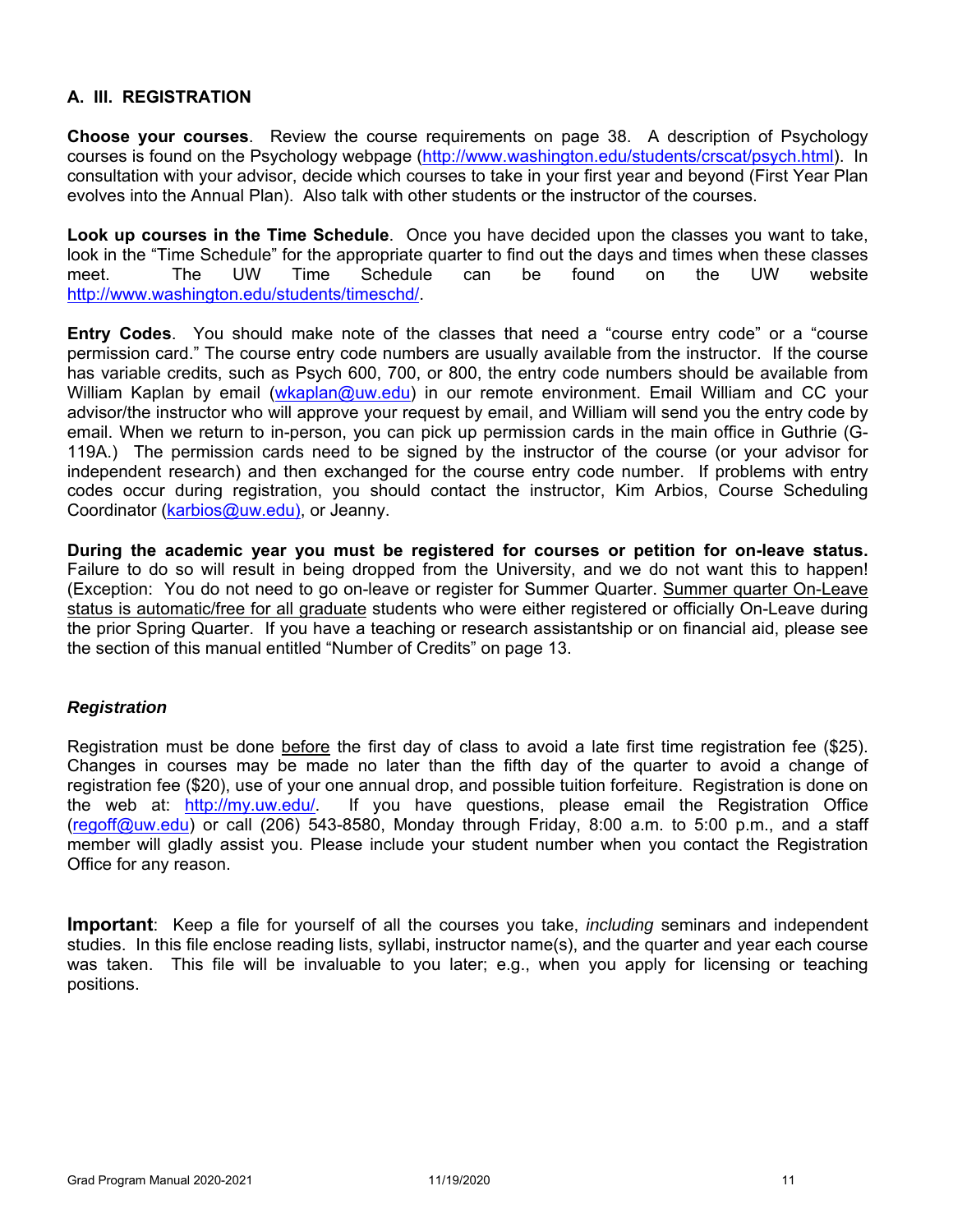### *10 Year Limit*

The count of years in the program begins during the Autumn Quarter following the student's admission. Quarters on-leave or assigned off campus count as if the student has been in residence, i.e., "the clock keeps ticking." Quarters in clinical internships also count in the determination of the student's number of years in the program. In the unlikely event it becomes necessary to complete your program in more than 10 years, this situation will be discussed by GTC and if approved, Jeanny will submit a petition to the Dean of the Graduate School for permission to extend the 10-year limit but there is still a possibility it will not be approved. Therefore, we strongly recommend, if at all possible, to complete the program in under 10 years. The program is designed to be finished in 5 to 6 years.

#### *Dropping and Adding Courses*

If you need to drop or add a course, be certain to do this within the first seven calendar days of the quarter to avoid a \$20 change of registration fee or possible tuition forfeiture. Once the change of registration fee is in effect, and you need to change your schedule, make all changes in ONE day, so you get charged once.

If you drop classes after the  $8<sup>th</sup>$  day of the quarter, you will be charged a \$20 (change of registration fee) and tuition forfeiture (next section).

### *Tuition Forfeiture*

Tuition forfeitures are fees that are charged when you make changes to your schedule from the  $8<sup>th</sup>$ through the 30<sup>th</sup> calendar day of the quarter that result in you dropping from one tuition rate to another, or withdrawing completely from your classes.

https://finance.uw.edu/sfs/tuition/forfeiture-refund

You should note, that you are permitted **only ONE** drop after the second week of the quarter (the "annual drop"), per academic year – choose wisely!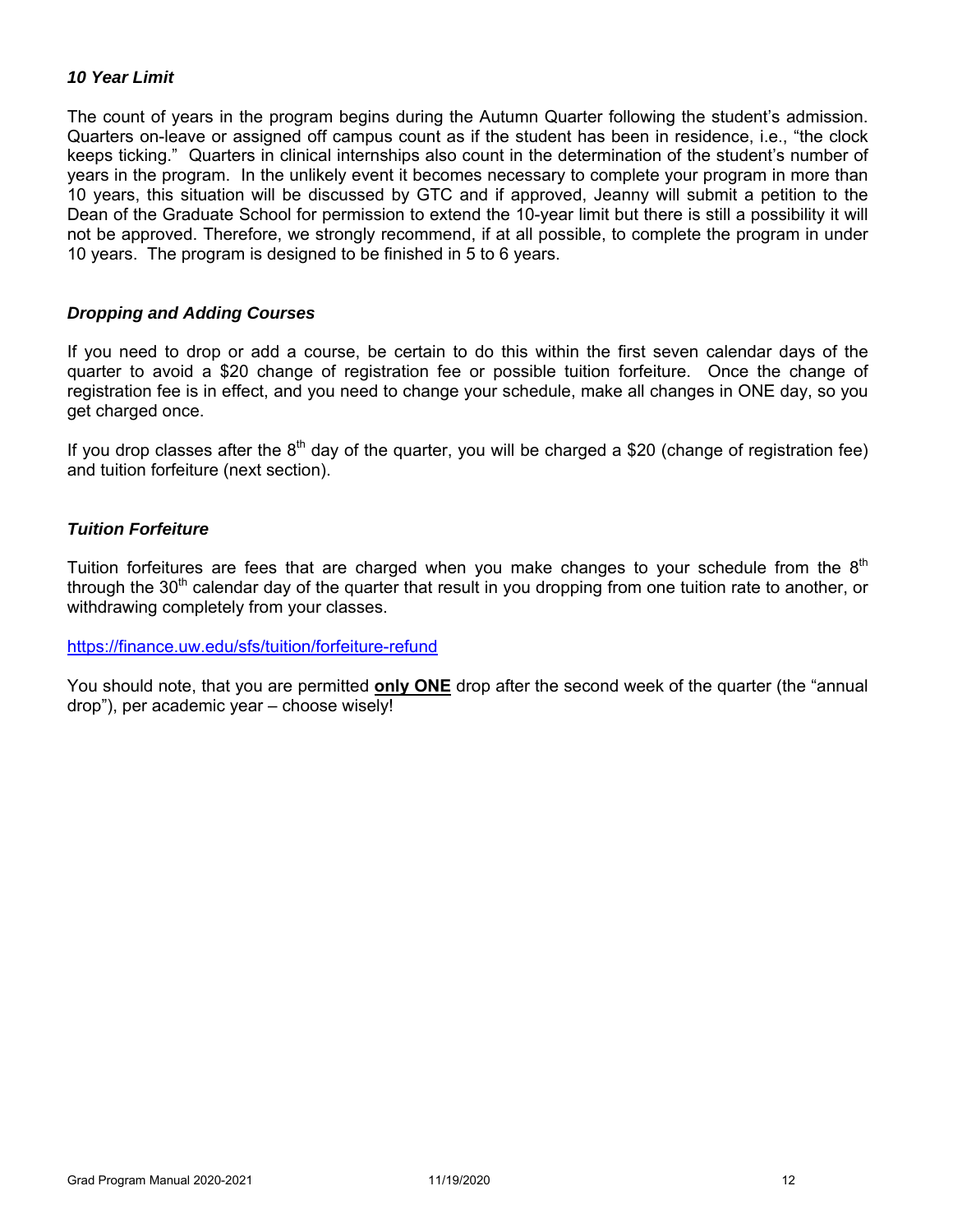### *Number of Credits*

TAs and RAs must register for a minimum of 10 credit hours for each quarter of their appointment (2 credits for Summer Quarter unless on an hourly RA pay schedule for Summer in which case you will not register at all in summer). These credits can include credit for Psych 600 (Independent Study/Research), Psych 700 (Master's Thesis), or Psych 800 (Doctoral Dissertation) with the number of credit hours commensurate with your time commitment to your research and individual study (suggested guideline of 3hrs/wk = 1 credit). Since you are virtually always conducting a program of independent study and research, you will generally register for several credits in one or more of these courses each quarter.

The tuition charge is the same for 7-18 credit hours. You will be charged additional tuition for credits in excess of 18. A minimum of 9 credits in Psych 700 is needed for the Master's Degree (See page 27). A minimum of 27 credits over at least 3 quarters in Psych 800 is needed for the Doctoral Degree (See page 32). There is no maximum number of credits for these courses, which can be earned over multiple quarters, but students cannot register for more than 10 credits of Psych 800 per quarter.

| <b>REGISTRATION REQUIREMENTS</b>          | Academic Year | <b>Summer Quarter</b> |
|-------------------------------------------|---------------|-----------------------|
| <b>Full time Status</b>                   | $10 - 18$     | $10 - 18$             |
| <b>Minimum Credits Required</b>           | 2             | በ*                    |
| Minimum Credits to maintain TA/RA         | 10            |                       |
| Minimum Credits to maintain Financial Aid | $5-10$        | variable <sup>+</sup> |

\*If registered during previous academic year (Autumn, Winter, Spring)

+ For Full time Financial Aid (i.e. student loans) you likely need anywhere between 5-10 credits every quarter (including summer). Please check with Student Fiscal Services (sfshelp@uw.edu, 206-543-4694, or chat with them at: http://finance.uw.edu/sfs/home) for your particular situation.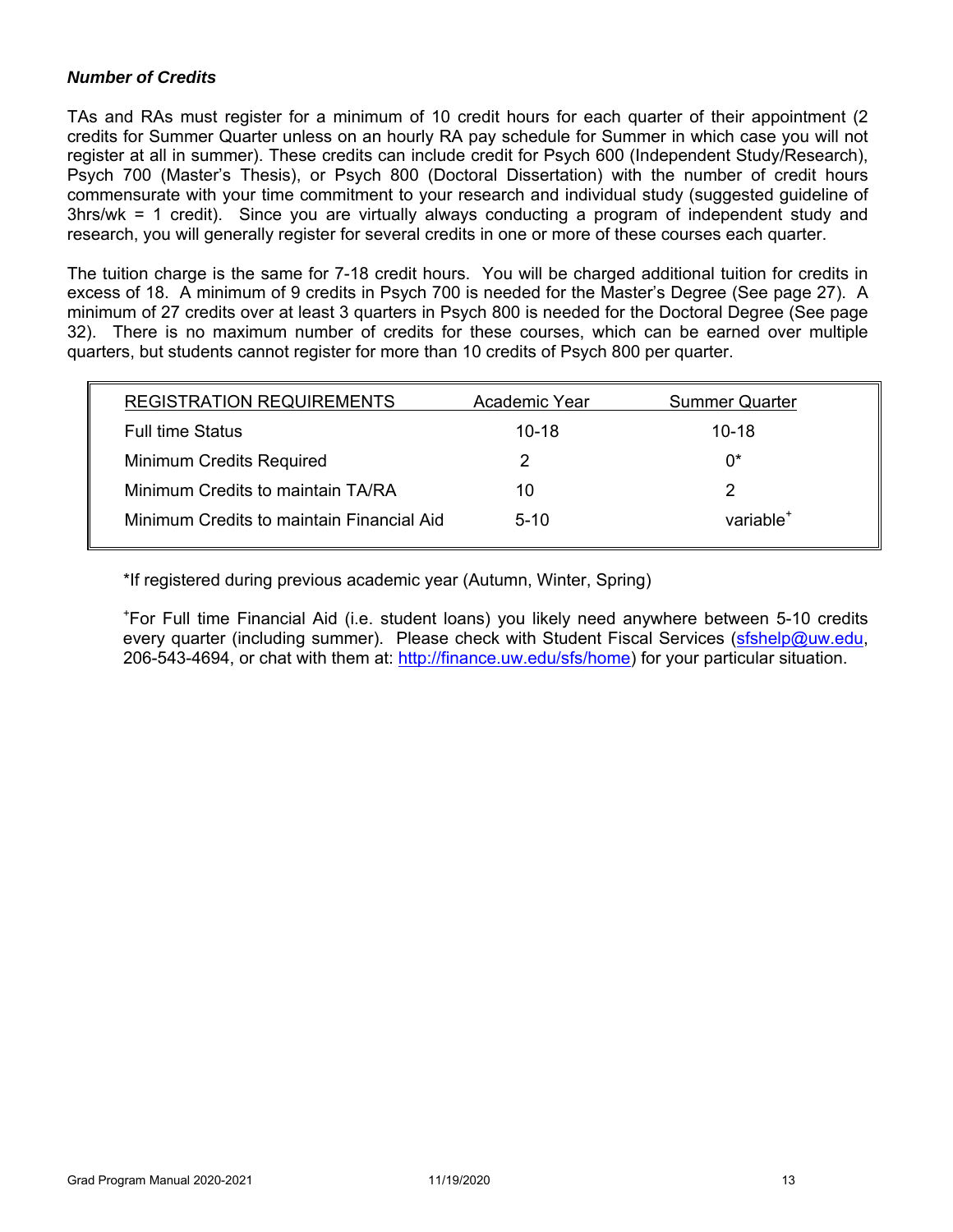# **A. IV. FIRST YEAR CHECKLIST**

- $\Box$  Attend the Psychology Orientation and the UW's Center for Teaching and Learning (CTL) TA/International TA/RA Conferences which occur the week before school starts
- $\Box$  Prior to the beginning of classes, meet with your advisor to go over course requirements, research plan, and TA/RA assignment
- Get Washington State driver's license (http://www.dol.wa.gov/)
- $\Box$  Complete payroll, insurance, and tax paperwork with our Payroll Coordinator, G-131, 206-543-3366, psypay@uw.edu
- $\Box$  Get e-mail account, office space, etc.
- Acquire building keys in the Guthrie front office (when UW is no longer remote)
- Pay remaining student fees/tuition before the due date by the  $3<sup>rd</sup>$  Friday of the quarter
- $\Box$  Talk with more advanced students to get their tips on the program
- Complete your First Year Plan with your advisor (See First Year Planning Section, page 7 and page 70 for Template) Turn in the final version by the end of the first two weeks of classes to Jeanny
- $\Box$  Register for classes before the first day of classes, including:  $\Box$  Orientation seminar, statistics sequence, Proseminar, Colloquium Series
- Keep a file for yourself of all the courses you take, *including* seminars and independent studies. In this file enclose reading lists, syllabi, instructor name(s), and the quarter and year each course was taken. This file will be invaluable to you later, e.g. when you apply for licensing or a teaching position.
- $\Box$  Prepare for the first/second year project
- Think about summer funding
- $\Box$  Review this manual for information that might be helpful
- $\Box$  If any concerns arise, don't be shy. Talk to your advisor, co-advisor, another student, the Lead TA, the GPAC rep, the Graduate Program Advisor (Jeanny Mai, jeanny@uw.edu), the Director of Graduate Training (Shannon Dorsey, dorsey2@uw.edu), or anyone else you think might be helpful.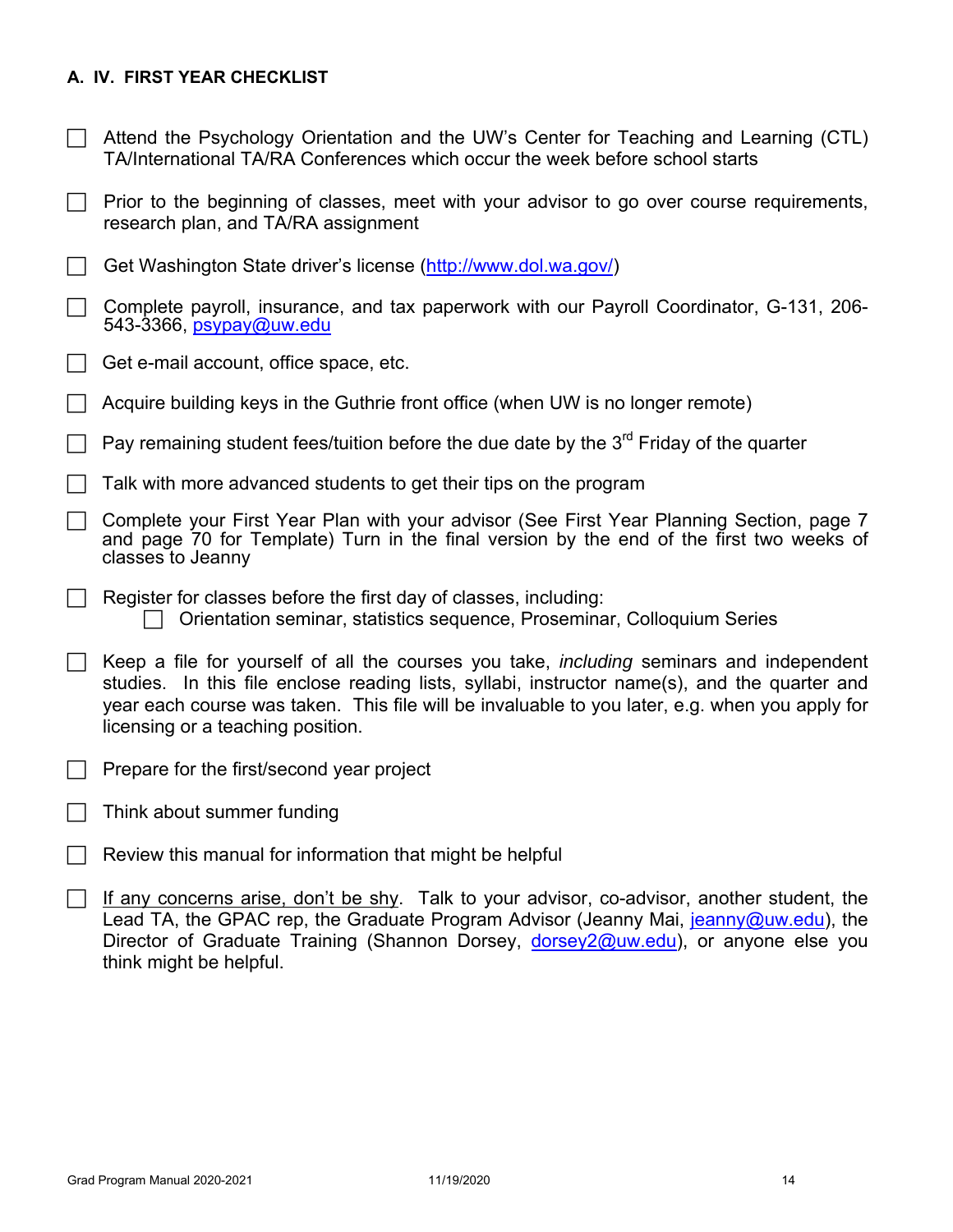# **B. PROGRESSING THROUGH THE PROGRAM**

### **B. I. ANNUAL PLAN**

All graduate students and their advisors are expected to participate in an annual planning and evaluation process. In 1999, 2003, and 2015, the faculty approved changes in the course requirements for our graduate program. The Planning/Evaluation undergoes revision and improvement as needed.

*First Year Plan*. Each new graduate student should look at the first year planning template (See page 70). They should meet with their advisor(s) at the beginning of Autumn Quarter, and begin developing a plan for the first year of study. After the meeting, the student should prepare a draft of their first year plan, including goals, coursework, research, etc., for the upcoming year. The student and the advisor(s) should complete and sign the first year plan by the end of the first two weeks of classes, and forward it to the Graduate Program Advisor (GPA, Jeanny Mai). She will forward the plan to the Director of Graduate Training (GPC, Shannon Dorsey) for review from a Graduate Program perspective and thereafter place it in the student's file.

*Annual Plan*. Annual plans are prepared in May of each year. These plans are being revised for 2020- 2021 academic year to allow students to showcase a wider range of achievements in graduate school (beyond just publications and grants). Templates (See page 72) will be distributed via email around April 1. The student and advisor should meet in early April or May, and the final version of the plan should be in the advisor's hands at the end of May. The student's co-advisor and/or committee should be involved as appropriate. The advisor will then draft a feedback/evaluation letter to the student, and forward both the plan and draft evaluation letter to the GTC Area Rep by mid-June.

*Evaluation/Feedback Letters.* Areas will meet and review the plans and letters at the end of Spring Quarter. Other Area faculty members can suggest additions or modifications to the letter. Letters should be signed by the primary advisor, secondary advisor if pre-committee and the GTC Area Rep, and given to Jeanny for distribution. Students should receive their evaluation letters by about July 1.

Copies of the plans and letters will also be forwarded to Shannon Dorsey (GTC), who will review them from a Graduate Program perspective. If any students need additional support or are experiencing challenges, the plan and letter will be considered by GTC at its meeting early in Summer Quarter. In very rare cases, if needed, an additional letter advising the student of official actions by the GTC or the Graduate School will be sent to the student from the GTC. After review by the GTC, the original evaluation will be given to the student, the plans and copies of the evaluation letters will be placed in the student's file.

Templates setting forth the topics that need to be covered for both the student plan and the faculty evaluation letter can be found at the back of this manual. Topics include items such as goals, accomplishments, progress, development of skills in teaching and research, coursework, service, presentations, awards, and preparation of a *curriculum vitae* (academic résumé) (See page 72)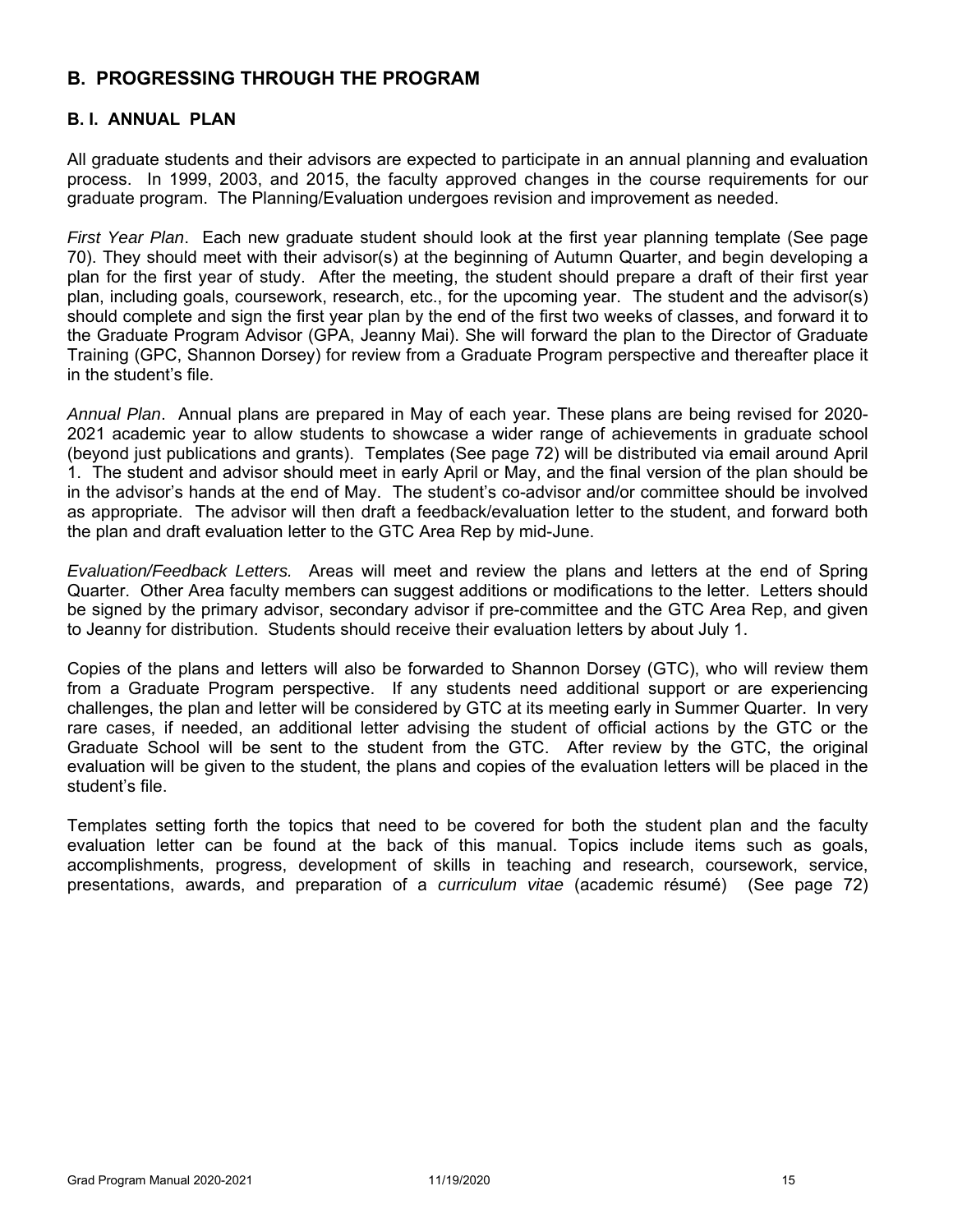# **B. II. CONDUCTING A RESEARCH PROJECT**

**1. General Considerations.** All students are expected to acquire research skills. All research must have a faculty sponsor, typically the student's advisor. A student's research experience begins in the first year of graduate school and should be an ongoing activity throughout their graduate career. Over the course of graduate school, many students have a chance to work with multiple faculty members, most often their primary and secondary advisors.

# **2. Acquisition of Research Participants (Subjects)**

*Animal Research* - The Office of Animal Welfare (OAW) is the key administrative unit responsible for implementing federal and non-federal requirements for use of vertebrate animals in research and teaching. http://depts.washington.edu/uwhsa/units/office-of-animal-welfare/ Please check with your faculty advisor before contacting OAW.

*Human Participants -* The Psychology Research Pool (**PRP**) is an administrative mechanism that (a) offers a convenient way for undergraduate students enrolled in psychology courses to gain experience with a broad range of psychological research, and (b) furnishes faculty and graduate students in the Psychology Department with participants for their research projects. The PRP is designed to ensure that consistent and proper procedures are followed by all researchers for the protection of the participants. It is also designed to make participation by the students as easy and educational as possible. Every research study in the PRP must be individually approved by a UW IRB Committee, or it must receive administrative approval for exempt status from the Human Subjects Division. Research sessions are conducted on a daily basis throughout the quarter, including summer quarter. Detailed information regarding the PRP is contained on the PRP homepage of the department website (https://psych.uw.edu/research/resources/prp).

A faculty member (Cheryl Kaiser is PRP Coordinator for 2020-2021, typically Andrea Stocco) is responsible for the operation of the PRP. Iris Kuo (contact: psypool@uw.edu), a psychology graduate student, serves as Research Pool Manager who conducts the day-to-day operations of the PRP. She can help you with any questions related to online pool (in our remote environment). She can open the pool for in person recruitment and has a list of all labs approved to run in-person research. The PRP office is located in Guthrie Hall, room 232, email psypool@uw.edu, 206-543-9652.

*Infant and Child Participants* - Contact the Communication Studies Participant Pool, partpool@uw.edu or 206-616-9081. You will need a faculty sponsor and human subjects approval for your research in order to use the participant pool. You should also talk to your advisor about funding. Check out their website: https://studies.uw.edu/information-researchers Betty Repacholi is the Psychology Child/Infant Subject Pool Coordinator, bettyr@uw.edu

**3. Research Space.** The Department Chair and Administrator coordinate space for animal research. Human subjects research is typically conducted in your advisor's lab space. Contact your advisor for further options.

A departmental lab for running human subjects utilizing computers is located in the Chemistry Library building, Room 210E. Fourteen PCs allow experimenters to run multiple subjects at one time. Some rules governing the use of the computer lab include:

- 1) The room is for use by faculty, graduate students, or personnel under their direct supervision.
- 2) The room must be scheduled online at least one week in advance via PsyCal, https://depts.washington.edu/psych/department/
- 3) If you will not be using the room after you have scheduled it, please cancel the reservation in PsyCal so it can be made available to others.
- 4) The room should be scheduled in 30-minute increments. Please keep scheduling requests to 2 hours per day per person, or 10 hours per week. We will always attempt to accommodate requests for more time. Schedule only the time you know you will use.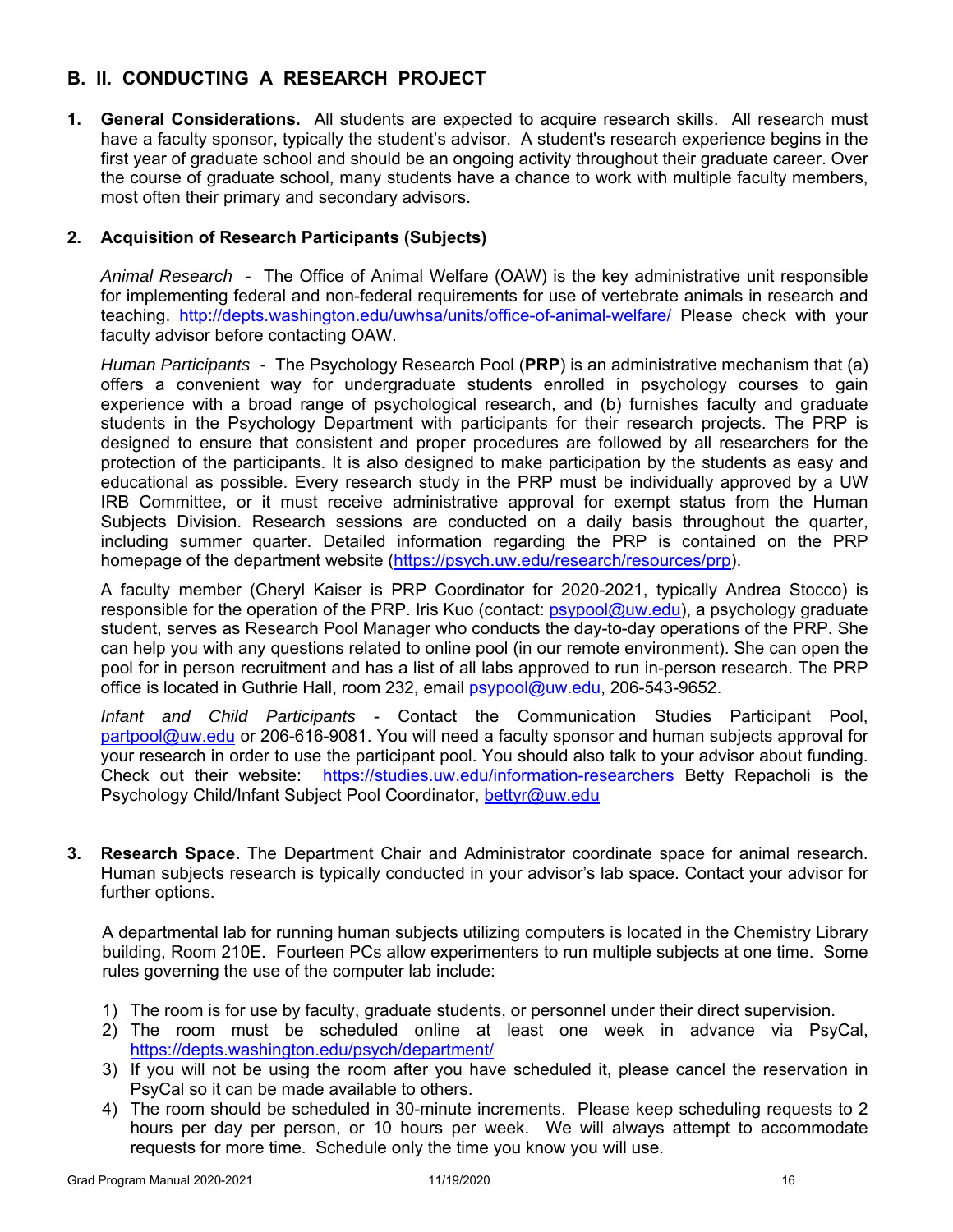- 5) The room is available from 8:00 AM to 7:00 PM, Monday through Friday.
- 6) You must provide your own software and supplies.
- 7) When scheduling, please take into account set up and takedown time for your software. Also, please clean/sanitize the room for the next person.
- **4. Equipment.** Small research equipment and audio-visual aids are available by reservation in PsyCal as well. The department orders new equipment on an as-needed basis. See William Kaplan, the Office Manager (G-119B, wkaplan@uw.edu), for current inventory and future needs. The Office of Technical Services aka "the Shop" (G-28) also has equipment that may be borrowed for experimental research. A faculty member must sponsor equipment requests.
- **5. Financial Support.** The department has limited funding for student research projects. You may apply for funds for equipment, supplies, subject payment, etc., for your dissertation. To be eligible, you must have reached candidate or Ph.C. status (i.e. passed general exam). The Bolles Dissertation Fellowship award can only be used to assist your research and cannot be spent on travel expenses. Bolles application forms are available from Jeanny Mai.

Department-supported student travel (one trip) is available annually for students. First year students who do not yet have their own research to present at a conference, may apply for travel funds to a major conference in their field. All non-first years must present in order to receive funding. Typically, the travel allocation is \$750 domestic (international travel, please contact Jeanny first) and can cover conference fees, ground transportation, and accommodations, in addition to airfare, train, etc. For virtual conferences in covid-impacted years, the conference registration limit goal is \$350 and we will reimburse up to two virtual conferences. Travel forms are available from Jeanny Mai.

The Department has a few awards that provide tuition waivers, stipend, and health insurance. Most of these yearly awards can only be redeemed in Summer quarter and at 2cr (Alcor, Hunt, Psychology Department Scholar RA, and Sarason). The Hunt fellowship can be redeemed in either an academic or summer quarter. Please watch the listserv for the call for applications from Jeanny in the winter/spring quarters. Typically these awards will be awarded to students who are a little more advanced in the program, but not always.

If you are a research assistant on a grant, all grant-related work/needs (supplies) must be billed to the budget number on the grant. If your research is not funded by a faculty grant, you may write your own grant under sponsorship of a faculty member. For information on grants being offered, watch the Department Newsletter for agency requests for proposals, see Jeneil Lagasse, discuss the possibility with your advisor, or visit the Grants and Funding Information Service (GFIS) office located in Allen Library South, Ground Floor, Research Commons, Consultation Studio. Common student grants that include stipends are the Graduate Research Fellowship Program from the National Science Foundation and the National Research Service Award from the National Institutes of Health.

**Grants and Funding Information Service (GFIS)**, located in Suzzallo Library, assists UW graduate students in their search for information about financial opportunities available outside the UW. See their website at http://www.lib.washington.edu/commons/services/gfis or email them at gfis@uw.edu.

# **Computer Facilities**

#### **Psychology Department Resources**

Each graduate student has a faculty advisor and/or faculty person with whom they are doing research. The computer facilities of the faculty advisor/research colleague are generally shared with their graduate students.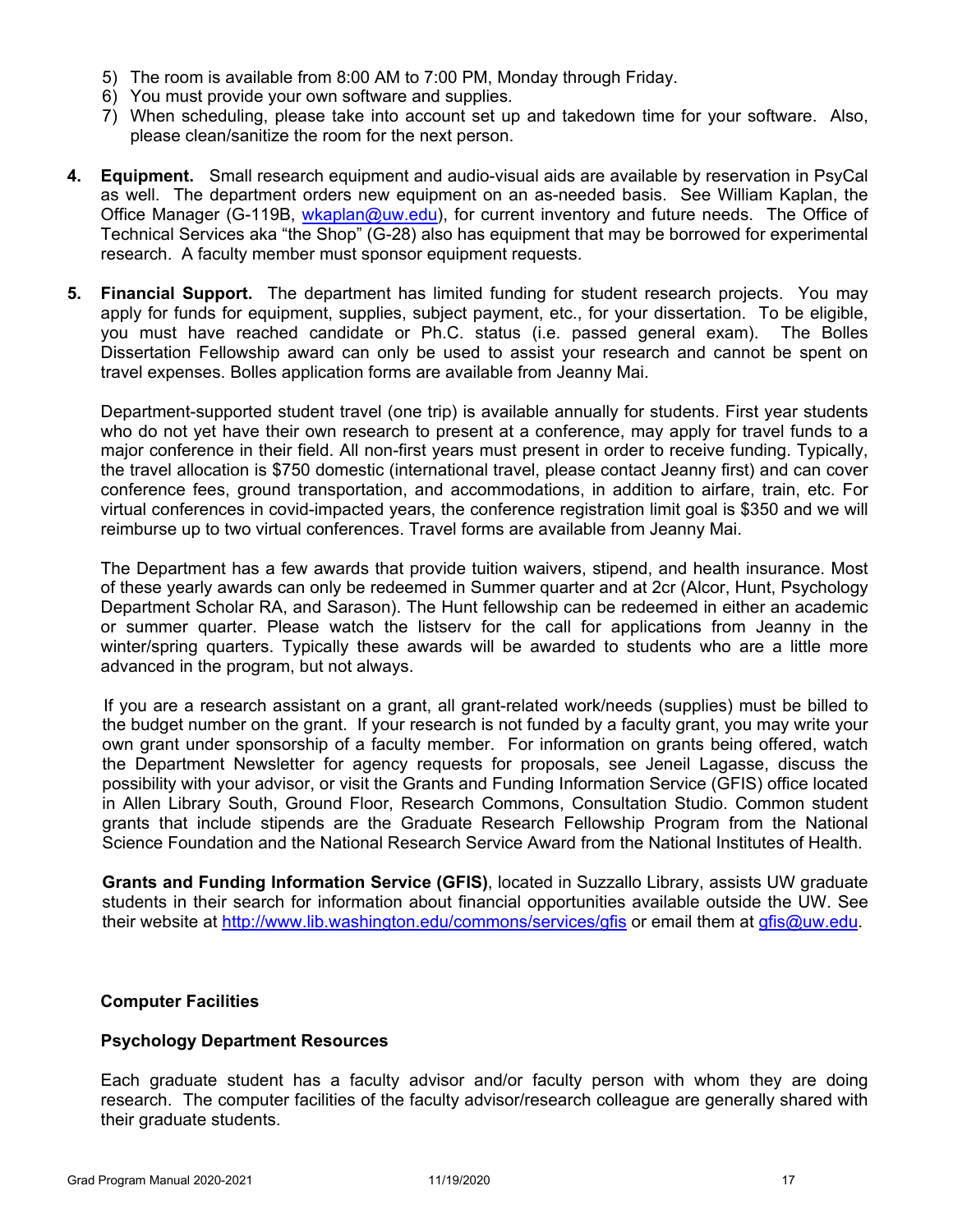#### **Intradepartmental Resources (Guthrie)**

The Office of Technical Services aka "the Shop" (G-28, 206-543-8281) is responsible for computer maintenance, equipment, and software advice. We support all computer models, but specialize in Dell. For statistical analysis, we support Systat and SPSS and the program R is freely available online. Currently the statistical program R is used for the required statistics courses.

#### **Graduate Student Computer lab**

There is a computer lab in the first floor core of Guthrie Hall (G-161) with 3 computers and 2 printers for use by grad students. Contact William Kaplan, the Office Manager (G-119B, wkaplan@uw.edu) to check out a key. There are also a few adjacent offices available for students who do not have space in a lab. Contact your GPAC representative to request a desk space.

**Chemistry Library 210E**– 14 Windows XP workstations in ChemLib's Research Lab. All of these computers are connected to the Internet and to the departmental network.

#### **7. Extra-Departmental Resources**

#### **Center for Social Science Computation and Research (CSSCR)**

Savery Hall, Room 110 Phone: 206-543-8110

e-mail: CSSCR@uw.edu web: http://depts.washington.edu/csscr/

Students should familiarize themselves with this resource center. It is located in Savery Hall and exists to help social scientists with using computers in their research, particularly in the social sciences. The Center has a large number of terminals and printers, as well as microcomputer teaching classrooms. The Center offers basic courses free of charge in computing, e.g., SPSS X, MS Windows, etc. Consultants are available to assist you. Normally a Psychology graduate student serves as one of the consultants. The Center also has a special facility for graduate students equipped with high-powered computers and statistical packages, such as SAS, M-Plus, etc. **The Psychology Department is part of this center. Please use it!**

### **Learning Technologies Help Desks (Canvas, Catalyst)**

Odegaard Undergraduate Library, 2nd Floor, M-F 8a-5p Phone: 206-221-5000 e-mail: help@uw.edu web: http://itconnect.uw.edu/learn/tools/

**Center for Teaching and Learning (CTL)**  100 Gerberding Hall Phone: 206-543-6588<br>e-mail: <u>theCTL@uw.edu</u>

web: http://www.washington.edu/teaching/

**8. Undergraduate Research Assistants (499s**) The department requires undergraduate Psychology Majors to have some type of field or research experience. Undergraduate research assistants enroll in Psych 499 under the sponsorship of a faculty member. Often undergraduates help or work with graduate students and find this experience very rewarding. You have a great opportunity to support and mentor future scientists in Psychology. We encourage you and your lab to think about equity and inclusion as you recruit 499s—for example, how can labs make it easier for first generation students and BIPOC students to join, feel welcome and be supported in our labs? Resources are being developed by many of our labs and you can review these with your lab, if more equity and inclusion work is needed. The Psychology Undergraduate Advising Office (G-114) manages the recruitment of undergraduate students for 499. Contact the Psychology Undergraduate Advising Office for further information or check the departmental website under undergraduate studies, Research opportunities: https://psych.uw.edu/undergraduate/psych-499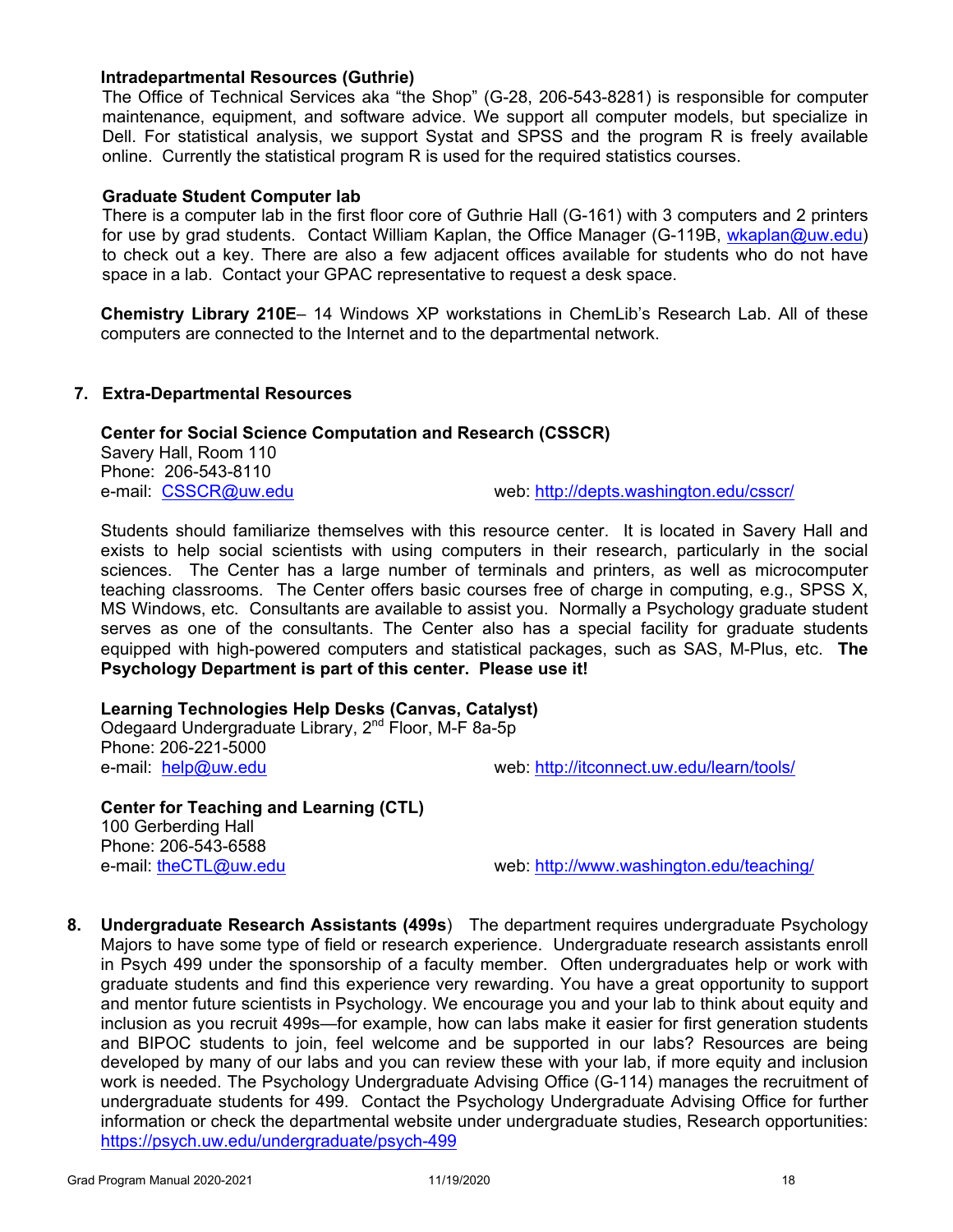**Concluding Comments.** Conducting good research requires substantial planning and ongoing administration. Your advisor and those listed above are available to aid you in your research endeavors. Research skills will play an important part in your graduate career, so get started early, plan well, and don't hesitate to ask for help.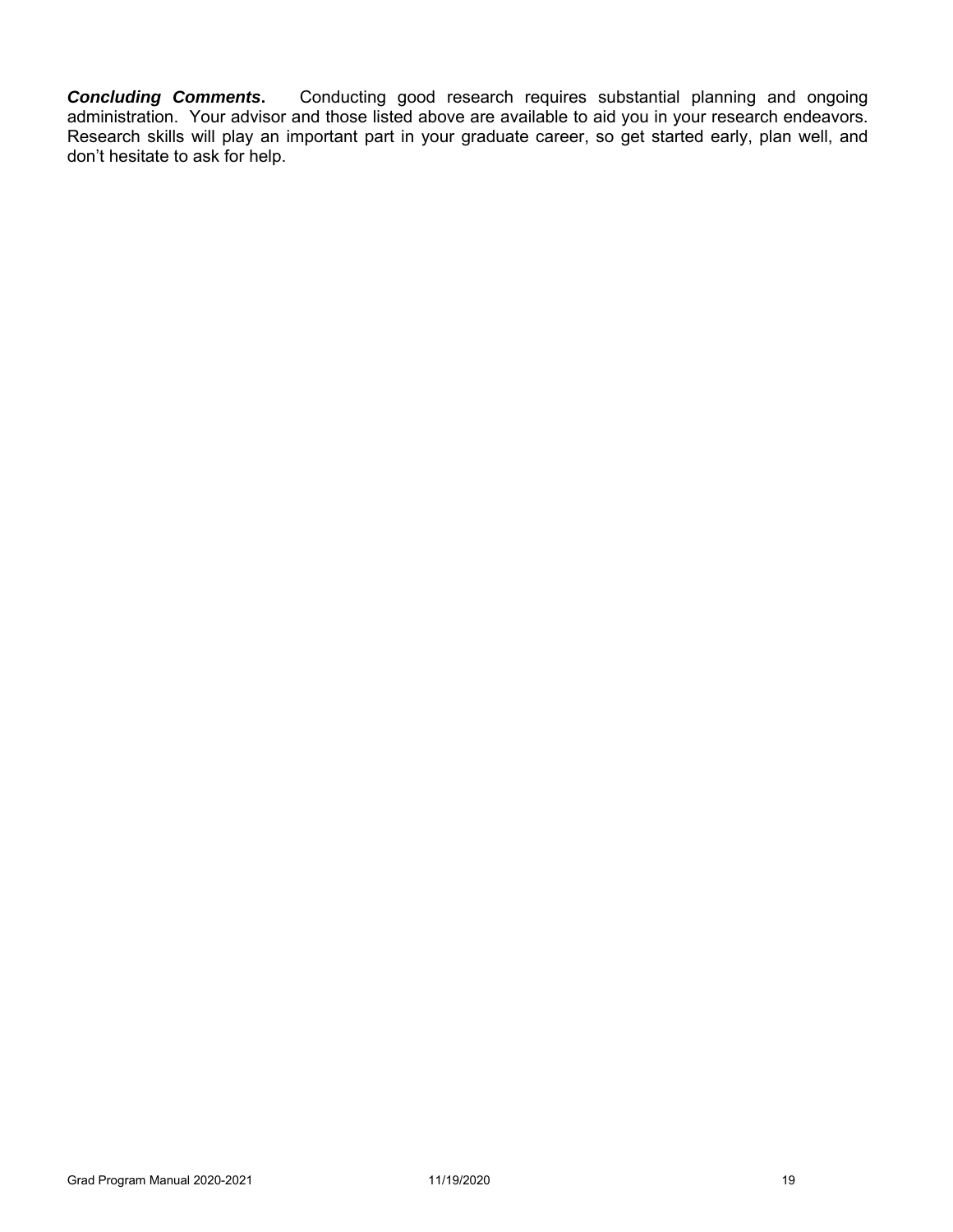# **B. III. TAKING COURSES**

1. *Philosophy.* The program features individualized programs centered around preparing you to meet your own self-defined goals. In keeping with this intention, **your individual coursework will be chosen carefully as part of the annual planning process**. You will need to invest some time in searching out the optimal set of courses to meet your goals in our program. In the non-clinical programs we have simplified the requirements, allowing students to select the most applicable courses to meet these requirements. We encourage you to spend time before each fall to discuss courses that look useful for the upcoming year. Your advisor and advanced graduate students will be good sources of suggestions, especially for courses outside the Department.

Graduate School is not like undergraduate school in the sense that there is no set program to be completed. You should not be thinking "*What do I need to do to pass this course*?" but rather "*What do I need to do to prepare myself in the best possible way for my career*?"

2. *Required courses.* The Department and the Areas have adopted some minimal course requirements for graduate students (described in detail on page 39). In the non-clinical areas a minimum of about 10 courses is required (depending upon how you count). In the clinical areas a greater number of courses is required, and learning to do psychological testing and psychotherapy are additional objectives.

Most of your required coursework should be completed in your first two years of graduate study (three years for students in the clinical areas), before you take your General Exam. (See pages 29-30 and page 39)

- *3. Role of the Supervisory Committee.* Your Supervisory Committee will review your coursework in relation to your goals, and may also suggest or require additional coursework. This is one of the reasons that it is to your advantage to form your Supervisory Committee as early as feasible in your second year. (See page 23)
- *4. Seminars.* As you progress through graduate school, seminars requiring your active participation should replace lecture-type courses. At more advanced levels of graduate study, there is a temptation for students to narrow their focus to the topics studied in their advisors' labs. To counteract this tendency, we require all graduate students to take at least one Advances or Core course outside their primary area. We also encourage students to go to other areas' seminar/journal clubs/etc. or take additional out-of-area courses. Seminars outside the Department can also be very valuable, but typically involve asking faculty in the department and other students to learn more about those available and those that may be beneficial.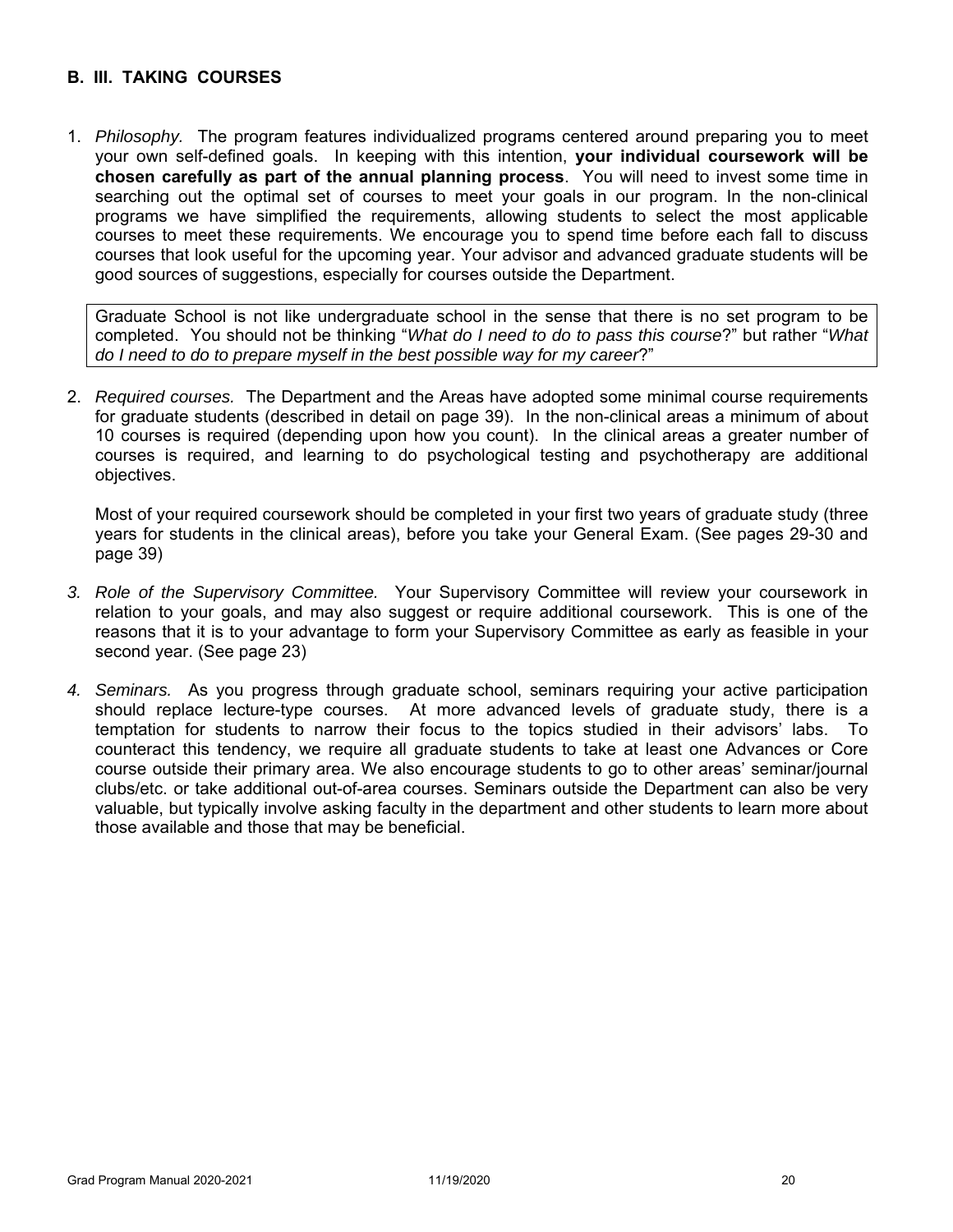# **B. IV. GRADING AND EVALUATIONS**

#### **Grades and Credits Needed**

- 1. All courses fulfilling departmental requirements (primarily 500 level courses, sometimes 400 level courses will count) must be taken for a grade unless the course as a whole is only offered on a Credit/No Credit basis. As stated by the Graduate School, a grade of 2.7 is the minimal satisfactory grade for a course to fulfill departmental requirements. In order to earn a graduate degree, you will need at least 18 graded credits (with grades above 2.7) and a minimum cumulative grade point average of 3.0.
- 2. Some courses will be offered as Credit/No Credit. These Credit/No Credit courses are not counted in the 18 graded credits required for the completion of a graduate degree.
- 3. You may opt to take courses other than those fulfilling departmental requirements on a Satisfactory/Not Satisfactory basis. You must make that designation when you register for the course. The instructor must give you a numerical grade (2.7 and higher for an S) that will be changed by the Registrar's Office for transcript purposes. Again, these credits will not be counted in the 18 graded credits required for graduation or your required courses.
- 5. Two sections of each independent study/research course (598, 600, 700 & 800) are offered; section "A" for graded credit, section "B" for Credit/No Credit. You should discuss which section to take with the person sponsoring your work. Grades in these courses are not considered in calculating your grade point average.

600 is for independent research, but per department recommendation, sign up for 700 instead, as it can be applied to a Master's degree if completing a Master's degree is in your plan. 700 is for the Master's degree (9 credits required) – thesis required if you earn the MS 800 is for the Dissertation (27 credits required) and should be used as soon as your committee is formed and/or you have begun your own independent research

- 6. An "N" grade is given in independent study/research courses when a project continues over several quarters and will not be graded until its completion. You must maintain continuous registration in that course until a grade is given, and you must be consistent in registering for either the graded or the Credit/No Credit section. An "N" is considered a passing grade if you have financial aid.
- 7. An "X" grade appears on a student's transcript when the instructor has either not yet submitted a grade for a particular course or has marked the column "No Grade Now." X grades remain on a student's record until a grade is submitted. "X" grades do not affect the GPA, but "X" grades do affect student status and eligibility for some types of financial aid. As a result, please review your transcript each quarter to ensure you receive credit/grades for all your coursework.
- 8. Specifically for Clinical students: Clinical students who register for PSYCLN 574-578 which are DSK independent study courses, please only register for the course once you have completed the readings rather than registering for it at the beginning or over multiple quarters.
- 9. A grade of Incomplete ("I") may be recorded if a student has been in attendance and done satisfactory work within 2wks of the end of the quarter and provided documentation to the instructor that the work cannot be completed due to circumstances beyond the student's control. Graduate students who have an incomplete are required to complete the work and have the incomplete converted to a grade/credit in one quarter after the course. Delays in converting incompletes to grades/credit will be considered during the annual review process and in the course of making funding decisions. According to the Graduate School (https://grad.uw.edu/policies-procedures/graduate-school-memoranda/memo-19-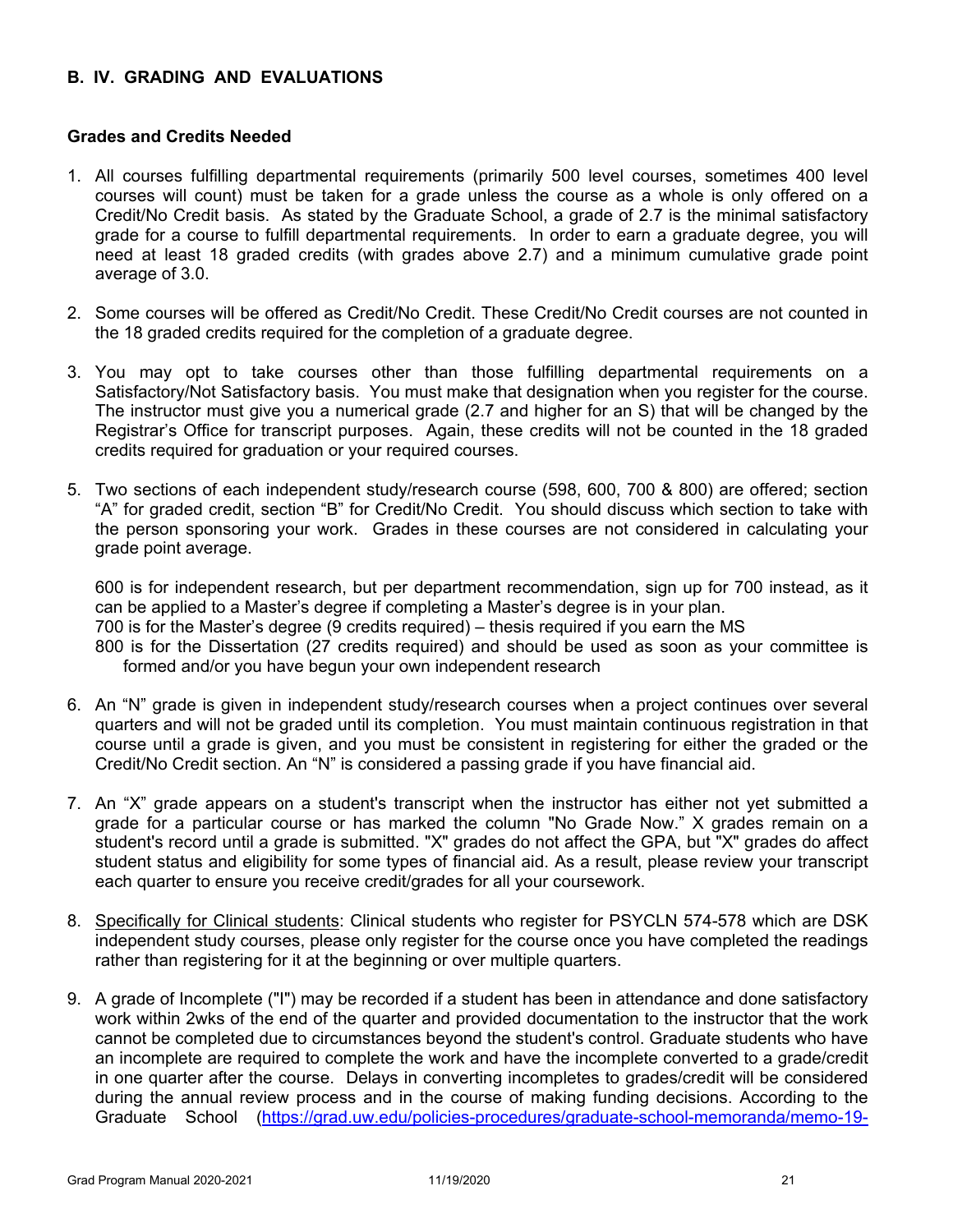grading-system-for-graduate-students/), an incomplete that is not converted to grade/credit will remain as a permanent part of the student's record.

10. You may hear people say "*grades in graduate school don't matter*." What they mean by that is you don't want to spend so much time on your classes that it crowds out research productivity. If you find yourself spending much more time on a class than your peers, discuss strategies with your advisor or instructor on how to read or complete assignments more quickly and how to prioritize coursework with other duties. On the other hand, funders (e.g., Ford, NSF) use transcripts to evaluate whom to fund. In addition, behaviors in classes do matter. Skipping class, not turning in assignments or turning multiple assignments in late, and not being respectful of your classmates or the instructor are generally seen as unfavorable behaviors. These behaviors may be especially important to avoid or explain when you are taking classes with people you have formed relationships with and hope to get letters of recommendation from later or whom might be called by future employers as references.

#### **Evaluation Procedures**

- 1. Your most important evaluations will be provided by your advisor in your annual evaluation letter.
- 2. If your quarterly or cumulative grade point average drops below 3.0, your name will appear on the "Low Scholarship List" sent by the Dean of the Graduate School to the Director of Graduate Training. The progress of those students will then be reviewed by GTC at their next meeting (within the first two weeks of the same quarter), and one of the four possible actions listed in #3 may be taken. In addition, GTC discusses students who score below a 3.0 in department statistics courses to discuss methods of support to the students and assure that students have the quantitative skills to complete their research.
- 3. We have exceptional students. We are here to support you and our goal is to graduate all our PhD students. Our milestones are designed to help support progress through the program and offer clear expectations about what is required for progress in the graduate program. At times, students will struggle with a class or a milestone, many times not at all due to ability but to life events and/or experienced stress that would make research and classwork challenging for anyone (increased need to support your family or community, your own health or mental health needs). At these times, progress in research and milestones may be more variable. GTC's goal is to keep track of how students are doing and progressing, in addition to their advisor and area. Our Department has to follow some Graduate School rules, around notifying you if you are behind on a milestone or not making progress typically needed to advance to the PhD in the 5 (or 6 for clinical) program. The Director of Graduate Training will notify you in writing and provide information on next steps. There are four ways in which we communicate about progress with students. At each level, students will be told what steps need to be taken to return to good standing in the program. They are, in increasing order of seriousness:

a) Students first receive an email from the Director of Graduate Training, checking in and notifying the student about a missed milestone or other raised concern, to start a process of communication. Our hope is we can communicate, find needed supports, resolve any concerns (e.g., discrepancy between advisor and student perspective) and no further GTC steps are needed. (Note: At this level, discussion is only at the GTC and student's advisors level, no Graduate School involvement.)

b) Students would next receive a formal letter from the Director of Graduate Training shortly after GTC meets (beginning of each quarter). The letter builds on goals of a (above). Steps outlined in this letter are for the quarter the letter is received and extends into the next quarter. The expectation is that the student will be working on what is outlined in the letter, with each step including goal dates. Progress will be reviewed at the GTC meeting the following quarter. At this level, we're potentially more concerned about the student's progress and hope to learn more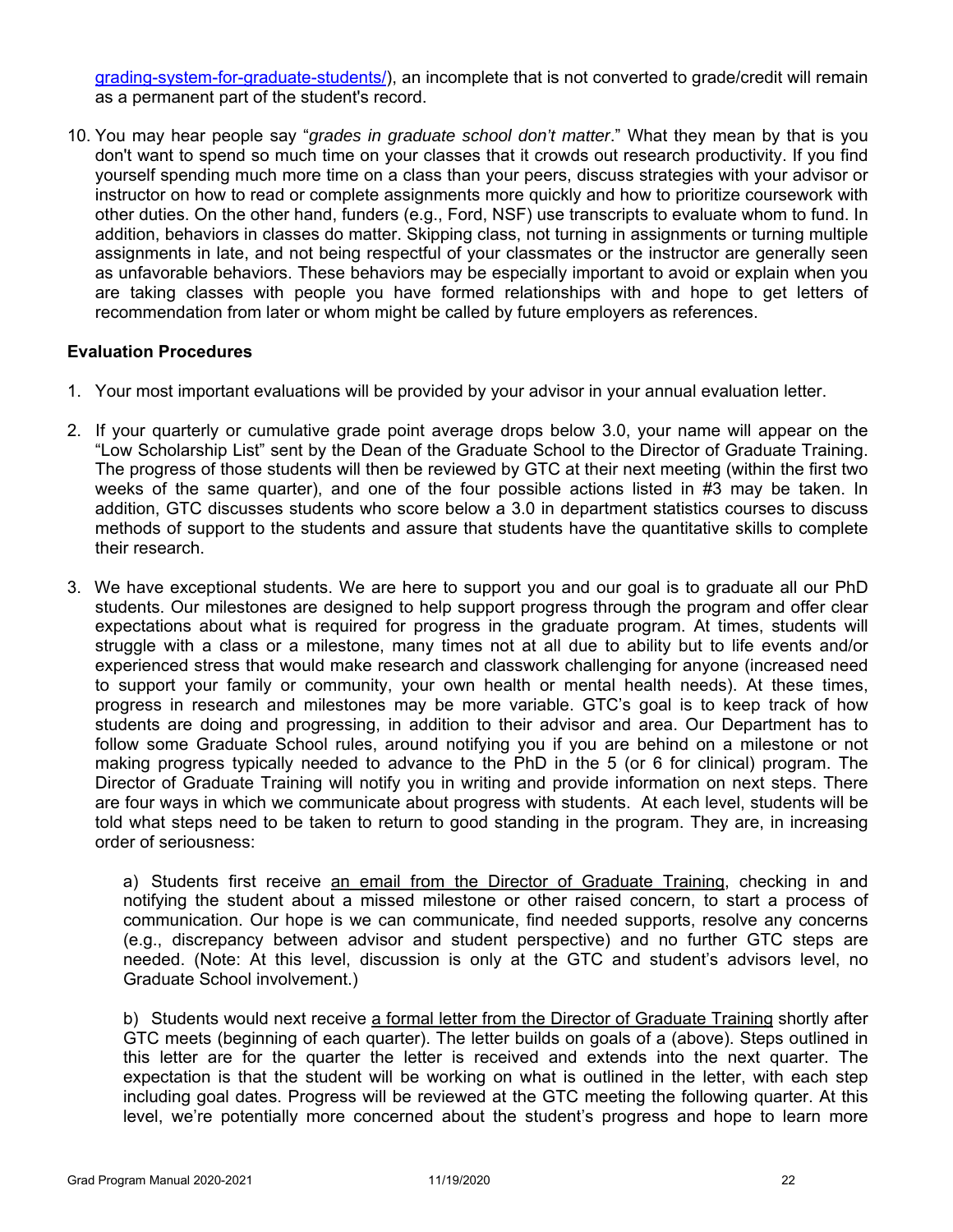about what is going on to provide support and develop a plan for next steps (termed the "Internal Watch list/Safety net"; this level of warning is discussed by GTC and the student's advisors),

c) A change in the student's status with the Graduate School to "Probation." (in addition to departmental discussion (GTC, advisors), this level of warning involves the Graduate School). If a student hasn't completed enough of the steps outlined in the letter due the prior/current quarter, students can be put on Probation, or we can extend time in Step b (internal watch/tracked progress), if there are reasons for continued slower/no progress. The Director of Graduate Training will send an updated letter to the student. *Note*: this is an "external" status and will appear on the unofficial transcript. If you purchase a transcript, we understand that the official transcript will not include this Probation Status.

d) A change in the student's status with the Graduate School to "Final Probation." This is the most serious level, and a, b, and c exist to prevent reaching this level. The student has the current quarter to get back into good standing, by completing the items detailed by GTC/their advisor or this is the last quarter in the program. Similar to C, this level of warning involves the Graduate School). *Note*: Similar to C, this is also an external status that appears on the unofficial transcript.

"Probation" or "Final Probation" status results in a notation on your unofficial transcript and in a letter being sent to you by the Dean. A student is not usually dropped from the University unless they have spent at least one (current and in-progress) quarter in the status of "Final Probation." Students on Probation or Final Probation status are less likely to receive assignments as teaching assistants (see "TA Assignment Procedures" on page 62) and may not be eligible for department fellowships.

- 4. At the request of any student, faculty member, or Supervisory Committee, the GTC can review the academic status of any graduate student and can make any appropriate recommendations.
- 5. You should receive your annual evaluation in mid-summer. Should you have questions about your evaluation, see your advisor or the Director of Graduate Training.

# **B. V. SUPERVISORY COMMITTEE**

Your Supervisory Committee's roles are to guide you in the preparation of your graduate program, to conduct your General Examination, and to conduct your Final Examination.

- 1. *Composition of the Supervisory Committee*: You must set up a Supervisory Committee consisting of at least four and not more than seven members. This Committee must be officially formed at least four months prior to the time the request for the oral General Exam is presented to the Graduate School. It is advisable to have one or more members over the minimum number to assure a necessary quorum for meetings and examinations. The following are considerations for composition of the committee:
	- a) Members of the committee must be appointed Graduate Faculty. One or two members may be appointed who are not on the Graduate Faculty, if the majority of the members are Psychology Graduate Faculty members, and if a CV is provided to the Graduate Program Advisor for the non-Graduate Faculty member. Not every faculty member is a member of the Graduate Faculty, although most are. Some new assistant professors, lecturers, and research associates are not. If in doubt, ask the person you are considering having your committee, check with the Psychology Graduate Program Office, or call the Graduate School at 206-685- 2630. You may also check the following website: https://grad.uw.edu/for-faculty-andstaff/graduate-faculty-locator/
	- b) A majority of your members must be from your major area, e.g., Clinical, Behavioral Neuroscience, etc. Normally, at least three of your members are core faculty in the Psychology Department, but members of other departments are also eligible. Also, we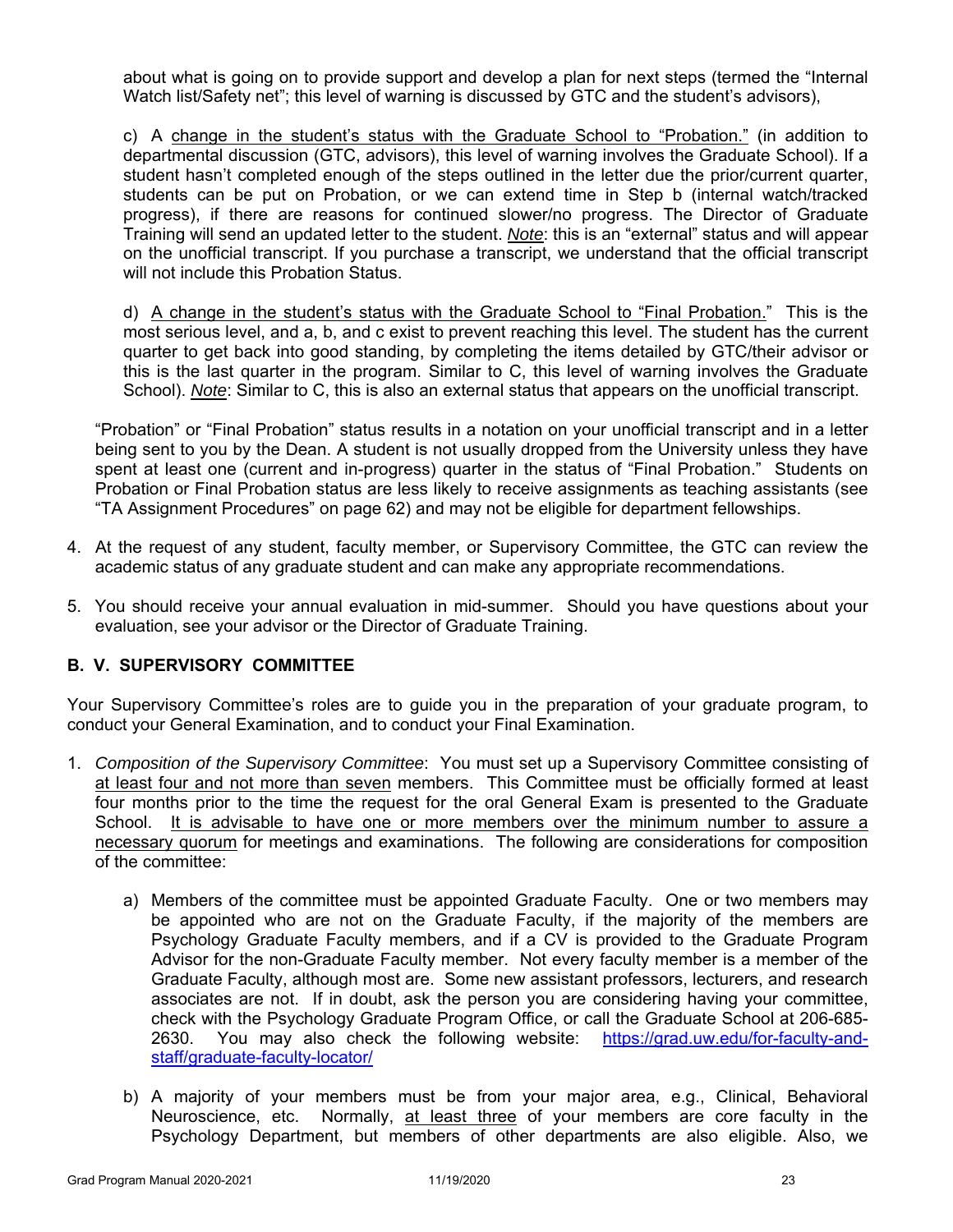recommend, but do not require, that one committee member be from another area of psychology.

- 2. *When to Form Your Supervisory Committee*: Your supervisory committee should be formed by the end of Winter quarter of your  $3^{rd}$  (4<sup>th</sup> for clinical students) year of study. It is advisable to form this committee early as all of your committee members must approve the curriculum you follow in preparation for your General Examination (see "General Examination" section on page 29).
- 3. *Procedures for the Formation of Your Supervisory Committee*:
	- a) Get the "Application for Ph.D. Supervisory Committee" from the Graduate Program Office, by emailing Jeanny (jeanny@uw.edu).
	- b) Discuss your committee with each potential member and get a signature on the form for each member who is willing to serve on the committee. An e-mail concurrence may be attached to the request form in lieu of a signature. Clinical students will also need the Director of Clinical Training (Currently Jane Simoni, *jsimoni@uw.edu*) to approve the committee before forwarding it onto Jeanny.
	- c) Return the completed form with signatures or emails to the Psychology Graduate Program Office. After the Graduate Program Advisor evaluates the representation on your proposed committee, an official request will be prepared and sent to the Graduate School. You will receive an email confirmation when this has been completed.
- 4. *Graduate School Representative (GSR)*: You are expected to find a Graduate School Representative who is from a field other than Psychology and who does not have any conflicts of interest with you or your Chair. Budgetary relationships, personal relationships, primary or joint appointments in common with primary or adjunct appointments or research and/or publication relationships between the GSR and either the student or the committee chair are examples of possible conflicts of interest. The GSR makes sure rules from the Graduate School are carried out. Their role includes monitoring the conduct of the student's exams, resolving conflicts, and facilitating communications between committee members and the student, if needed. The main function of the GSR is to ensure that the process allows for fairness to all parties. **The GSR is currently a voting committee member**. Please see page 26 for information on locating a GSR.
- 5. *Changing (Reconstituting) Your Committee*: Within reason, you can change members of your committee. For example, if your dissertation focus has changed, a different committee member may be more appropriate. The Graduate School will not honor requests to change the GSR if the reason for the change is a scheduling difficulty. If you and your advisor decide that a change is needed, follow these steps:
	- a) Email Jeanny and ask for a "Request for Supervisory Committee Reconstitution" form.
	- b) Indicate the changes to be made, and your reasons for making these changes.
	- c) Get the signatures of any members who are being added to, or removed from, the committee. An e-mail concurrence may be attached to the request form in lieu of a signature.
	- d) Return the completed form with signatures or emails to the Graduate Program Office. After Jeanny evaluates the change(s) proposed, an official request will be prepared and submitted to the Graduate School.
- 6. Meetings with your Supervisory Committee
	- a) As early in your second year as feasible, you should meet with your Supervisory Committee to plan the course work, reading, and other activity you will undertake in preparation for your General Examination (both written and oral), which is normally taken during the  $3<sup>rd</sup>$  year (Clinical,  $4<sup>th</sup>$  year).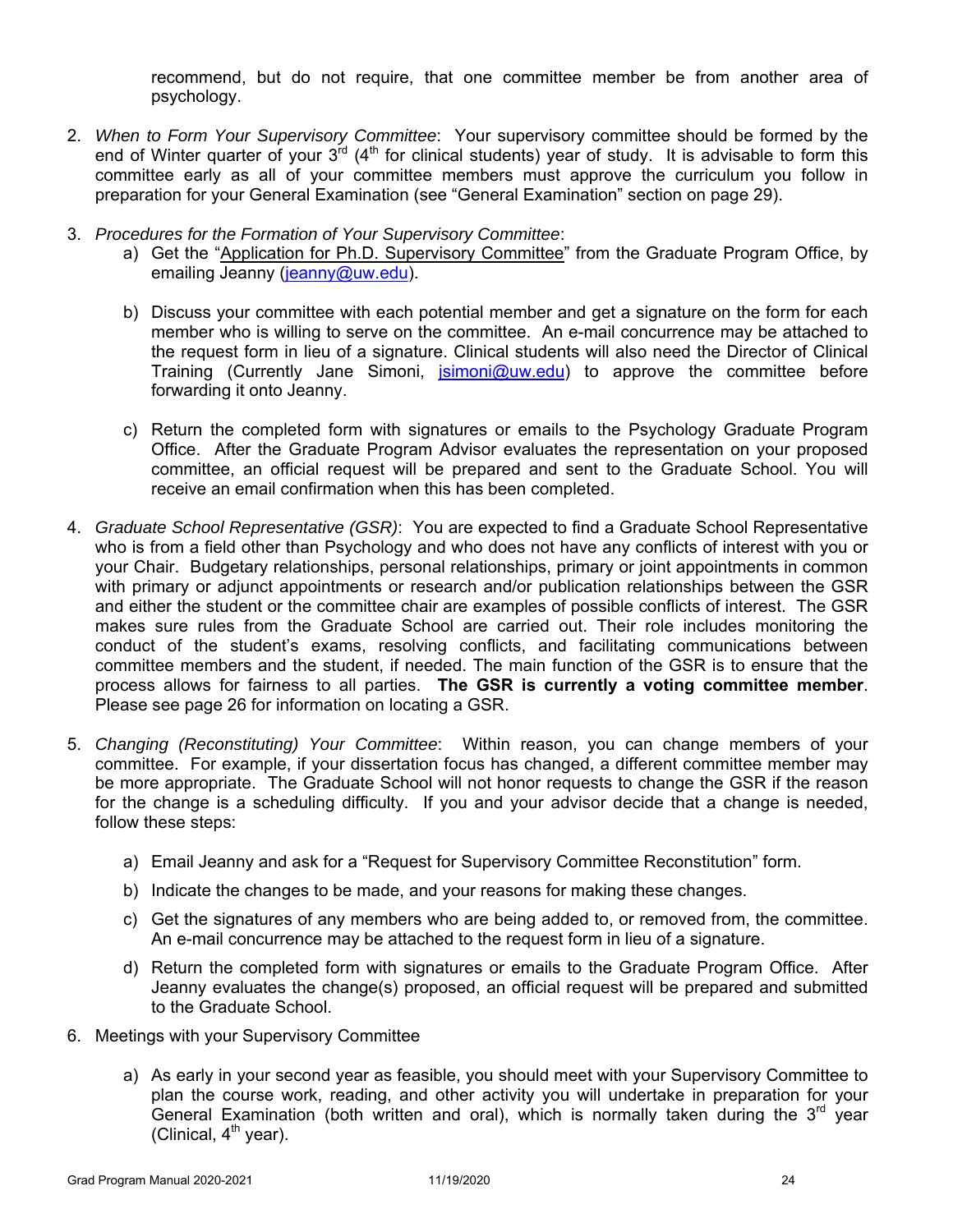- b) The committee (a minimum of 4—the chair, the GSR, and any two other members of your supervisory committee) will meet for the oral portion of your General Examination.
- c) Normally, a meeting is held to approve your dissertation proposal. The GSR is not required at this meeting, only at the oral General Exam and at the oral defense of the Dissertation (Final Exam).
- d) The committee (a minimum of 4—the chair, the GSR, and any two other members of your supervisory committee) will meet for your Final Examination, during which you will defend your dissertation.
- e) Other meetings may be scheduled as you and the chair of your committee deem necessary.
- f) The GSR does not need to be present at routine supervisory meetings (e.g., to plan a course of study). The GSR is required to be present at the oral General Exam and at the oral defense of the Dissertation (Final Exam) and must sign the warrant along with the other members of the committee. However, it is polite to include them on the non-essential meetings in case they would like to be more involved (until they inform you otherwise).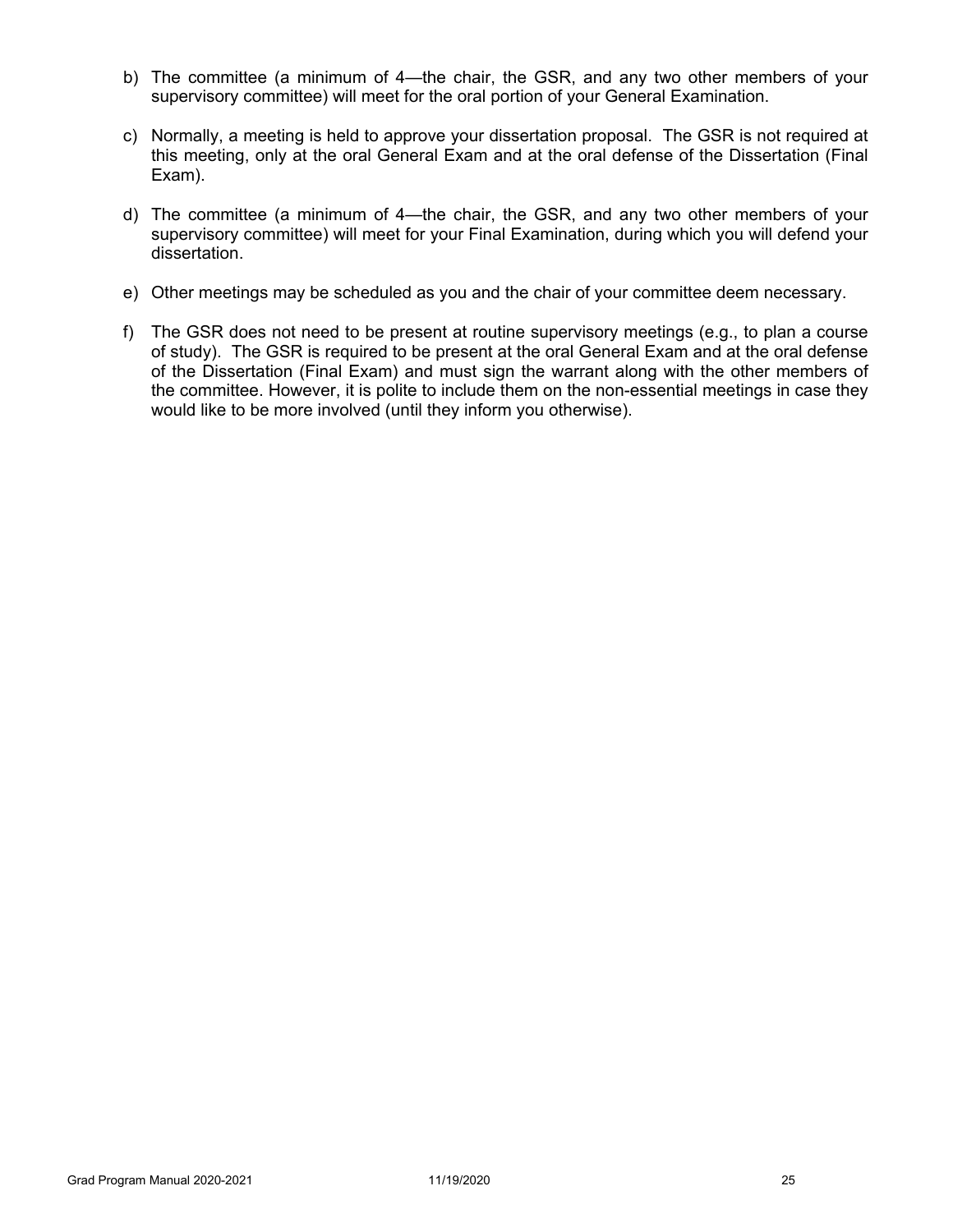# **Finding a GSR (Graduate School Representative)**

The GSR (Graduate School Representative) is a required member of your supervisory committee. This person: 1) has to be a member of the Graduate Faculty (not all faculty at UW are) and 2) they must have an endorsement that allows them to chair a supervisory committee (not all Graduate Faculty members have this). This person should have some familiarity with the type of research that you intend to do (although this is not critical). They must be independent of your committee chair, e.g., they cannot have appointments in the same department as the committee chair and they can't be on the same grants. The role of the GSR is to assure that the committee holds the student to a high enough standard to maintain the reputation of the University and enforces rules and procedures in a way that is totally fair to the individual student.

The student is responsible for identifying a faculty member who is willing to serve as their GSR. This can be done in a number of ways. One way is to talk with your advisor and other Psychology Departmentbased committee members and/or to other faculty in your area seeking their suggestions for a good GSR. Talk to students, especially those who are finishing, about who they have as their GSR. Sometimes, though, the people known best in the department are not available for another committee appointment.

The Graduate Faculty Locator is another source of ideas about who to approach for your committee. The Graduate Faculty Locator is found at:

#### https://grad.uw.edu/for-faculty-and-staff/graduate-faculty-locator/

If you are looking for ideas of who you might ask, search by specialization(s). Type in various descriptors that reflect your research focus, e.g., "memory," nutrition," "adolescence." If no names come up try another topic area. All the people whose names come up in such a search are members of the Graduate Faculty, but not all have the chair endorsement needed to be a GSR. Only those whose names are followed by an asterisk (\*) can serve as your GSR. Once you have possible names, check out their department websites to see what you can learn about their research focus. If they look good, talk to your advisor and psychology committee members to see if they know the possible GSR. If all looks good, contact the prospect briefly explaining your research focus and asking if you can meet to discuss the possibility of them joining your committee as GSR.

# **READING COMMITTEE**

#### The Reading Committee is a subset of your Supervisory Committee and must be appointed separately.

You should form your Reading Committee when you are close to defending your dissertation, at least one quarter prior to your defense. The purpose of this committee is to read the dissertation and agree that you are ready to defend it in an oral (Final) examination. Choose any three members of your supervisory committee (excluding the Graduate School Representative) who will agree to be on the committee. They will read drafts of your dissertation, make comments and suggestions for improvement (See Dissertation Section, page 32). They will sign the Doctoral Dissertation Supervisory Committee Approval Form (located on the Electronic Thesis/Dissertation page: http://grad.uw.edu/for-students-and-postdocs/thesisdissertation/etd-formatting-guidelines/). Your entire supervisory committee must give approval to schedule the Final Examination and sign the exam warrant after your defense (See details about the Reading Committee roles and expectations for the Dissertation/Final Exam on pages 32-33.

> *Note:* If two members of the reading committee are spouses/partnered (chair/member or member/member), then the student must add an additional member to their reading committee, for a total of a 4-person reading committee.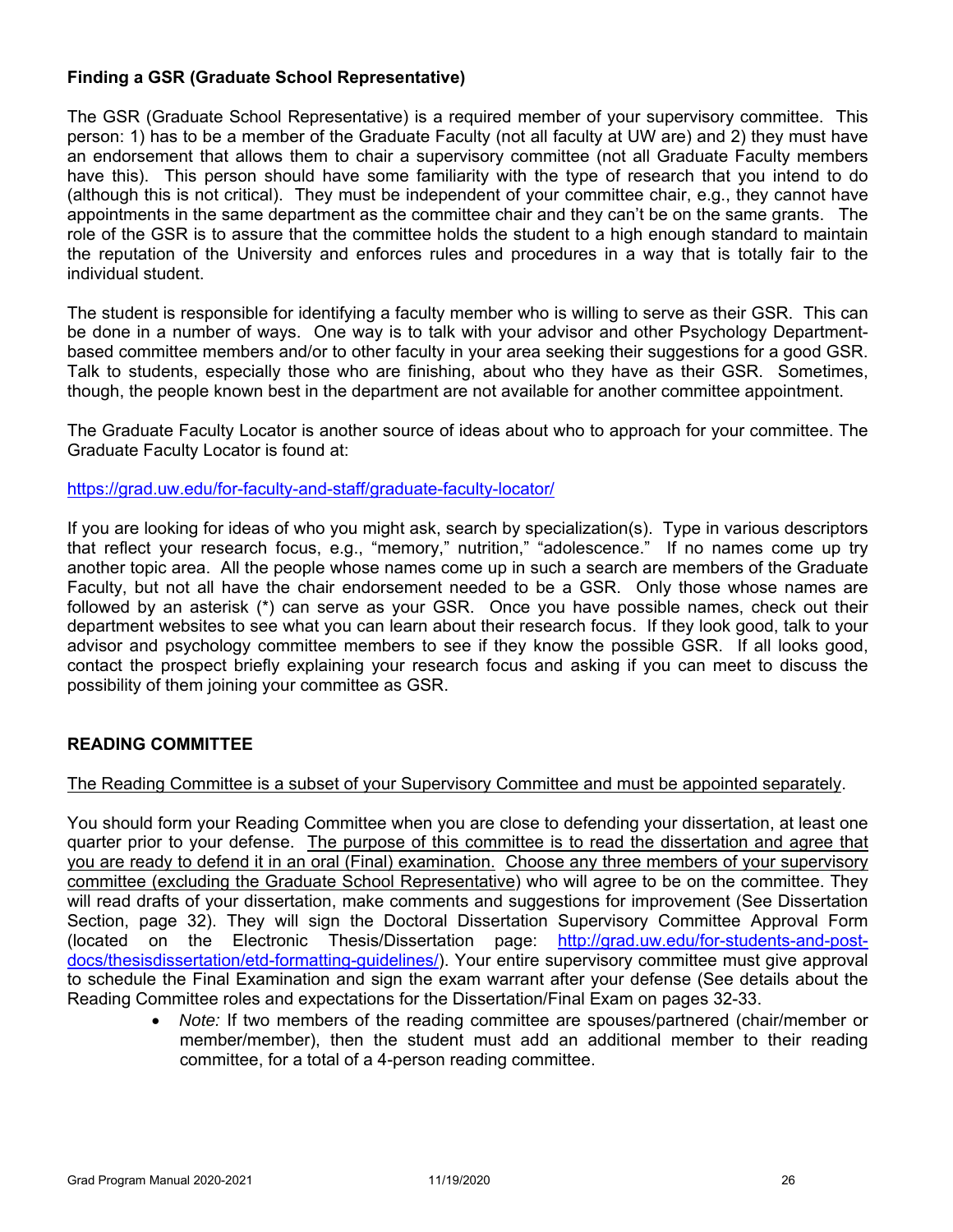### **B. VI. MASTER'S DEGREE**

The Psychology Department has an approved, *thesis only,* Master's Degree option that can be completed along the way toward the Ph.D. and is not a requirement of the Department (although some Areas may list this as an area requirement). You may, however, set a requirement to include a Master's degree in your Plan (see Annual Plan on page 15, or its template on page 72).

In the quarter in which you expect to complete a Master's degree, you must submit a Master's request to the Graduate School on-line at the following address: http://www.grad.washington.edu/for-students-andpost-docs/mygrad-program/. You will be notified automatically if you meet the basic Graduate School requirements. If not, you will be notified of any contingencies to be met before a warrant may be issued or the degree is awarded. The warrant will be emailed to you by Jeanny. The Graduate School has its own form, which is the Master's Supervisory Committee Approval form (located on the Electronic Thesis/Dissertation (ETD) page: (http://grad.uw.edu/for-students-and-post-docs/thesisdissertation/) Any two members of your supervisory committee, or your advisor and one other Graduate Faculty member, are required to sign the warrant and the approval form for your Master's Degree. The signed warrant must be returned to the Graduate Program Advisor in Guthrie 127, while the approval form is uploaded to the Graduate School's Electronic Thesis/Dissertation page (http://grad.uw.edu/for-students-and-postdocs/thesisdissertation/) both by the end of the quarter (Friday of Finals Week). In normal times (precovid/remote learning), only real/ink signatures are accepted on either document. Electronic signatures are accepted during this time of remote education due to covid-19.

Your Master's request is good for one quarter only. If you do not submit your thesis for the Master's degree by the last day of the approved quarter, you must notify the Graduate Program Advisor and reapply on-line during the next quarter.

*Requirements for the Master's Degree* http://grad.uw.edu/policies-procedures/masters-degreepolicies/masters-degree-requirements/

- 1. Total credits required for the degree program must be completed
	- All courses numbered 400-799 that are numerically graded 2.7 and above, or have a grade of Satisfactory or Credit ('S' or 'CR') count toward the credit total. 499 courses are not counted in the credit total.
	- Courses graded less than 2.7 do not count towards the credit total.
	- At least 18 credits must be in courses numbered 500 and above.
	- 18 credits must be numerically graded in department approved 400-level courses accepted as part of the major and in 500-level courses. This excludes 499 and transfer credits.
	- No more than 6 graduate level quarter credits can be transferred from other academic institutions to count toward the credit total.
	- No more than 12 UW Graduate Non-matriculated credits can be applied to the credit total.
	- No more than 12 credits derived from any combination of UW Graduate Non-matriculated credits and transfer credits can be applied to the credit total.
	- If a student repeats a non-repeatable class, only one set of credits counts toward the credit total.
- 2. A minimum cumulative GPA (grade point average) of 3.00 is required for a graduate degree at the **University**
- 3. The Master's Degree Request must be filed according to posted quarterly dates and deadlines (http://grad.uw.edu/for-students-and-post-docs/degree-requirements/dates-and-deadlines/).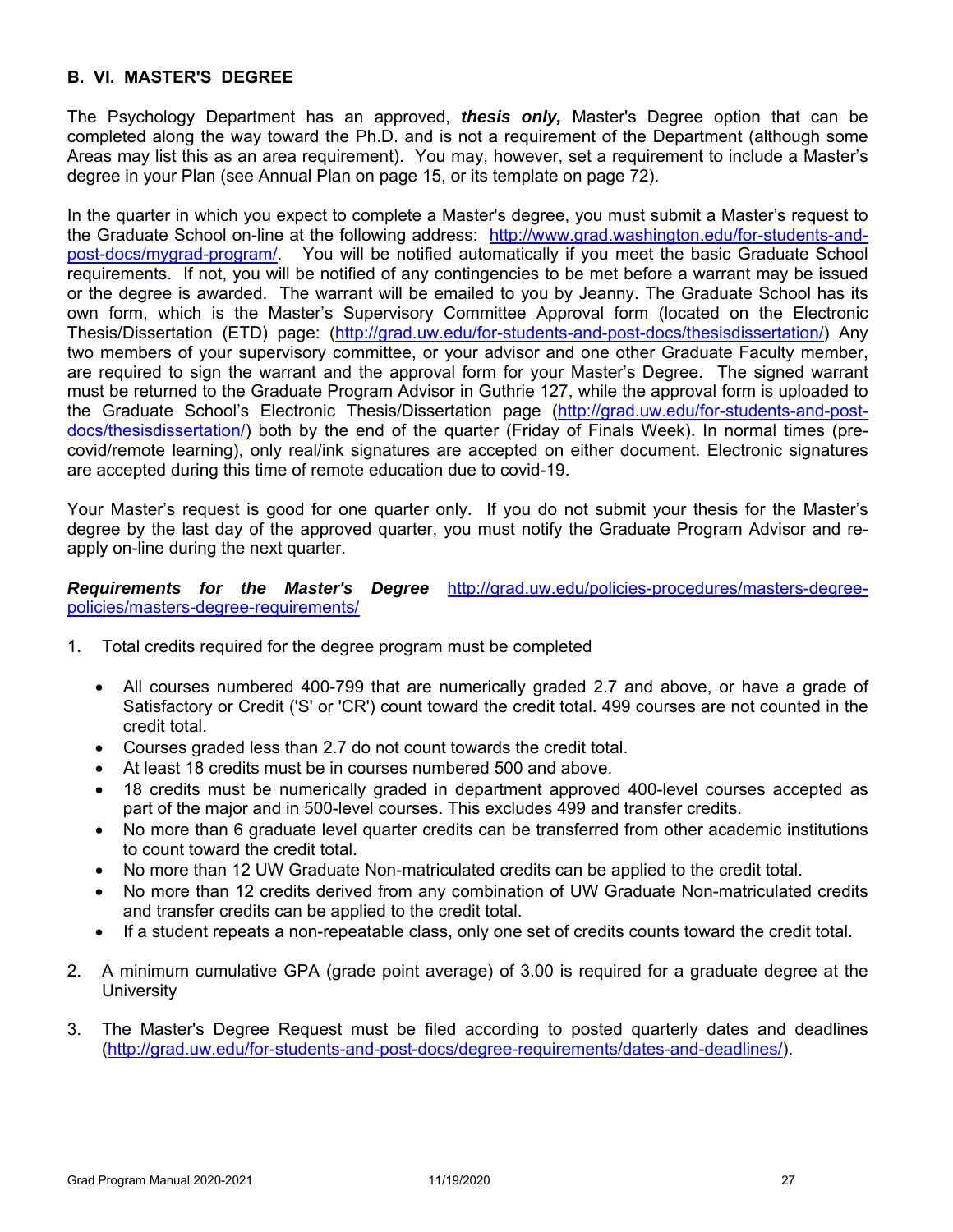- 4. Must complete all degree requirements within six years
	- The timeframe/clock begins on the first day of the quarter that the Graduate Student uses a course to satisfy degree requirements when they are coded as either a Graduate Non-Matriculated student (Department Code with class 6) or as a Graduate Student (Department code with class 8) in the department to which they are admitted.
	- UW Graduate Non-matriculated credits used towards the total credit total are counted in the six years.
	- Quarters spent On-Leave and out of status are counted in the six years.
- 5. Must maintain registration through the end of the quarter in which the degree is conferred or, if eligible, pay the Graduate Registration Waiver Fee within 14 days following the last day of the quarter in which all degree requirements were met.
- 6. Thesis track students are required to complete a minimum of 9 thesis credits in their credit total.
- 7. Thesis Track students are required to submit their acceptably formatted thesis online via the UW Electronic Thesis/Dissertation (ETD) (http://grad.uw.edu/for-students-and-postdocs/thesisdissertation/) by 11:59 p.m. PST on the last day of the quarter (Friday of Finals Week).
- 8. Your signed warrant and signed Master's Supervisory Committee Approval Form (located on the Electronic Thesis/Dissertation page: (http://grad.uw.edu/for-students-and-postdocs/thesisdissertation/) must be submitted to Jeanny (signed warrant) and the Graduate School (upload signed approval form to ETD) by 3:30 p.m. PST on the last day of the quarter (Friday of Finals Week) in order for you to receive your degree within the same quarter. You are then eligible to participate in UW graduation ceremonies if you so desire. The Psychology Department does not hold a separate program for Master's recipients.
- 11. **There are no required fees**. You have the option to register your copyright via ProQuest for a fee. Speak with the Scholarly Publishing Outreach Librarian for assistance: http://guides.lib.uw.edu/research/etds
- 12. If the thesis is submitted online after the quarter ends, you must register for the following quarter or utilize the Registration Fee Waiver option (pay \$250 instead of registering—this is usually the option for a student who is in their last quarter), which allows you up to 14 days after the last day of the quarter to submit your thesis (http://grad.uw.edu/policies-procedures/general-graduate-studentpolicies/graduate-registration-waiver-fee/) for an M.S. conferred the following quarter. Please talk with Jeanny before choosing this option. The Graduate School strictly enforces the deadline for dissertation submission and the enrollment requirement.
- 13. View complete Final Submission Instructions including Electronic Thesis/Dissertation (ETD) online: http://grad.uw.edu/for-students-and-post-docs/thesisdissertation/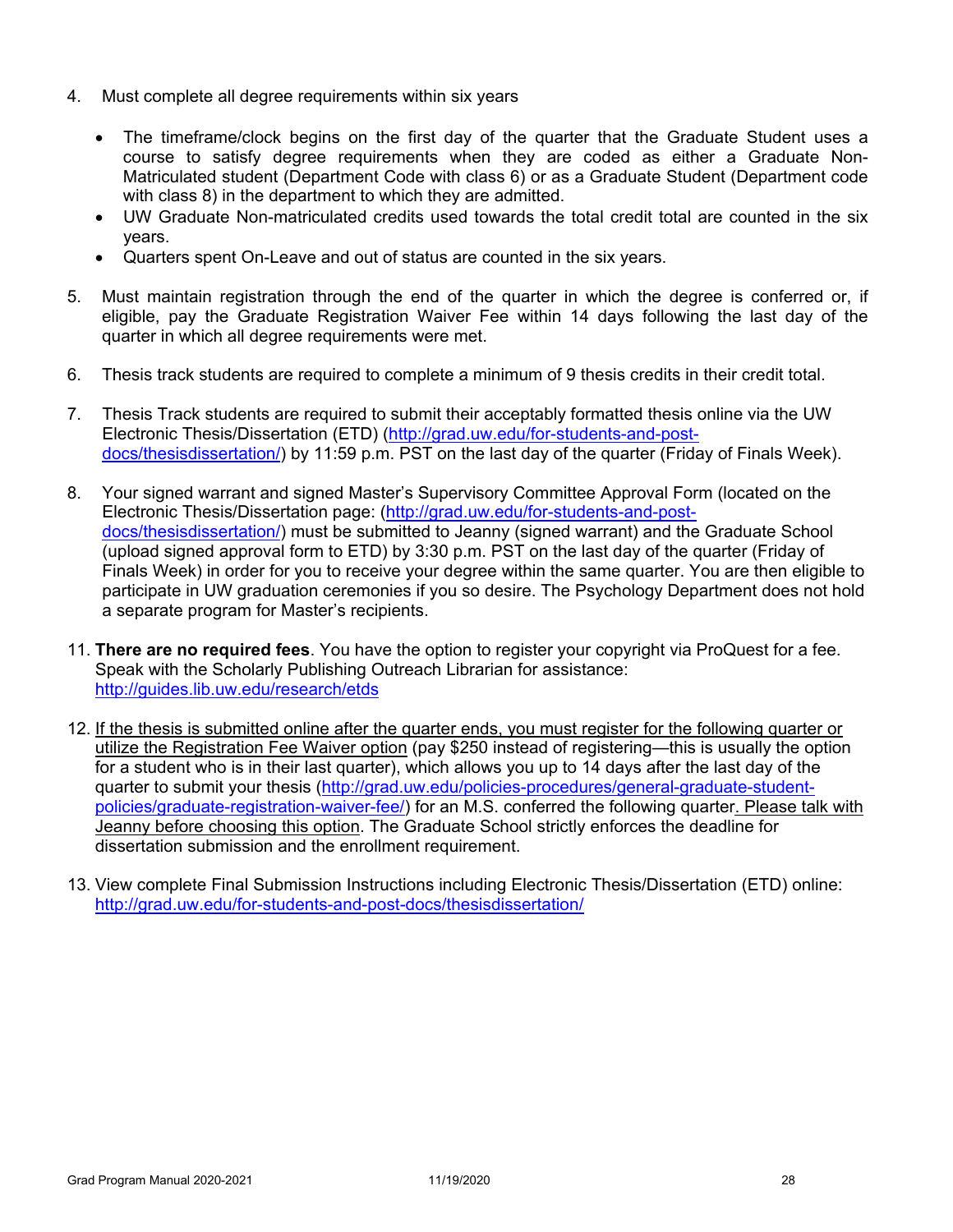# **B. VII. GENERAL EXAM (and pay increase)**

- 1. The General Exam is a requirement of the Graduate School. The General Catalog states that you should take your General Exam when your background of study and preparation is sufficient to justify undertaking the examination. Although there may be more than one part to the examination (See Table on pages 4-6) the only requirement from the Graduate School is an oral examination attended by at least four members of your committee, including the Chair and the Graduate School Representative(GSR) (See page 26 for finding GSR information).Your entire committee should be given the opportunity to participate in setting both the format and the content of your exam.
- 2. You must have completed two years of graduate study and be well along in your course requirements before you take the General Examination. The Graduate School requires that all coursework, including departmental requirements, be completed at this time. Exceptions may be granted with the signed approval of your advisor.
- 3. You must have formed a Supervisory Committee at least four months prior to taking your exam.
- 4. You must be registered at the UW for a minimum of 2 credits for the quarter in which you complete the General Examination.
- 5. You should plan to take the General Exam as early as feasible in the 3<sup>rd</sup> year of study (4<sup>th</sup> year for clinical students). If you find that you need additional time completing this milestone, please speak with your advisor and create a new plan of completion. This plan will be shared with the GTC to ensure your continued progress and any additional need of support.
- 6. You must schedule the oral part of the examination. Arrange a date and time for the exam that is agreeable with all your committee members and schedule the room via PsyCal. Forward these confirmation emails to Jeanny. Submit your request online: http://grad.uw.edu/for-students-and-postdocs/mygrad-program/. She must have every committee member's acknowledgement that your exam is occurring before she will approve your general exam request. Please submit your request at least three weeks before your intended date. Email confirmations that do not state date/time/location will not be accepted. **Everyone on your committee must agree that you can schedule your exam, even if a member is not attending.**
- 7. The exam warrant is available via pdf which Jeanny will then email to you. On exam day, print and take it to your exam. The warrant is signed by all committee members present (minimum of four required) at the exam upon satisfactory completion and returned to the Psychology Graduate Program Office. During remote education due to covid-19, email confirmations which include your name, the date and time of the exam, and the faculty person's vote will suffice if sent to Jeanny in lieu of signatures on a paper warrant.
- 8. The Graduate Program Office will submit the outcome to the Graduate School. A passing decision filed by the last day of the quarter will designate you as a Doctoral Candidate (Ph.C.) for that quarter. Otherwise you become a Candidate at the end of the next quarter (that is, if you complete your exam during a school break, your Ph.C. will be awarded at the end of the following quarter). **You will be eligible for your Level 2/post-generals raise once the Graduate School awards your Ph.C. status.** Keep this in mind as you schedule and complete your exam, to try to complete the general exam process before the last day of the quarter in order to get the pay increase the next quarter. For 2020-2021 the **pre-tax rate for a pre-generals student is \$2619/mo and for a post-generals student it is \$2814/mo**. The difference you see in your paycheck will depend on your withholdings.
- 9. If you do not pass, the exam must be rescheduled after a period of study. Two retakes are allowed at the recommendation of the committee to the Dean of the Graduate School.
- 10. The General Examination and Final Examination may not be taken in the same quarter. You may take the General Examination one quarter and take the Final Exam the next.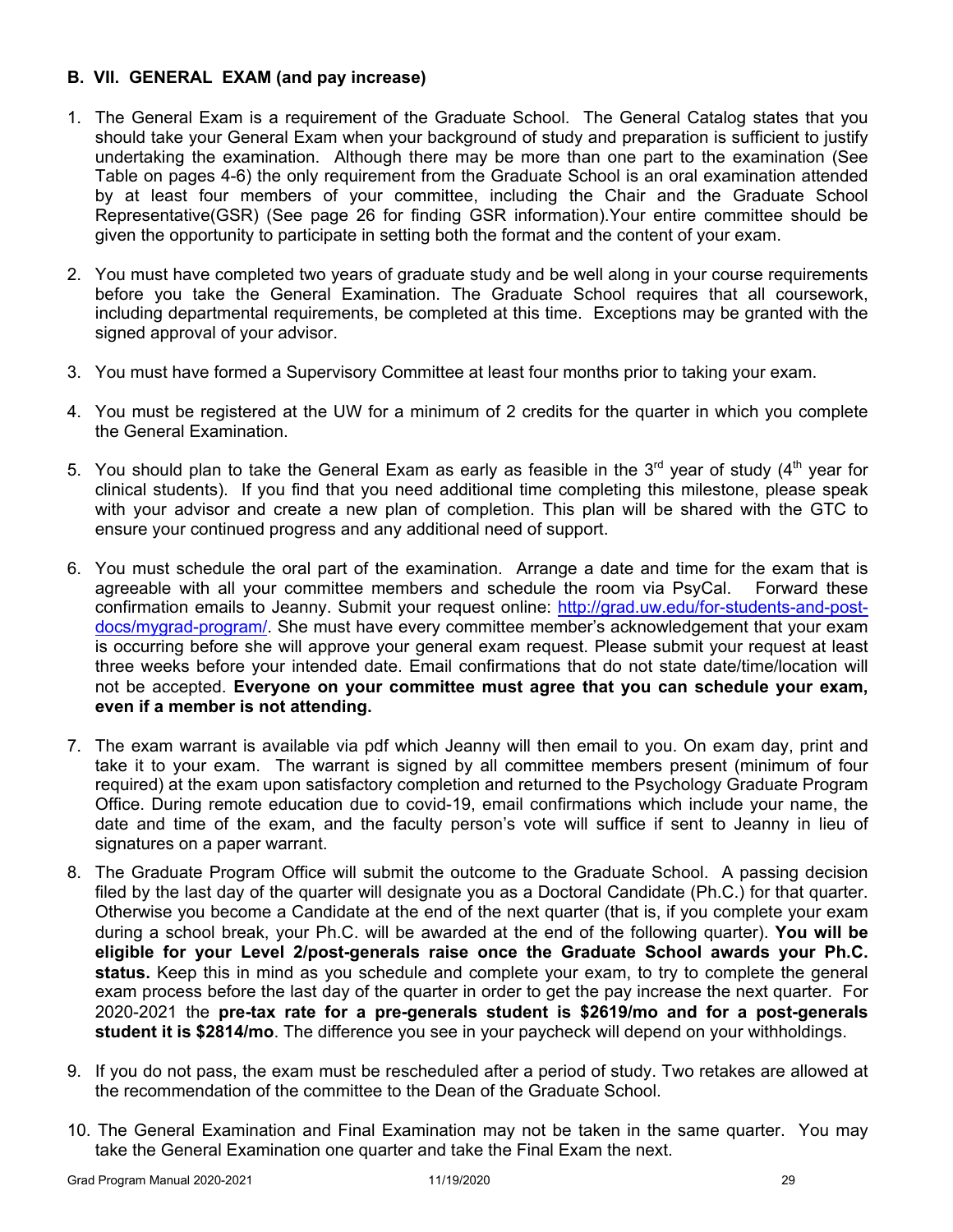# **Format of the General Examination – All students except Clinical (as of Spring 2016)**

**Clinical students, see the Clinical Program Manual, for your format.** These requirements live in the Clinical Manual so that we can cut down on duplicate information/reduce the chance of any differences that create confusion for Clinical students, who have 2 manuals to review.

There are three components of the Psychology Department General Exam. Two written requirements (a Depth Requirement, a Breadth Requirement) and an oral exam.

Depth Requirement

- Review Paper (typically at least 20 pages of review plus references, abstract, and title page)
- NRSA full application (not just 6-page research plan); Need to have saved draft before faculty/others edit it heavily so "shows" your own independent writing (others can have given highlevel feedback)
- Another major grant application (not an NSF grad fellowship)
- Written exam covering depth reading list that is completed over 3 day period (can be combined with breadth exam to become one larger exam over 5-7 day period)

Breadth Requirement

- Written exam covering breadth reading list that is completed over a 3 day period
- Can be combined with depth exam to become one larger exam over 5-7 day period

### Oral Exam

- 1-3 weeks after Breadth and Depth Requirements are complete.
- In-person meeting in which committee asks questions covered by reading list, following up on written products produced by students for the Breadth and Depth requirements.

Students must pass each of the three components to move on to candidacy status and to receive Level 2 TA/RA Pay in subsequent quarters (see page 29 for amounts). Passing each component requires a majority of the committee to approve (e.g., 3 of 4 members inclusive of the GSR). If a component is not passed, the student must complete that component again. All 3 components should be complete by the first week of Fall Quarter of a student's fourth year (fifth clinical), except for the 1-quarter covid milestones extension or by permission from the GTC (requested by faculty advisors and student). If components are not completed, the Graduate Program Director will be in touch by email and GTC will want to review the student's progress, with the goal of ensuring students can successfully proceed through the milestones towards graduation/PhD receipt.

Full Details:

- 1. In the student's third year they should form the Supervisory Committee and inform the Graduate Program Advisor.
- 2. No later than 2 quarters before the anticipated oral exam, the committee should meet with the student to determine the exam format and topics for reading list. The Graduate School Representative (GSR) should be notified of such a meeting but their attendance/participation is not required during these planning meetings (attendance by GSR is up to the GSR). The GSR should, however, know what the consensus of the exam format will be before the oral general exam.
- 3. By start of the second quarter before the exam, the reading list must be finalized by the committee and student. The list should have 35-55 items on it, aiming for the lower end if more books or monographs are included and the longer end if the list is primarily journal articles. Half of the readings should be in the student's depth area (e.g., spatial reasoning) and half should be in the student's breadth area (e.g., cognitive psychology).
- 4. Beginning at least 2 quarters before the oral exam, the student should be reading and beginning their paper or grant if those options are selected. Importantly, faculty should not provide any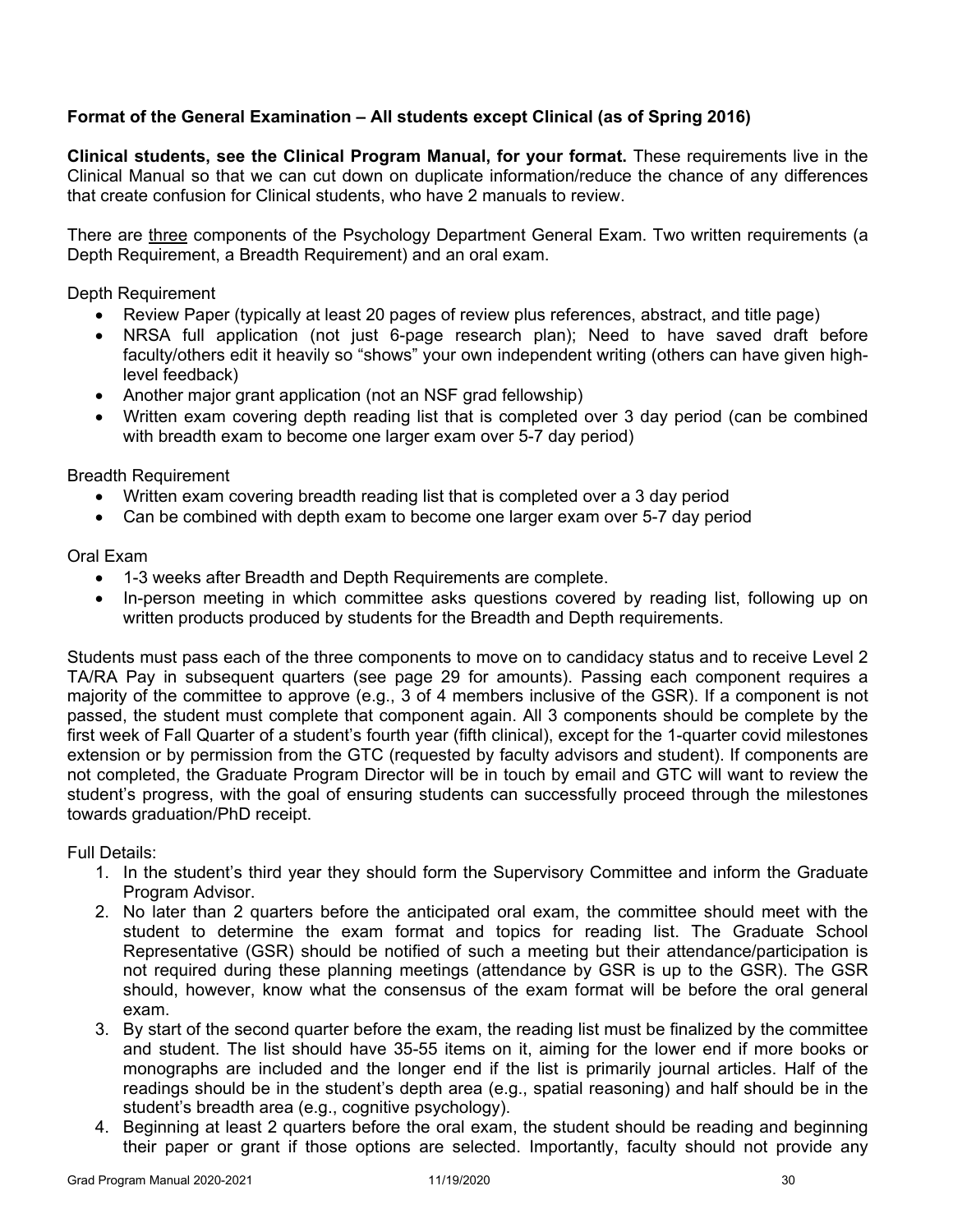feedback on written products nor may they disclose or allude to the questions on the exam in advance of the exam. If paper/grant will be submitted to a journal or funding agency, faculty feedback on the written document must occur after the oral exam. Therefore, only the first draft of the document is written prior to the oral exam that addresses it. If there is an extenuating circumstance that requires a faculty member to give feedback earlier on a grant or paper, then the committee can opt to split the oral into two different oral meetings, one for the depth (that is 1-3 weeks after that is turned in with no feedback in between) and one for the breadth (that is 1-3 weeks after that is turned in with no feedback in between). In that rare instance where there are two oral meetings, the date of the second will be the officially recognized oral defense date (for the Graduate School paperwork). Importantly, "No Feedback" means that faculty cannot provide edits or suggestions for improvement. Faculty *may* highlight problem areas that may be helpful for the student to reflect on before the oral (e.g., "We will probably ask more about Question 2" or "think more about the connection between your proposed studies and the research question") but faculty may not suggest solutions to those problem areas before the oral. The reason for the "no feedback" rule is that the exam is an opportunity to assess where students are in their learning, not how well they respond to feedback.

- a. If a paper or grant proposal is selected for the depth requirement, the written exam should cover only the breadth-relevant material from the reading list. Students should have 3 days to complete the written exam in this case.
- b. If an exam is selected for both the breadth and depth requirements, students can be provided as one comprehensive written exam, however, the committee must cover questions for both sets of readings and the resulting exam is expected to be twice as comprehensive as an exam for a student who opted to complete a paper for the depth component. In line with the longer exam, the student should be given twice as long to complete the exam (i.e., 6 days). Alternatively, if the committee and student prefer, the two components can be given as two distinct exams, each covering only breadth or only depth and each for 3 days.
- c. This timeline assures that the committee has 1-3 weeks to review both the breadth and depth requirements and prepare for the oral exam.
- d. The GSR should receive the above items, as courtesy, however it is up to the individual GSR as to the extent of their participation. Some GSRs only participate by attending the oral general exam, while others may want to do more. The GSR is a voting member of the committee and should be kept updated on the general exam process as a whole. A group email with student and Supervisory Committee during this process will suffice.
- 5. The final requirement is the oral exam. This component is required by the Graduate School and must be scheduled with the Graduate Program Advisor at least three weeks in advance so that a General Examination warrant can be issued. At that meeting, the committee will ask questions that follow from the student's depth and breadth written products and/or exams. Following the questioning period, the warrant will be signed by all attending committee members and should be returned to the Graduate Program Advisor immediately. During remote education due to covid-19, email confirmations which include your name, the date and time of the exam, and the faculty person's vote will suffice if sent to Jeanny in lieu of signatures on a paper warrant.
- 6. This full process should be complete by the end of the summer after a student's 3rd year (if nonclinical). Note that if a student completes the oral exam during the summer quarter, the student must be enrolled and tuition must be paid for summer quarter. If the oral exam is completed in the period between the end of the summer quarter and the start of the fall quarter, the student must be registered (and tuition paid) the following fall. If a student completes their oral exam during this "down period", the student will not have "candidate status" awarded until the last day of autumn quarter and will therefore not receive a Level 2 TA/RA rate until Winter quarter (students who complete oral exams in spring receive a pay raise and "candidate status" in summer, those who complete oral exams in summer quarter receive a pay raise and "candidate status" in the fall). If a student wants to complete the oral general exam after the first day of fall quarter of the student's 4th year (if non-clinical), they must formally petition their advisors and then the GTC (covid-impact allows one-quarter extension on all milestones).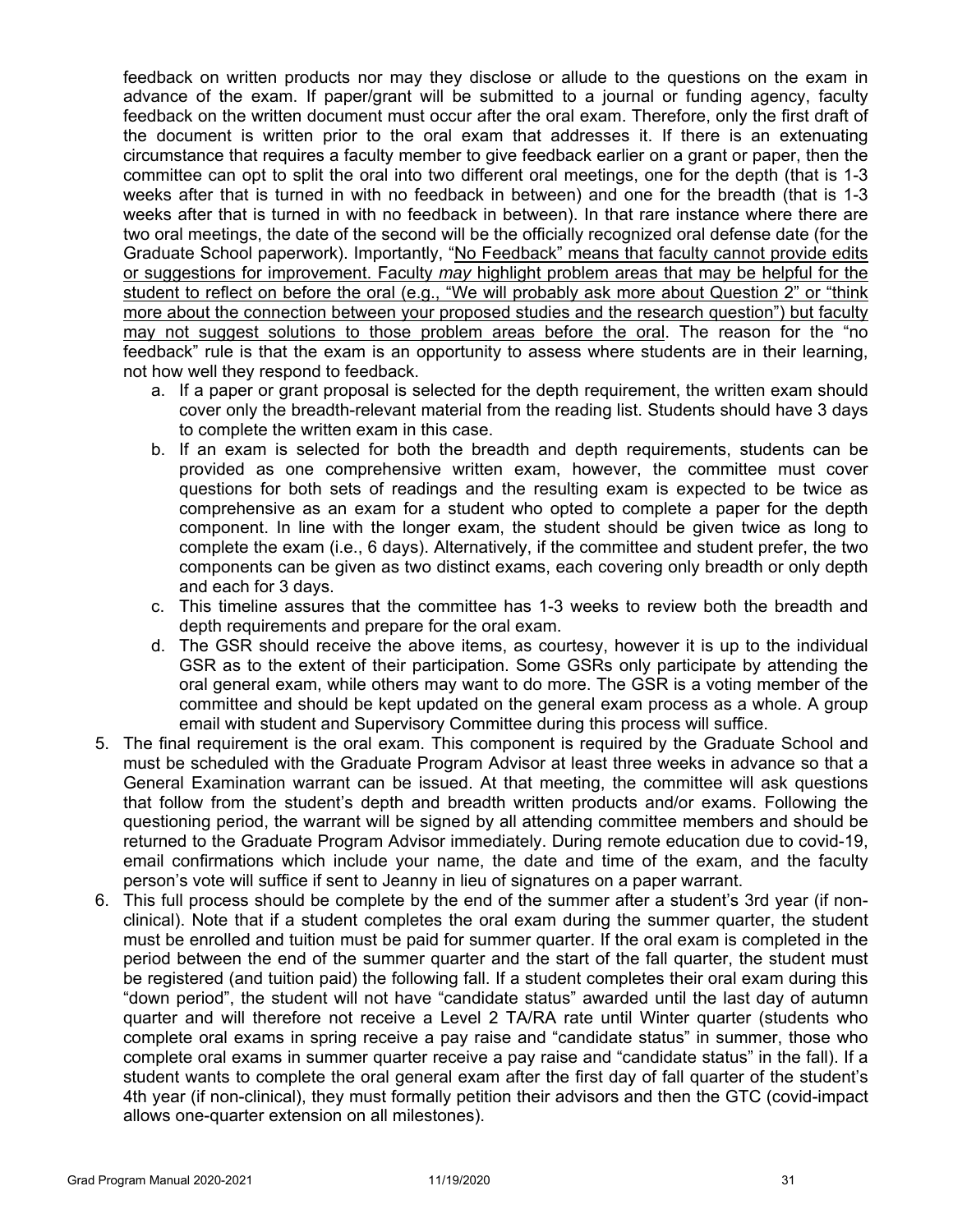# **B. VIII. DISSERTATION AND FINAL EXAMINATION**

The dissertation and defense of it, in the Final Examination, are the final requirements for the Doctoral Degree. You must have achieved Candidate status, i.e., passed your oral General Examination, at least one quarter prior to the Final Examination. The dissertation should demonstrate "original and independent investigation and achievement [and]... should reflect not only mastery of research techniques, but also ability to select an important problem for investigation."

1. You must complete a minimum of 27 credits of dissertation research (800) distributed over a minimum of three quarters. No more than 10 credits of 800 are allowed per quarter. At least one of these quarters should be after you have passed your General Examination. Your Final Exam cannot take place in the same quarter as your General Exam.

2. As you near completion of your dissertation, obtain the signatures/emails of three members of your Supervisory Committee whom you would like to be on your Reading Committee. Request the necessary form for establishing a reading committee from the Graduate Program Advisor (G-127) and return the completed form with approvals to her. An official request will be submitted to the Graduate School for approval. The Graduate School will then confirm the Reading Committee by sending an email. Please form your Reading Committee at least one quarter prior to your final examination (defense).

3. After a complete draft of your dissertation has been prepared and reviewed by your Supervisory Committee Chair, you should submit the complete draft to your Reading Committee Members. This is to occur no later than six weeks prior to the expected final examination (defense) date. It is reasonable to provide all other members with a copy at this time as well. Reading Committee members are expected to thoroughly read the dissertation and provide the student with clear feedback on the quality of the work within two weeks of receipt of the paper. We recommend you/your advisor remind your reading committee of this expectation, as some faculty more newly hired our outside Psychology may not know our Departmental expectations.

4. If all members of the Reading Committee agree that the dissertation is of sufficiently high quality to advance to the defense, the student will proceed to schedule the defense.

5. To schedule your Final Examination, arrange a day and time agreeable with your entire supervisory committee (not just the Reading committee, but everyone). A minimum of 4 members of your committee—one Graduate School Representative (GSR), one chair, and 2 members must be present at the examination. Forward these confirmation emails to Jeanny.

6. Reserve one of the larger conference rooms via PsyCal. If none of these rooms are available, see Kim Arbios (G137) for assistance in locating and securing a room that can handle approximately 30 attendees for your defense. In the time of remote education due to covid-19, defenses will be occurring over zoom. Information on day, time, student name, dissertation title, and a current photo, etc. will be provided to Jeanny Mai who will assure that advertising posters are created and posted and the information is provided to all faculty and students by email. The presentation will also appear on the department calendar.

7. Submit your request online: https://grad.uw.edu/for-students-and-post-docs/mygrad-program/. Jeanny must have every committee member's acknowledgement that your exam is occurring before she will approve your final exam request. If in Summer, Fall or Winter Quarter, please submit your request at least three weeks before your intended date. If Spring Quarter, the timeframe differs slightly, due to Commencement Program advance printing deadline. Contact Jeanny to be sure about the timeline. Email confirmations have to state date/time/location, or they cannot be accepted. Everyone on your supervisory (not just reading) committee must agree that you can schedule your exam, even if a member is not attending.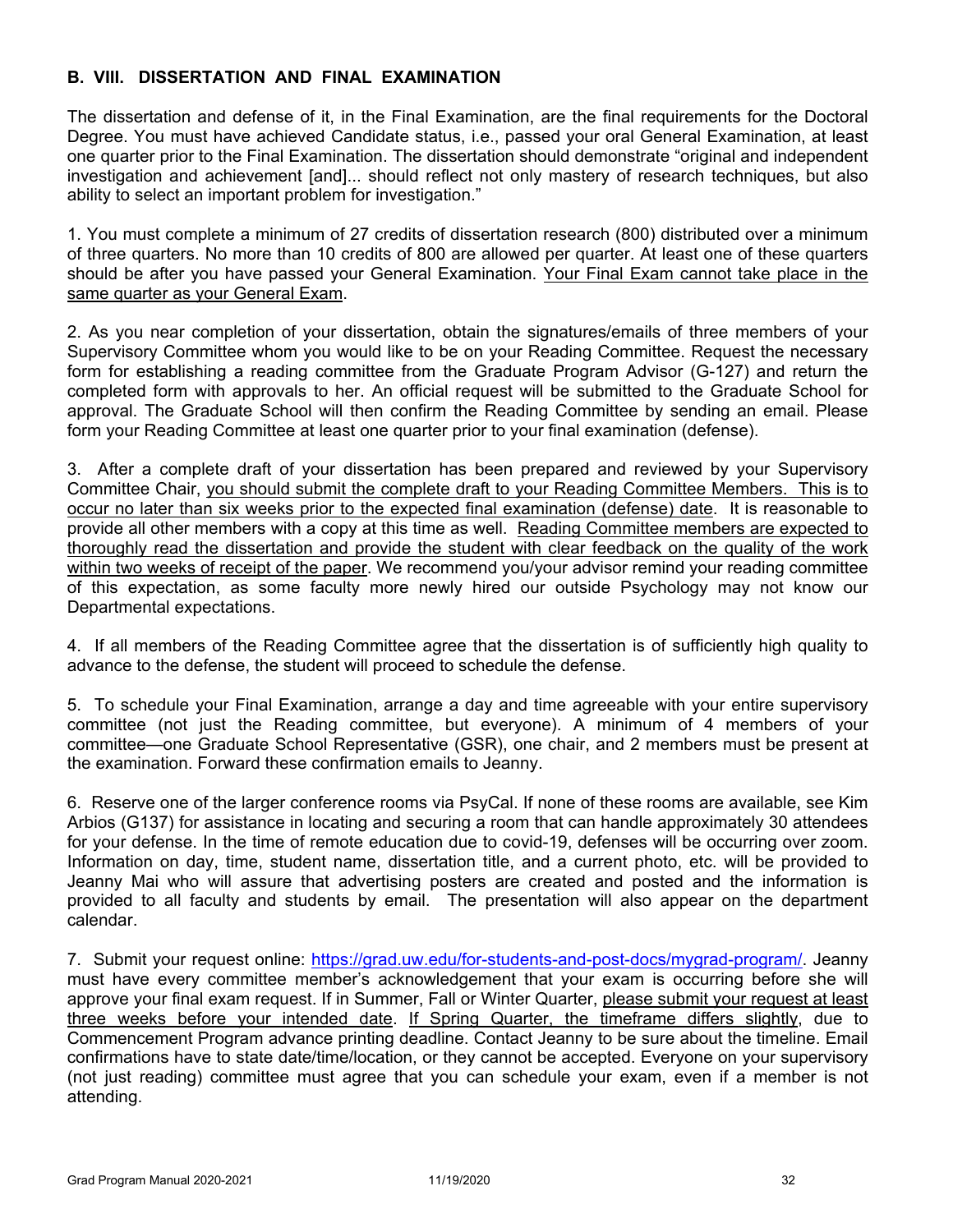8. All dissertation presentations (the start of the defense) will be open to the public. All department faculty and graduate students will be encouraged to attend.

9. Dissertation presentations will be 30-45 minutes in length followed by a 5-10 minute period when questions from the public are invited. Presentations should be pitched to communicate with the general department (more like job talks) and not simply specialists in the field or committee members who have guided the research. Committee Members should limit questions at this time to points of clarification. In the odd case in which a member of public raises an inappropriate issue in this question period, it will be the responsibility of the committee chair to deflect such questions.

10. Faculty and students other than the supervisory committee and the candidate will leave after the public presentation. Questions of the candidate from the Supervisory Committee will take place during the hour following the presentation.

11. Pre-remote/covid altered education: Candidates should be encouraged to refrain from bringing refreshments to their defense. The supervisory committee chair should provide a reception for successful candidates after the defense is completed. All department faculty and graduate students as well as friends and relatives of the candidate should be invited to these receptions. Faculty and graduate students should make it part of our department culture to attend as many of these defenses and reception as possible.

12. The exam warrant is available via pdf which Jeanny will then email to you. On exam day, print and take it to your exam. The warrant is signed by all committee members present (minimum of four required) at the exam upon satisfactory completion and returned to the Psychology Graduate Program Office. During remote education due to covid-19, email confirmations which include your name, the date and time of the exam, and the faculty person's vote will suffice if sent to Jeanny in lieu of signatures on a paper warrant.

13. Your reading committee members will log into MyGradProgram to electronically sign off on your dissertation: https://grad.uw.edu/for-faculty-and-staff/mygrad-faculty-view/ Please inform them of this process as it began in Spring 2020.

14. You will then upload the Survey of Earned Doctorates (https://sed-ncses.org/login.aspx) certificate of completion to ETD by 11:59 p.m. PST on the last day of the quarter (Friday of Finals Week). See below for Final Submission instructions.

15. Submit your dissertation online through the UW Electronic Thesis/Dissertation (ETD) Administrator Site (http://www.etdadmin.com/washington), by 11:59 p.m. PST on the last day of the quarter (the Friday of Finals Week) within the quarter that you defended or by the Friday of Finals Week in the quarter immediately following (See page 34 for the Department's Policy on Dissertation Submission).

You must be registered at least part-time for the quarter in which you defend and the quarter in which you submit your dissertation (if they are happening in separate quarters). If the dissertation is submitted online after the quarter ends, you must register for the following quarter or utilize the Registration Fee Waiver option, which allows you up to 14 days after the last day of the quarter, to submit your dissertation (http://grad.uw.edu/policies-procedures/general-graduate-student-policies/graduate-registration-waiverfee/) for a Ph.D. conferred the following quarter. Please talk with Jeanny before choosing this option. The Graduate School strictly enforces the deadline for dissertation submission and the enrollment requirement.

# **Requirements for Doctoral Degree which must be met before a Final Examination will be scheduled**

https://grad.uw.edu/policies-procedures/doctoral-degree-policies/doctoral-degree-requirements/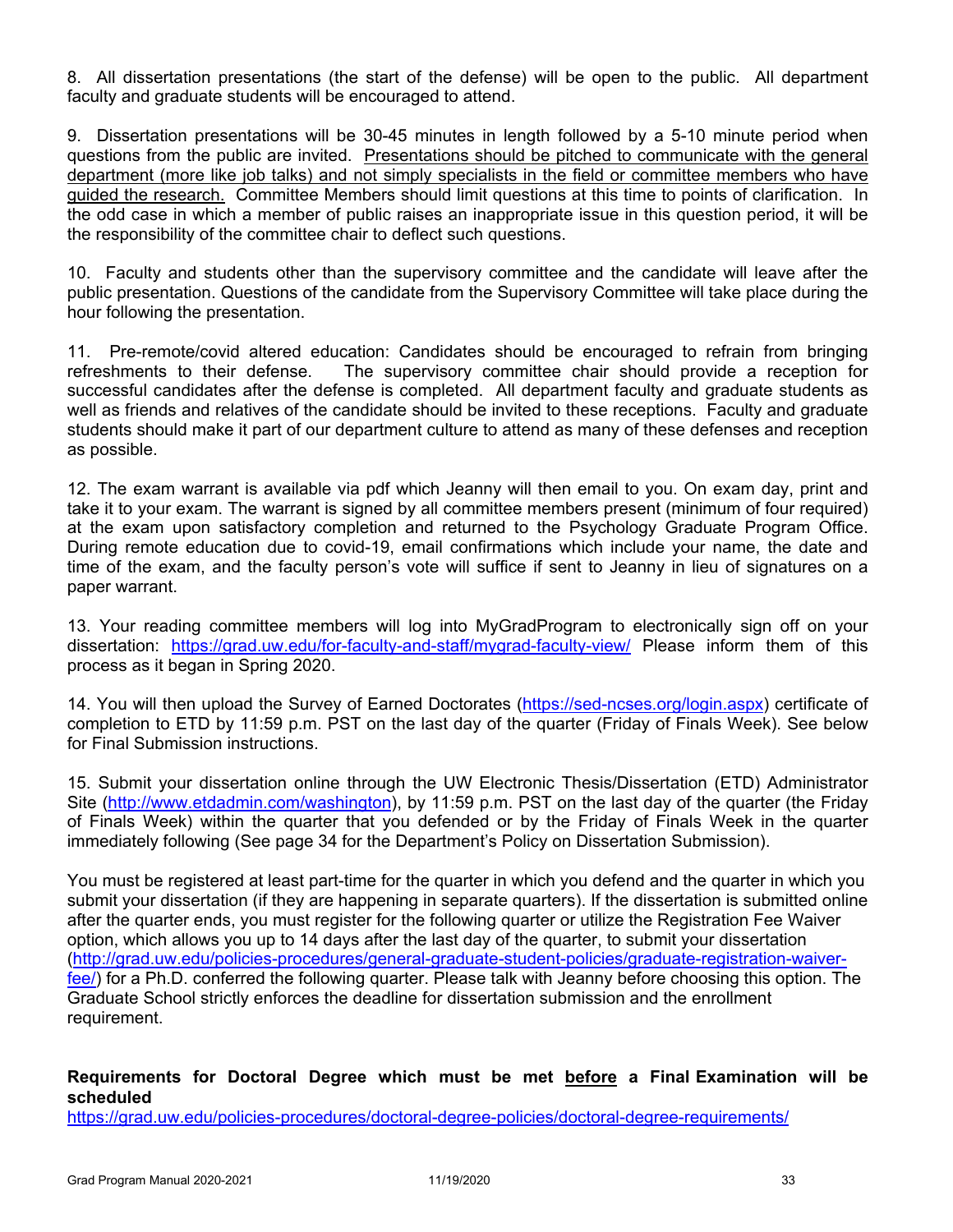- 1. Completion of a program of study and research as planned by the graduate program coordinator in the student's major department or college and the Supervisory Committee. At least 18 credits of course work at the 500 level and above must be completed prior to scheduling the General Examination.
- 2. Presentation of 90 credits, 60 of which must be taken at the University of Washington. With the approval of the degree-granting unit, an appropriate master's degree from an accredited institution may substitute for 30 credits of enrollment.
- 3. Numerical grades must be received in at least 18 quarter credits of course work taken at the UW prior to scheduling the General Examination. The Graduate School accepts numerical grades in department approved 400-level courses accepted as part of the major and in 500 level courses. This excludes 499 credits. A minimum cumulative GPA of 3.0 is required for a graduate degree at the University.
- 4. Creditable passage of the General Examination. Registration as a graduate student is required the quarter the exam is taken and candidacy is conferred.
- 5. Preparation of and acceptance by the Dean of the Graduate School of a dissertation that is a significant contribution to knowledge and clearly indicates training in research. Credit for the dissertation ordinarily should be at least one-third of the total credit. The Candidate must register for a minimum of 27 credits of dissertation over a period of at least three quarters. At least one quarter must come after the student passes the General Examination. With the exception of summer quarter, students are limited to a maximum of 10 credits per quarter of dissertation (800).
- 6. Creditable passage of a Final Examination, which is usually devoted to the defense of the dissertation and the field with which it is concerned. The General and Final Examinations cannot be scheduled during the same quarter. Registration as a graduate student is required the quarter the exam is taken and the degree is conferred.
- 7. Completion of all work for the doctoral degree within ten years. This includes quarters spent On-Leave or out of status as well as applicable work from the master's degree from the UW or a master's degree from another institution, if applied toward one year of resident study.
- 8. Registration maintained as a full- or part-time graduate student at the University for the quarter in which the degree is conferred (see detailed information under Final Quarter Registration). (Exception for Clinical Students only – see Final Exam before Internship, page 35-36)
- 9. A student must satisfy the requirements that are in place at the time the degree is to be awarded.

# **Submission of Dissertation to the Graduate School after Defense**

In most cases, the student will submit their dissertation and Survey of Earned Doctorates (https://sedncses.org/login.aspx) certificate of completion to receive their Ph.D. in the same quarter. This is ideal for less financial impact (not needing to register another quarter; see below for a \$250 option if you only need 2 or fewer weeks into a new quarter to submit). If that is not possible, the student must submit their dissertation and Survey of Earned Doctorates (https://sed-ncses.org/login.aspx) certificate of completion to the Graduate School no later than the last day of the quarter following the quarter in which they defend. In all cases, please remind your reading committee members to provide their online approval for your dissertation via MyGradProgram (https://grad.uw.edu/for-faculty-and-staff/mygrad-faculty-view/).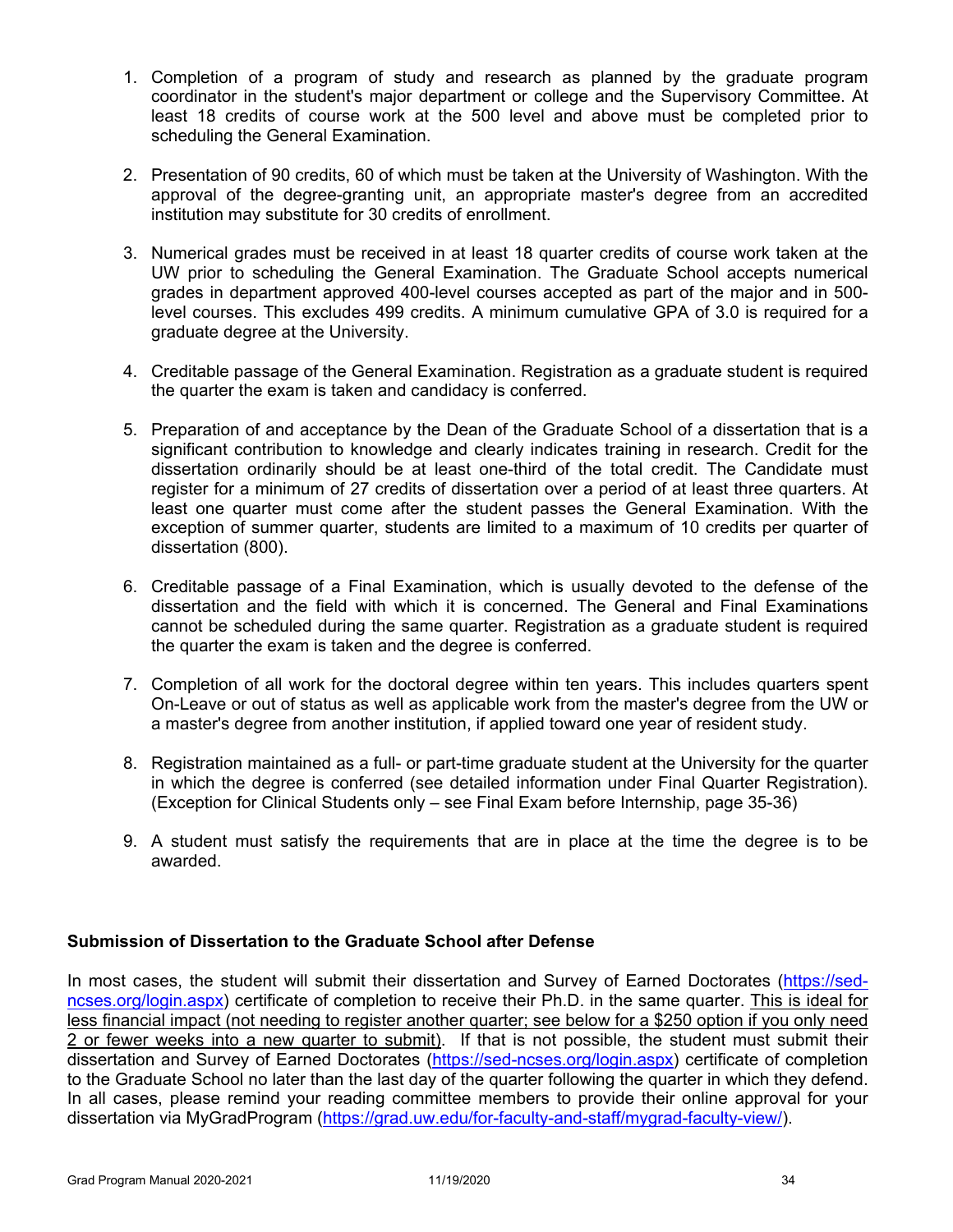### Examples:

- Student's final examination is during Winter Quarter, the dissertation would be submitted to the Graduate School by the last day of Winter Quarter (Friday of Finals week) but no later than last day of Spring Quarter (Friday of Finals week) of the same academic year. The Survey of Earned Doctorates (https://sed-ncses.org/login.aspx) certificate of completion is due by 11:59 p.m. PST on the last day of the quarter (Friday of Finals Week) for either Winter or Spring, depending on the student's timeline. The student will need to be registered in both Winter (for the defense) and Spring (for the dissertation submission) quarters.
- Student's final examination is during Spring Quarter, the dissertation would be submitted to the Graduate School by the last day of Spring Quarter (Friday of Finals week) but no later than last day of Autumn Quarter (Friday of Finals week) of the same academic year. The Survey of Earned Doctorates (https://sed-ncses.org/login.aspx) certificate of completion is due by 11:59 p.m. PST on the last day of the quarter (Friday of Finals Week) for either Spring or Autumn, depending on the student's timeline. Whether the submission will be in Summer or Autumn quarter will be determined in consultation with the Supervisory Committee. The student will be registered in Spring (for the defense) and either Summer or Autumn (for the dissertation submission).

Please Note: a student must be registered for the quarter in which they defend AND for the quarter in which they submit their dissertation and SED certificate to the Graduate School. The only exception is when the student opts to pay a Registration Fee Waiver for \$250 (https://grad.uw.edu/policiesprocedures/general-graduate-student-policies/graduate-registration-waiver-fee/) and submits their dissertation and approval form to the Graduate School within 14 days from the end of the quarter in which they successfully defended the dissertation. Otherwise, if registering for an additional full quarter, the student would need to know how to fund themselves if department funding (TA) or funding from their advisor (RA) is not available or register for a minimum of 2 credits and pay for the tuition out of pocket.

The date of degree award will be the last day of the quarter in which the dissertation and SED certificate is submitted to the Graduate School, along with your reading committee's online approval of the dissertation, not the quarter of the defense.

# **Clinical Students ONLY**

The APA requires a DOCTORAL LEVEL INTERNSHIP program for a clinical degree. If your Ph.D. is conferred *prior* to completion of internship, that would violate APA regulations. When it comes time for licensing, you may find yourself ineligible. The next few sections are meant for you!

# **FINAL EXAM (Dissertation Defense) BEFORE OR DURING the beginning of INTERNSHIP OPTION**

If you take your final exam (defend your dissertation) before you go on internship, you have only one choice for turning in the final draft to the Graduate School:

The Graduate Program Advisor submits a Petition to the Dean to graduate without being registered on your behalf. The petition will include your timetable for completion of the internship and submission of the dissertation. You will apply for on-leave status (Autumn, Winter, Spring only. Summer quarter is free/automatic) to complete your internship. Once your internship has been successfully completed, you should get a statement (e-mail or letter) from your internship supervisor, stating that this is the case and have copies sent directly to both the Director of Clinical Training and the Graduate Program Advisor in the Psychology Department. You then coordinate with the Graduate Program Advisor on the final submission of your paperwork to the Graduate School within the appropriate quarter, and get your degree. Registration when you submit your dissertation is NOT necessary once your petition has been approved.

# **Clinical Students Only: FINAL EXAM (Dissertation Defense) AFTER INTERNSHIP OPTION**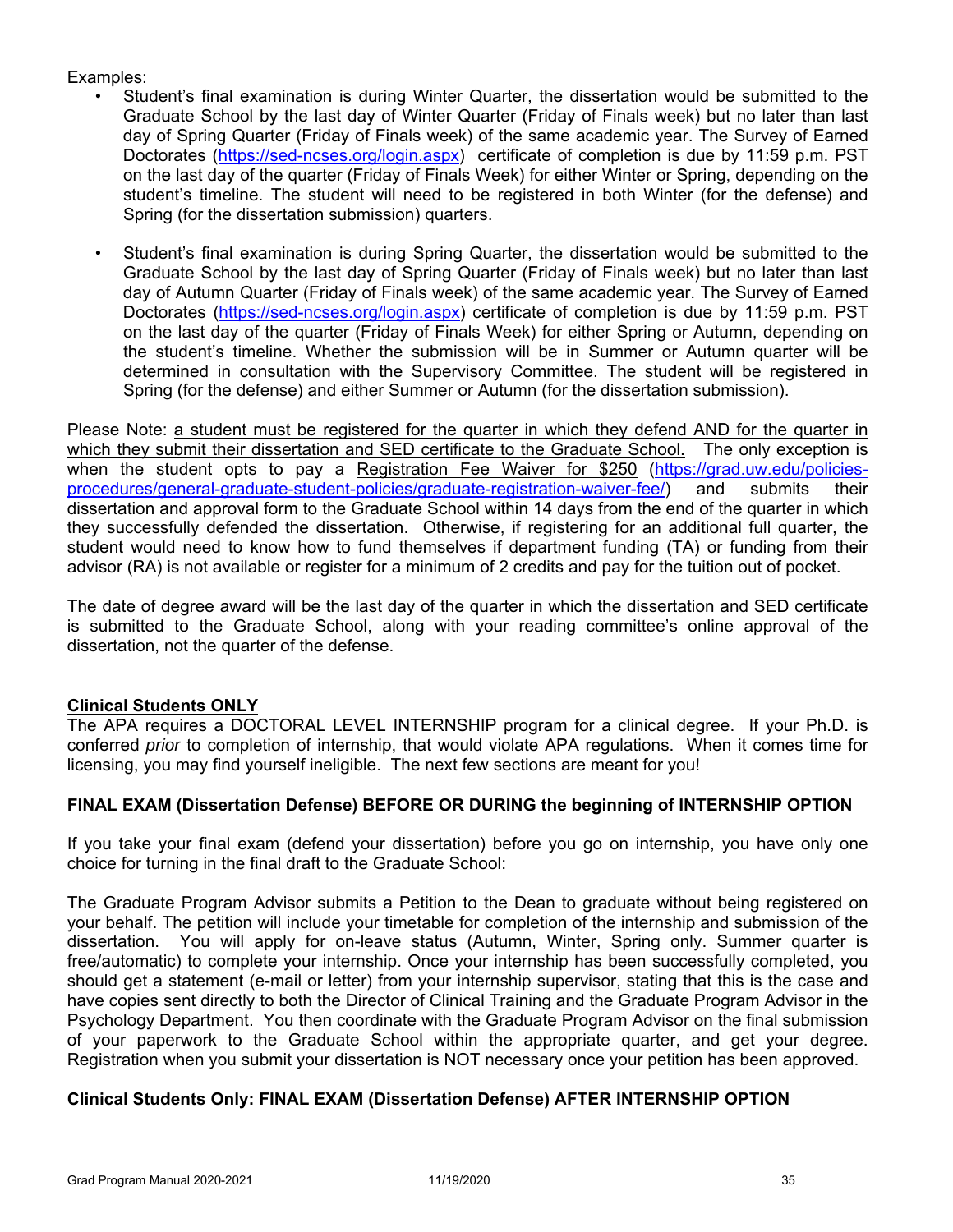If you do not take your final exam (defend your dissertation) before you go on internship, you must be registered for a minimum of two credits in the quarter in which you defend and when the dissertation is submitted, if these two events happen in separate quarters. Register for your final quarter(s) at the minimum of 2 credits in order to return to student status. The per-credit cost will be based on the prevailing resident or non-resident tuition figure and will be your responsibility to cover (unless your advisor has funds and the two of you arranged this in advance).

The cost will be around \$1718.00 (WA residents) or \$2948.00 (non-WA residents) for the minimum two credits. The Psychology Department is unable to provide tuition assistance. For students who may find themselves self-supporting, applying for Washington state residency may be a way to get the tuition reduced to the in-state rate. A detailed application with supporting documentation is due to the Residence Classification Office in the first 30 days of the quarter to be considered: https://registrar.washington.edu/students/residency/

**IMPORTANT:** The soonest you can receive your degree is when you complete your 12-mo internship commitment, final defense, and dissertation submission process and where this falls in the Academic Calendar. The degree is conferred at the END of the quarter. This becomes crucial when you have a job that begins in September and requires the Ph.D., but your degree is not effective until December! As soon as you have been placed, find out internship END date so you can start planning ahead.

#### **Clinical Students: Spring Hooding and Commencement Ceremonies, Post-docs, and Jobs**

Students who are on internship often wish to participate in our spring hooding ceremony and the June Commencement Exercise. Although, according to both APA and University regulations, you cannot formally receive your degree before the internship is completed and the dissertation is turned in to the Graduate School, you can participate in these spring activities if you obtain a letter or e-mail from your internship director stating that you will successfully complete your internship on (date). It is necessary to turn in the paperwork by the end of spring quarter in order to participate in hooding and commencement activities. At commencement, you will receive an empty diploma cover, and the diploma itself will be conferred at the end of the quarter in which you complete all requirements. Thus, if your internship ends after the last day of Summer quarter, the degree will be formally conferred at the end of Fall quarter, but you can still attend Spring hooding. Please note that because the internship is an integral part of the degree, clinical students cannot participate in hooding or Commencement prior to beginning their internship even if they have already defended their dissertation.

A related issue occurs when a job or postdoctoral appointment requires that the degree be completed. In such instances, the letter from the internship director, plus one from the UW Director of Clinical Training stating that you will finish all degree requirements by the closing date of the internship, has been sufficient to start jobs and postdocs that begin before the next formal graduation date. This is another good reason to make every effort to defend your dissertation before the internship year ends (and, even better, before it begins).

In either of these instances, please provide three copies of the internship director's letter or e-mail certification for (1) the Director of Clinical Training, (2) the Graduate Program Advisor, and (3) your advisor.

A statement concerning where and when you completed your internship will be added to your final postgraduation UW transcript. This will be helpful when you apply for licensure. Please let the Director of Clinical Training know the specific date your internship will end. These requirements and others, can be found at the Graduate School's Student Services website: http://grad.uw.edu/for-students-and-post-docs/

**Please remember that in most cases Departmental requirements take precedence over the minimal requirements listed by the Graduate School.**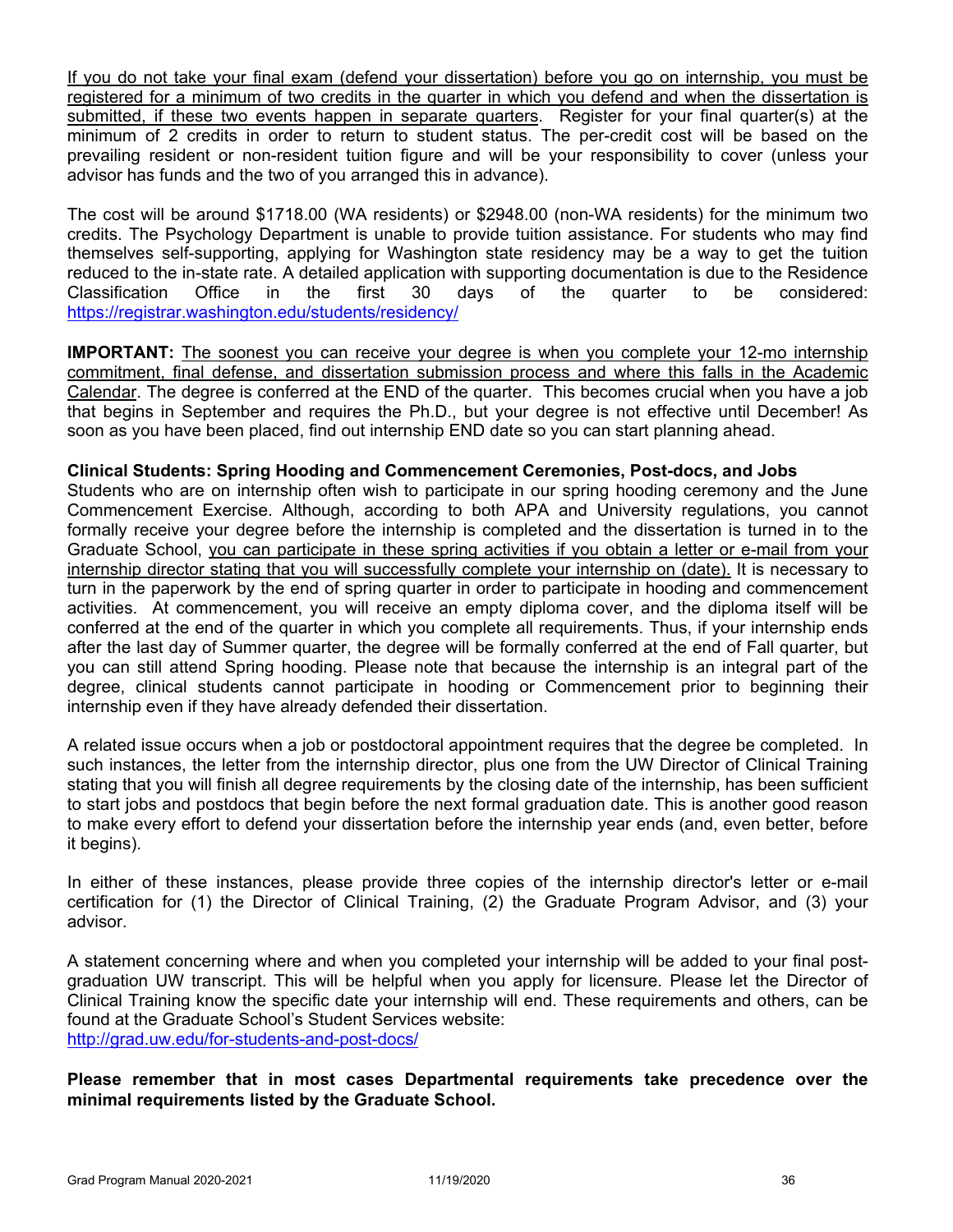# **B. IX. TEACHING AND RESEARCH EXPERIENCE**

Your graduate experience should involve training in research and in teaching. Clinical students also receive specific training in clinical methods and ethics. It is important to include all of these elements in your training program.

#### **Research Training:**

All students are expected to acquire research skills. Your advisor(s) will play a major role in guiding your research training. Talk with your advisor as soon as possible to develop a plan for your first year of research. Students (other than those in the clinical areas) must complete a research project and present at the departmental Research Festival at the end of their first year of study. Clinical students present their research at the Research Festival at the end of their second year in the program. All research conducted by graduate students must have a faculty sponsor, typically your advisor. Your research training should be an ongoing activity throughout your graduate career.

#### **Teaching Training:**

A teaching portfolio that reflects a variety of teaching experiences will be invaluable to those students aiming for positions at institutions that emphasize undergraduate teaching and/or research/teachingbased universities. Teaching skills are also beneficial for anyone who plans to present talks at research meetings and/or train graduate students in research. You should plan your teaching training in the same way you plan your research preparation.

Teaching experience is ideally gained by undertaking a progressive series of teaching experiences. The following graduated plan is the ideal:

- 1. TAing a course without sections, such as Psych 101.
- 2. TAing a course with section meetings for which the TA is responsible for facilitating discussions, planning and presenting some course material and/or conducting reviews of lecture material.
- 3. TAing a course in which the TA gives an extensive lecture to the entire class in addition to the usual responsibilities for section meetings.
- 4. TAing a course with multiple weekly section meetings developed and conducted by the TA, such as Psych 209.
- 5. TAing a lab course within your area of study. While many of these labs have predetermined syllabi, the TA has a great deal of freedom in determining how the material is presented and how student progress is assessed.
- 6. Serving as an independent course instructor. This role can be undertaken as instructor of a course regularly taught within the department or it may involve the development of an entirely new course. Such positions require that a student have successfully passed their General Exam, have previous training in teaching most often gained by classroom experience, a course in pedagogy (Such a course -- Psych 537: Teaching of Psychology - - is offered every other year by Michael Passer, typically in Spring Quarter. The Graduate School also offers GRDSCH 610: Teaching Mentorship), and a submitted application. Twice a year, the call for applications to independently teach will be sent to the listserv. Teaching applications are submitted to Jeanny, who provides them to GTC.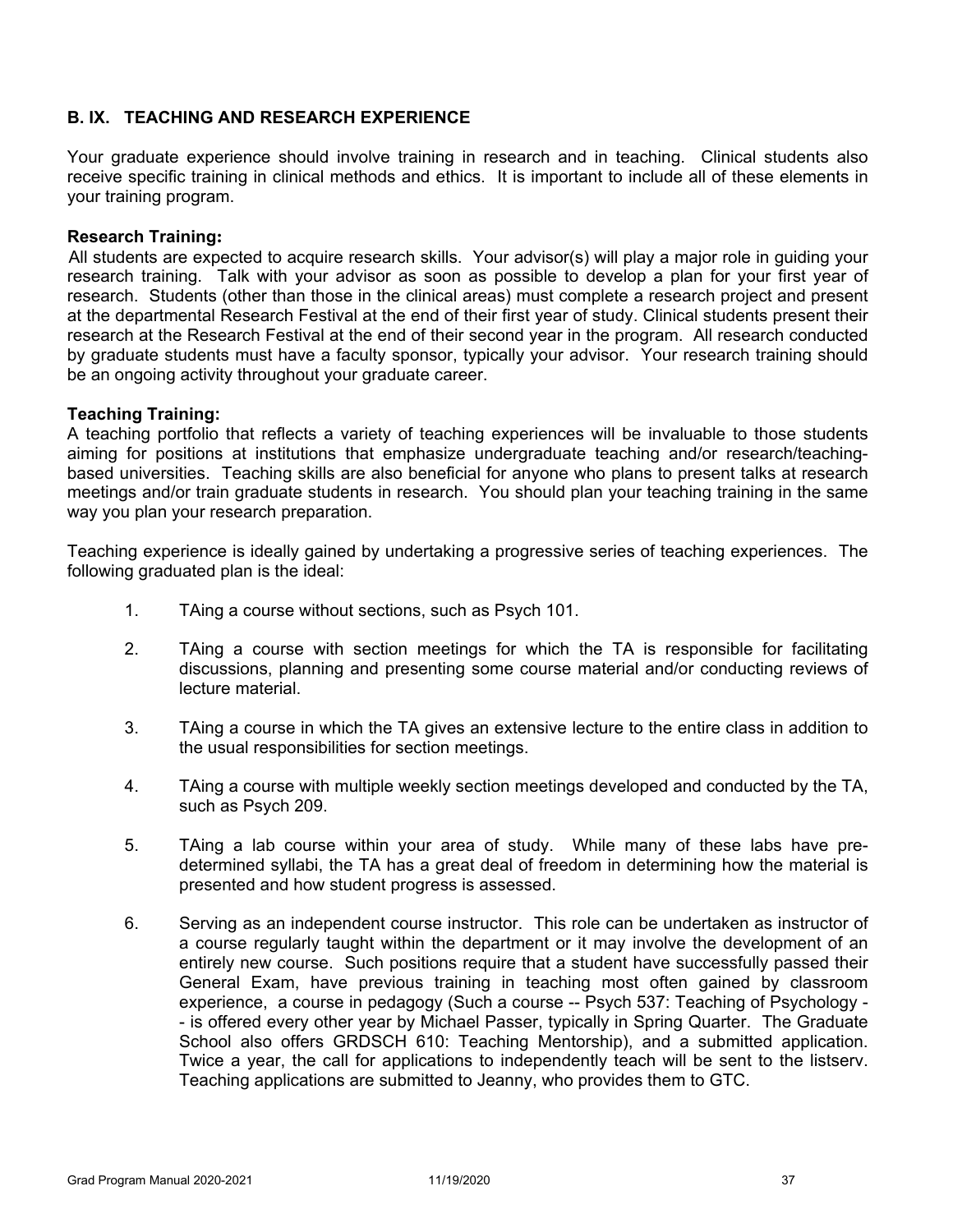Following this plan is not always possible due to scheduling conflicts and funding uncertainties. But it is to your advantage to seek different types of teaching experiences especially those requiring greater involvement and independence.

**Teaching Portfolio:** You should keep careful records of all your teaching experiences noting the tasks you performed for each course. Syllabi for the courses and any course materials you develop (review sheets, exams, etc.) should be included in your portfolio. Student and instructor evaluations of your performance should be sought for each course and included in your portfolio.

While this may seem like busy work as you begin the process, the portfolio will serve you well as you apply for jobs and move up the academic ladder.

Syllabi and reading lists of courses you take but do not TA should be kept in a separate file. These will be useful if you are ever asked to develop a similar course. Clinical students will need such information if they apply for licensure.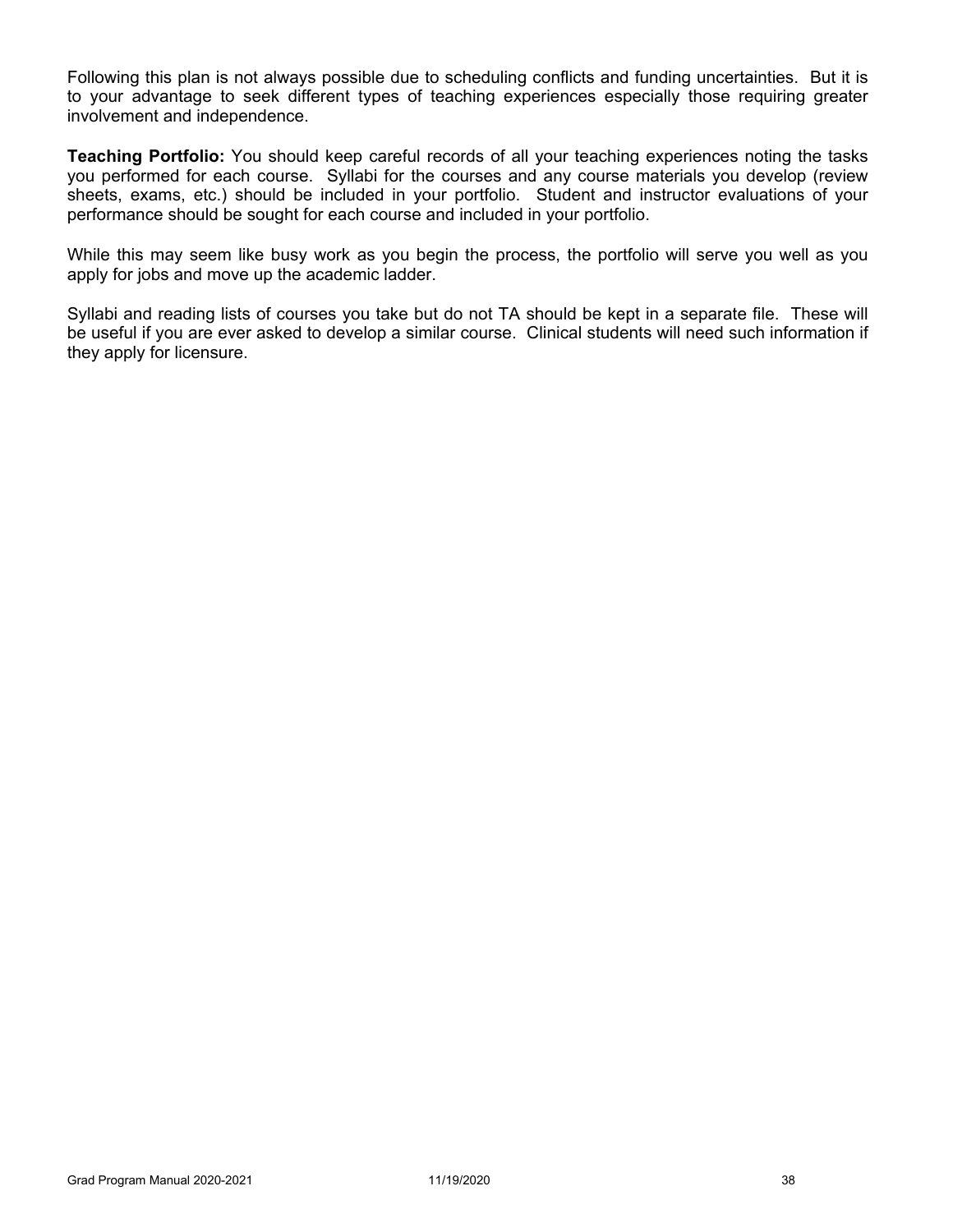# **C. AREAS OF STUDY AND AREA COURSE REQUIREMENTS**

# **C. I. DEPARTMENTAL REQUIREMENTS**

The Department of Psychology has course requirements for all graduate students. They are:

- **1.** *Orientation:* Psych 500A (1 credit) & *Psychology Proseminar:* Psych 500B (1 credit) First year students are required to take Psych 500A, Psychology Orientation. This course is held at the end of September, during the week prior to the official start of the academic year. All first year students are also required to register for Psych 500B, Proseminar in Psychology their first academic quarter (autumn).
- **2.** *Department Colloquium:* First-year students typically are required to register for and attend the Departmental Colloquium (Psych 550A) their first three quarters. Attendance at the colloquium is strongly recommended thereafter. In order to receive credit, students will need to complete a brief survey after the talk; forms will be provided at class (pre-remote education). During remote education, send your participation form to Dana Arnim after the lectures, via email: darnim@uw.edu.
- **3.** *Statistics and General Methodology: During the first year*, students must successfully complete (accomplished by achieving a grade of at least 2.7) or place out of (and replace with higher level courses) two basic statistics courses and two laboratories:

| Psych 522 | Laboratory in Statistical Computation I      |
|-----------|----------------------------------------------|
| Psych 523 | Laboratory in Statistical Computation II     |
| Psych 524 | Introduction to Statistics and Data Analysis |
| Psych 525 | Linear Models and Data Analysis              |

In addition, ALL students are required to take at least one additional course in quantitative methods (statistics, mathematics, or computational science) OR in a methodology directly relevant to their area of focus.

4. *Dissertation Credits*: Psych 800 – **27** Minimum.

#### **C II. PROGRAM REQUIREMENTS FOR NON-CLINICAL STUDENTS (as of Autumn 2015)**

Clinical students: refer to the Clinical Program Manual (information there to cut down on chance of discrepancies/duplication).

- *1. Minimal Training Plan Requirements* (building on your First Year Plan):
	- I. One quantitative methods/statistics course beyond those indicated in #3 above OR one methodology course directly relevant to the student's research focus.
	- II. Three 500-level Core Concepts Courses.
	- III. Three advances or focused training courses that provide specialized training in a research focus.
	- IV. Three quarters of seminars or journal clubs. It is strongly recommended that plans require quarterly attendance at such meetings throughout the student's training.

• **There are excellent "Advances" courses (III above) outside of the department.** With so many outstanding grad programs at UW, there are many intersections with Psychology (topical and methodological). For example, social students often come take courses in the Evans School, Foster, Political Science, and GWSS. For BNS students, there is a wonderful grad concentration in Neuroscience with courses all over the university. If you want to take a course outside Psychology, please share the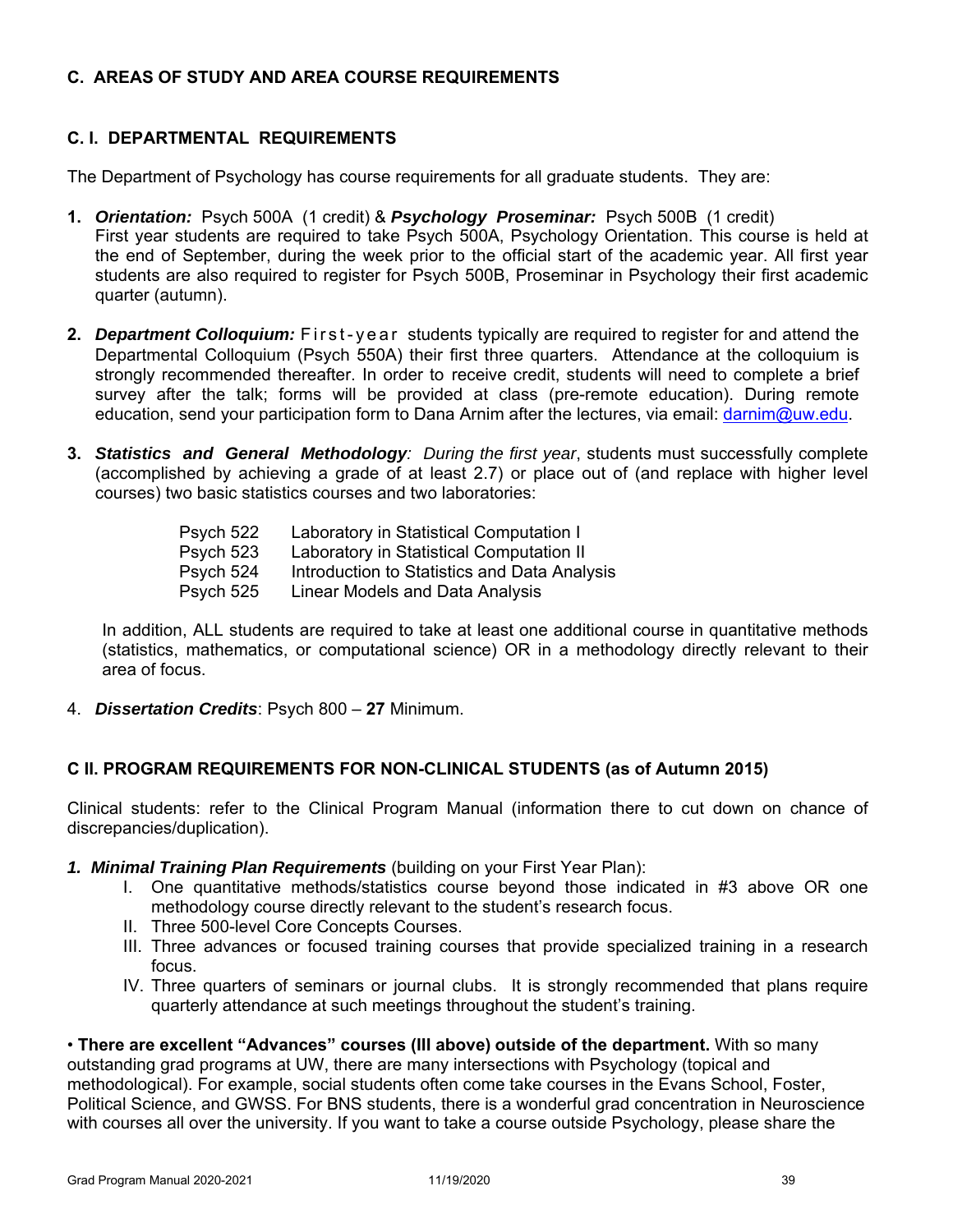syllabus with one's area and ask if the area will approve the course as an Advances course (Category III above). This happens with some regularity for many of our students.

• All course work in these areas should be taken for a numerical grade, unless the course itself is offered only on a credit/no credit (CR/NC) basis. **As stated by the Graduate School, at least half of your program must be in courses 500 or above.**

2. Role of the Supervisory Committee in your Training. Although your original First Year Plan is approved by your Primary and Secondary Advisors, the plans will be annually updated, expanded upon, and reviewed as part of the Annual Review Process. Once your Supervisory Committee is established, they should also review your Plan. Your Supervisory Committee may recommend or require additional courses prior to completion of your General Examination.

#### *Area Representatives - Graduate Training Committee 2020-2021*

|                                 | Area Rep (GTC)     | Area Coordinator (Head) |
|---------------------------------|--------------------|-------------------------|
| Animal Behavior                 | Renee Ha           | <b>Eliot Brenowitz</b>  |
| <b>Adult Clinical</b>           | Mary Larimer       | Lori Zoellner           |
| <b>Behavioral Neuroscience</b>  | <b>Ellen Covey</b> | <b>Ellen Covey</b>      |
| <b>Child Clinical</b>           | <b>Wendy Stone</b> | Kevin King              |
| <b>Cognition and Perception</b> | Susan Joslyn       | <b>Scott Murray</b>     |
| Developmental                   | Betty Repacholi    | Betty Repacholi         |
| Social Psychology & Personality | Sapna Cheryan      | Cynthia Levine          |
| Quantitative                    | --                 | <b>Brian Flaherty</b>   |

Graduate Student Representatives: Kelly Chang & Suzanne Lewis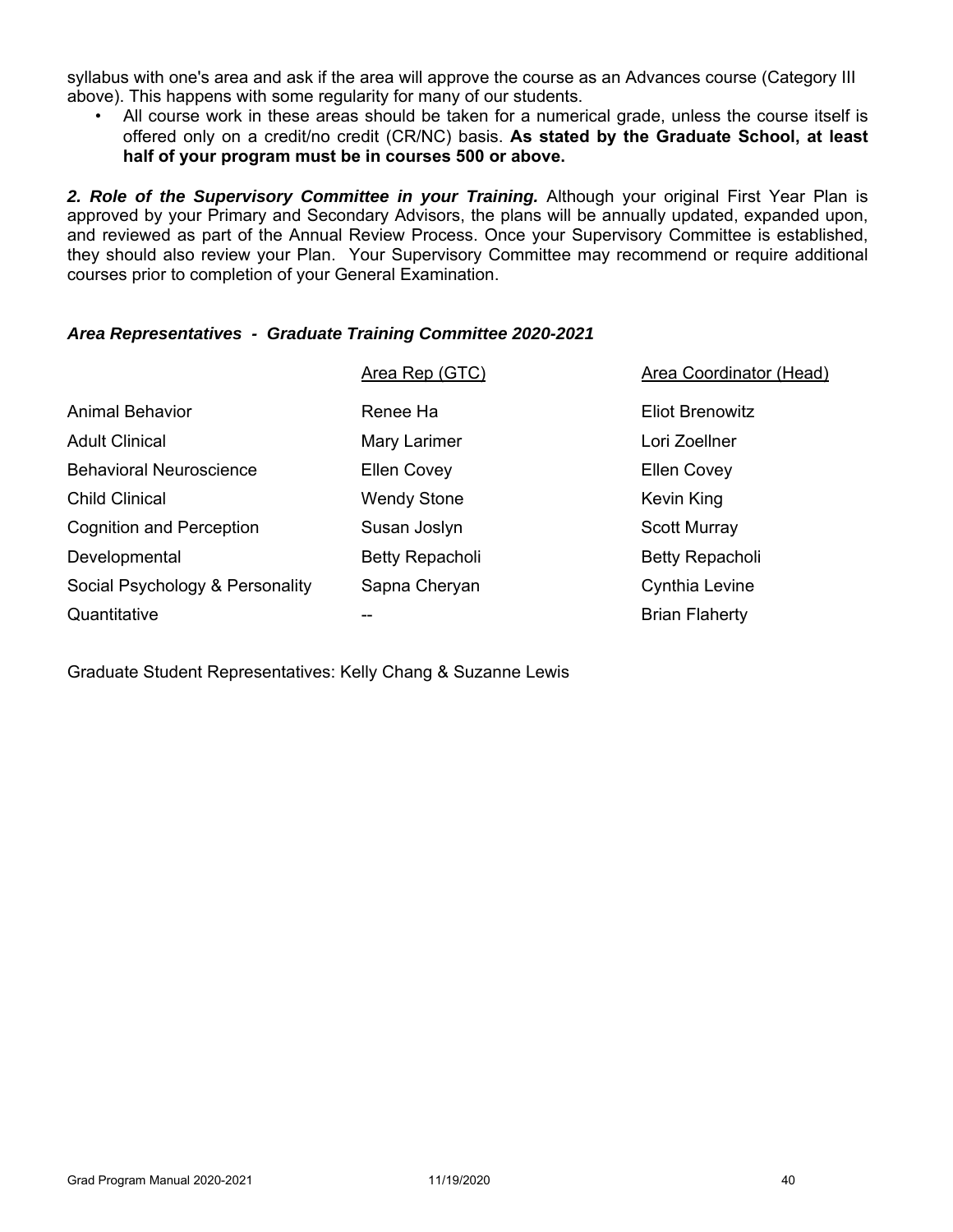# **C. III. OTHER SPECIALTY PROGRAMS**

In some cases, concentrations of work have been developed outside of the Department's Area structure. Three current specialty programs are listed below. The Quantitative Minor and the Diversity Science Specialization are internal Psychology programs that you can write about and add to your C.V., but will not be on your transcript. The two Data Science options will be listed on your transcript. Consult the advisor if you are interested in these programs.

#### **Quantitative Minor (coordinated by Brian Flaherty, bxf4@uw.edu)**

The quantitative minor denotes that a graduate student has fulfilled statistical, mathematical, computational, and/or other research methods training beyond basic department and area requirements. The following steps are required to obtain the minor.

- 1. Complete PSYCH 524 and 525 (or equivalent) with at least a 3.5 GPA
- 2. Formulate a plan of study with advisor(s)
- 3. Obtain final approval of plan
- 4. Complete plan and final documentation

#### **Plan of study**

Before taking courses for the minor, formulate a plan of study. Your plan should be tailored to your research interests, as well as meet the requirements for the minor (see below). It should explain how your proposed coursework and any independent work advances your research interests.

Discuss this plan with your advisor and/or your area's quantitative point person. (The list of area quantitative point people is at the bottom.) Once your plan is finalized, forward it to Brian Flaherty for approval by the department quantitative committee. Upon final approval, the plan should be filed with the Department's Graduate Program Advisor.

NOTE: Generally, the plan of study should be completed and approved prior to taking any courses toward the minor.

# **Course requirements**

Coursework for the quantitative minor is in addition to Psych 524 & 525 (and their associated labs, 522 & 523) or equivalent courses required of all students. In order to be admitted to the Quantitative minor, 524 and 525 must each be passed with a grade of 3.5 or higher.

Four additional quantitative courses (for a minimum of 12 credits) are required for the minor. To count toward the minor, a course must be rigorous and include assessment of student learning. The student must attain a basic level of competence in the technique(s) presented. Merely knowing how to run software for the method is not enough. For this reason, CR/NC courses, labs, software classes, and workshops do not count toward the minor.

Many graduate students will probably be well served by the courses already approved for the minor in Psychology, CSSS or elsewhere on campus. Other students may wish or need to go farther afield. If a class is not currently on the list of approved classes, a student may petition inclusion of a specific course. Do this by providing a syllabus, any additional information necessary to assess if the course meets the rigor and student assessment criteria, and a brief rationale for the inclusion of the course. Petitions for course substitution should be submitted to Brian Flaherty.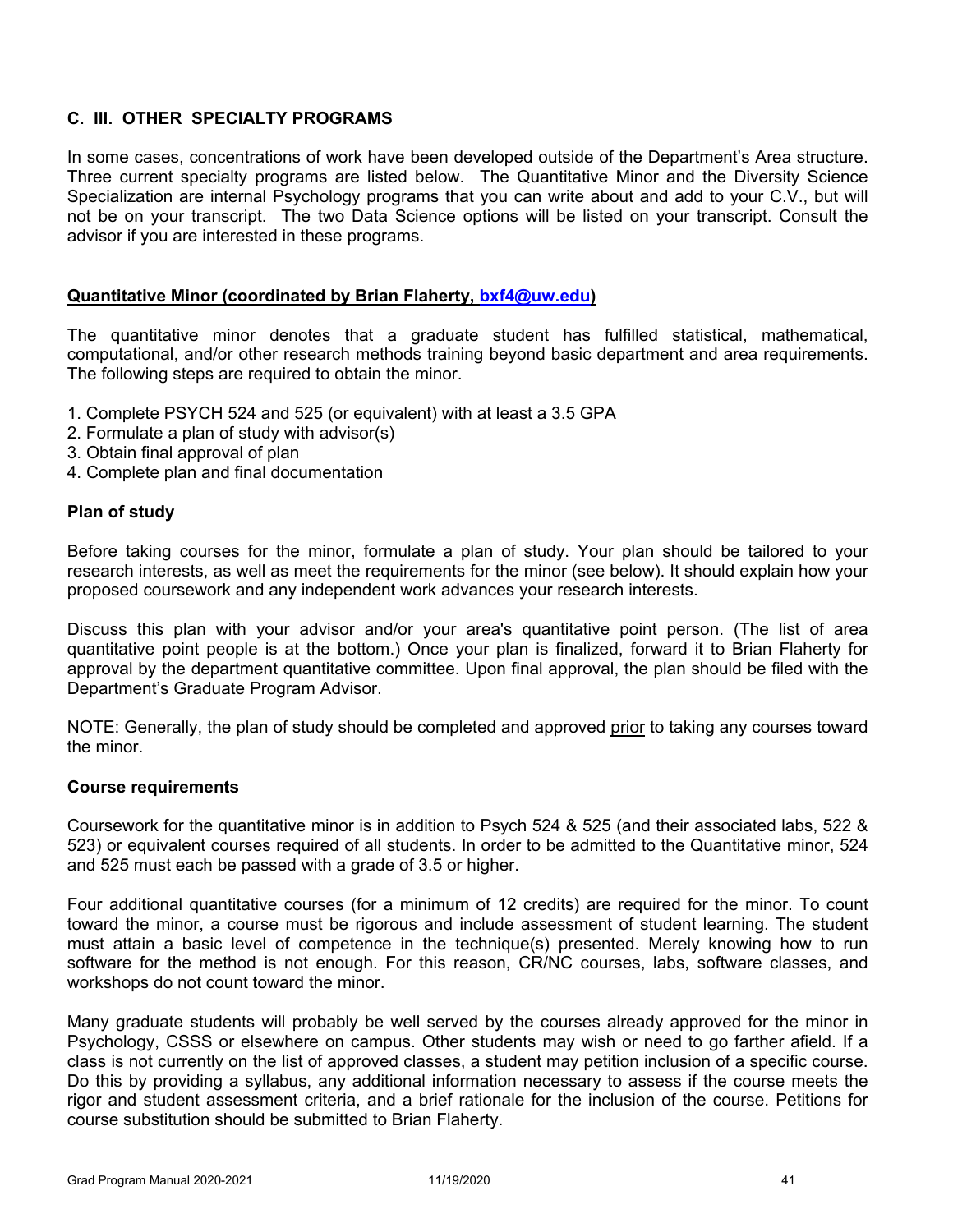All four additional quantitative classes must be passed with a minimum grade of 3.3.

# **Optional paper**

In place of one of the four additional courses, a student can choose to write a quantitative research paper or substantive research paper employing sophisticated quantitative techniques. Pedagogically, the goal of the paper is for the student to demonstrate competence in one or more quantitative methods they have learned. This paper will be read and evaluated by two members of the department quantitative committee. Once approved, the paper should be submitted for a conference presentation and/or publication. When a student opts to write such a paper, the minimum number of additional course credits (over and above Psych 522, 523, 524, and 525) required for the minor is reduced to nine.

#### **Final documentation**

Once completed, record your work for the minor on the "Documentation of Completion of the Quantitative Minor" form available from the Graduate Program Advisor and on the webpage describing the Quantitative minor (link below).

This information and the minor application can be found here: https://psych.uw.edu/graduate/areas/quantitative-minor

The current list of courses automatically applicable to the minor is here: https://psych.uw.edu/graduate/areas/quantitative-minor/courses

"Documentation of Completion of the Quantitative Minor" form: https://depts.washington.edu/psych/files/areas/quant\_minor/form.pdf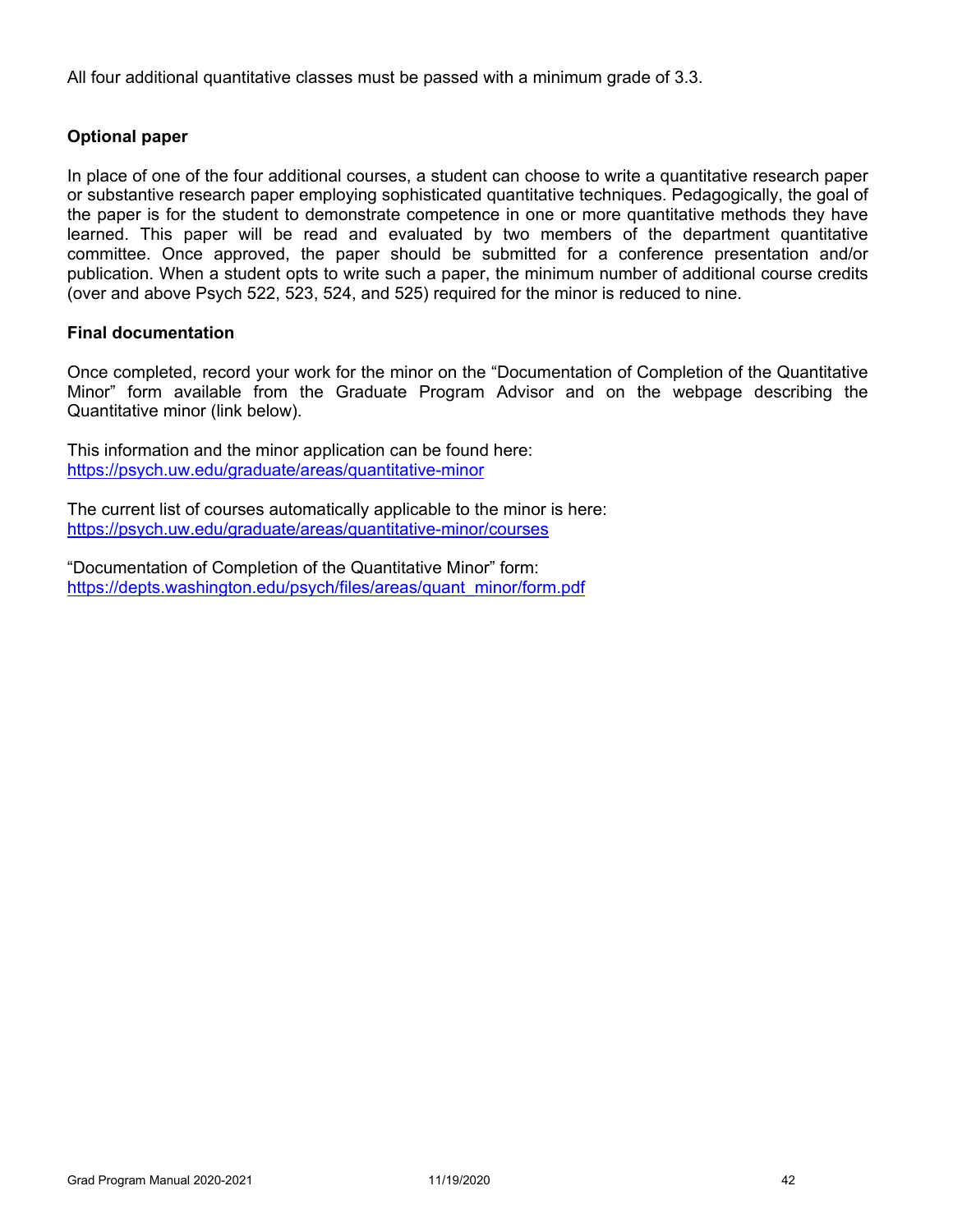# **Data Science Options (coordinated by Ariel Rokem, arokem@uw.edu)**

The Data Science options provide students an introduction to the world of data science, giving them the skills to understand a variety of techniques and tools. The goal of this option is to educate all students in the foundations of data science, so they may apply those methods and techniques in current research. There are two options, the Data Science Option (DSO) and the Advanced Data Science Option (ADSO). If you have questions about the DSO/ADSO or getting into classes, please speak with Ariel Rokem, arokem@uw.edu.

# **Students**

Eligible students for the DSO and ADSO include all full time Ph.D. students in the Psychology program in good standing who have completed the first year statistics requirements and who have permission of their advisors. Please complete the DSO/ADSO form, have your advisor and co-advisor sign it, and return it to Jeanny by the time you complete your first DSO/ADSO course. If your advisor will not approve your request to do the DSO/ADSO, a student can write a letter of appeal to the GTC.

In cases where a graduate student does not graduate but instead leaves only after completing the master's part of the graduate program, the student will retain the "Data Science option" or "Advanced Data Science option" recognition on their transcript if the student finishes all the requirements of the option before leaving the graduate program.

# **The Data Science Option (DSO)**

The Psych DSO is designed for students with little or no background in data science, computer science or coding. The total credit requirement is 6-8 credits in courses (2 courses @ 3-4 credits each) and 2 seminar credits (plus the usual Psych 522-525 sequence). Note that one of the data science courses may count as your third required quantitative course for the Psychology Ph.D. if approved by the Psychology quant area, resulting in only one "extra" course (and 2 quarters of seminar) beyond the usual Psychology quantitative requirements.

The "third" course can also count toward a Quant minor but all other classes must be unique if a student opts for the DSO and Quant minor.

The requirements for the Psych DSO are as follows (the most up to date description of current classes for the DSO is here http://escience.washington.edu/education/phd/data-science-graduate-option/:

- 1. Courses from two out of three of the following areas:
	- 1. **Software development for data science**
		- HIGHLY RECOMMENDED:
			- Software Development for Data Scientists (CSE 583)
			- Software Engineering for Molecular Data Scientists (ChemE 546)

#### 2. **Statistics and machine learning**

- **HIGHLY RECOMMENDED:** 
	- **Introduction to Machine Learning (CSE 416/STAT416)**
- **ALTERNATIVE:** 
	- Nonparametric regression and classification (STAT 527)
- **ADVANCED OPTION:**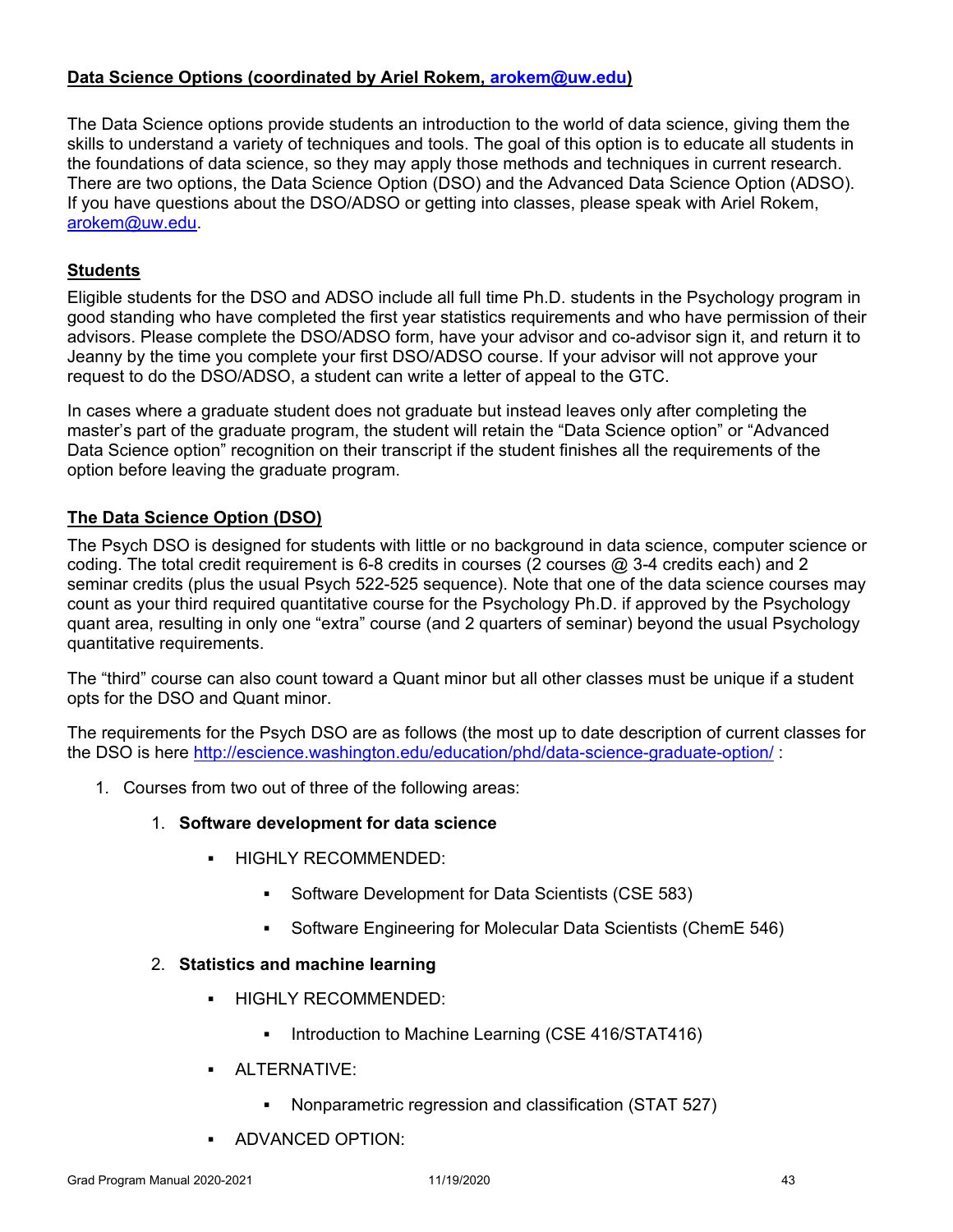- Machine Learning: (CSE 546 or STAT 535) also serves for the "Advanced Data Science Option"
- Introduction to Mathematical Statistics (STAT 509) and Statistical Inference (STAT 512-513) also serves for the "Advanced Data Science Option"

# 3. **Data management and data visualization**

- HIGHLY RECOMMENDED:
	- **Introduction to Database Systems (CSE 414)**
	- Information for Visualization (HCDE 411/511)
- **ADVANCED OPTION:** 
	- Principles of DBMS (CSE 544) also serves for the "Advanced Data Science Option"
	- Data Visualization (CSE 512) also serves for the "Advanced Data Science Option"
- 2. 2 quarters of the eScience Community Seminar (http://escience.washington.edu/getinvolved/escience-community-seminar/)
- 3. Fulfillment of the Psychology Department Statistics and General Methodology requirements. These are currently the following (students must achieve a 2.7 or above on each). Psych 522, Psych 523, Psych 524, Psych 525 (If a student places out of one or more of these, they must take a higher-level course in its place and it cannot count as another of the DSO courses). In addition all students must take one more advanced Stats or Methods course. As described above this advanced course may be also count towards the Data Science Option (i.e., a maximum of 1 course can count under I and III, provided this course is approved by both the Quant Faculty Committee and the Data Science committee as being eligible).

# **Advanced Data Science Option (ADSO)**

The proposed "Advanced Data Science" option aims to educate the next generation of thought leaders who will both build and apply new methods for data science. This option will help to educate and recognize Ph.D. students whose thesis work focuses specifically on building and using advanced data science tools. The goal of this option is to provide advanced education to the students who will push the state-of-the-art in data science methods in the domain of Psychology.

The ADSO is designed for students with a significant CS background. It is strongly recommended that you look carefully at class syllabi before requesting the ASDO option.

The total credit requirement is 10-12 credits in courses  $(3 \text{ courses } \textcircled{a} 3-4 \text{ credits each})$  and 4 seminar credits (plus the usual Psych 522-525 sequence). Note that one of the data science courses may count as your third required quantitative course for the Psychology Ph.D. if approved by the Psychology quant area, resulting in only two "extra" courses (and 4 quarters of seminar) beyond the usual Psychology quantitative requirements. The course that counts as the third quant course for the Psych Ph.D. can also count toward a Quant minor however all other courses need to be unique for the ADSO and Quant Minor.

The requirements for the Psych ADSO are as follows:

- 1. Three out of the following four courses:
	- o Principles of DBMS: CSE 544.
	- o Machine Learning or Statistical Learning, CSE 546 or STAT 535.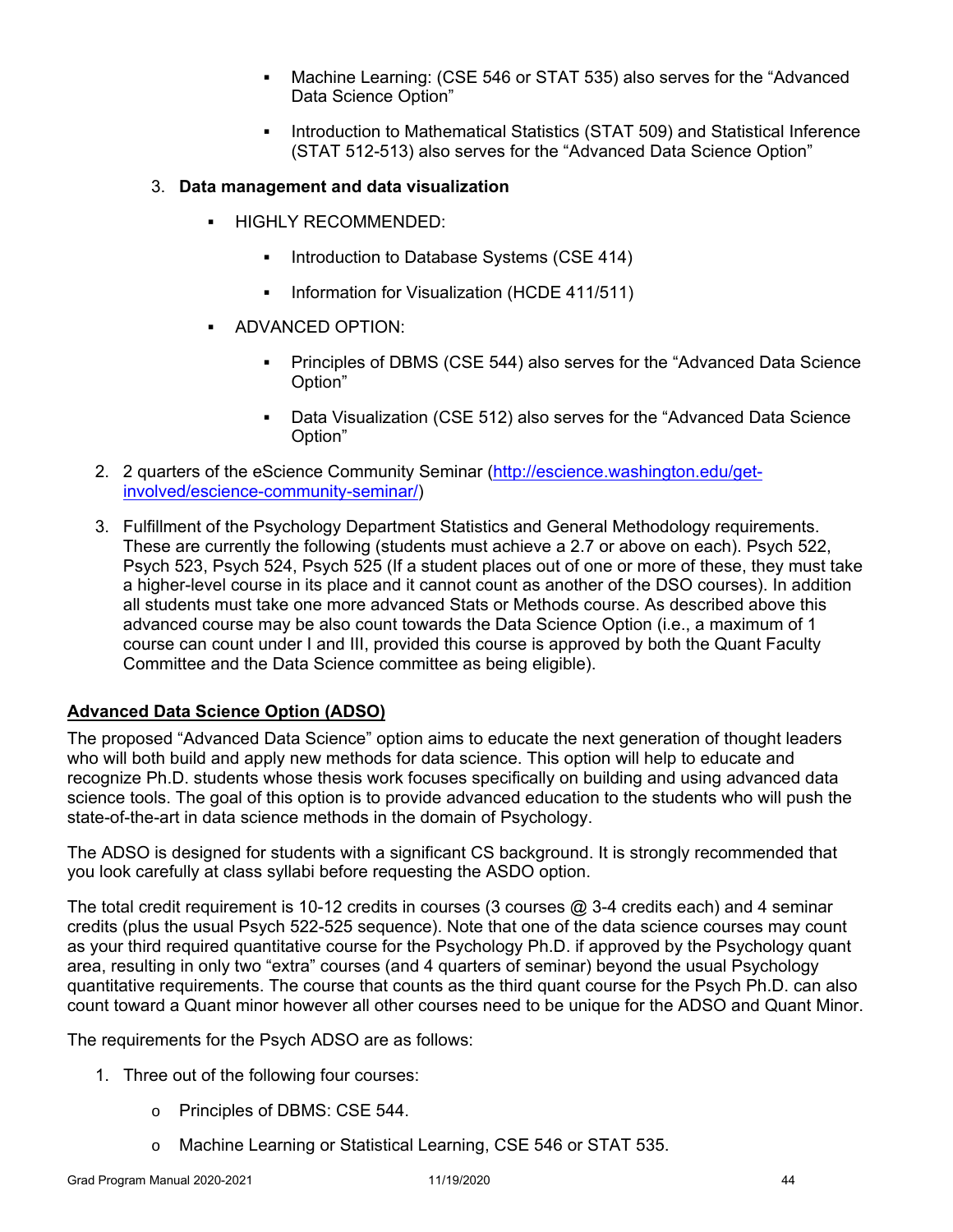- o Data Visualization: CSE 512.
- o Introduction to Mathematical Statistics or Statistical Inference: STAT 509 or STAT 512- 513.
- 2. 4 quarters of the eScience Community Seminar (http://escience.washington.edu/getinvolved/escience-community-seminar/)
- 3. Fulfillment of the Psychology Department Statistics and General Methodology requirements. These are currently the following (students must achieve a 2.7 or above on each). Psych 522, Psych 523, Psych 524, Psych 525 (If a student places out of one or more of these, they must take a higher level course in its place and it cannot count as another of the DSO courses). In addition all students must take one more advanced Stats or Methods course and this advanced course may meet the Data Science Option requirement listed above. That is, in total, a maximum of 1 course can count under I and III, but this course must be approved by the Quant Faculty Committee.

#### **DSO/ADSO Website**

https://psych.uw.edu/graduate/areas/data-science-options

#### **Declaration of DSO/ADSO Form**

https://psych.uw.edu/storage/graduate/as\_of\_Autumn\_2020-Data\_Science\_Option\_Declaration\_Form.pdf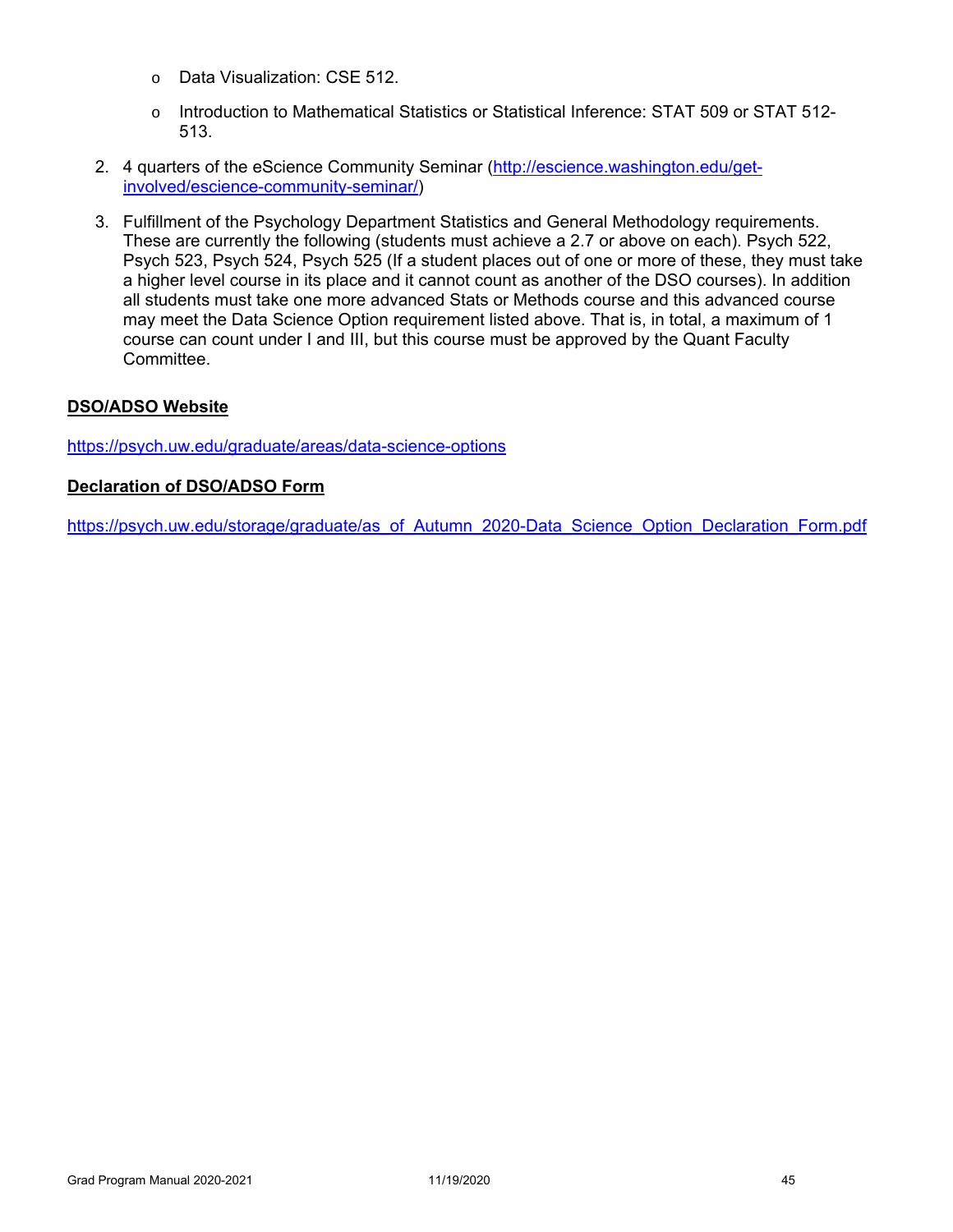# **Diversity Science Specialization (psychdsc@uw.edu)**

A comprehensive understanding of human behavior requires examination of the meaningful differences between and among people across the diversity of human experience. These differences are often rooted in current and historical experiences of oppression and prejudice that have disproportionately devalued people of different identities including, but not exclusive to, races, cultures, ethnicities, sexual orientations, genders, gender-identifications, abilities, and socioeconomic statuses. The goal of the Diversity Science Specialization is to inform our understanding of human behavior and develop competency in the following areas:

- 1. The unique and intersecting psychologies and perspectives of underrepresented groups.
- 2. Psychological processes that contribute to the development of identity and bias.
- 3. Exploring, identifying, and questioning biases within our own research and the field at large.
- 4. The development of psychological services and empirical investigations that are applicable to and implementable in marginalized communities.

Students who complete the requirements for this specialization are expected to understand the above four competencies and apply them to their field of study.

#### **Requirements**

- 1. Successful completion of at least three courses which focus on the relationship between marginalized populations and some aspect(s) of psychology.
	- a. At least two of these courses must be offered through the psychology department. Courses must be at the 400 or 500 level or above. A representative list of department courses which meet the Diversity Science Specialization requirements are posted on this website, and faculty will consider whether any additional courses meet the requirements on a case-by-case basis.
	- b. One of the required courses may be taken outside the Psychology Department. This course can be selected from a pre-approved list (see 'Courses' link below) or the student may seek the approval of the Diversity Science Specialization committee to use an unlisted course to fulfill this requirement.
	- c. All students working towards the Diversity Science Specialization must enroll in at least one quarter of the Diversity Science Seminar (Psych 557), usually offered during winter term.
- 2. After the completion of required coursework, the student will prepare a capstone paper or presentation demonstrating their expertise and understanding of at least one of the four core competencies of the Diversity Science Specialization. This paper may take one of three forms:
	- a. A critical review of research relevant to one or more of the four core competencies in their area of scholarly interest OR
	- b. A research proposal or empirical paper reporting an original study on a topic relevant to one of the four core competencies of the specialization OR
	- c. A prospectus for a course focusing on a topic related to one or more of the core competencies that the student might teach during their career.

The paper will be reviewed and approved by 2 members of the Diversity Science Specialization faculty and 2 student members of the Diversity Steering Committee.

#### **This information and the specialization application can be found here:**

https://psych.uw.edu/storage/diversity/DiversitySpecialization.pdf

#### **Extra Courses required for the specialization certificate**

https://psych.uw.edu/storage/diversity/DiversityScienceCertificate.pdf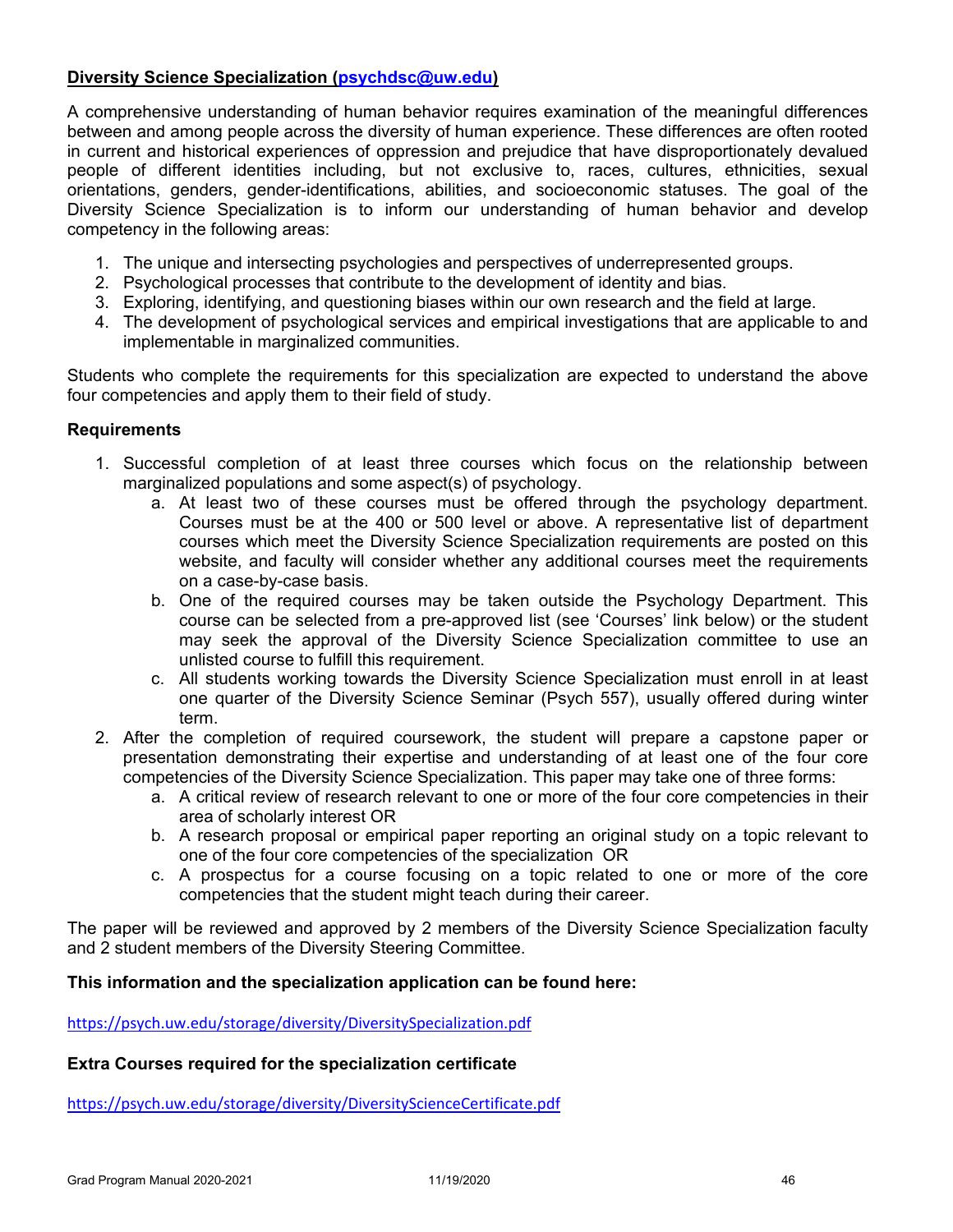# **Application**

Once you have completed the requirements and wish to apply for the Diversity Science Specialization, please take the following steps:

- 1. Complete the form "Documentation of Completion of the Diversity Science Specialization" https://psych.uw.edu/storage/diversity/DiversitySpecialization.pdf
- 2. Finalize your capstone paper if it is not already complete.

3. Write a brief cover letter in email form to the DSC co-chairs (currently Kim Bourne and Noah Triplett) that explains your rationale for why your capstone paper fulfills the goals of the diversity science specialization (above). Attach the "Documentation…." form (Step 1) and your capstone paper (Step 2).

4. The DSC co-chairs will assign and forward your application to 2 DSC faculty members and 2 DSC student members. (If there is any reason that you would not want your application reviewed by a specific faculty or student member, please let the co-chairs know in a separate email.) The appointed review committee will email among themselves approve or make recommendations as to how to improve your capstone paper.

5. You will receive the review committee's decision in an email. If the committee approved your capstone paper and coursework, Jeanny Mai will also be CC'ed on the email. Because Jeanny will have your entire application as well as the email endorsement of the DSC review committee, she will be able to grant you the Diversity Science Specialization at the end of the quarter in which you receive your decision. It is your responsibility to follow up with Jeanny if you do not hear from her after you receive your decision.

If you are interested in completing the Diversity Science Specialization, or have any questions, contact the DSC Chairs.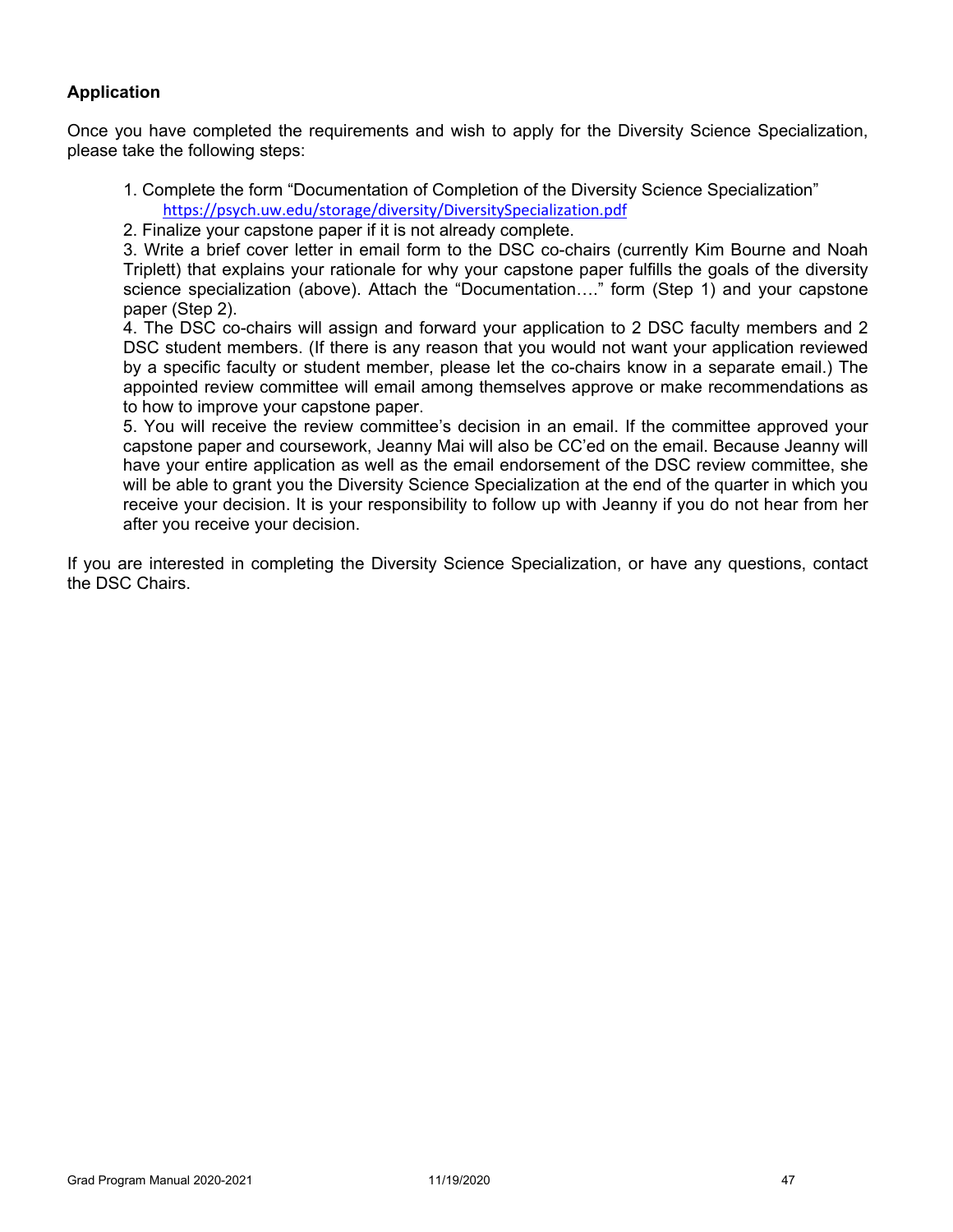# **D. POLICIES AND PROCEDURES**

# **D. I. WHOM TO SEE FOR WHAT YOU NEED**

During your graduate career you will often have the need to draw upon the services and facilities offered by the Psychology Department. The faculty and other graduate students usually help you discover the ins and outs of locating these potential services. The following list of the staff and their responsibilities is included to give you an idea of whom to talk to as your needs as a graduate student change and develop.

# **Cheryl R. Kaiser**, Chair (G-121, 685-9660)

e-mail: ckaiser@uw.edu

- ◆ For problems not solvable, or solved by anyone else.
- ◆ Schedule an appointment through Joanne Edwards (G-121, 5-8035, joannee@uw.edu)

**Joanne Edwards**, Assistant to the Chair (G-121, 685-8035)

e-mail: joannee@uw.edu and chairpsy@uw.edu

(if Joanne is on vacation, see Michele Jacobs)

- Schedules appointments for the Chair (Cheryl Kaiser)
- Consults on University and Departmental policies regarding faculty
- Coordinates faculty searches
- Handles all aspects of new faculty/post doc/clinical/visiting faculty appointments, from advertising, visa requests (if necessary), compilation of required documents, to processing the payroll actions
- Coordinates faculty reappointment, promotion and tenure reviews
- Coordinates faculty merit reviews
- Coordinates faculty professional, sick leave and family leave
- Bearer of a wealth of information on all aspects of the department

**Shannon Dorsey**, Associate Chair & Director of Graduate Training, Graduate Program Coordinator (GPC)

e-mail: dorsey2@uw.edu

**Jeanny Mai**, Graduate Program Advisor, GPA (G-127, 543-9329)

e-mail: jeanny@uw.edu

(if Jeanny is on vacation, see Michele Jacobs or Shannon Dorsey)

# **Michele Jacobs**, Administrator (G-119, 685-2027)

e-mail: mjacobs@uw.edu

 (If Michele is on vacation, see Jeneil Lagasse for admin assistance and William Kaplan for facilities assistance)

- Liaison with Human Resources Office
- Coordinates new permanent staff hires/reclassifications/layoff
- ◆ Handles staff personnel issues/policy questions
- Supervises payroll functions, academic support staff, and computer support staff
- Assists faculty with cost share questions regarding faculty effort
- ◆ Approves TRANSPASU forms
- Faculty Effort coordinator—Cost share and effort report access
- Manages renovation/remodel projects for Guthrie Hall and other Psychology space
- Schedules major maintenance or repairs needed in Guthrie Hall and other Psychology space
- Security consultation in Guthrie Hall and other Psychology space
- Oversees space allocations (academic, research, and operations) in Psychology assigned space
- ◆ Handles requests for phone install and repair
- Questions regarding Records Retention schedules (document retention/archiving)

**Jeneil Lagasse**, Associate Administrator (G-129, 543-8879)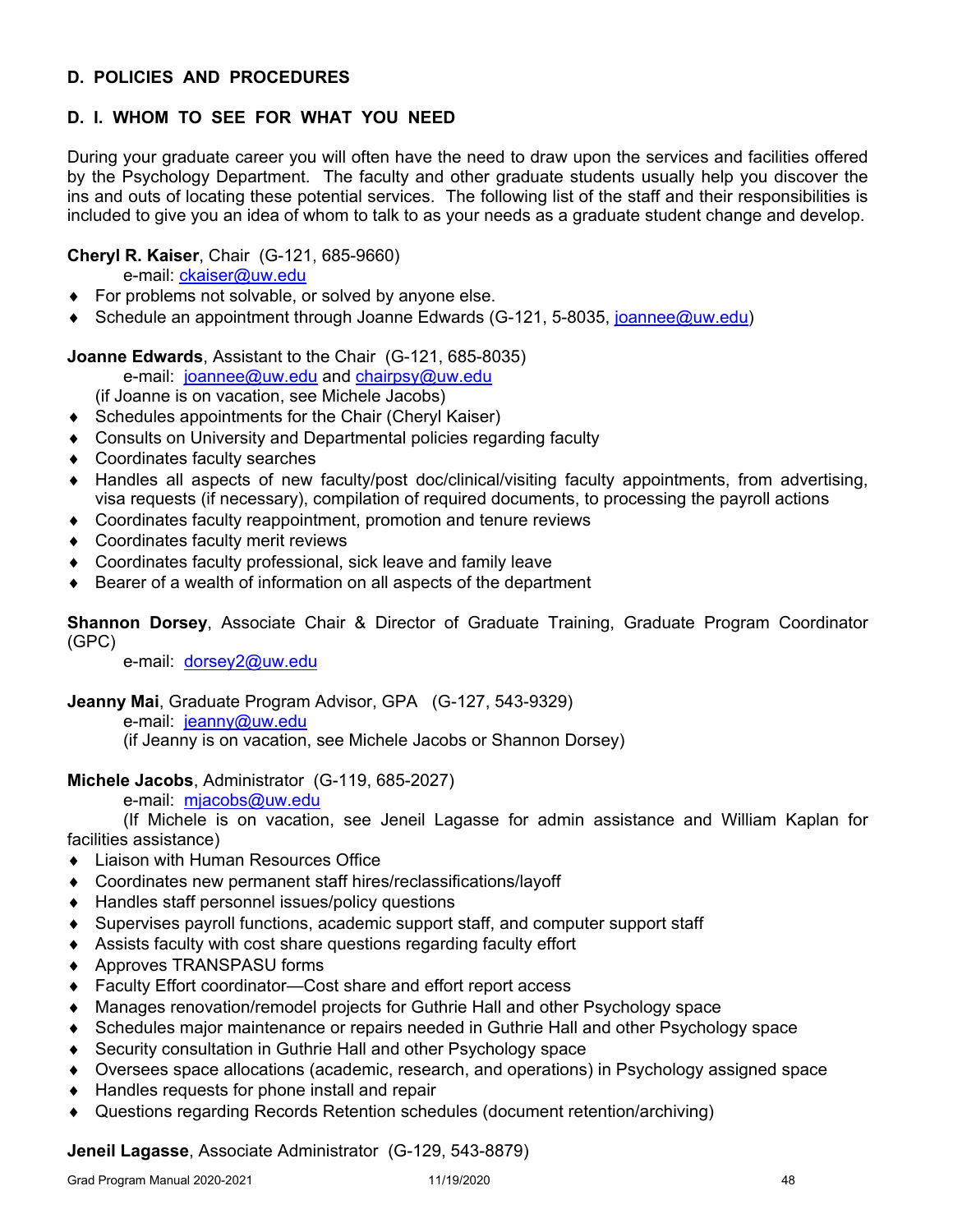e-mail: jeneil@uw.edu

 (If Jeneil is on vacation, see Karen Liebert for grant assistance and Michele Jacobs for admin assistance)

- Advises faculty/staff on current UW and State administrative and fiscal policies and procedures
- Fiscal oversight of department, state and RCR budgets. Provides projections for departmental budget and expenditures on state and RCR budgets.
- ◆ Prepares and maintains faculty release/recapture plan
- Handles policy questions for externally and UW funded research grants and contracts, fiscal reporting and expenditures
- ◆ Approves grant proposals/RRF applications
- Issues personal services contracts and large purchase orders (equipment)
- Loads monthly expenditure data from UW financial system into department's database. Creates PDF files of budget reports used for printing and distribution to PIs. Distributes quarterly budget reports for grants/gifts/departmental funding.
- Authorizes access to UW Administrative Systems and systems requiring Astra authorization (Financial Desktop, eProcurement, Equipment Insurance)
- ◆ Processes travel requests for faculty from department funding sources
- Assists with personal services contracts and large purchase orders (equipment)
- Supervises department grant management and fiscal operations staff
- ◆ Reviews and authorizes CTA expenditures
- Reviews and authorizes Procard new and renewal applications; and temporary limit increases
- Provides quarterly Grad Operating Fee instructions to Grad Program Advisor for NRSA students
- ◆ Authorizes SAGE and eRA Commons access for faculty and grant proposal preparers
- Assistant to the Administrator: handles immediate administrative problems in her absence

**William Kaplan,** Office Manager, (G-119B, main office, 543-2640)

e-mail: wkaplan@uw.edu

(if William is on vacation, see Michele Jacobs)

- Provides keys and access codes to rooms/secure areas in Guthrie Hall and all other Psychology space
- Submits requests for maintenance or repairs needed in Guthrie Hall and other Psychology space
- ◆ Security issues/consultation in Guthrie Hall and other Psychology space
- Issues Building Use Permits for after-hours use of buildings (for grads, hourly and volunteers)
- Copy System Administrator: issues copy accounts and updates copy user numbers for access to departmental copy machines
- Equipment check out (laptops, cameras, projectors, etc)—see PsyCal to reserve equipment
- Mailboxes and questions concerning mail delivery to Guthrie Hall
- ◆ Exam and other class material processing for TAs and lecturers
- ◆ Office machine servicing (Xerox, Fax)
- $\bullet$  Problems with the copy machines
- Coordinates shredding services for confidential documents per retention schedules
- Overnight express mail service questions
- Course entry codes for independent study (496,498,499,596,598,599,600,700,800)
- ◆ Issues Parking Validation Coupons for department quests
- ♦ Issues UWATS codes for departmental budgets
- Maintains bulletin boards in Guthrie lobby and in hallway outside Guthrie 121

# **Grant/Fiscal Support**

**Karen Liebert**, Grants Administrator, Budget Fiscal Analyst Lead (G-134, 543-6121),

#### e-mail: karen@uw.edu

(if Karen is on vacation, see Thao Truong, next person listed)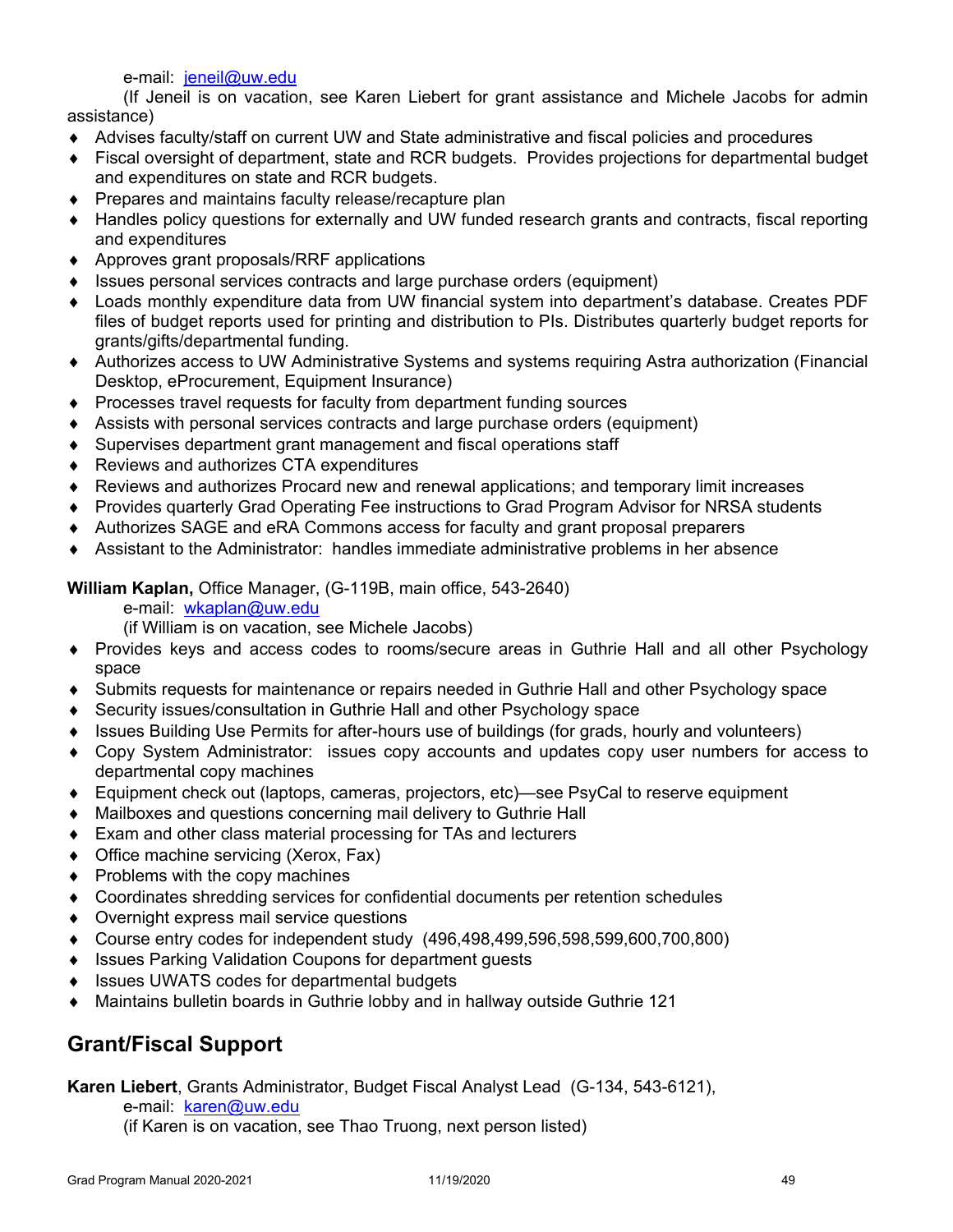- Maintains information for preparation of grant proposals re: fringe benefits, indirect costs, proposal application materials
- Assists grad students on NRSA/external fellowship funding requests
- Coordinates receipt of grants, advance budget requests, no-cost extensions, closeouts
- Works with OSP, GCA and external sponsors to facilitate post award grant management
- Administers outgoing subcontracts on Psychology grants
- General compliance questions or problems related to grants/external funding
- Answers questions about allowability of purchases on grant budgets
- Post-Award management: Monitors externally funded budgets for compliance, allowability, and discrepancies; assists PI with projecting expenditures to prevent deficit spending
- Oversees budget reconciliation and corrections to fiscal transactions on externally funded grants
- Assists faculty with annual grant progress reports—NIH/eSNAP
- Checks budgets/formatting/submission requirements on all outgoing non-competing and foundation proposals, maintains files on proposals submitted
- Answers questions about how labs should use their petty cash accounts, performs annual revolving fund verifications

# **Thao Truong**, Budget Fiscal Analyst (G-134, 616-4574)

e-mail: truongtt@uw.edu

(if Thao is on vacation, see Karen Liebert)

- Checks budgets/formatting/submission requirements on all outgoing new and competing proposals, maintains files on proposals submitted
- Helps develop detail budgets for PIs and new investigators for grant submissions
- Assists faculty with annual grant progress reports—NIH/eSNAP
- Monitors subcontract invoices, works with PI on review and approval
- Post-Award management: meet with PIs to review current budget status and future projections discussions
- Petty Cash Custodian: handles Petty Cash reimbursements: advises whether purchases may be reimbursed under Petty Cash.
- ◆ Backup for purchase order requests/procard purchases for labs
- ◆ Backup reviewer for procard transactions
- ◆ Backup Travel reservations for guests, grad students and faculty who don't have a Travel Visa Card
- Reconcile monthly transactions on main department budgets (RCR, State), reviews/corrects state and RCR project code reporting. Assist with preparing budget reports.

**Tu Tong**, Fiscal Specialist (G-130, 616-5275)

e-mail: tongt2@uw.edu

(if Tu is on vacation, see Jeneil Lagasse or Dana Arnim)

- Monitors/reconciles internally funded (RRF, ADAI, Bridge funds) budgets, Fellowship Awards, Endowment accounts and departmental gift accounts
- Monitors/reconciles Bolles Fellowship award expenses
- ◆ Reconciles externally funded budgets
- ◆ Prepares travel reimbursement paperwork
- ◆ Questions on travel covered by grants
- Questions concerning purchasing supplies/equipment for grant use
- Handles purchase order requests/procard purchases for grants, internal, fellowship, gift and state funds
- Reconciles Procard accounts for all department Procard holders
- Orders supplies for department and office supply orders for research labs
- Maintains detailed budget files on expenditures
- Petty Cash Custodian: handles Petty Cash reimbursements: advises whether purchases may be reimbursed under Petty Cash.
- Oversees cash deposits and coordination with Bank Reconciliation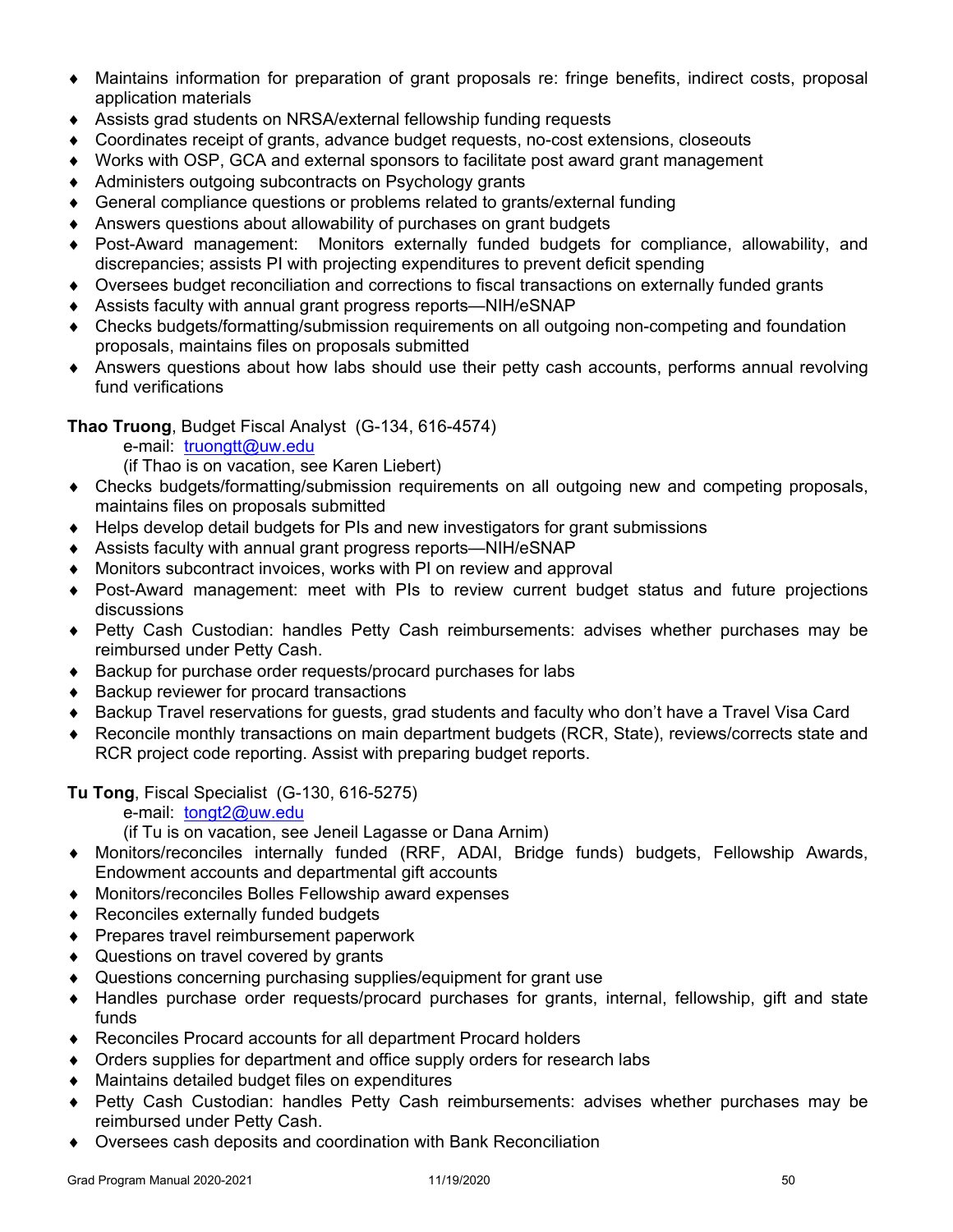**Jennifer Trygstad,** Fiscal Specialist (G-122, 616-5385)

 Email: trygstad@uw.edu (backup to Tu Tong)

- Prepares travel reimbursement and general reimbursement submissions
- Orders supplies for department and office supply orders for research labs
- Reconciles Procard accounts for all department Procard holders
- ◆ Reconciles state and RCR project code reporting
- ◆ Petty Cash subject payment advances and closeouts.
- Manages cash deposits and coordination with Bank Reconciliation

**Melissa Harrell**, Payroll Coordinator (G-131, 543-3366)

e-mail: psypay@uw.edu

(if Melissa is on vacation, see Michele Jacobs)

- Processes payroll appointments and payroll changes for new and existing employees and maintains a complete file of departmental employment and service records
- Provides orientation to new employees regarding departmental processes and policies, benefits, and union membership
- Processes corrections to payroll errors (OSETs), overpayments, retroactive payments
- Enters and coordinates temporary hourly hires in Workday
- Provides training as needed on the UW HR/Payroll system Workday for employees, supervisors and approvers
- Answers time and absence questions for affected employees
- Coordinates background checks for student hourly and volunteers
- Distributes and monitors return of Grant and Contract Certification Reports (GCCRs)
- ◆ Answers questions concerning payroll checks
- Requests emergency payroll checks and manages annual distribution of W-2s

# **Development**

**Mercedes Luna**, Advancement & Outreach officer (G-135, 616-5274)

e-mail: mluna@uw.edu

(If Mercedes is on vacation, see Dana Arnim or Michele Jacobs)

- Oversees alumni and donor relations, gift stewardship, annual giving campaign and department fundraising activities
- Coordinates alumni and donor engagement events
- Liaison between department and UW/College advancement staff
- Point of contact for all development related business. Coordinate monetary and in-kind donations to the department.
- Receives/receipts monetary and in-kind donations to the department. (Not grants.)
- ◆ Prepares thank you letters to donors on behalf of Chair
- Prepares informational materials to support gift requests and outreach events
- Works with UW Office of News to garner media coverage for department
- Advice or help with publicity, catering, room reservations
- Coordinates annual Edwards Lecture Series with Dana Arnim
- Updates department Twitter account with information on lecturers or other advancement related announcements

# **Dana Arnim**, Program Coordinator, Advancement & Outreach/Fiscal (G-136, 221-6248)

e-mail: darnim@uw.edu

(If Dana is on vacation see Mercedes Luna or Jeneil Lagasse)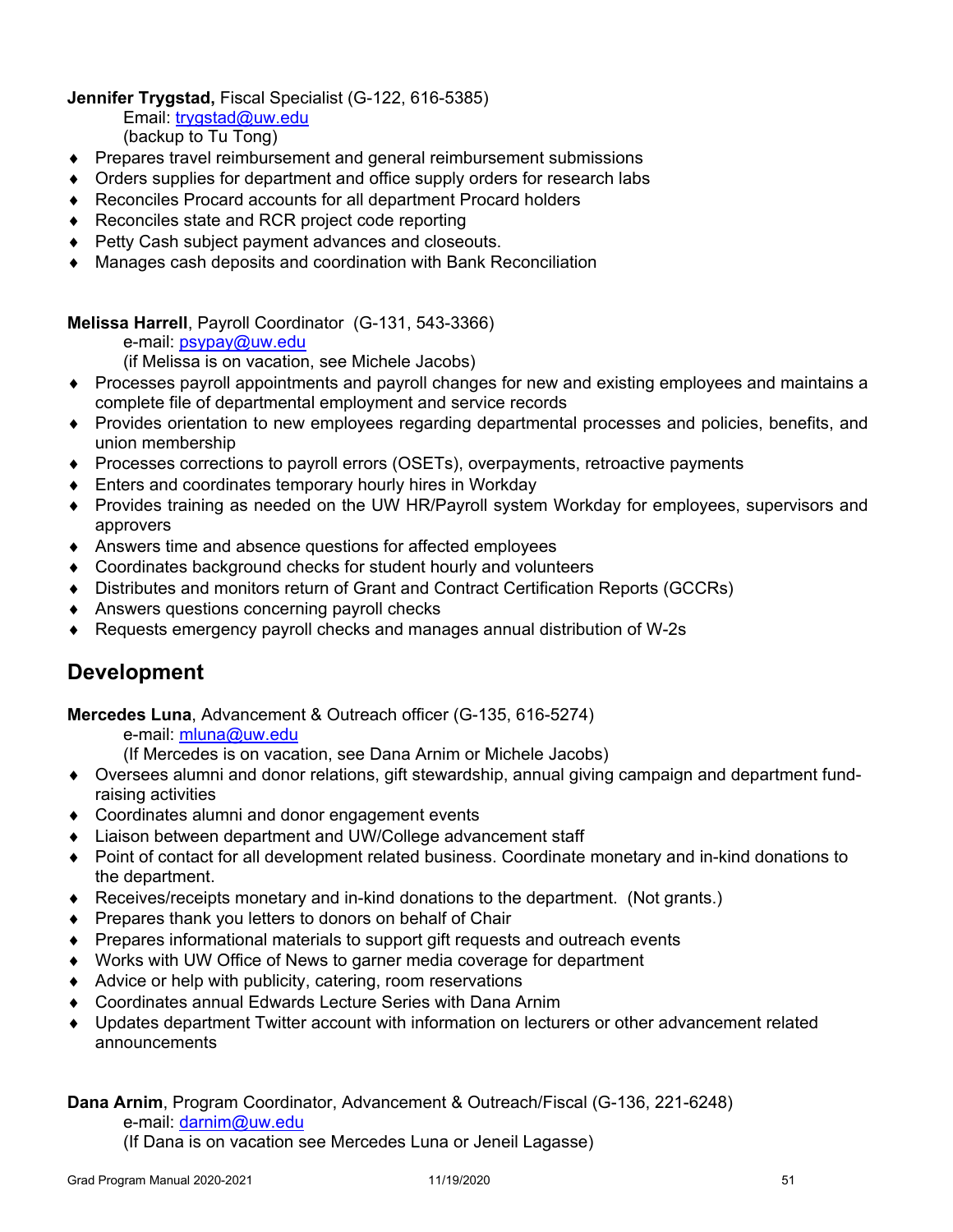- Coordinates annual Edwards Lecture Series with Mercedes Luna
- Psychology Colloquium Series lectures: scheduling, publicity. Talk to her if you want to bring a speaker to campus.
- Processes honorarium payments and travel expenses for guest speakers/lecturers
- Confirms hotel, plane and ground transportation arrangements with Department's guest speakers and lecturers
- Secures rooms for speaker visits including lecturer room, seminar, and graduate student lunch
- Purchases food for graduate student lunches and refreshments for seminars/lectures
- Advice or help with catering, room reservations, transportation, etc.
- Updates department website, Facebook page and other social media with information on lecturers or other advancement related announcements
- Assists with travel reimbursements and assists fiscal team

# **Academic Support**

**Graduate Advising Office**, psygrad@uw.edu, (G-127, 543-8687)

♦ Jeanny Mai, Graduate Program Advisor, jeanny@uw.edu See Page 9 for responsibilities.

# **Undergraduate Advising Office,** psyadv@uw.edu, (G-119A, 543-2698)

- ♦ Carrie Perrin, Director, cyoung@uw.edu
- ♦ Vicky Hansen, Academic Advisor, hansenv@uw.edu
- ◆ Cy Delgado, Academic Advisor, delgadoc@uw.edu

Undergraduate Advising Office staff work with undergraduate students in a variety of ways, including:

- Academic planning for current and prospective psychology majors
- Assistance and referral for students experiencing academic and other challenges
- ◆ Graduate school and career planning
- Connecting students with resources to complement their academic programs (undergraduate research, community-based fieldwork, study abroad, departmental honors program, peer tutoring and student leadership)

**Carrie Perrin,** Director, Academic Services (G-114A, 685-8971)

e-mail: cyoung@uw.edu

- (if Carrie is on vacation, see Vicky Hansen or Cy Delgado)
- ♦ Sits on Department Curriculum Committee
- ♦ Member of College of Arts and Sciences Advising Council
- ♦ Outreach liaison with UW administrative and other academic units
- ♦ Coordinates Psychology Senior Exit Survey
- ♦ Coordinates summer orientation and advising for incoming transfer students
- ♦ Leads fall quarter Psychology Learning Community class for new transfer students
- ♦ Contributes articles involving undergraduate studies to Psychology annual newsletter and edits newsletter
- ♦ Recruits potential undergraduate research assistants
- ♦ Advises undergraduate Psychology majors
- ♦ Administers undergraduate academic policies and reviews/updates policies as needed
- ♦ Evaluates psychology courses from other domestic institutions and study abroad programs for UW credit
- ♦ Troubleshoots unusual registration/student problems for undergraduates
- ♦ Coordinates annual Poster Session presentation for Psychology honors students
- ♦ Coordinates annual graduation celebration event for graduating seniors

# **Vicky Hansen,** Senior Academic Advisor (G-114B, 543-0680)

e-mail: hansenv@uw.edu

(if Vicky is on vacation, see Cy Delgado or Carrie Perrin)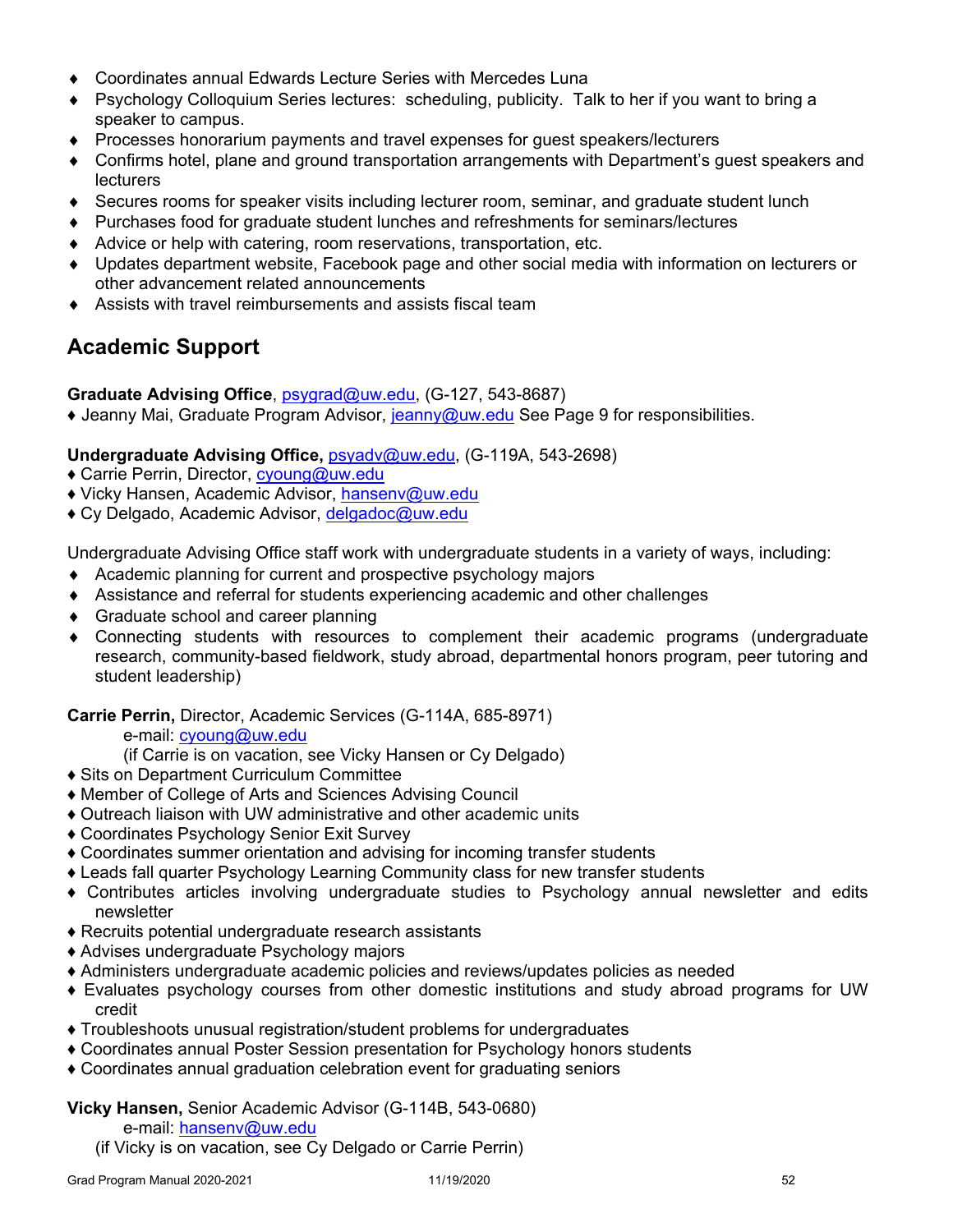- ♦ Coordinates quarterly undergraduate admissions to the Psychology major
- ♦ Coordinates Psychology 499 postings
- ♦ Co-leads Graduate School and Career Prep classes for undergraduates
- ♦ Develops and presents other workshops on graduate school, career planning, and related topics
- ♦ Advises undergraduate Psychology majors
- ♦ Administers undergraduate academic policies
- ♦ Troubleshoots unusual registration/student problems for undergraduates
- ♦ Coordinates annual graduation celebration event for graduating seniors

# **Cy Delgado,** Senior Academic Advisor (G-114C, 543-3365)

e-mail: delgadoc@uw.edu

(if Cy is on vacation, see Vicky Hansen or Carrie Perrin)

- ♦ Coordinates fieldwork program (Psych 497) and teaches a two-session component of the class
- ♦ Co-leads Graduate School and Career Prep classes for undergraduates
- ♦ Develops and presents workshops on graduate school, career planning, and related topics
- ♦ Advises undergraduate Psychology majors
- ♦ Administers undergraduate academic policies
- ♦ Troubleshoots unusual registration/student problems for undergraduates
- ♦ Coordinates annual graduation celebration event for graduating seniors

# **Kim Arbios,** Course Scheduling Coordinator (G-137, 543-1469)

e-mail: karbios@uw.edu

(if Kim is on vacation, see Carrie Perrin)

- ◆ Time Schedule coordinator—UW and Department
- Compiles faculty teaching load document
- Creates and updates department quarterly time schedule
- ◆ Reserves rooms for classes and review sessions
- Orders textbook desk copies
- Assists with change of grades or removal of incompletes
- ◆ Publishes office hours
- ◆ Edits course descriptions
- Distributes course entry codes to instructors
- Assists graduate instructors
- ◆ Prepares and submits new course and course change applications
- Edit and publish in-house weekly e-newsletter. Send items to psynews@u.washington.edu

# **Technical Support Services**

**Doug Kalk,** Senior Computer Specialist (G-28, 543-8281)

e-mail: dougkalk@uw.edu

(if Doug is on vacation, see Rich Ball)

- ◆ Computer hardware and software support
- ◆ Consults on computer/printer purchases
- ◆ Sets up new computers/printers
- Troubleshoots computer/printer problems
- ◆ Repairs computers/printers or sends out for repair
- Maintains department admin servers
- Maintains lab servers
- ◆ Hardware/software integration
- ◆ Software license/media purchases

# **Rich Ball,** Senior Computer Specialist (G-28, 543-8281)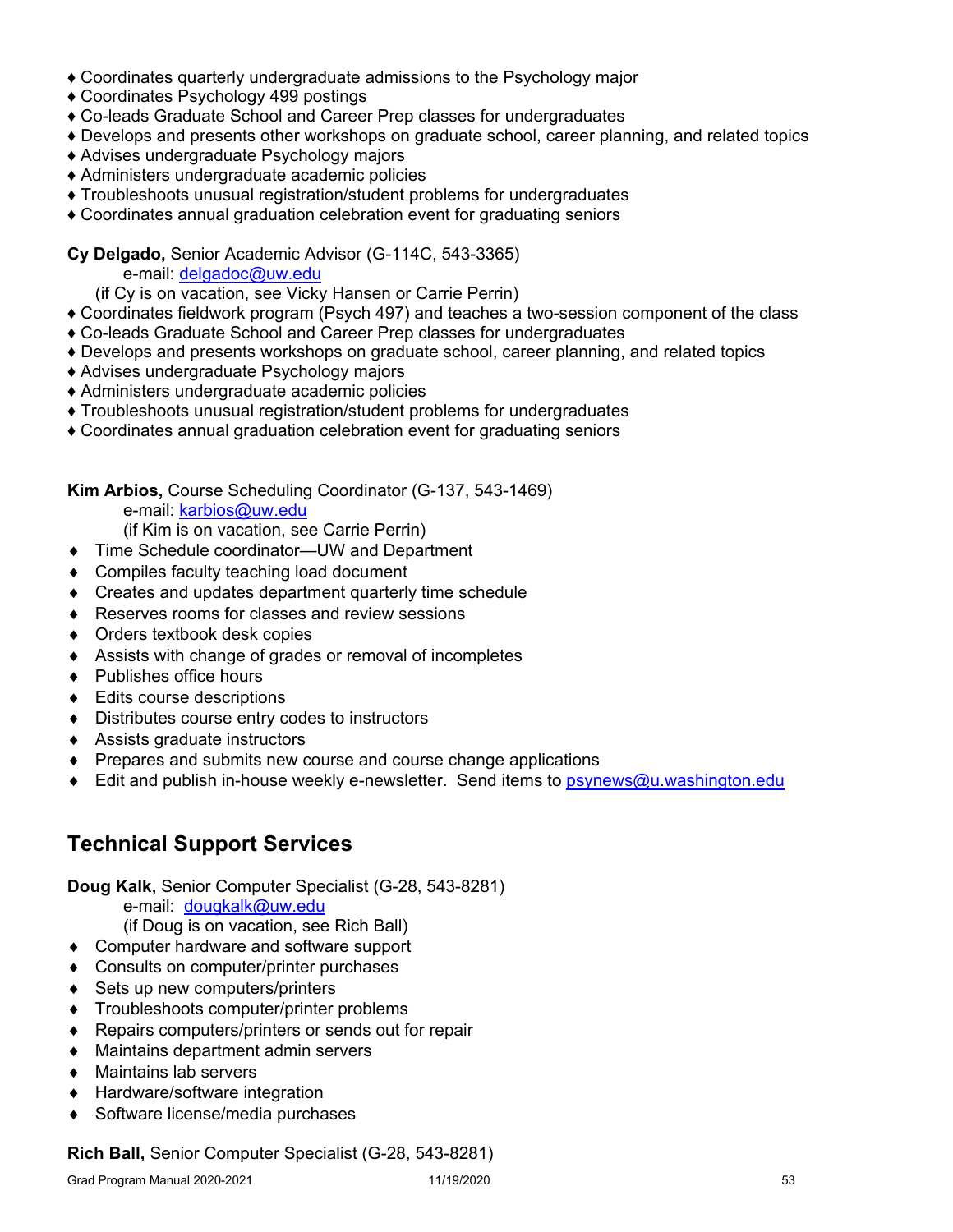e-mail: richb@uw.edu

(if Rich is on vacation, see Doug Kalk)

- ◆ Departmental equipment inventory management
- Responsible for physical inventory of equipment and updates in inventory system
- ◆ Computer hardware and software support
- ◆ Sets up new computers/printers
- Troubleshoots computer/printer problems
- ◆ Repairs computers/printers or sends out for repair
- ◆ Large package receiving and delivery (not express)
- Questions concerning A/V and other equipment owned by the department
- ◆ Coordinates surplus equipment pickup
- Manages department furniture inventory and storage

**Shawn Heide**, IT Architect & Systems Manager (G-138, 685-2079)

e-mail: medialab@uw.edu

(if Shawn is on vacation, see Doug Kalk or Rich Ball)

- Manages department-wide IT system, including psych intranet, administrative functions and web services
- ◆ Departmental/Clinical Database/Server Administrator
- Qualtrics survey software account administrator
- Supports departmental laptops & other presentation equipment in checkout pool
- Provides instruction in presentation, multimedia, and web editing software
- System administrator and consultant for Presentation & Lecture Lab (Rm 57) and seminar rooms (Guthrie 053, 211 & 315)
- Equipment set up/consultation for weekly department lectures
- ◆ Assists with Research Festival presentations
- Departmental consultant for web-related issues
- ◆ Departmental Webmaster

# **Clinic Support**

**Amanda Patrick,** Clinic Manager (3917 University Way NE, Suite 140, 543-6511)

e-mail: apatrick@uw.edu

(if Amanda is on vacation, see Sean Hudspeth)

- Oversees day-to-day operation and administration of the Clinic
- Assists the Clinic Director with policy development
- Implements and enforces Clinic policies (including HIPAA compliance)
- Consults with students, faculty and staff on clinic policy, and UW rules and regulations
- Hires, trains and supervises the front desk staff and the Clinic Program Coordinator
- Oversees the accounts receivable function in the Clinic, monitors the budget, and prepares financial reports
- Serves as financial manager for the specialty clinics within the Clinic
- Oversees quarterly client file audit
- ◆ Building Coordinator and after-hours access for 3917 University Way NE

# **Sean Hudspeth,** Clinic Program Coordinator (3917 University Way NE, Suite 140, 543-6511)

e-mail: seanxiao@uw.edu

(if Sean is on vacation, see Amanda Patrick)

- Assists in the Clinic's day-to-day administrative operations
- Consults with students on Clinic policy and practices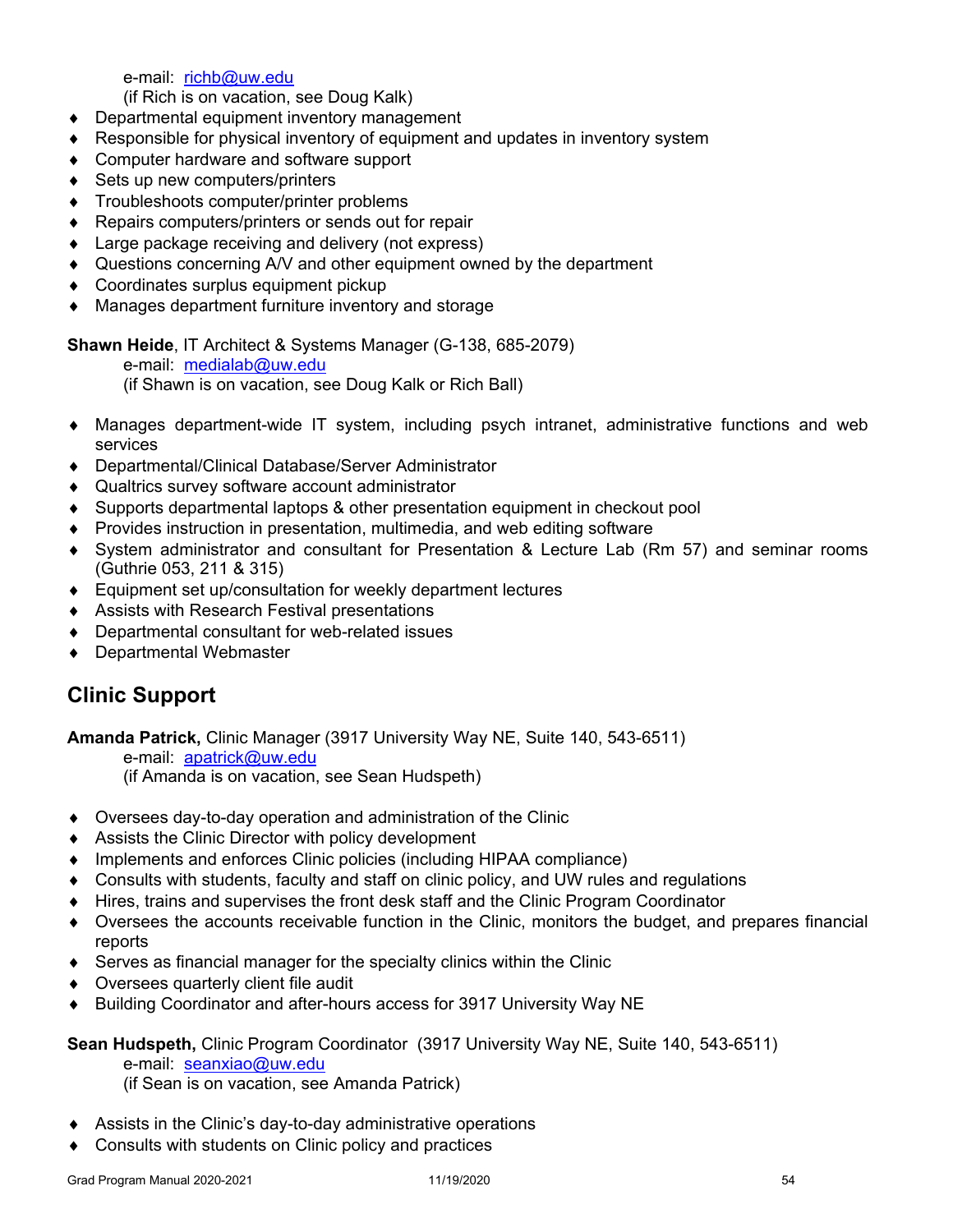- Handles administrative aspect of appointment, promotion, and reappointment of clinical supervisors
- Coordinates admission process for Child Clinical graduate program applicants
- Maintains outside practicum information and clinical supervisor information
- First-line of contact for problems with Clinic A/V equipment or new assessment system
- Prepares monthly insurance billing for specialty clinics
- Manages the inventory of client testing materials
- Coordinates reservations of Clinic conference room (140E)
- Clinic purchasing

# **See Staff Support Services Organized by Function in Appendix IV, Page 78.**

# **Graduate Training Committee:**

Susan Joslyn (Cognition & Perception) Wendy Stone (Child Clinical) Sapna Cheryan (Social & Personality)

Betty Repacholi (Developmental) Renee Ha (Animal Behavior) Jeanny Mai (Graduate Program Advisor) Mary Larimer (Adult Clinical) **Ellen Covey (Behavioral Neuroscience**)

Student Representatives: Kelly Chang & Suzanne Lewis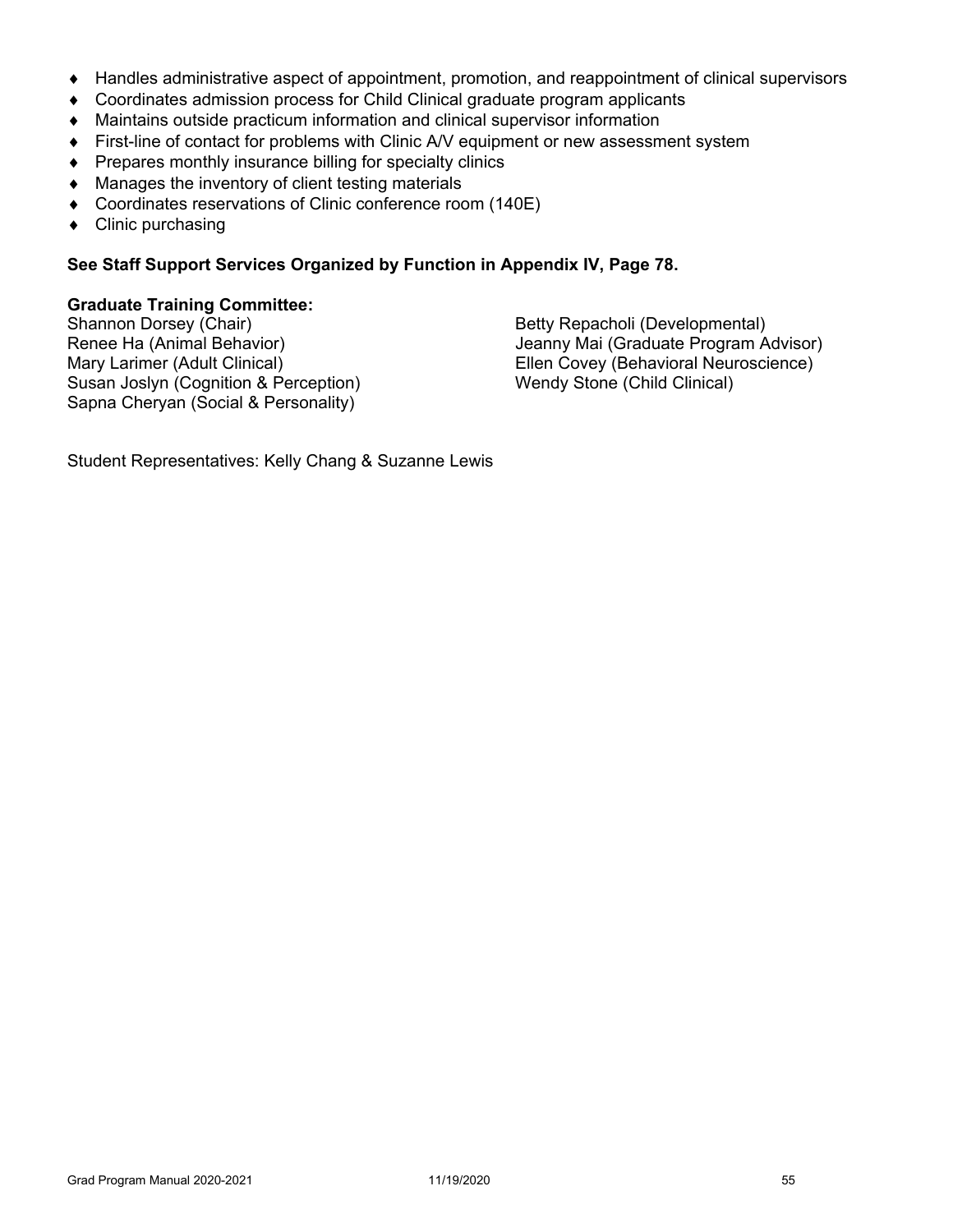# **D. II. DIVERSITY STEERING COMMITTEE**

#### **Diversity Steering Committee**

The Diversity Steering Committee is an umbrella organization of graduate students and faculty members that oversees events and diversity-related initiatives within the psychology department. For 2020-2021, faculty and graduate co-chairs are Dr. Yuichi Shoda, Kim Bourne and Noah Triplett.

We consider human diversity as referring to groups of people who experience themselves as differing on one or more of a variety of dimensions including, but not limited to, race, culture, ethnicity, age, gender, sexual orientation, economic class, and disability status.

Our overall goal is to encourage and foster the growth and maintenance of a diverse academic community by: 1) encouraging and supporting research on diversity related topics; 2) encouraging the development of diversity related curriculum at both the undergraduate and graduate levels; 3) overseeing the graduate-level Diversity Science Specialization; 4) addressing the issues and concerns of students and faculty within the department on issues of enrollment, retention, and curriculum, as well as larger societal concerns.

We hold quarterly meetings and maintain a listserv. Anyone is welcome to attend meetings and joint the listserv; please email psychdsc@uw.edu for more information.

Recent Diversity Steering Committee Initiatives:

- Diversity Science Specialization
- Teaching Curriculum Resources
- Diversity RA
- Diversity Learning goals
- Climate Surveys
- Syllabi Support/Review
- High School Visits (Essence of Success)

Interested in becoming a member? Committee meets twice a quarter. Committee sign-ups happen at the end of the year (you will receive a flier in your mailbox).

If you are interested in talking about diversity-related issues involving the Psychology Department, you may contact: Contact: psychdsc@uw.edu

Join their listserv at: https://mailman1.uw.edu/mailman/listinfo/psychdiversity

#### **Minority Student Representation**

We currently have 31 graduate students from diverse ethnic backgrounds representing 34% of the graduate student population in the Department. Minority students are found in almost all major areas of the department, although they are most numerous in clinical, child clinical, social, and cognitive psychology.

#### **Minority Faculty Representation**

Ana Mari Cauce, Ph.D. John Miyamoto, Ph.D. (emeritus) Sapna Cheryan, Ph.D. Sheri Mizumori, Ph.D. Angela Fang, Ph.D. Yuichi Shoda, Ph.D. William H. George, Ph.D. Joseph Sisneros, Ph.D. Jeansok Kim, Ph.D.

Jaime Diaz, Ph.D. (emeritus) Jaime F. Olavarria, M.D., Ph.D. (emeritus)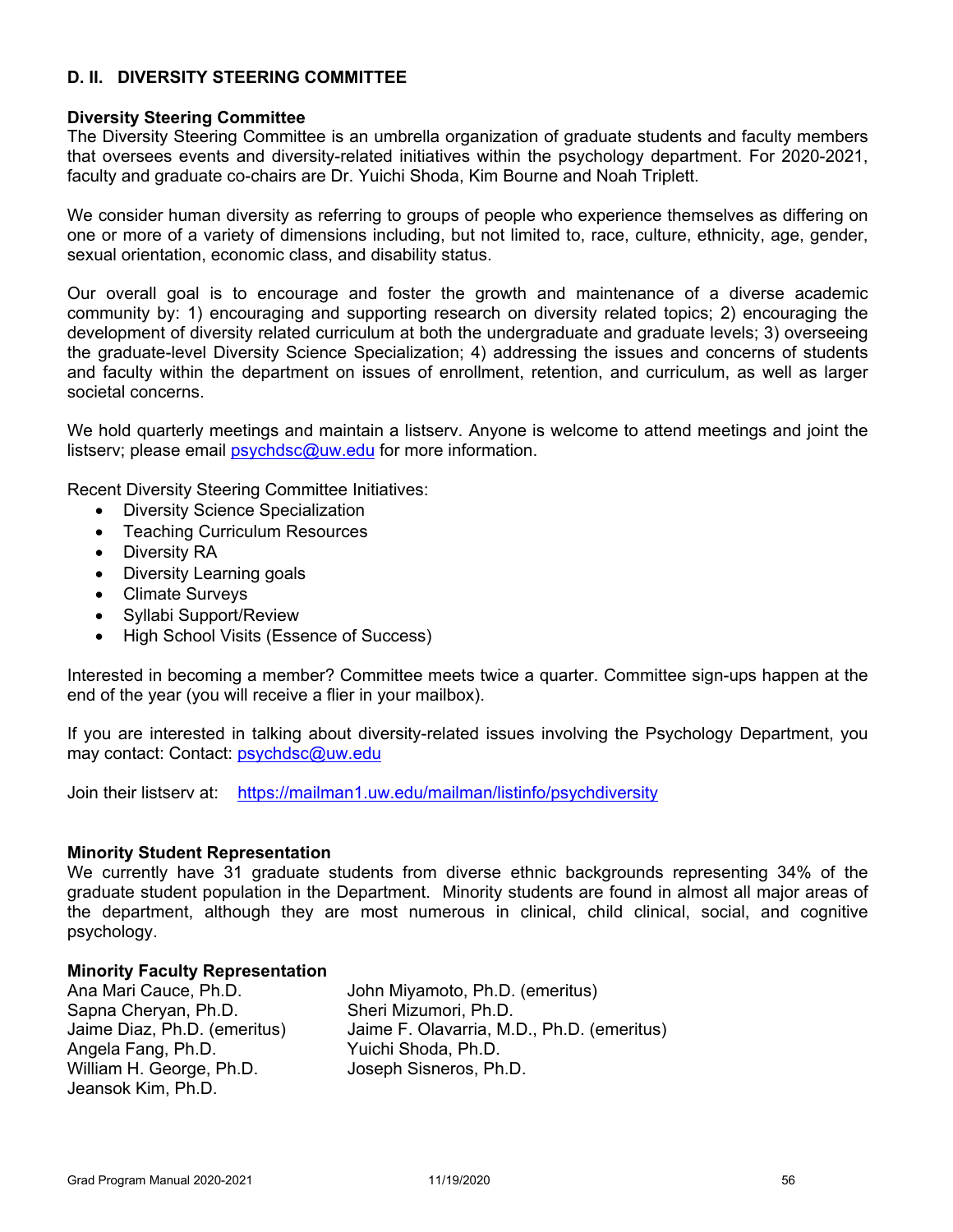# **D. III. CHANGING AREAS**

Occasionally, after some time in our graduate program, a student decides that he or she wishes to transfer to another Area or program within the Department of Psychology. Transfers into the Clinical Area are discouraged and virtually impossible. Transfers within other areas are more feasible. In any case, such a transfer requires an application process and is subject to the following conditions:

- 1. The student finds a new faculty advisor within the Area or program to which he or she wishes to transfer. This faculty member must be willing to serve as the student's advisor and to supervise the student's research in the new Area or program.
- 2. If the student requesting the transfer was admitted to the department with a promise of financial support and is within the first five years of graduate training, *the Area to which the student is transferring* assumes responsibility for providing TA or RA support through the remainder of the student's first five years in the Department. However, it is assumed that the transfer is in the student's best interest, and the Department as a whole can be asked to assist in solving a support problem if it arises.
- 3. The faculty of the Area or program into which the student wishes to transfer approve the transfer. Requests for such transfers will be considered by the faculty of an Area or program. Financial support for the transferring student becomes part of the admissions plan for the Area.

 A student who wishes to make such a transfer should begin conversations with the Graduate Program Coordinator (Shannon Dorsey) as early as possible.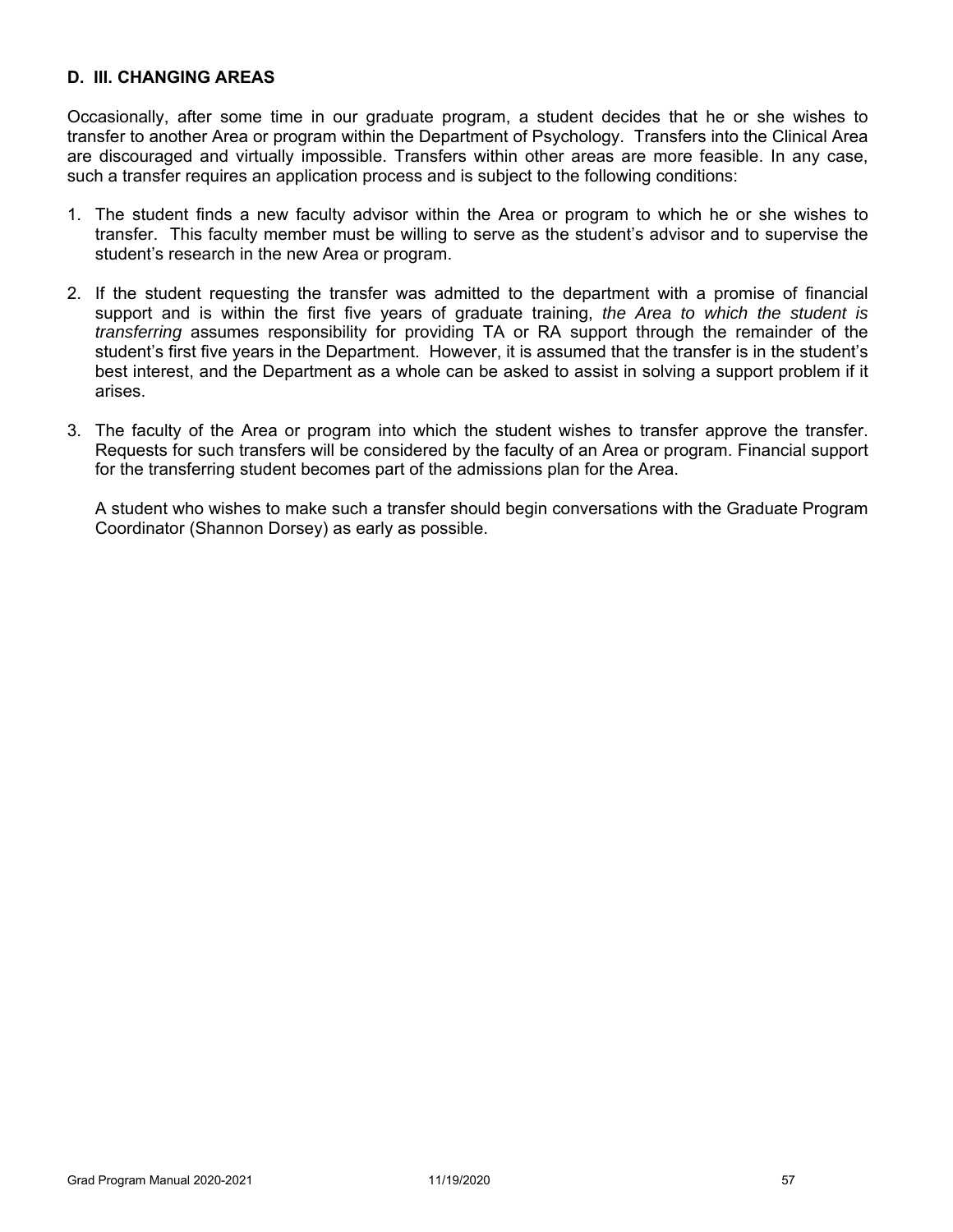# **D. IV. ON-LEAVE STATUS**

**Each quarter (except summer) you must either register for classes or petition for on-leave status.** The on-leave petition is found on the website below ("Graduate School On-Leave Information"). Provide your letter (see section below "Psychology Department On-Leave Policy") to Jeanny as part of the departmental procedures for going on-leave. Then, you can submit your on-leave request online and pay a \$25 per quarter fee. The on-leave request window is only good for one quarter a time. Please submit no later than by the  $5<sup>th</sup>$  calendar day of the quarter in which you begin your leave period. If you have already registered for that quarter, you must officially drop all classes *before* the first day of school in order to receive the on-leave status. See http://www.washington.edu/students/reg/calendar.html for more details.

International students, please check with your ISS advisor for advice on going on-leave: https://iss.washington.edu/procedures/leave-of-absence/

#### *Graduate School On-Leave Information*

http://grad.uw.edu/policies-procedures/general-graduate-student-policies/graduate-on-leave-status/

#### *Psychology Department On-Leave Policy*

- 1 year of leave (4 quarters) will be granted automatically, provided the student is in good standing, the student's primary and secondary advisors and the Director of Graduate Training agrees, and subject to departmental and university restrictions. A letter signed by the student and both primary and secondary supervisors stating the reason for leave and the expected date of return should be given to the GTC representative before the beginning of leave. If the student is not in good standing, arrangements for leave must be made in the same way as for extensions of leave beyond 1 year.
- Extensions of leave beyond 1 year will require the following on an annual basis (this process should be initiated 10 weeks before the administrative deadline for the initiation of the desired leave extension (the beginning of the final quarter of the current leave).
	- o A meeting with the student's primary and secondary advisors and the current area GTC representative.
- Requests for on-leave extension must be made by the student in a letter written to the area GTC Representative, explaining why an extension to the 1 year limit should be granted and including a proposed date of return.
	- o Valid reasons for extended leave would include such factors as temporary medical, personal, financial or family commitments/difficulties that impede performance of typical graduate training responsibilities OR internship/teaching/temporary work opportunities that would significantly further the student's academic training and professional career. In some cases appropriate documentation may be requested of the student by their supervisor, the GTC representative or the Director of Graduate training.
	- o Evidence of a serious intention on the part of the student to finish their PhD including a proposed date of return and a timeline for completion of the remaining training milestones.
- The GTC rep or the student's primary advisor will circulate this letter and an email to all area faculty and to the Director of Graduate Training recommending whether or not leave should be extended. If any member of the area disagrees with this recommendation then the matter will be put to an area vote. If the Director of Graduate Training disagrees with the recommendation then leave will not be granted.

Extensions of leave will not be granted to students who have begun other careers and are unlikely to return to the program.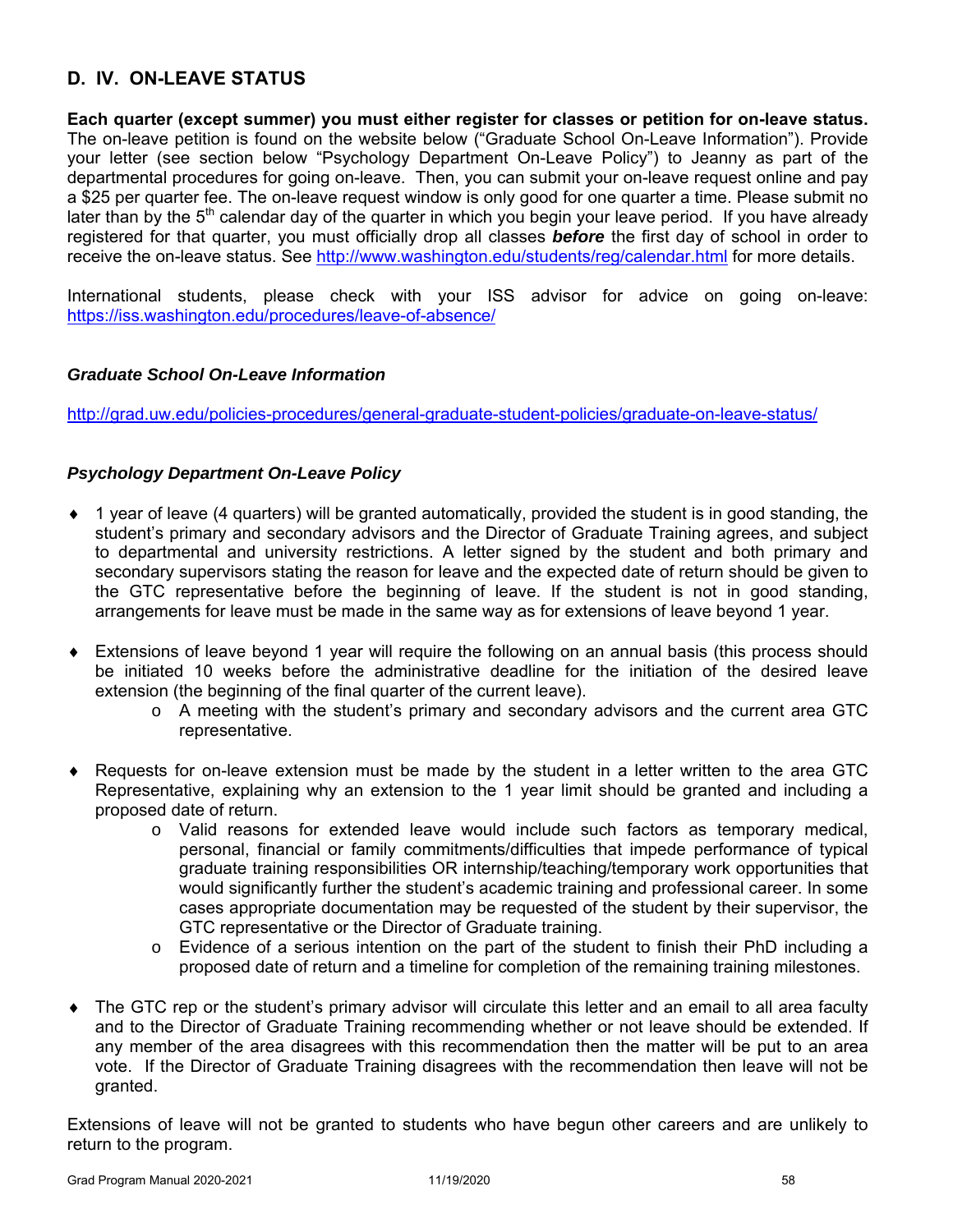Please see page 82 for the Template for On-Leave status request letter.

#### *Procedure for re-enrollment*

UPON EXPIRATION OF YOUR LEAVE period, you may either petition to extend your leave or, if you wish to enroll, simply register for courses before the beginning of the quarter in which you wish to return.

# YOU MUST EITHER BE **REGISTERED** OR **OFFICIALLY ON-LEAVE** EACH ACADEMIC QUARTER.

Failure to register or extend your leave of absence will result in dropping you from University enrollment. You must then re-apply to the Graduate School and submit a \$250 reinstatement fee before the application deadline. Moreover, readmission is not automatic, but must be approved.

If you were registered or officially on-leave during the 3 previous academic quarters, then you need not register or go on-leave for summer quarter. (If you were on-leave the previous summer and all 3 academic quarters as well, then you DO need to extend your on-leave status.) However, it is recommended that you notify Jeanny of your plans.

# **D. V. GRIEVANCE PROCEDURE; BIAS AND INEQUITY REPORTING**

The Psychology Department is committed to supporting graduate students and working to resolve any problems and/or conflicts that may arise. Students are encouraged to address situations proactively. It is recommended that you attempt to resolve any problems or conflicts informally. At this level, the subject remains confidential.

Depending upon the nature of your concern, the appropriate avenue for addressing the situation may vary. Within the department it may be best to confer with your advisor(s) first. If this is not appropriate, or you do not reach a satisfactory resolution, see your Area Representative, your Area Coordinator (Area Head) or the Graduate Training Coordinator, and finally, the Department Chair.

If necessary, however, a formal complaint may be made in writing. Once a statement is put in writing it becomes part of the record and at that point is available to anyone with an interest in the subject, including those involved in the situation. This can be done either within or outside the department.

If you fail to resolve the difficulties within the department, there are avenues available to you outside the department as well; for example, the Ombudsman (http://www.washington.edu/ombud/, 206-543-6028).

There is also a detailed grievance procedure in your union contract (https://hr.uw.edu/labor/academicand-student-unions/uaw-ase/ase-contract). Please consult with your local representative if the measures above do not result in satisfaction.

**If you have experienced bias and inequity**, there are specific supports for reporting in our Department. In 2020, the Department formed the Diversity Advocacy Committee (DAC) to address concerns or complaints about bias and inequity in the department, including incidents of racial bias. The committee is composed of students, staff, and faculty from across the department, giving department members options for who they talk with about their concern. There will also be a way to report concerns anonymously. The website is not yet live (as of 11/9/20) but links for reporting are below and they will work once the website is live. If you have questions about when the website will be live for either your own or another student's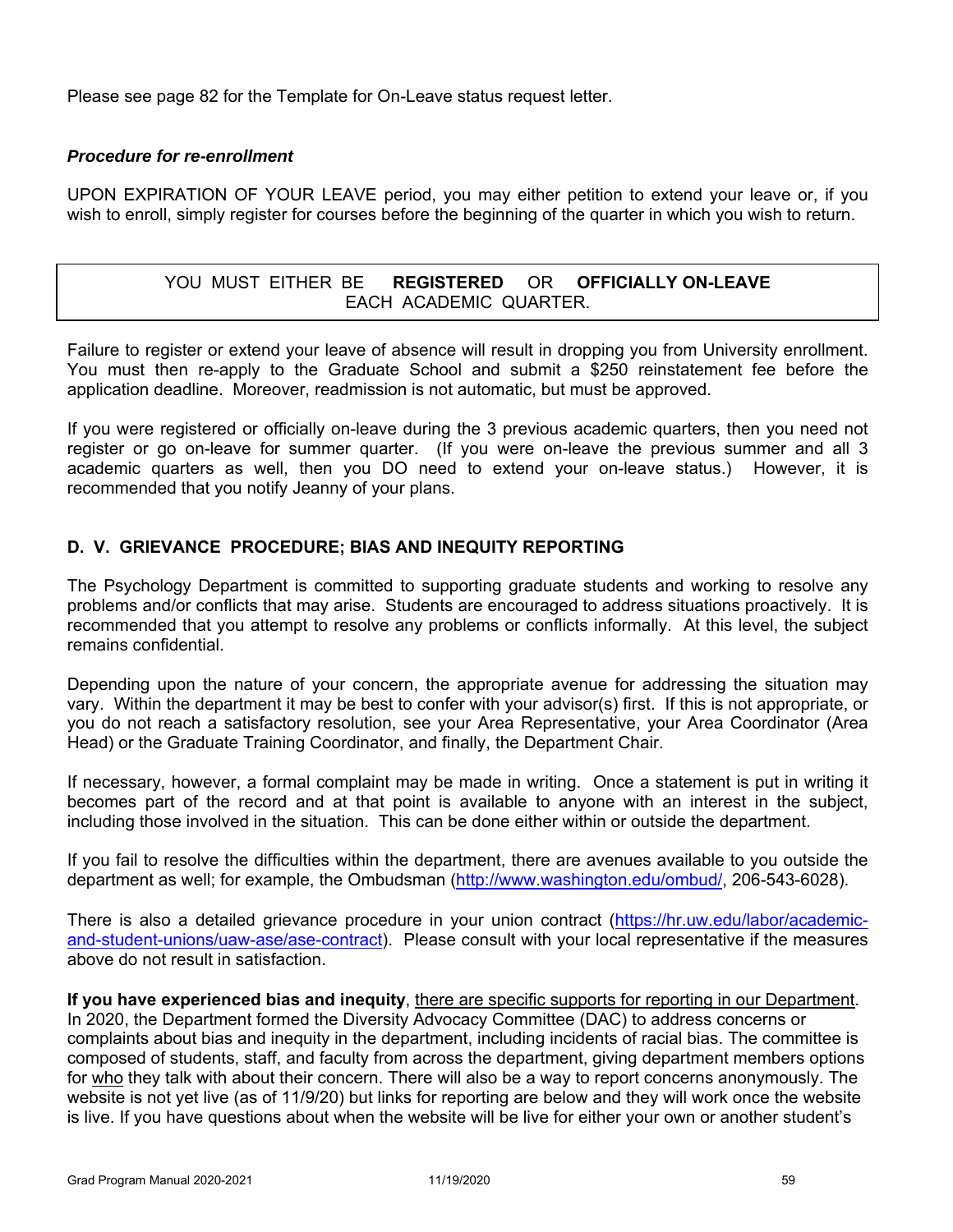needs, you could email Mercedes Luna (mluna@uw.edu) or Jeanny to ask (both are members of the DAC).

- Bias reporting form (https://psych.uw.edu/diversity/bias-reporting/submit)
- Pathways for reporting bias (https://psych.uw.edu/diversity/bias-reporting)
- Diversity Advocacy Team (https://psych.uw.edu/diversity/advocacy-team)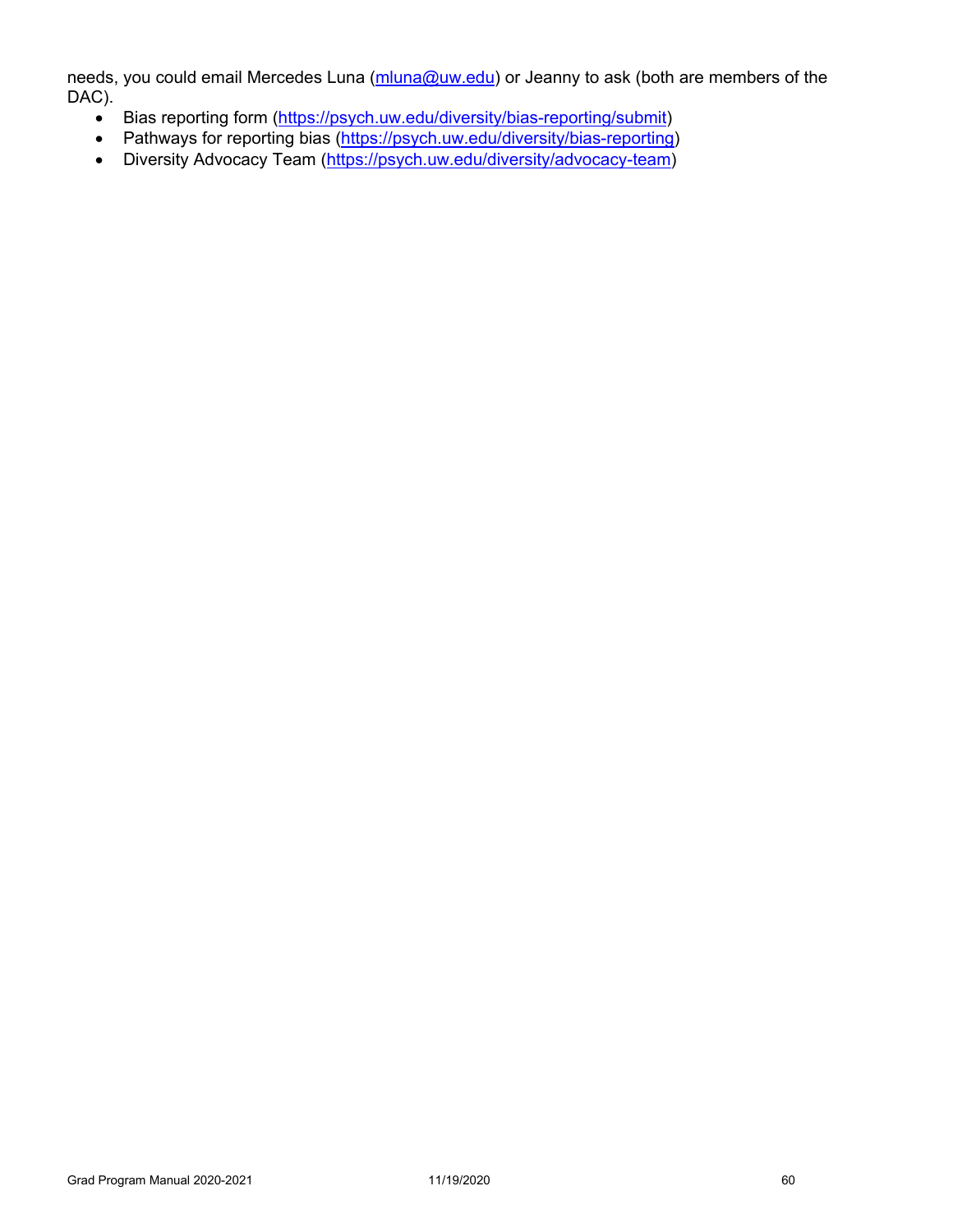# **D. VI. UNIVERSITY POLICY REGARDING SCHOLARLY INTEGRITY**

Because of the importance of issues of scholarly or scientific misconduct to the operations of the University and because significant expertise is required to address such issues, the University has established an Office of Scholarly Integrity (OSI) under the Vice Provost (http://ap.washington.edu/ormp/, 206-543-3643). This Office assumes primary responsibility for investigating and resolving allegations of scientific and scholarly misconduct by its faculty, staff, and students. Please refer to Executive Order #61 (https://www.washington.edu/admin/rules/policies/PO/EO61.html) and your union contract for further information.

Inappropriate activities include:

Intentional misrepresentation of credentials Falsification of data Plagiarism Abuse of confidentiality Deliberate violation of regulations applicable to research Other practices that seriously deviate from those commonly accepted by the scientific community in proposing, carrying out, or reporting results

# **D. VII. Mentoring Resources for Graduate Students**

Mentoring focuses on the human relationships, commitments, and resources that help graduate students find success and fulfillment in their academic and professional pursuits. The following websites lists numerous resources for both students and faculty.

Mentoring Resources for Graduate Students and Faculty http://grad.uw.edu/for-students-and-post-docs/core-programs/mentoring/

Center for Teaching & Learning, Services for Departments and Programs https://teaching.washington.edu/

Center for Evaluation & Research for STEM Equity (CERSE) http://depts.washington.edu/cerse/

Resources in partnership with the Office of Equity, Inclusion, and Diversity with the UW Graduate School https://grad.uw.edu/equity-inclusion-and-diversity/programs-resources/

Students are also encouraged to meet with the Director of Graduate Training or the Chair as appropriate, to discuss mentoring as needed.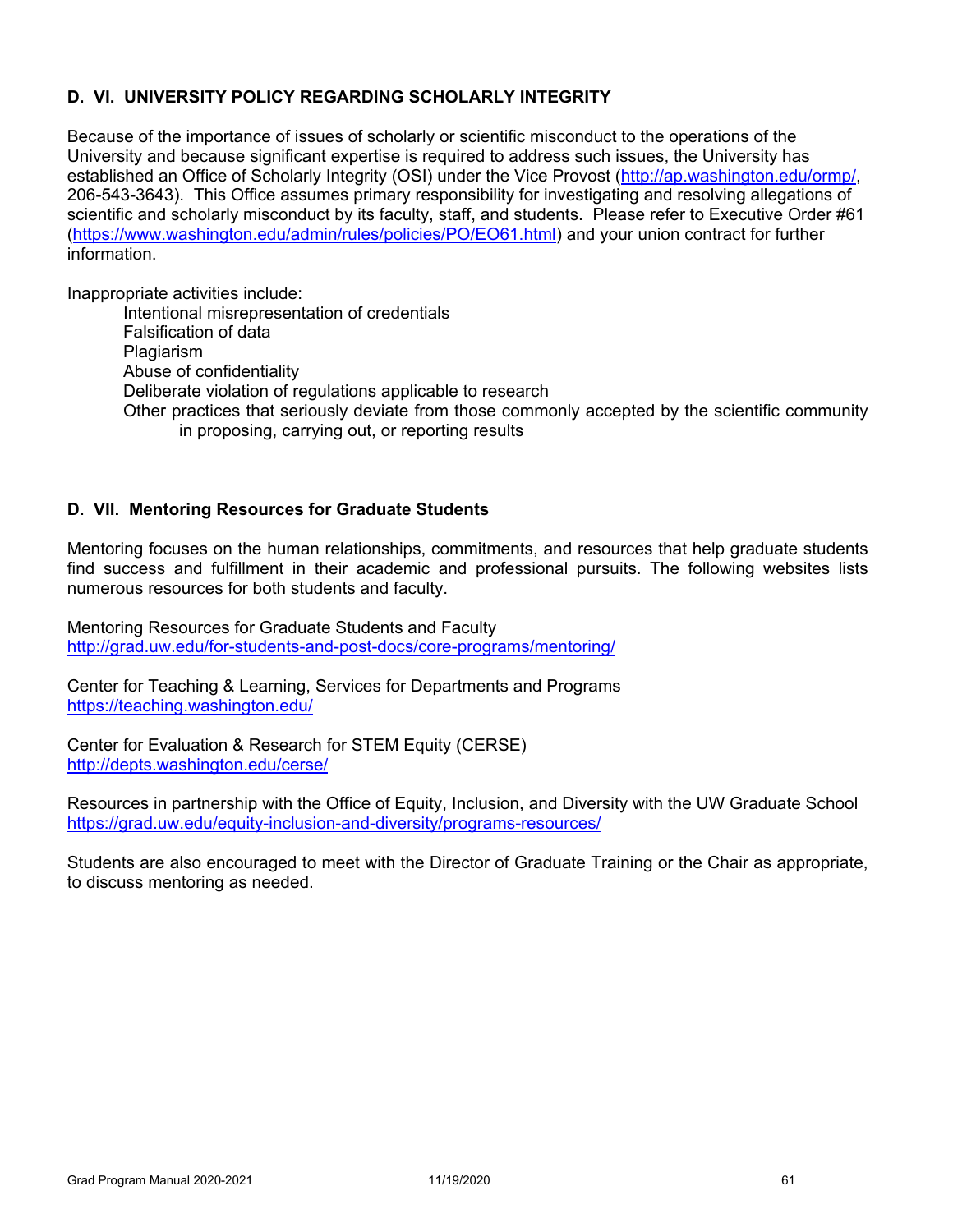# **E. FUNDING AND MONEY MATTERS**

# **E. I. TA and RA Policy**

# **TA Assignment Procedures**

Many of these procedures are now governed by the union contract between the UW and the graduate students' representative UAW. For details see: https://hr.uw.edu/labor/academic-and-studentunions/uaw-ase/ase-contract

- 1. In the fall of each year, the Psychology Department surveys the courses to be taught in the following year and the grants pending and makes an estimate of the number of TA and RA slots likely to be available. This estimate is used, in conjunction with commitments already made to continuing students, in deciding how many new graduate students will be accepted for the following year. Definite offers of support are not made to new students until the funds for each position are assured.
- 2. Each quarter, all current graduate students and faculty are asked to state preferences for funding and assistance for the following quarter via Catalyst survey. Preferences for Autumn Quarter are collected during Summer Quarter. New first year students serving as TAs are automatically assigned a course in their first Autumn quarter.
- 3. Make sure to submit the TA request Catalyst survey by the deadline listed when the quarterly request email is sent.
- 4. Based on stated preferences, and funding priorities (see Priorities, page 63), formal appointment offers are made for both TA and RA positions just prior to the beginning of the quarter for which they are effective. It is not possible to make these any further in advance primarily due to the uncertainty of course registration and research funds.
- 5. *Students on Probation.* If a student is on External Probation or Final Probation status with the Graduate School, they cannot be a candidate for a TA Fellow or Lead TA position. If a student is on internal warn status, they can only be appointed to the Lead TA or TA Fellow positions after consultation with, and approval of, the student's advisor(s) and the Director of Graduate Training. After each meeting of the Graduate Training Committee (GTC), the faculty member in charge of recruiting and assigning the Lead TA and TA Fellow positions will be informed about students who are currently not in good standing (or are in questionable standing) in our program.

**SUMMER QUARTER WARNING**: The promise of support given to incoming students is for the regular academic year. Summer Quarter operates on a separate budget and is outside of this promise. Nonetheless most years all students are supported in the summer in some manner and the department is committed to trying to fund all students throughout the year. Despite our best efforts, occasionally students do not have summer funding.

There are typically one-fourth as many Teaching Assistantships available during Summer Quarter as there are during each of the three quarters of the academic year. Hence, we can NOT give TAs to all those graduate students who request them for Summer Quarter. You should consult your advisor and the faculty member who heads your area for other possible sources of Summer Quarter financial support. When assigning summer TA positions, the most important criteria are competence in the area, instructor preference, and student preference.

**Shorter Summer Payperiod.** Another thing to know is that summer quarter is shorter than the academic quarters, and that means a shorter payperiod. The summer TA payperiod is June 16- August 15, with the last summer check paid on August 25. Autumn payroll does not begin until September 16 with the first paycheck paid on October 10. That is a large gap to go without pay.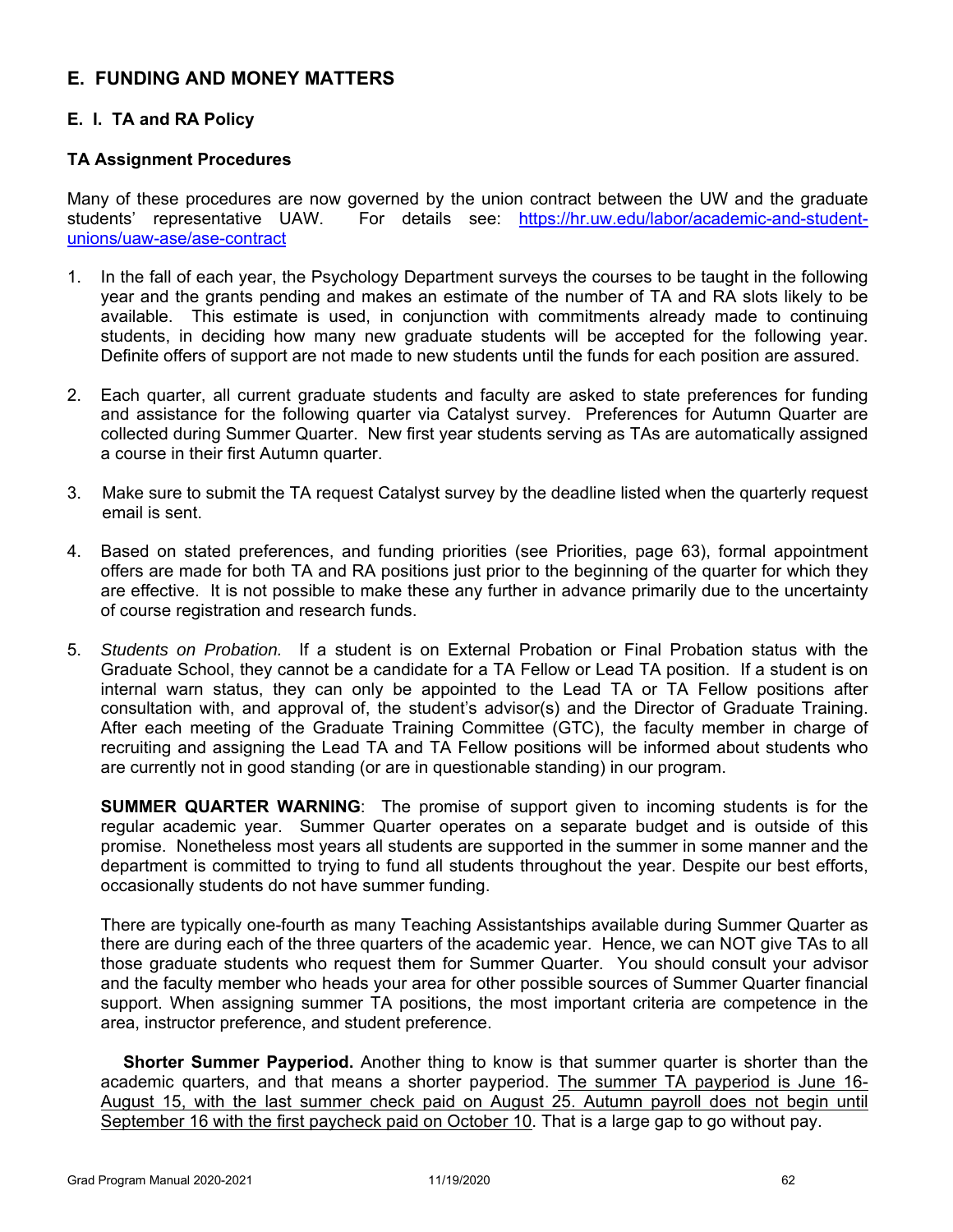Graduate students who rely on TAs should, from the beginning of the year, start talking to their advisors and work on alternative sources of summer support. If, for example, you are offered a Research Assistantship that supports you in some but not all of the four quarters, if possible, try to arrange for the RAship during summer quarter as one of those quarters. If you have a TAship, ask if your advisor can cover you for the shortfall. The Graduate Training Director (Shannon Dorsey) and GTC are also advocating with faculty to be more aware and plan in advance for summer. (See also Summer Employment, page 69)

#### **TA Assignment Priorities**

Teaching Assistantship assignments are made near the end of the quarter prior to the actual appointment. This process requires students to complete a worksheet on which they specify their requests for TA positions for the following quarter. TAs are then assigned courses by the Director of Graduate Training in collaboration with the Graduate Program Advisor, according to the following criteria: 1) how much experience students have (assigning simpler TA positions to newer folks when possible), 2) what year students are in the program (prioritizing students in years 1-5), 3) evening out load across time (so everyone TAs some more time consuming courses, some lab courses, methods, or stats), 4) expertise, and 5) extenuating circumstances.

The following priority system is applied in the TA assignment process:

- Priority I First-year students who were given an explicit promise of support during that year as an inducement to enter the program. These students are top priority for TAs in the Autumn, Winter, and Spring Quarters of their first year. In Summer Quarter, they are on a par with students in Priority II and III. Only Priority I students are guaranteed a TAship during the academic year, though in a typical year all students are funded.
- Priority II Students in years 2-5 who were admitted with explicit promises of support or, who were later placed at this priority level by the faculty in their area or program, and who are not on Probation or Final Probation with the Graduate School.

In some cases, Priority III students may be given preference over Priority II students in making TA assignments, e.g., courses requiring special knowledge or skills such as statistics or clinical seminars.

Priority III Students beyond their  $5<sup>th</sup>$  year of study. In addition, the program is designed to be 5-6 years, therefore students beyond this, and students on Probation or Final Probation are lowest priority.

#### *An internal action, i.e., department watch or warn status, does not affect a student's priority level.*

*TA Evaluations and Priorities for Future TA Assignments*: As the assignment of TAs is primarily to provide undergraduate teaching services, formal evaluation of students in terms of their competence as TAs will be considered in the making of future assignments. All TAs teaching quiz sections **must** be evaluated by the students in their classes. In addition, instructors will be requested to evaluate their TAs each quarter. Evaluations, along with formal letters of appointment for each TA, will be placed in a separate folder for each student and will be made available for review upon request.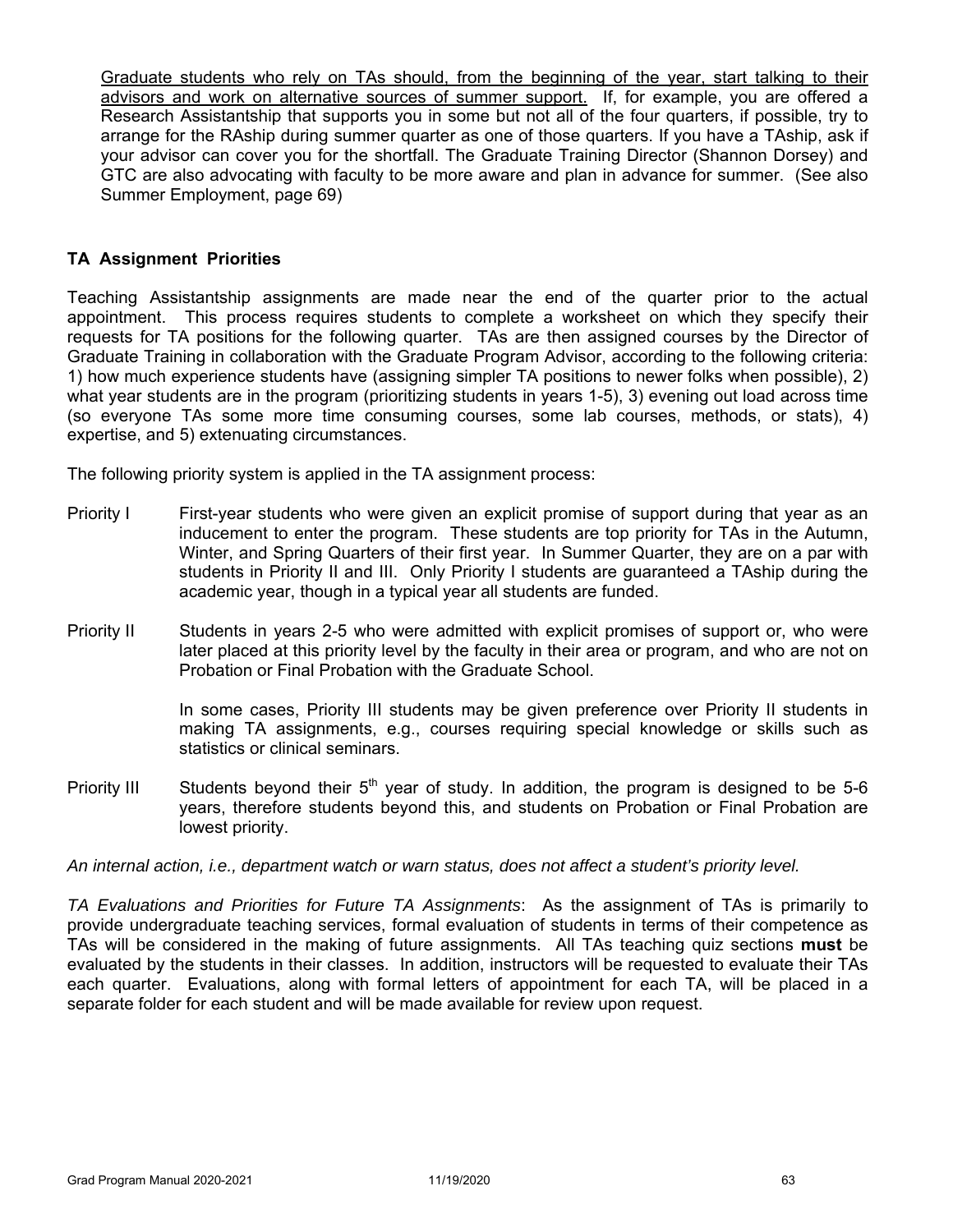# **Teaching Experience Requirement**

Since the Psychology Department has required that students obtain teaching experience if they wish to receive recommendations for teaching jobs, students requesting TA positions who have not previously held such a position will have some priority over students who have been teaching regularly. This, of course, will be weighed with other factors, including the needs of the course in question.

Teaching appointments are of two general kinds: assistant to the instructor of the course in large classes or laboratories; or instructor of the course. In both cases, we restrict the level to the payroll rate determined by the student's progress in the program (look for salary levels under Appointment Ranks section, page 65). Twice a year, the call for applications to independently teach will be sent to the listserv. Teaching applications are submitted to Jeanny, who will then provide them to GTC.

For budgetary reasons, we are limited to a very small number of such positions to cover both kinds of appointments.

#### **Research Assistantships**

If a student is requested by the Principal Investigator (PI) and wishes to accept the appointment, that student will be awarded the RA position. This is done because PIs are responsible for the conduct of the research.

The RAs' responsibilities are to the PI and the respective research project providing the salary (which may or may not coincide with the student's own personal research interests). **These appointments should not be confused with fellowships which allow the student research freedom**.

#### **Fellowships and Traineeships**

Graduate students are encouraged to apply for any other advertised fellowship or traineeships for which they are eligible. Watch the Departmental newsletter, or your e-mail, for announcements of awards, internships, etc., being offered by other agencies. See information on-line at: http://www.lib.washington.edu/commons/services/gfis/

In many instances, only part of the student's tuition and fees are paid by the fellowship or training grant. There may also be a stipend shortfall as well, in contrast to TA or RA support. Usually the only way to make up for these shortfalls is to TA once during the award year and budget the TA pay across the rest of the year, while the TA will provide waivers for some components of tuition and fees to save the fellowship/training grant budget from having to pay it in the quarter you TA.

*Questions concerning payment of tuition and stipends should be clarified as early as possible if you are considering any diverse funding mechanism.*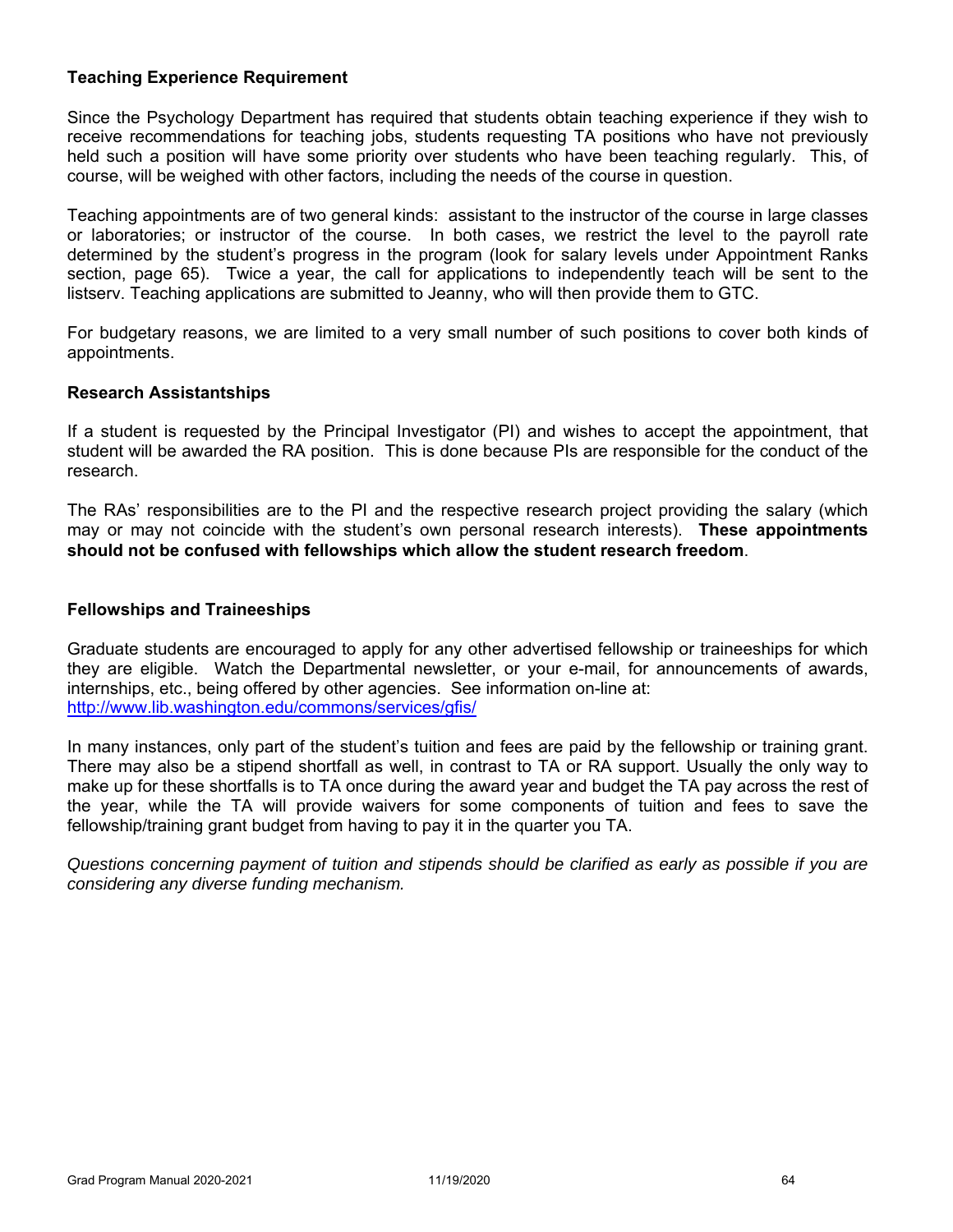**IN SUMMARY, Your Money Know-How:** 

**The items below have been referenced throughout your manual, but to keep things concise and in one location, below are the top financial transparency items in which our (your fellow) students have requested clarity in moving forward. If you feel there is an item that needs to be included here, please contact Jeanny to discuss making an addition to this list. Thank you!** 

1) Payroll dates: Autumn quarter is September 16-December 15. Winter quarter is December 16-March 15. Spring quarter is March 16-June 15. Summer quarter (if you have an appointment) is June 16-August 15 for TAs and June 16-September 15 for RAs.

2) Paycheck dates: For the 1<sup>st</sup>-15<sup>th</sup> of a month, the paycheck is on the 25<sup>th</sup>. For the 16<sup>th</sup>- end of month, your paycheck is on the  $10<sup>th</sup>$ .

3) Tying the two items above, particularly for Summer Employment (see page 69), there will be a large pay gap after your last summer TA check which is paid on August 25<sup>th</sup> and your first autumn paycheck which will be October  $10<sup>th</sup>$ . Summer TA appointments do receive a 20% supplement, but the 20% increase is not equivalent to missing those two paychecks due to a shorter payperiod in summer. Please plan carefully, talk to your advisor in advance of summer. Some advisors can cover this shortfall, with advance planning (hourly RA work). Jeanny and Shannon are also working in advance with advisors.

4) The current pre-generals stipend rate is \$2619/mo pre-tax. Once you complete your generals and receive the Doctoral Candidate status from the Graduate School, you will receive the post-generals rate of \$2814/mo pre-tax. Your net income difference from pre- to post-generals status will vary depending on how your individual tax withholdings are set up.

5) Students who are employed as Academic Student Employees (TA/RA/etc) will receive tuition waivers that will bring the amount owed down, however, the entire tuition amount is not waived. Students are expected to pay about \$250/qtr in non-waiveable fees by the third Friday of each academic quarter in which they receive an appointment. For students who are on a summer appointment which requires registration, registering for 2 credits will be sufficient to receive these waivers. If summer-appointed students register for more than 2 credits in summer, then expect the non-waiveable fee amounts (which are student's responsibility) to steadily increase until they level off at 7 credits.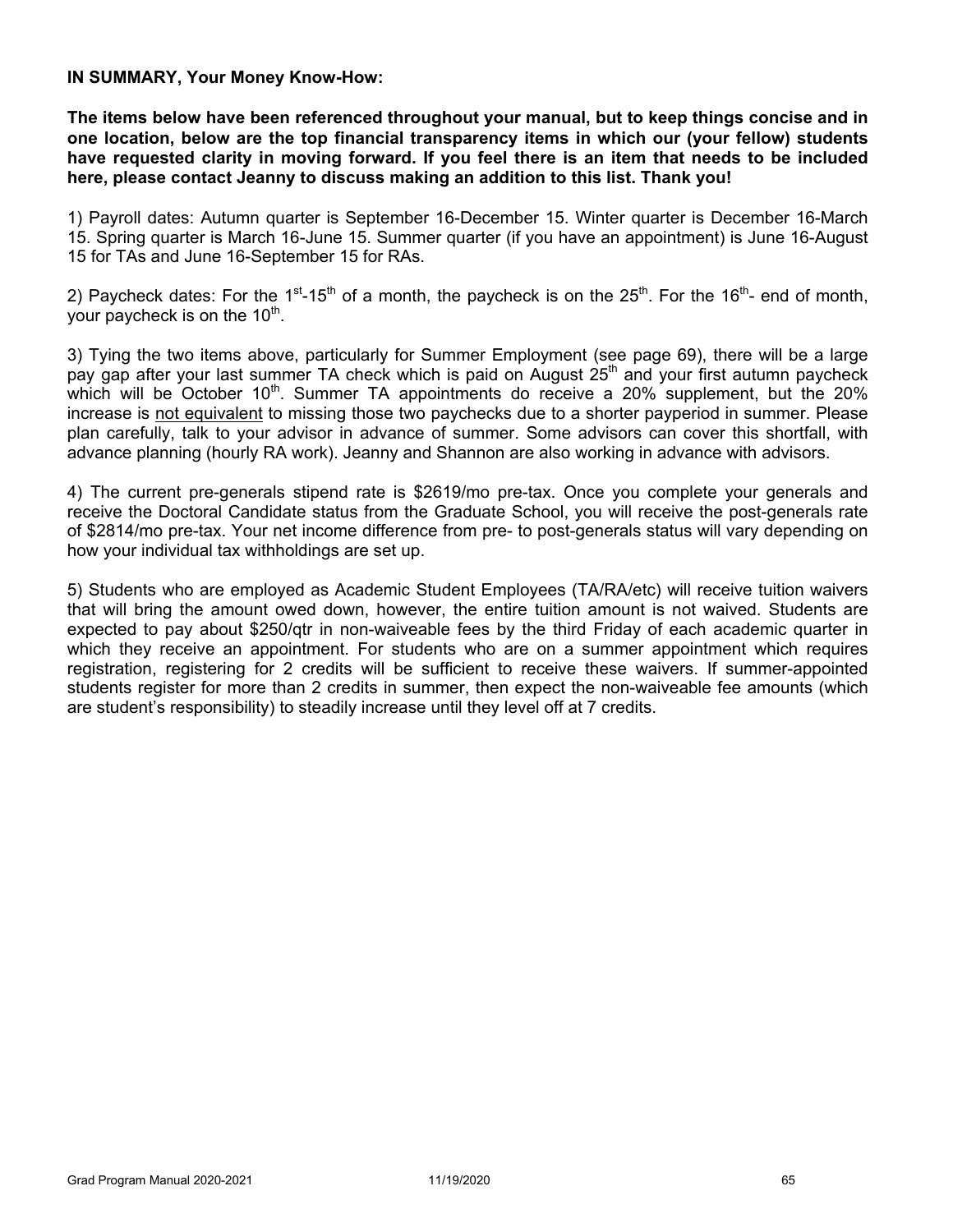# **E. II. Payroll Procedures**

#### **Payroll**

Assignments to TA positions are made on a quarterly basis only. After the TA or RA assignment has been made and the level established, payroll entries are submitted by the Payroll Coordinator (G-131). Students for whom this is a new appointment must complete and sign the Employee Person Data / Campus Contact Data Form, a W-4 form, INS form I-9 (Employment Eligibility Verification), and a direct deposit authorization.

**Income Tax Information.** You will receive a W-2 form (statement of income and taxes withheld) in January following the calendar year worked. Your W-2 will be mailed to your permanent address or available as a downloadable PDF in Workday if you have specified electronic forms (https://isc.uw.edu/your-pay-taxes/year-end-tax-resources/about-irs-form-w-2/). **Please be sure to keep your mailing information current in Workday regardless if you decide on electronic forms.** 

**Tax Assistance.** Limited tax advice can be found through Student Fiscal Services if you have questions: https://finance.uw.edu/sfs/tax

#### **Paydays and Paychecks**

Paychecks for salaried, monthly, and hourly appointees (TAs, RAs, Fellows, Trainees) are issued on the  $10<sup>th</sup>$  and 25<sup>th</sup> of each month. Time sheets for hourly employees are to be submitted on the 1<sup>st</sup> and 16<sup>th</sup> days of the month, with payday following on the  $25<sup>th</sup>$  and the following on the 10<sup>th</sup> of the next month. Earnings information is available on payday via Workday.

Each employee has a "home department" where the individual's composite pay, money from all sources and issued each payroll resides. Sometimes things go awry and expected paychecks are missing or incorrect. Any question concerning your paycheck should be directed to the Payroll Coordinator, (G-131). Emergency checks can be arranged, and in most cases take a couple days.

#### **Appointment Ranks**

The University has two main types of pay scales for TAs and RAs. They can be found in the general catalog under the graduate school appointment section or see: https://grad.uw.edu/graduate-studentfunding/funding-information-for-departments/administering-assistantships/ for a list of monthly salaries.

Pre-generals students are at \$2619/mo and post-generals students are paid at \$2814/mo for 2020-2021. Below is a summary of our most common appointment ranks.

| TAs                                                  | RAs                                                  | <b>Status</b>                                                 |
|------------------------------------------------------|------------------------------------------------------|---------------------------------------------------------------|
| <b>Predoctoral Teaching</b><br>Associate   (PDTAI)   | Predoctoral Research<br>Associate I (PDRAI)          | 1 <sup>st</sup> year and up, until you pass generals          |
| <b>Predoctoral Teaching</b><br>Associate II (PDTAII) | <b>Predoctoral Research</b><br>Associate II (PDRAII) | Ph.C. (Candidate) Status Awarded<br>i.e., General Exam Passed |
| <b>Predoctoral Instructor</b>                        | Researcher                                           | Primary course instructor                                     |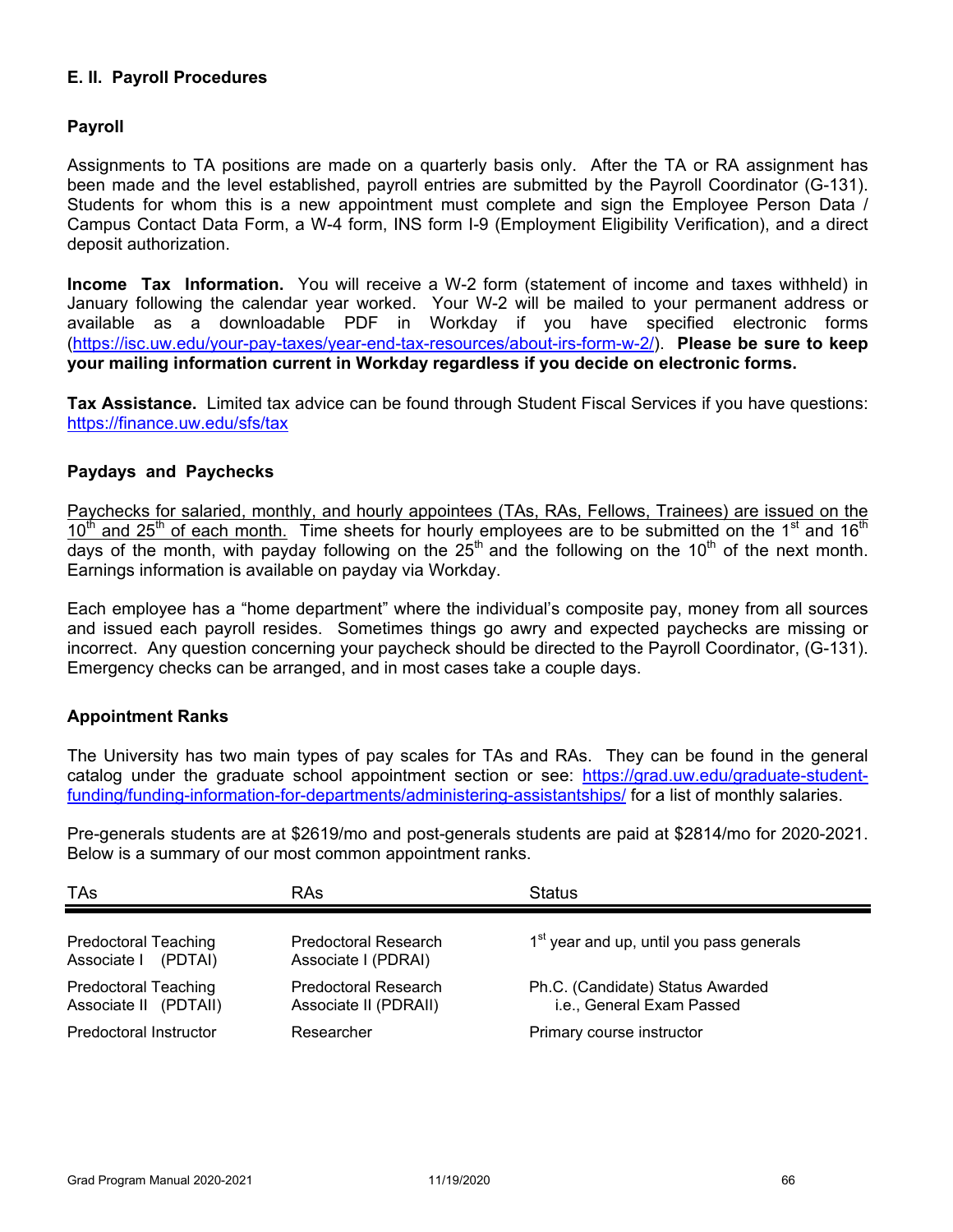The Psychology Department petitioned and received permission to pay our students at a higher level than the base UW rate. This is called the variable rate scale and can be found at: https://grad.uw.edu/graduate-student-funding/funding-information-for-departments/administeringassistantships/ As a result, we now have only two pay levels. The first level will be paid to all students until such time as they pass their general exam. The second level will be paid to all students who have successfully passed the general exam to attain Ph.C. (doctoral candidate) status (see page 29 for pay amounts). To clarify, the second level grade will begin the quarter the Ph.C. status is awarded by the Graduate School. If you complete your generals during a school break, your Ph.C. will be conferred at the end of the following quarter (that is, your raise won't go into effect for a full quarter). Please keep the quarterly deadlines in mind as you schedule your generals.

The funding level at which you are hired at the beginning of the quarter is in effect for the entire quarter of your appointment. If you become eligible for the second pay level during the quarter, you will not be promoted to the higher salary until your Ph.C. status is awarded AND you hold a TA/RA appointment.

# **Standard Deductions from TA/RA Paychecks**

- 1. Federal Withholding Tax on salary
- 2. "Medical Aid" (state accident/health insurance termed "Workingman's Compensation" to provide for on-the-job injuries.) This deduction is quite small so it is the least painful of these deductions. In cases of injury during the period of your service appointment, contact the Administrator (G-119), who has the appropriate claim forms.
- 3. Union Dues: All TA/RAs are obligated to pay union dues. These are automatically deducted upon written authorization by the individual employee. Recognized payroll deduction authorization cards may be submitted to the Employer's Payroll Office. Importantly, students who are being paid hourly rates rather than TA/RA appointments may be eligible to stop making dues payments, but it is the sole responsibility of the employee to file a written notice with the Employer's Payroll Office and also to file written notice with the Union (Washington Federation of State Employees, 1212 Jefferson Street, Suite 300, Olympia, Washington 98501) thirty (30) calendar days prior to the effective day of the month following the 30-day period above. See the union contract for more details.
- 4. Retirement Plan: Contact UW Benefits at totalben@uw.edu to ask what retirement, investment, or 401k plans are available to graduate students if any. Include your student number in your email.

#### **Standard Appointment Periods**

1. Teaching assistantships, as stated earlier, are made on a quarterly basis only, and have UW prescribed payroll dates which do not coincide with the actual instructional period of the quarter. These payroll periods are as follows:

| Autumn | Sept. 16 - Dec. 15 (3 months)                      |
|--------|----------------------------------------------------|
| Winter | Dec. 16 - Mar. 15 (3 months)                       |
| Spring | Mar. $16$ - June $15$ (3 months)                   |
| Summer | June 16 - Aug. 15 (TAs) or June 16 - Sept 15 (RAs) |

The TA's responsibility is to the course and the instructor to whom he/she is assigned for the entire quarter which the above appointment periods represent, not to exceed 220 hours during the pay period hours and excluding the one week of vacation per payroll period as authorized in the union contract. There is now a provision for vacation which should generally be taken during quarter breaks. This does not carry over into future years.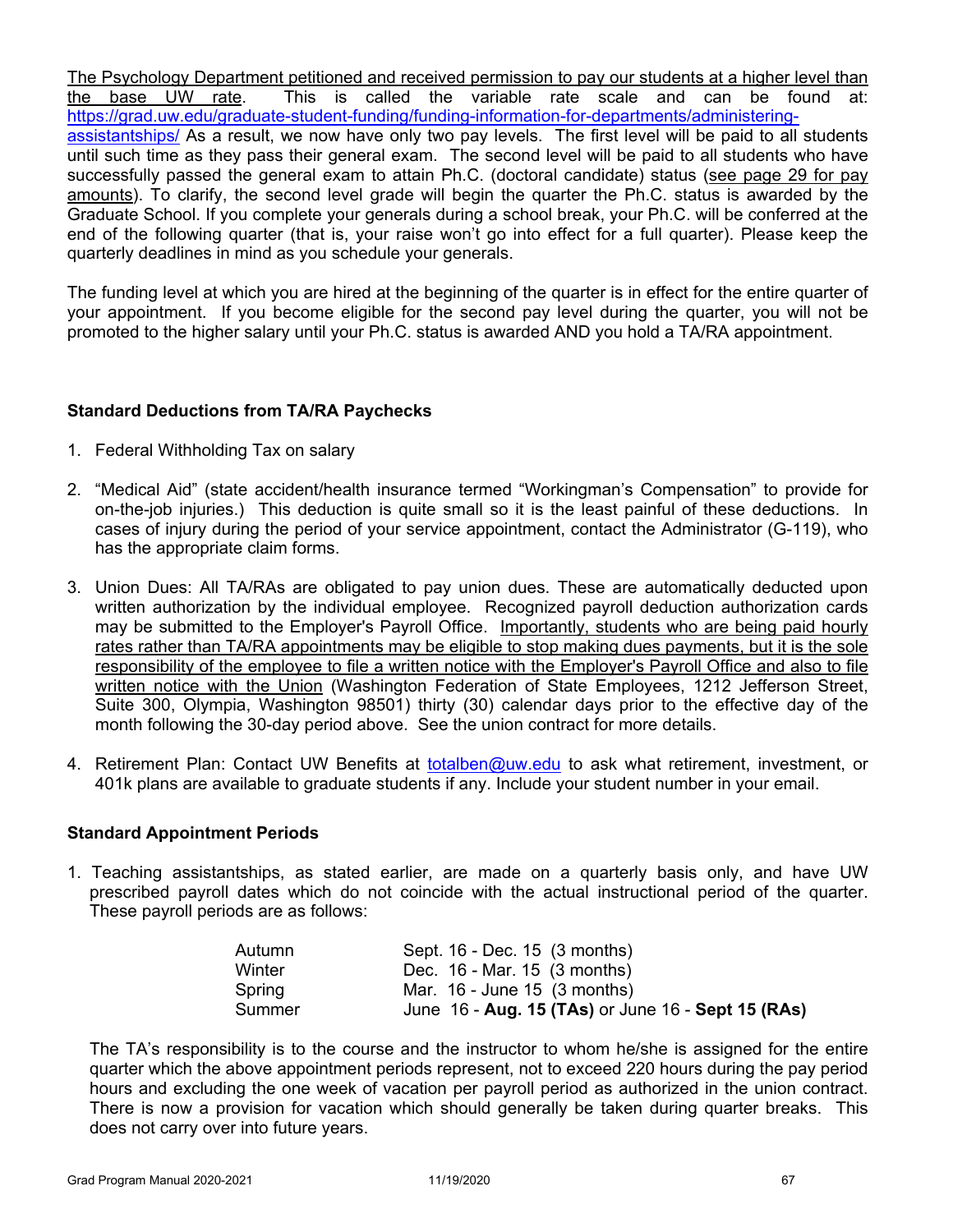2. Research assistantships can be for any period, but usually follow the quarterly dates as in the TA appointments. The standard practice is to make RA appointments for full or half months, although there is no regulation prohibiting the appointment for irregular periods, in which cases payment is computed on a daily basis from the monthly rate. However, the RA, unlike the TA, is expected to be on duty during the actual period of the appointment, not to exceed 220 hours and excluding the one week of vacation per payroll period as authorized in the union contract. Please check with the PI who is providing your RA to know exactly what dates the RA will cover, especially in summer quarter.

For further information please consult your union contract at https://hr.uw.edu/labor/academic-and-student-unions/uaw-ase/ase-contract

*Qualifying for a Tuition Waiver*: During Autumn, Winter, and Spring Quarters (the academic year) both RAs and TAs must be employed full time (20 hours per week) and be on the active payroll for at least five of the six pay periods in order to qualify for a tuition waiver. You must also be registered for a minimum of 10 credits per quarter to qualify – see below.

# **E. III. TUITION AND RESIDENCY**

#### **Tuition**

Full-time graduate tier 1 tuition effective 2020-2021 is as follows: resident - \$5798/quarter or non-resident - \$10,098/quarter. http://opb.washington.edu/content/quarterly-tuition-and-fees

#### **Residency**

If you are currently a non-resident who expects to be eligible for resident status after living here for at least one year, *please apply for residency at the beginning of your second year*. This is essential for students appointed as teaching or research assistants during their graduate training.

To obtain resident status, you must submit a formal application. **You do not automatically become a resident after living here for a while.** This process takes time and should be started early. The application is available on-line at https://registrar.washington.edu/students/residency/ . Many criteria must be met (such as registering to vote, obtaining a Washington State driver's license and registering your car.) A list of all the documents needed is available at: the following website: https://registrar.washington.edu/students/residency/application-process/ Residence applications and further information are also available at the Residence Classification Office, 226 Schmitz Hall (email: resquest@uw.edu).

Due to restrictions in granting of residency to out of state "students" by the State of Washington, please pay careful attention to the distinction between stating that you reside in Washington solely for school versus with the intent to live in Washington for other purposes. https://registrar.washington.edu/students/residency/residency-requirements/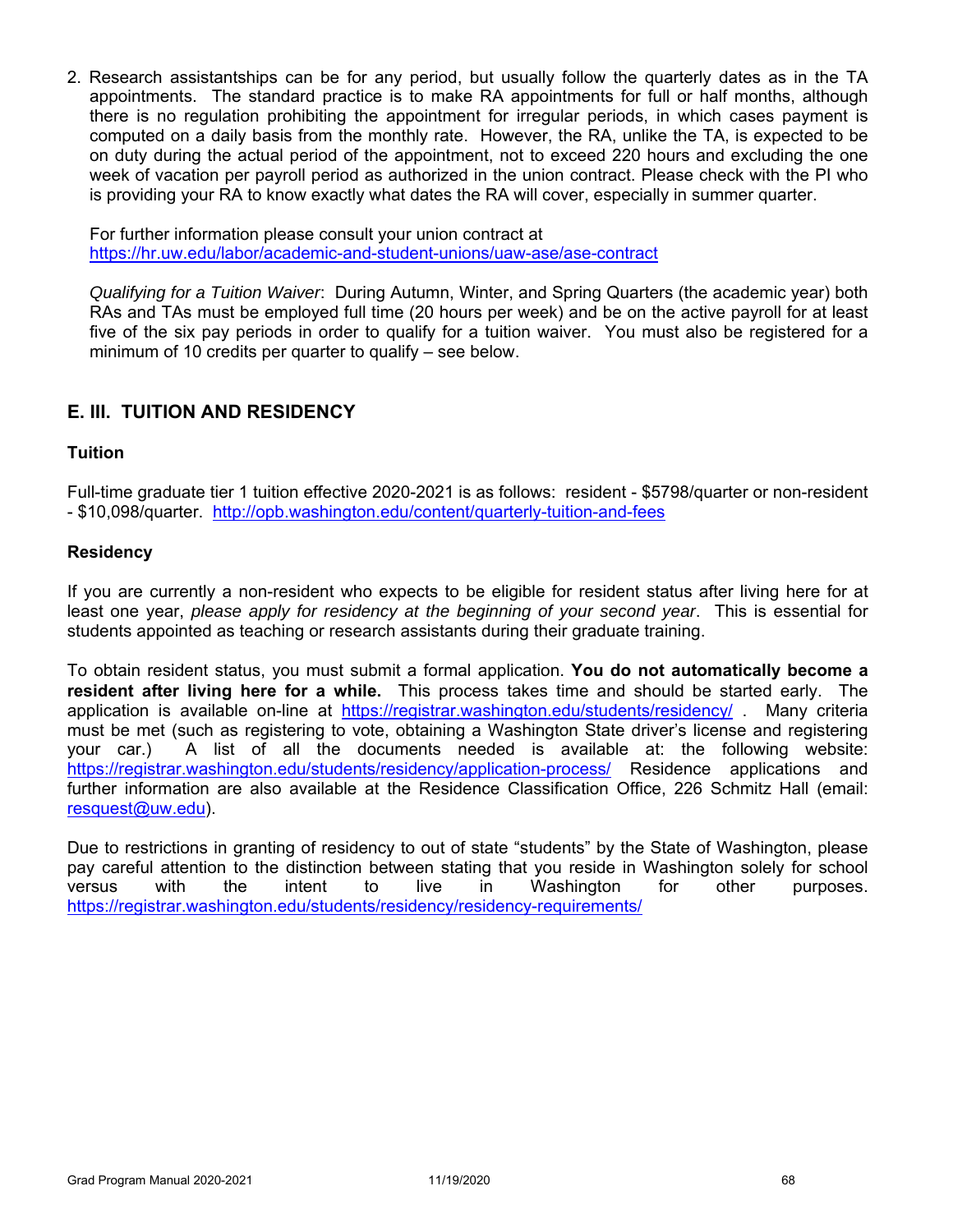# **Payment of Tuition and Fees**

One of the eligibility requirements for holding TA/RA positions is full-time registration of a minimum of 10 graduate credits per quarter. Exception: For Summer Quarter only, the minimum is 2 graduate credits. See: Registration Requirements box on page 13. If you have a student loan you may be required to register for the full 10 credits during the Summer Quarter as well. If you are unsure, please check with Student Fiscal Services in Schmitz 129 and speak with a counselor. https://finance.uw.edu/sfs/home

Most of the tuition and fees will be automatically paid for any TA or RA who is appointed to a 50% or greater position (i.e., 20 hours or more per week) but not all of it. You will see a bill for remaining nonwaiveable fees that must be paid by Friday of the third week of the quarter. Failure to pay these fees by the deadline will result in an additional "late payment fee" being assessed to your account. See the Academic Calendar or the General Catalog for deadlines and rates. http://www.washington.edu/students/reg/calendar.html

The remaining, non-waiveable fees are: Building and Services Fee, IMA Bond Fee, Facilities Renovation Fee. They amount to approximately \$250/qtr (for 2020-2021).

# **EVEN IF YOUR TUITION BILL IS INCORRECT, BE SURE TO PAY THE REQUIRED STUDENT FEES PRIOR TO THE DUE DATE.**

# **E. IV. SUMMER EMPLOYMENT AND SUPPLEMENTAL INCOME**

#### **Summer Employment**

The number of summer TA positions available is nearly one-fourth of those available during the academic year. It is, therefore, important for graduate students to plan ahead for alternative funding in the form of RA, fellowship, or traineeship appointments, and even to prepare small research grant applications to such on-campus facilities as the Alcohol and Drug Abuse Institute, etc., by contacting their faculty advisors, training grant directors, and, in the case of grant applications, Karen Liebert, Budget/Fiscal Analyst Lead (See page 17, for more information on funding opportunities.)

#### **Appointments in Excess of 50%**

All graduate student service appointments are normally limited to 20 hours per week (50% time). This includes hourly supplementation and other forms of University employment when performed in addition to a regular graduate student service appointment.

It is likely that a student will be supported over 50% at a point while in the program. Going over 50% requires checking with the student's advisors to ensure that the extra workload won't negatively impact the student's own research, progress in the program, and/or the student's first employment position. Common situations where a student may work over 50% is if they accept a partial TA for a few hours at the Psychology Writing Center, or if the student has a shortfall associated with their award/training grant/etc., or if the student is seeking additional income and can balance the additional workload of another 50% position.

Due to immigration rules and regulations, international students must submit a CPT (Curricular Practical Training request: https://iss.washington.edu/employment/f1-employment/cpt/ if they wish to be employed above 50%. It is very important to not begin work on the supplemental position until a new I-20 is issued. International students, please visit the International Student Services website above and consult with your ISS advisor and Jeanny should you wish to accept additional, on-campus employment over 50%.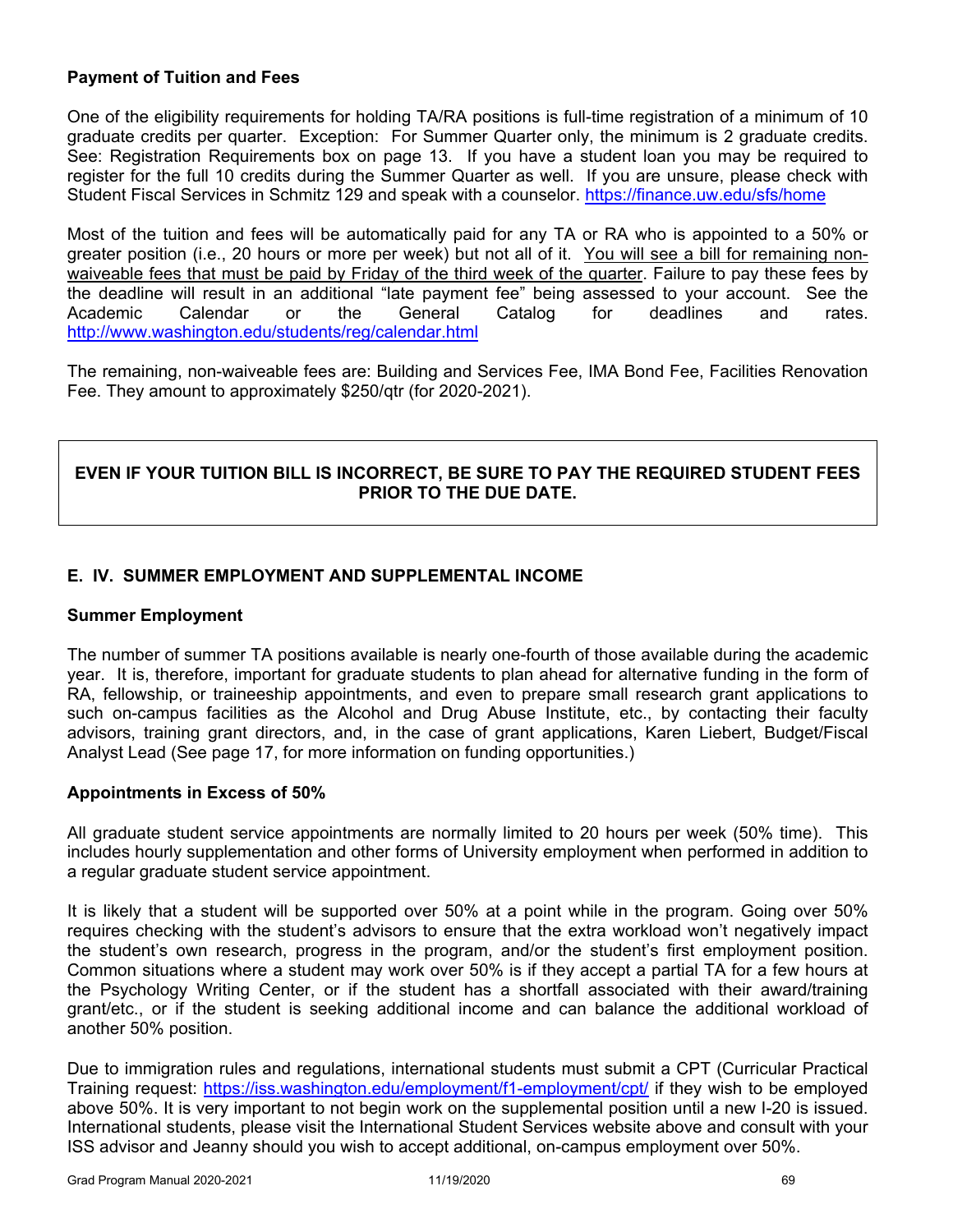# **TEMPLATE FOR FIRST YEAR PLANNING MEETING**

The purpose of this template is to help new graduate students and their advisors make a plan for the student's first year. There are a few ways to start the annual plan. It may be best to start by jotting down some of your ideas using this template. Then, meet with your advisor to discuss your ideas. Be sure to schedule the meeting early in the quarter. After talking to your advisor, further edit/develop your plan and send to your *co-advisor* for additional suggestions, thoughts or feedback (could be a meeting or by email). Then finalize your plan (short responses/bullets under each section are fine). **The final written version is due about two weeks into classes** (see submission instructions at the end of this document).

#### **Template for signatures:**

| [Type your name here]              |              |
|------------------------------------|--------------|
|                                    | , Advisor    |
| [Type your advisor's name here]    |              |
|                                    | , Co-Advisor |
| [Type your co-advisor's name here] |              |

#### **1. Long-term goals**

- a. Where do your interests lie within Psychology? (Be as specific as you can.)
- b. What are your goals for the coming 10 year period (e.g., after graduate school, do you want to teach? Do research? Work in industry? Postdoc? Other? Undecided, keep XX range of options open?)
- c. What new skills/knowledge are most needed to take you toward your goals. Which of them can you acquire this year, and how?

#### **2. Plans for the coming year**

- a. Research
	- I. Research projects to be initiated?
	- II. Any writing to be done?
	- III. Research presentations planned (e.g., Journal clubs? Research Festival?)

IV. Clinical students: What is a realistic research plan, given your heavy course load?

- *b*. Coursework and seminars for your 1<sup>st</sup> year (Check the time schedule for conflicts): *Section 3 provides some pointers for thinking through courses you might take during your time in graduate school, and might help with planning for this first year.*
- c. Development of teaching skills
	- I. Courses you hope to TA
	- II. Other teaching practice (e.g., Journal club presentations? Other?)

#### d. Attendance at professional meetings? \$\$\$ needed to attend?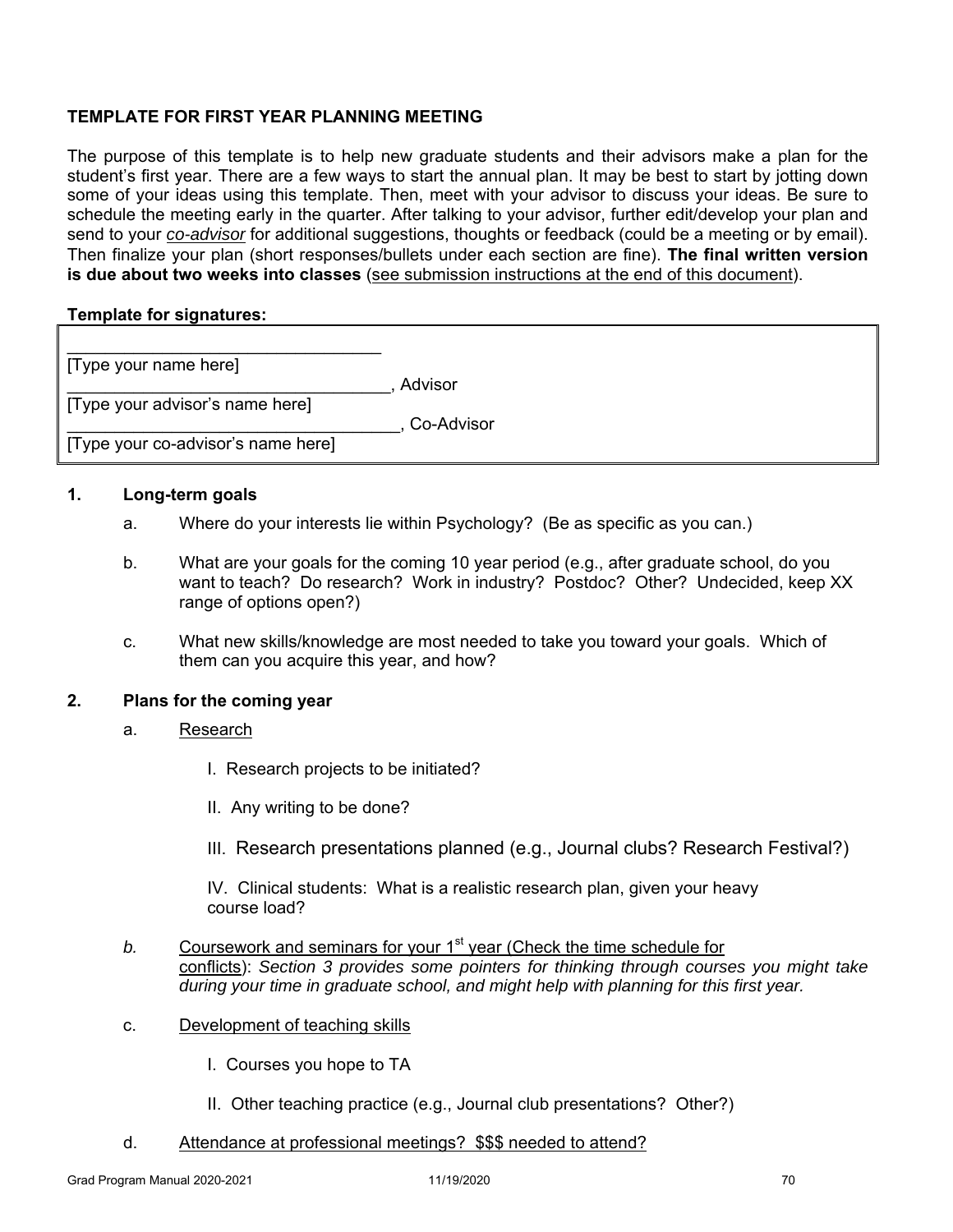#### e. Apply for outside funding (grants, fellowships)

#### **3. Advisor and co-advisor**

- a. Given your goals, are you in the right research group with the right advisor?
- b. If you need to change, how and when could it be done gracefully?
- c. What about your co-advisor? Any change needed?
- d. Will any faculty sabbaticals/leaves interfere with your plans?

#### **4. Mentoring**

Mentoring is a critical part of a successful graduate career. This list is meant to be a starting point for a discussion with your mentor.

*"Mentors are advisers, people with career experience willing to share their knowledge; supporters, people who give emotional and moral encouragement; tutors, people who give specific feedback on one's performance; masters, in the sense of employers to whom one is apprenticed; sponsors, sources of information about and aid in obtaining opportunities; models, of identity, of the kind of person one should be to be an academic."* --Morris Zelditch

Over the next quarter I feel the things that would most help me make good progress are in order of importance, where 1 is most important, 10 least (you also can put N/A or list specifics after each item):

- Regular face-to-face meetings
- Feedback on written work
- Feedback on research
- \_\_\_ Discussion of papers/potential research topics
- Help with talk preparation
- \_\_\_ Career guidance (e.g. networking)
- Application help (e.g. ref letters, comments on applications)
- \_\_\_ Positive encouragement
- \_\_\_ Mutually setting goals/expectations/timelines
- Guidance on work/life balance
- \_\_\_ Other

# **5. Writing up your first year plan to submit**

Finalize your first year plan using this template (bullets are fine, short answers, no need for great length). Add your electronic signature, get electronic signatures from your advisor and co-advisor for their approval of the final plan. Send the final, signed plan to Jeanny Mai, jeanny@uw.edu (who shares with Graduate Training Committee). Shannon Dorsey, the Director of Graduate Training, will review the plans for the Graduate Training Committee. **Plans should be completed and turned about two weeks into classes.**

\* \* \* \* \* \* \* \* \* \* \* \* \* \* \* \*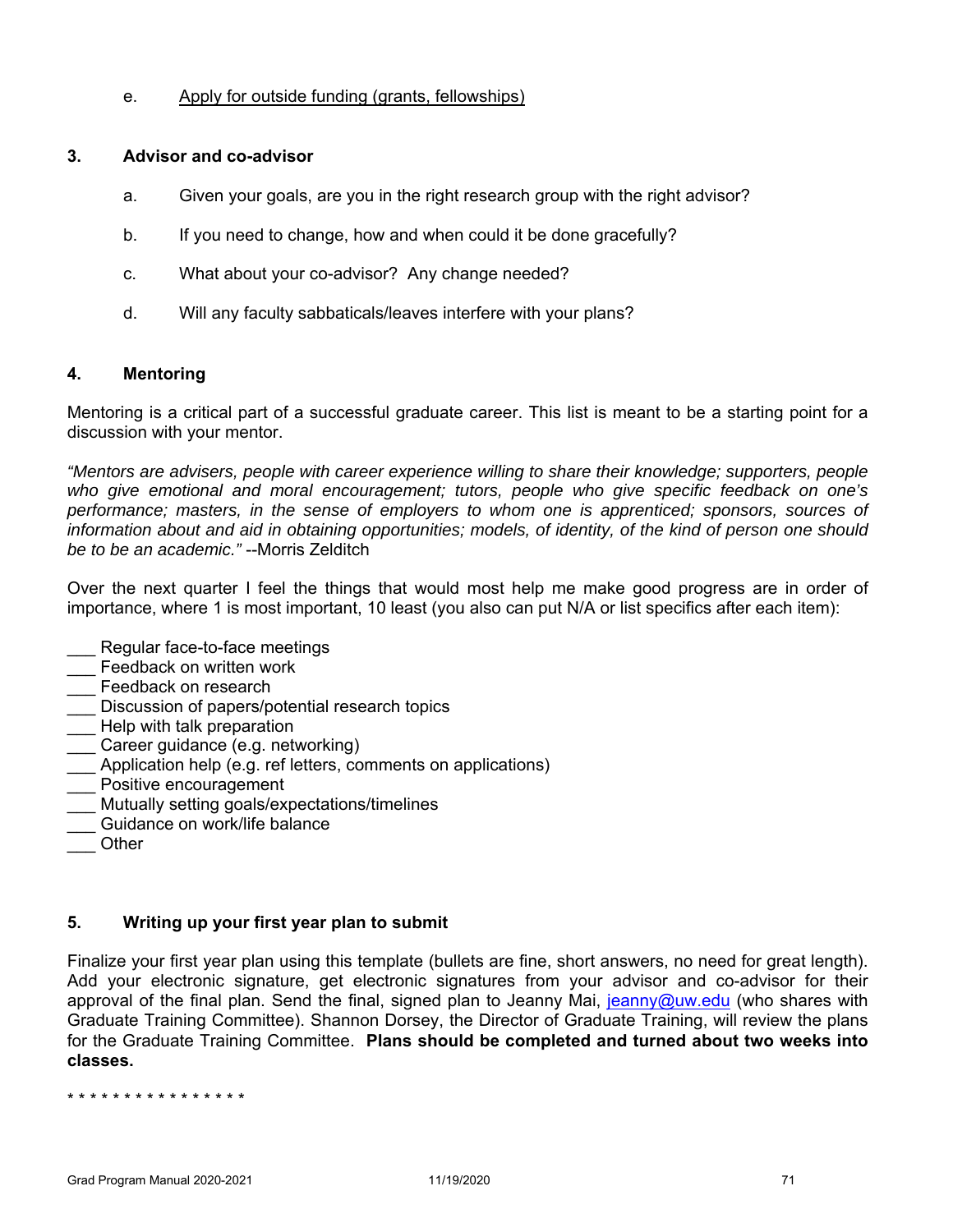## *This template is being updated in 2020-2021 by Shannon/Jeanny and GTC to reflect requests for students to be able to highlight a much broader range of accomplishments and achieved goals. The revised template will be sent to you and updated here.*

## **Template for annual planning/evaluation meeting**

The purpose of this template is to help graduate students and advisors prepare for their annual planning/evaluation meeting. We suggest that the student use this template to jot down notes before the meeting. Not all parts of the template will be relevant for all students -- just use the parts that are relevant for you.

## **1. Template for signatures**

| Annual Plan                 |                  | Deadline: May XX to Advisor |
|-----------------------------|------------------|-----------------------------|
| Student Name typed here:    | (signature here) | Date:                       |
| Advisor Name typed here:    | (signature here) | Date:                       |
| Co-Advisor Name typed here: | (signature here) | Date:                       |

## **2. Long-term goals**

- A. Describe your goals for the coming 5-10 year period (e.g., Do you want to teach? What range of courses? Do research in academia? In another setting? A postdoc? On what topics? Work in industry? Other? Want to keep a range of options open?)
- B. What new skills/accomplishments/knowledge are most needed to take you toward your goals (e.g., writing, speaking, critiquing the literature)? What will you be doing to improve these skills?
- C. Prepare an updated CV (curriculum vitae). Include courses taken, courses TA'd or taught, service, awards, publications, etc. Advanced students might also develop a statement of research and teaching interests.

#### **3. Accomplishments during the past year - (***Comparison to last year's Plan can be very instructive!***)**

## A. Research

 Conferences attended Research projects planned/underway/completed Writing underway/completed/submitted/accepted for publication Applications for funding prepared and/or submitted Research presentations (e.g., Research Festival; journal clubs; colloquia; national meetings)

B. Coursework

\*\*As a reminder, for students beginning in Autumn 2015 and later, you must take 3 stats courses (typically 522/524 + 523/525 plus one additional stats course), 3 Core Courses, and 3 Advances courses (with at least one Core and one Advances in an area other than your primary area).\*\* Required courses taken If you have any incompletes in any of your courses, please indicate those below and indicate your plan for

 completing them. (As a reminder, the department requires completion of incompletes the following quarter unless there are extenuating circumstances that are known to the department.) Other courses/seminars taken

- C. Development of teaching skills
	- Courses TA'd Courses taught Other teaching practice (e.g. journal club presentations, guest lectures, etc.)
- D. Development of writing skills
	- What writing resources have you used? (e.g. writing clubs, Psychology Librarian, faculty writing office hours, etc.)
- E. Development of clinical skills (clinical students only) Clinical practicum training

1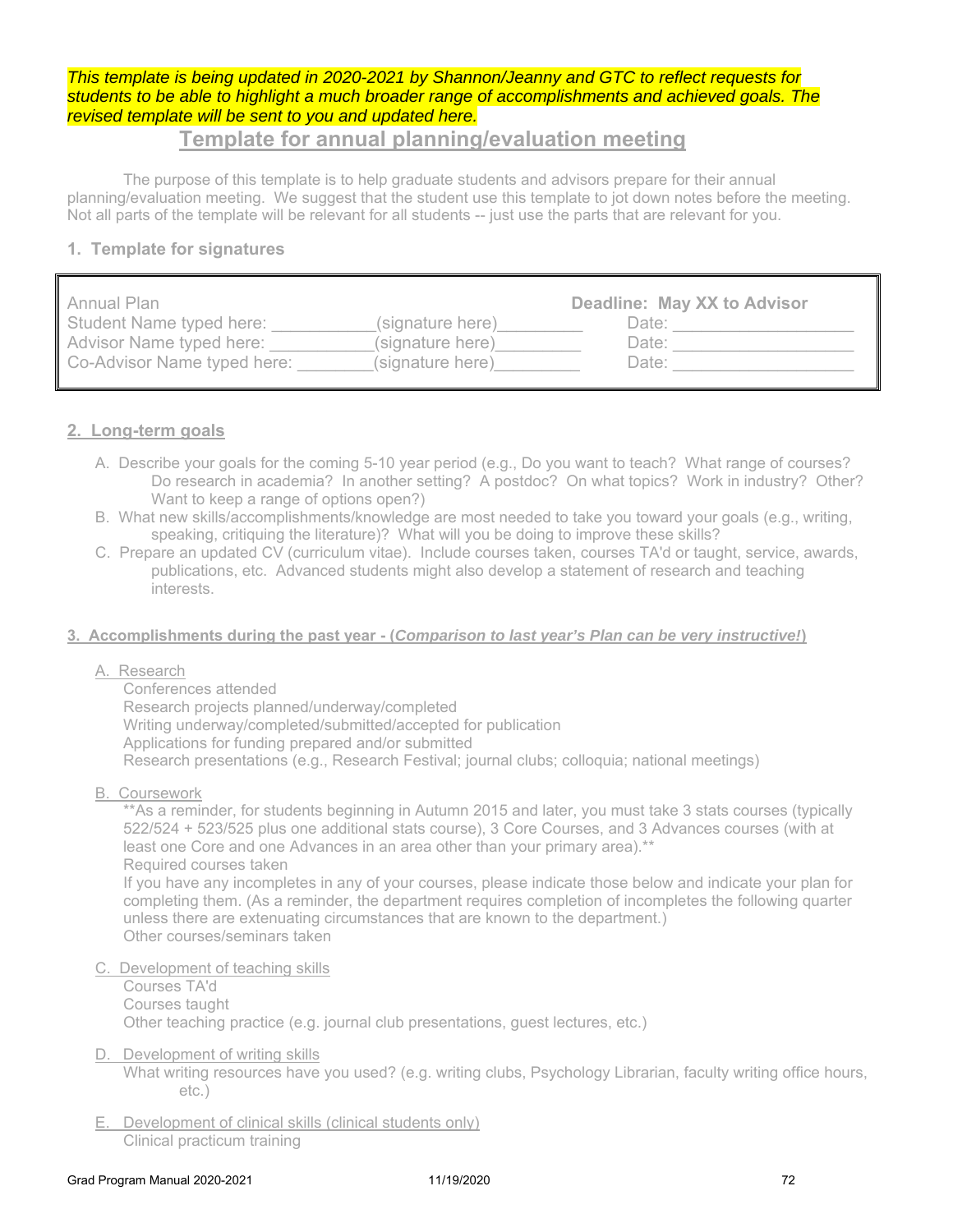F. Milestones met General exam scheduled/taken **CHACCOUNGER** Other?

 1st or 2nd year project completed Dissertation proposal accepted? Required coursework completed **Dissertation completed?** Committee formed **Committee formed** Committee formed Cuant minor or Diversity Science specialization?

G. Departmental, University, Community, or National service

- H. Awards
- **4. Plans for the coming year** 
	- A. Research

 Research projects to be initiated/completed Writing to be initiated/completed Research presentations planned (e.g., colloquia; invited presentations; talks at meetings)

B. Coursework

 Required courses to be taken Other courses/seminars to be taken If you have any incompletes in any of your courses, please indicate those below and indicate your plan for completing them. (As a reminder, the department requires completion of incompletes the following quarter unless there are extenuating circumstances that are known to the department.)

How will these courses help you achieve your long-term goals?

- C. Development of teaching skills Courses you hope to TA Courses you hope to teach Other teaching practice (e.g. journal club presentations, guest lectures, etc.)
- D. Development of writing skills

 What writing resources do you plan to use? (e.g. writing clubs, Psychology Librarian, faculty writing office hours, etc.)

- E. Development of clinical skills (clinical students only) Clinical practicum training
- F. Milestones to be met Complete required coursework **Schedule/take Generals** Form committee **Develop dissertation proposal** Begin reading for Generals **Complete dissertation**

- G. Application(s) for outside funding?
- H. Planning for life after Ph.D

 Are you looking for a post doc? Employment in academic setting? Employment outside of the academy? What steps will you take toward finding the right position for you?

I. Departmental, University or National service (optional, but start thinking about this)

#### **5. Advisor/co-advisor/committee**

Given your goals, are you in the right research group with the right advisor?

If you need to change, how and when could it be done gracefully?

Given your advancing knowledge and skills, are you ready to move up to higher level responsibilities (e.g., more involvement in planning research projects; high-level data management and interpretation; writing)?

(Before you have a Committee) What about your co-advisor? Any change needed?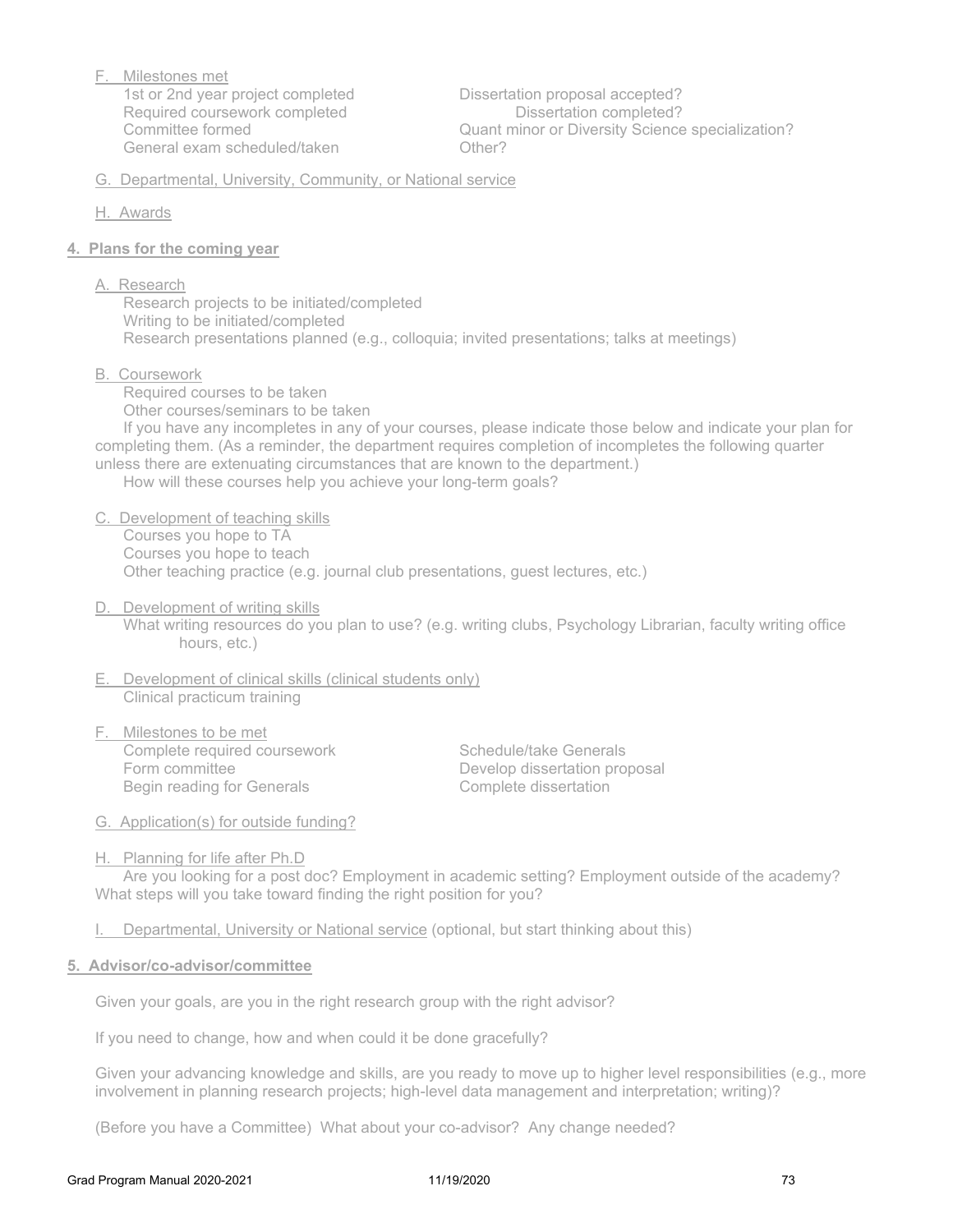Plan to have your committee formed by the end of your second year in the program, or shortly thereafter.

(When you have a Committee): Is your Committee still functional given your goals? Any changes needed?

Will any faculty sabbaticals/leaves interfere with your time plan?

#### **6. Mentoring**

Mentoring is a critical part of a successful graduate career. This list is meant to be a starting point for a discussion with your mentor.

"Mentors are advisers, people with career experience willing to share their knowledge; supporters, people who give emotional and moral encouragement; tutors, people who give specific feedback on one's performance; masters, in the sense of employers to whom one is apprenticed; sponsors, sources of information about and aid in obtaining opportunities; models, of identity, of the kind of person one should be to be an academic." --Morris Zelditch

Over the next quarter I feel the things that would most help me make good progress are ranked in order of importance, where 1 is most important, 10 least (you also can put N/A or list specifics after each item) Please use each number once:

| Eeedback on written work experience and the control of the control of the control of the control of the control of the control of the control of the control of the control of the control of the control of the control of th |
|--------------------------------------------------------------------------------------------------------------------------------------------------------------------------------------------------------------------------------|
|                                                                                                                                                                                                                                |
| Discussion of papers/potential research topics __________________________________                                                                                                                                              |
|                                                                                                                                                                                                                                |
|                                                                                                                                                                                                                                |
|                                                                                                                                                                                                                                |
| Lacksman Positive encouragement Lacksman and The Contract of the Positive encouragement Lacksman and The Termin                                                                                                                |
| ____Mutually setting goals/expectations/timelines ______________________________                                                                                                                                               |
|                                                                                                                                                                                                                                |
|                                                                                                                                                                                                                                |

#### **7. Stats for Department Fact Sheet (new for 2013)**

The fact sheet has information on our department and is available on our website/handed out at department events. Each year we update the graduate student honors section. It would be really helpful to provide the following information:

For the past year May 201X-April 201X, I have (please list accomplishments):

Professional honors or awards received (example: Conference recognition, one-time monetary award (dissertation or research), national or campus award).

\_\_\_ Book chapters or journal articles published

Presentations at national meeting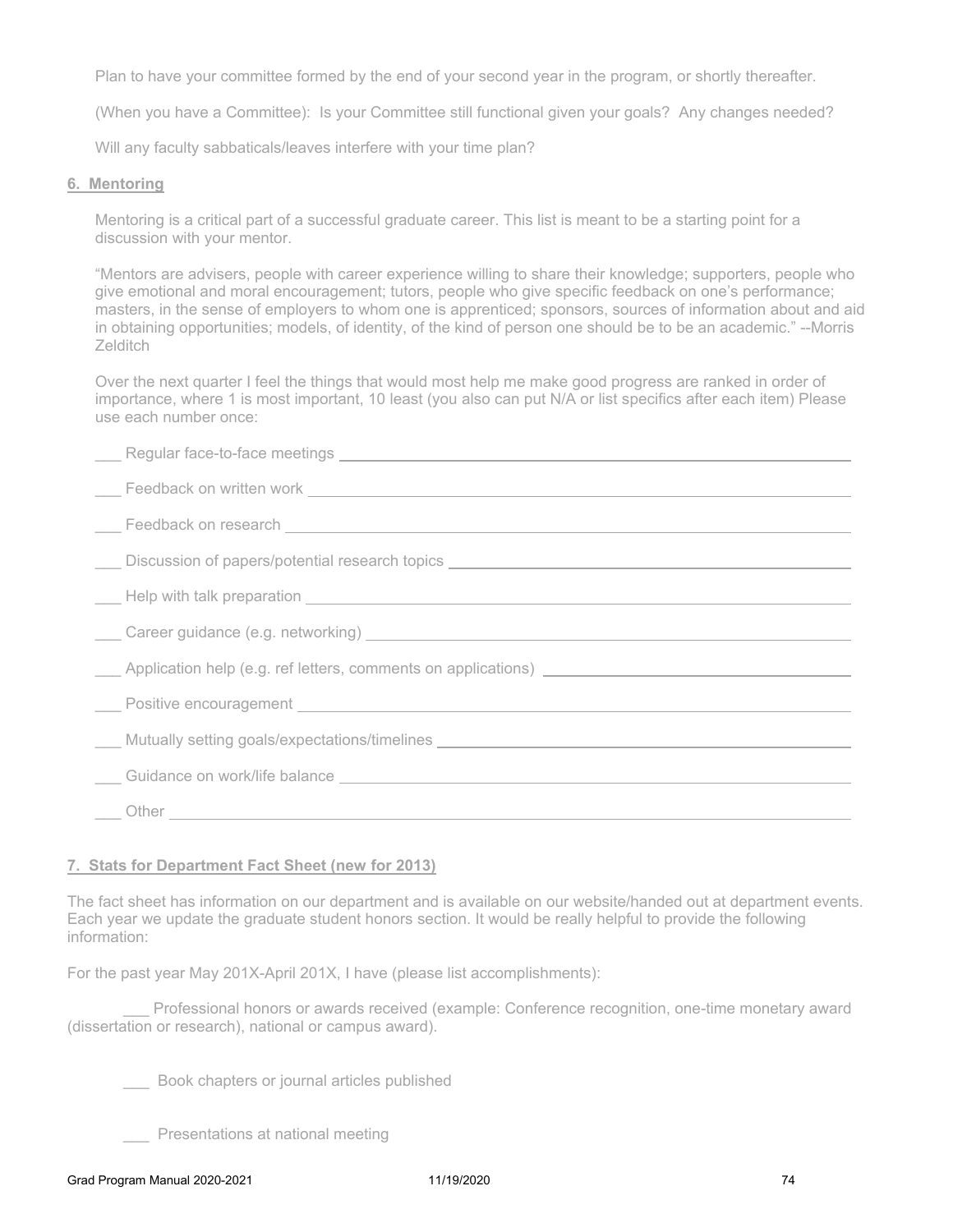Fellowships received (example: NSF, NRSA, GOMAP)

Research grants or other funding (e.g., ADAI, RRF, foundation award, training grant)

#### **8. Writing up the annual plan**

*After consultation with your advisor and co-advisor, you should write up your annual plan. You should review it*  with your advisor and co-advisor, and come to agreement on a final draft. The final draft should be signed by all *three of you. It needs to go forward with your advisor's draft of your feedback/evaluation letter, in time to be reviewed by the Area in early June. So please get it to your Advisor by approximately May XX.* 

Summary:

Deadline – May XX, 20xx – Annual Plan to Advisor Signatures required on Annual Plan – THREE – (Student, Advisor, Co-Advisor)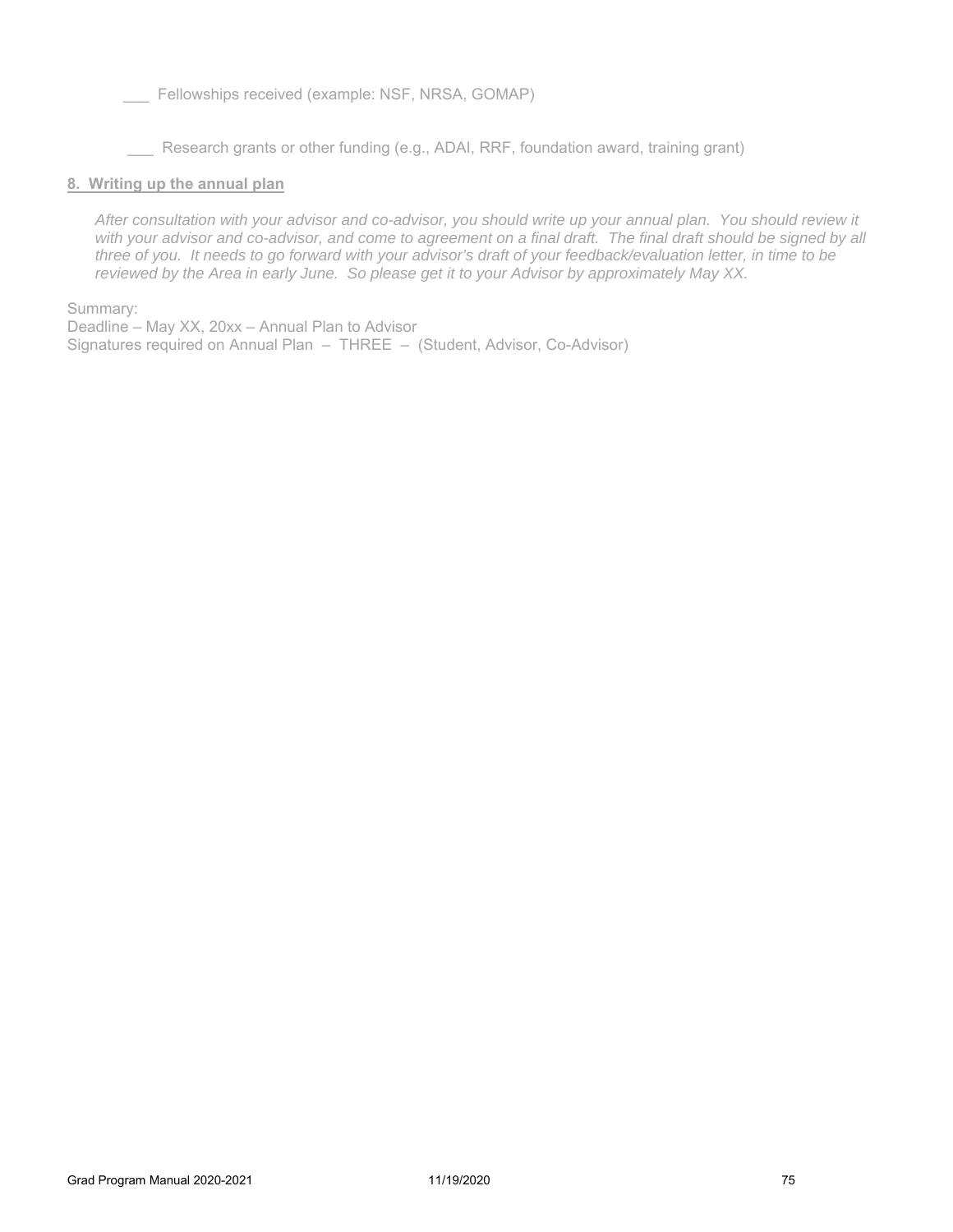## **Simplified template for faculty feedback/evaluation letter**

The old template for annual evaluation letters was too long and confusing. What follows is a much simpler template. Letters should include about 3-5 paragraphs depending on the student.

**Paragraph 1:** This is where you tell them that this is their annual evaluation letter. You can note whose opinion(s) the letter reflects. Typically areas meet to discuss all students so letters will reflect the opinions of the faculty in the area rather than that of an individual faculty member even though most of the letter content will be from you as the primary advisor. This paragraph should make it clear that you know what year the student is in and their overall status in the program (making excellent progress, making adequate progress, making slow or inadequate progress).

**Paragraph 2:** This should address things the student did well over the past year---in the classroom, in the lab, in teaching, or in service. It is a sad state if the student did nothing good for a whole year and it is important to acknowledge their good work. (For a student who is about to or has defended or has been on internship, this may be the whole letter: "Good job. Good luck!")

**Paragraph 3:** Concerns over things that did not go as well as expected last year and the steps needed to correct or overcome. (This may not be relevant to some students.)

**Paragraph 4:** Goals for next year – finish certain courses, complete a specific research project, meet the next program milestone. These can be very typical expectations, encouragement to just keep going as they have been, or serious nudges with serious concerns (e.g., consider if this is the right lab for you/the right career for you or become more active in the lab).

**Paragraph 5:** Close – summary of successes and concerns. "We look forward to your meeting our expectations next year/keep up the good work."

Letters should be signed by Primary Advisor/Committee Chair and Area's GTC Rep. It's really nice if the Secondary Advisor signs if the student is pre-committee. **Letters should be provided as hard-copy with original, ink signatures unless a signer is not in residence. Letters mark the end of the year; not the start of the next. So plan to have your letters completed and submitted before you begin your summer activities.**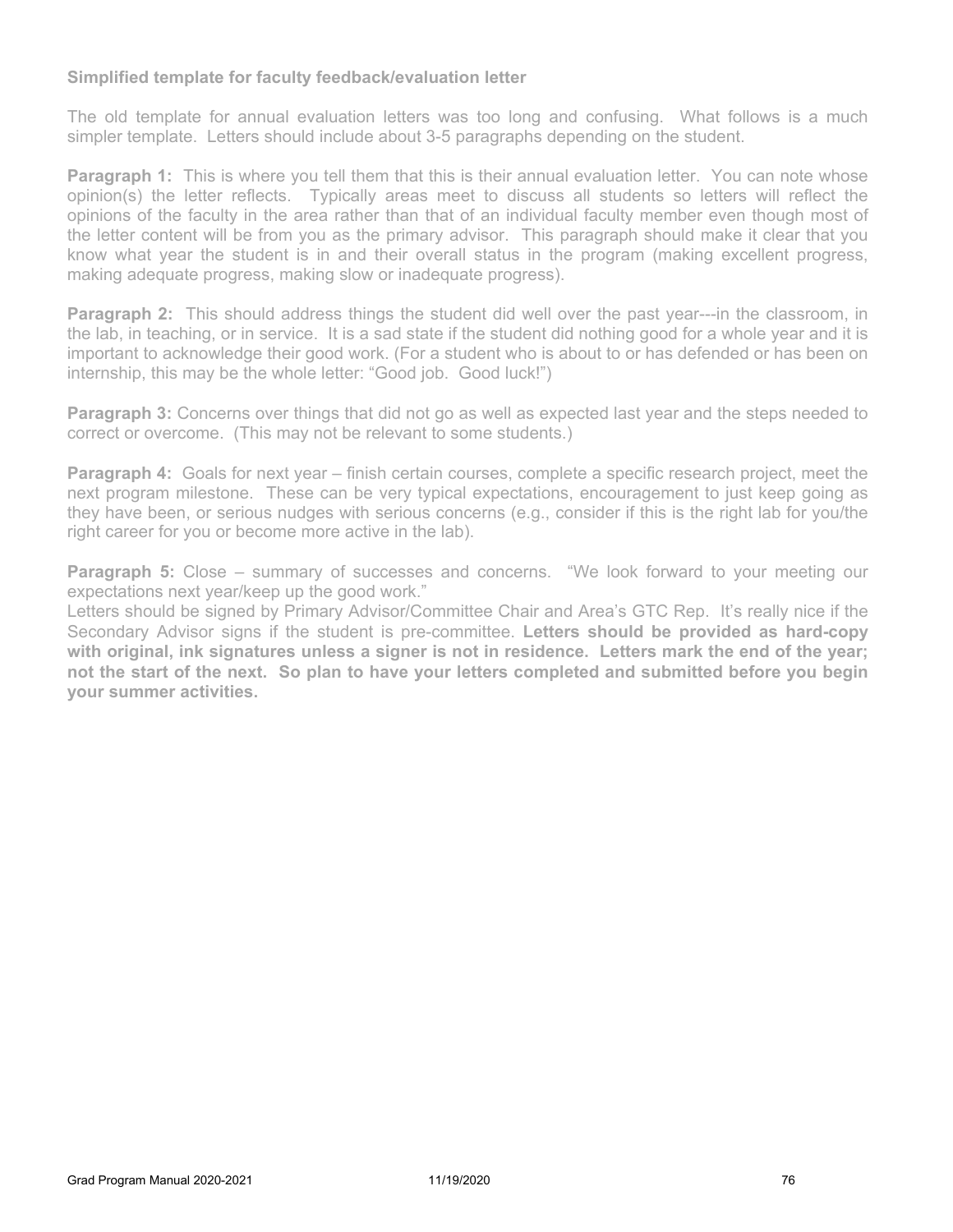

Date

Dear "Student":

The faculty in "our" area met recently to review the progress of all graduate students. We are pleased/most pleased/concerned/unhappy with your performance as a nth year graduate student in our program.

We were (very) pleased that – (possible things – you did well in courses/you were really active in the lab/you started/completed a research project/you submitted a grant/you did a great job TAing XXX – whatever said student did well). (If the student is finishing up in Spring or Summer, you can just say: We are pleased that you have completed your dissertation and are scheduled to defend in XXX. We wish you all the best as you start your internship/move on to a post doc/move into your position at XXX.)

We were concerned that (possible things – your research progress was very slow/you have incompletes in some courses/you still haven't completed the paper on your first year project). (A student may not have anything to mention here so you can skip this.)

Over the next academic year, we expect you to (complete a project/take an additional course/submit a grant/finish a manuscript/write your thesis or dissertation/apply for internship/)…..

Again, congratulations on your accomplishments during the 20XX-20XX academic year. We look forward to your continued/improved performance over the next year.

Sincerely,

Your Primary Advisor or Committee Chair

GTC Rep from our area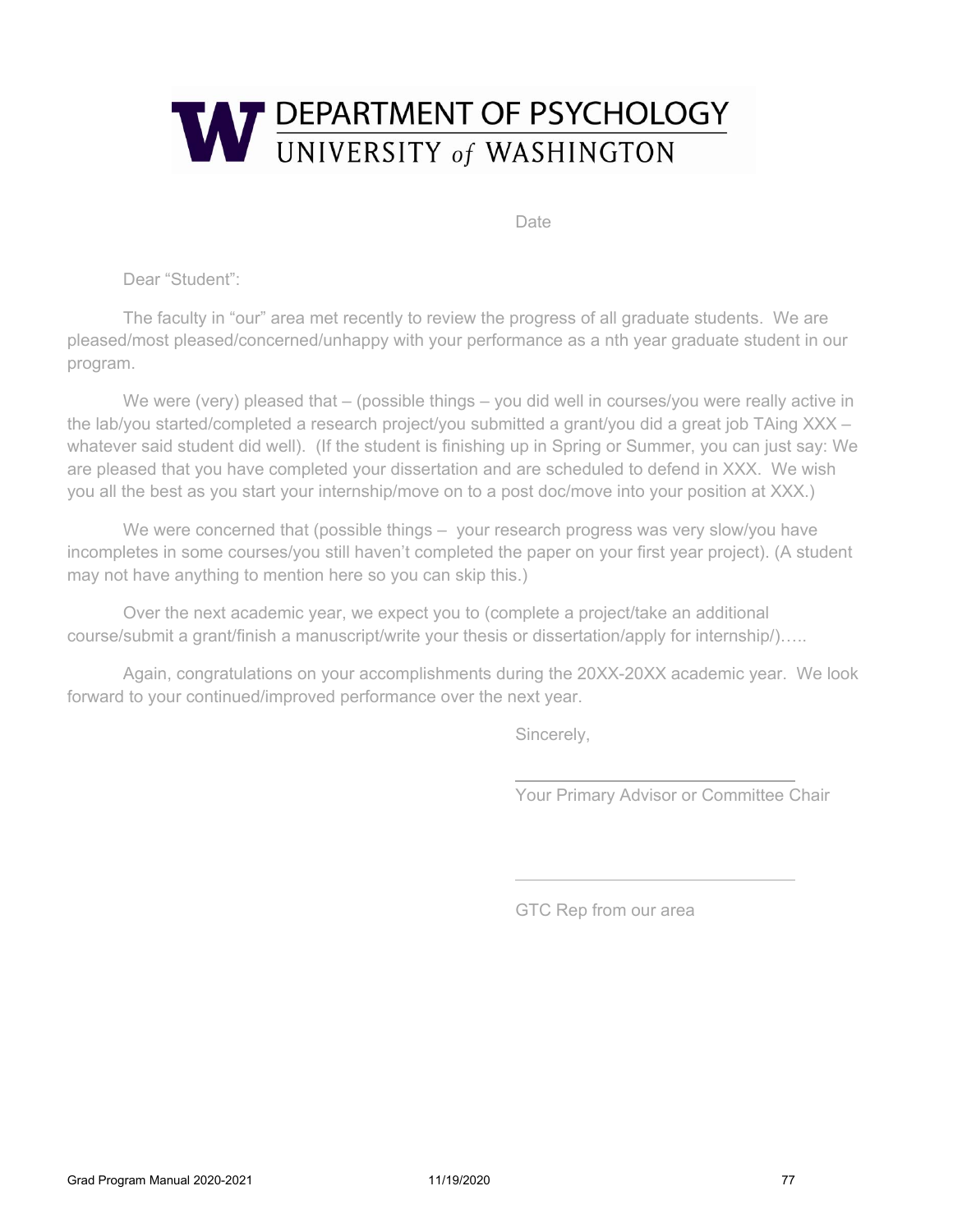# **Staff Support Services by Function**

| <b>AAALAC</b> rules/regulations                                              | Michele Jacobs                                       |
|------------------------------------------------------------------------------|------------------------------------------------------|
| Academic policies-Graduate                                                   | Jeanny Mai                                           |
| Academic policies-Undergraduate                                              | <b>Carrie Perrin</b>                                 |
| <b>Admissions-Graduate</b>                                                   | Jeanny Mai                                           |
| Admissions-Undergraduate                                                     | <b>Vicky Hansen</b>                                  |
| Advancement                                                                  | Mercedes Luna                                        |
| <b>Advising-Graduate</b>                                                     | Jeanny Mai                                           |
| Advising-Undergraduate                                                       | Carrie Perrin, Cy Delgado, Vicky Hansen              |
| Animal care issues                                                           | Michele Jacobs                                       |
| Autoclave maintenance                                                        | Michele Jacobs                                       |
| <b>Budget report distribution</b>                                            | Jeneil Lagasse                                       |
| <b>Budgets-grant proposals</b>                                               | Karen Liebert//Thao Truong                           |
| <b>Budgets-Sponsored research accounting</b>                                 | Karen Liebert//Thao Truong                           |
| Budgets-UW internal accounting<br>(RRF/ADAI)                                 | Karen Liebert/Thao Truong                            |
| <b>Building coordinator-Guthrie</b>                                          |                                                      |
|                                                                              | William Kaplan<br>Michele Jacobs                     |
| <b>Building coordinator-Chem Library</b><br><b>Building coordinator-CCFW</b> |                                                      |
| Building coordinator-3917 U Way NE                                           | <b>Marcellina Deschamps</b><br><b>Amanda Patrick</b> |
| Building coordinator-3935 U Way NE                                           | Michele Jacobs                                       |
| Building coordinator-3939 U Way NE                                           | Michele Jacobs                                       |
|                                                                              |                                                      |
| <b>Building Use Permits</b>                                                  | William Kaplan                                       |
| <b>Bulletin board posting</b>                                                | William Kaplan<br>Michele Jacobs                     |
| Cagewasher maintenance                                                       | <b>Joanne Edwards</b>                                |
| Chair's calendar/appointments                                                |                                                      |
| Classroom computer maintenance<br><b>Classroom reservations</b>              | Doug Kalk<br><b>Kim Arbios</b>                       |
| Clinic conference room reservation                                           |                                                      |
|                                                                              | Sean Hudspeth<br><b>Amanda Patrick</b>               |
| Clinic financial reports<br>Clinic insurance billing                         | <b>Amanda Patrick</b>                                |
|                                                                              | <b>Amanda Patrick</b>                                |
| Clinic operations<br>Clinic server maintenance                               | Shawn Heide                                          |
|                                                                              |                                                      |
| <b>Clinical internships</b><br>Colloquia coordination                        | Sean Hudspeth<br>Dana Arnim                          |
| <b>Combined Fund drive</b>                                                   | Mercedes Luna                                        |
| <b>Computer networking</b>                                                   | Doug Kalk, Rich Ball                                 |
|                                                                              | Doug Kalk                                            |
| Computer/printer purchasing<br>Computer/printer repair                       | Doug Kalk, Rich Ball                                 |
| Computer/printer set up                                                      | Doug Kalk, Rich Ball                                 |
| <b>Computer/printer specifications</b>                                       | Doug Kalk                                            |
| Computer/printer troubleshooting                                             | Doug Kalk, Rich Ball                                 |
| <b>Copier troubleshooting</b>                                                | William Kaplan                                       |
| Copy codes                                                                   | William Kaplan                                       |
| Copying exams/syllabi                                                        | William Kaplan                                       |
| Cost share coordinator (grants)                                              | Karen Liebert                                        |
|                                                                              |                                                      |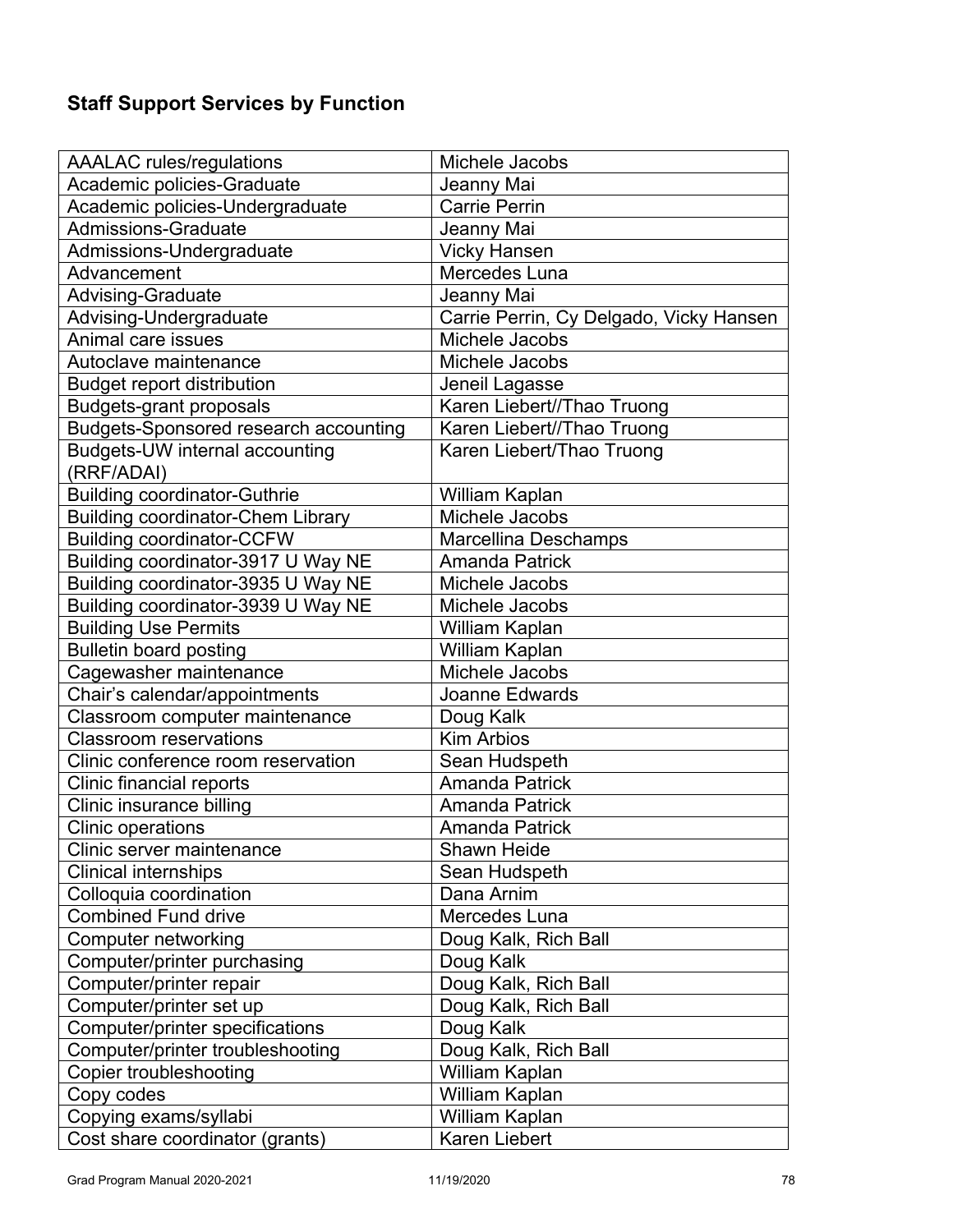| <b>Course descriptions</b>                        | <b>Kim Arbios</b>            |
|---------------------------------------------------|------------------------------|
| Course entry codes (100-500 level)                | <b>Kim Arbios</b>            |
| Course entry codes (600, 700, 800)                | William Kaplan               |
| Department and lab servers                        | Doug Kalk                    |
| Department Honors program                         | Carrie Perrin, Vicky Hansen  |
| Department website                                | <b>Shawn Heide</b>           |
| Desk copies                                       | <b>Kim Arbios</b>            |
| Donation processing                               | Mercedes Luna                |
| Donor relations                                   | Mercedes Luna                |
| <b>Edwards Lecture coordinator</b>                | Dana Arnim                   |
| E-newsletter-weekly                               | <b>Kim Arbios</b>            |
| <b>Equipment inventory</b>                        | <b>Rich Ball</b>             |
| <b>Equipment location</b>                         | <b>Rich Ball</b>             |
| eRA Commons access                                | Jeneil Lagasse/Karen Liebert |
| <b>Express mail receiving</b>                     | William Kaplan               |
| <b>Express mail shipping</b>                      | William Kaplan               |
| <b>Faculty appointments</b>                       | Joanne Edwards               |
| Faculty effort reporting                          | Michele Jacobs/Karen Liebert |
| <b>Faculty leave</b>                              | Joanne Edwards               |
| Faculty merit review                              | Joanne Edwards               |
| <b>Faculty policies</b>                           | Joanne Edwards               |
| Faculty promotion/tenure                          | Joanne Edwards               |
| Faculty searches                                  | Joanne Edwards               |
| Fax machine                                       | William Kaplan               |
| <b>Fiscal policies</b>                            | Jeneil Lagasse               |
| General/Final Exams-graduate                      | Jeanny Mai                   |
| <b>Gift Processing</b>                            | Mercedes Luna                |
| Grade submission/changes                          | <b>Kim Arbios</b>            |
| <b>Graduate Program</b>                           | Jeanny Mai                   |
| Graduate student academic records                 | Jeanny Mai                   |
| <b>Grant &amp; Contract Certification Reports</b> | <b>Melissa Harrell</b>       |
|                                                   | Karen Liebert/Thao Truong    |
| Grant proposal preparation-all sponsors           |                              |
| Grants-advance budget requests                    | Karen Liebert/Thao Truong    |
| Grants-allowability of costs<br>Grants-closeouts  | Karen Liebert/Thao Truong    |
|                                                   | Karen Liebert/Thao Truong    |
| Grants-create sub budget                          | Karen Liebert/Thao Truong    |
| Grants-establishing                               | Karen Liebert/Thao Truong    |
| Grants-no-cost extensions                         | Karen Liebert/Thao Truong    |
| Grants-outgoing subcontracts                      | Karen Liebert/Thao Truong    |
| Grants-pre & post award issues                    | Karen Liebert/Thao Truong    |
| Grants-progress reports                           | Karen Liebert/Thao Truong    |
| HIPAA compliance-clinic                           | <b>Amanda Patrick</b>        |
| <b>IACUC</b> rules/regulations                    | Michele Jacobs               |
| Keys/codes/card access for rooms/<br>buildings    | William Kaplan               |
| Laptops & presentation equip-                     | <b>Shawn Heide</b>           |
| maintenance                                       |                              |
| Laptops & presentation equipment-                 | William Kaplan               |
| checkout                                          |                              |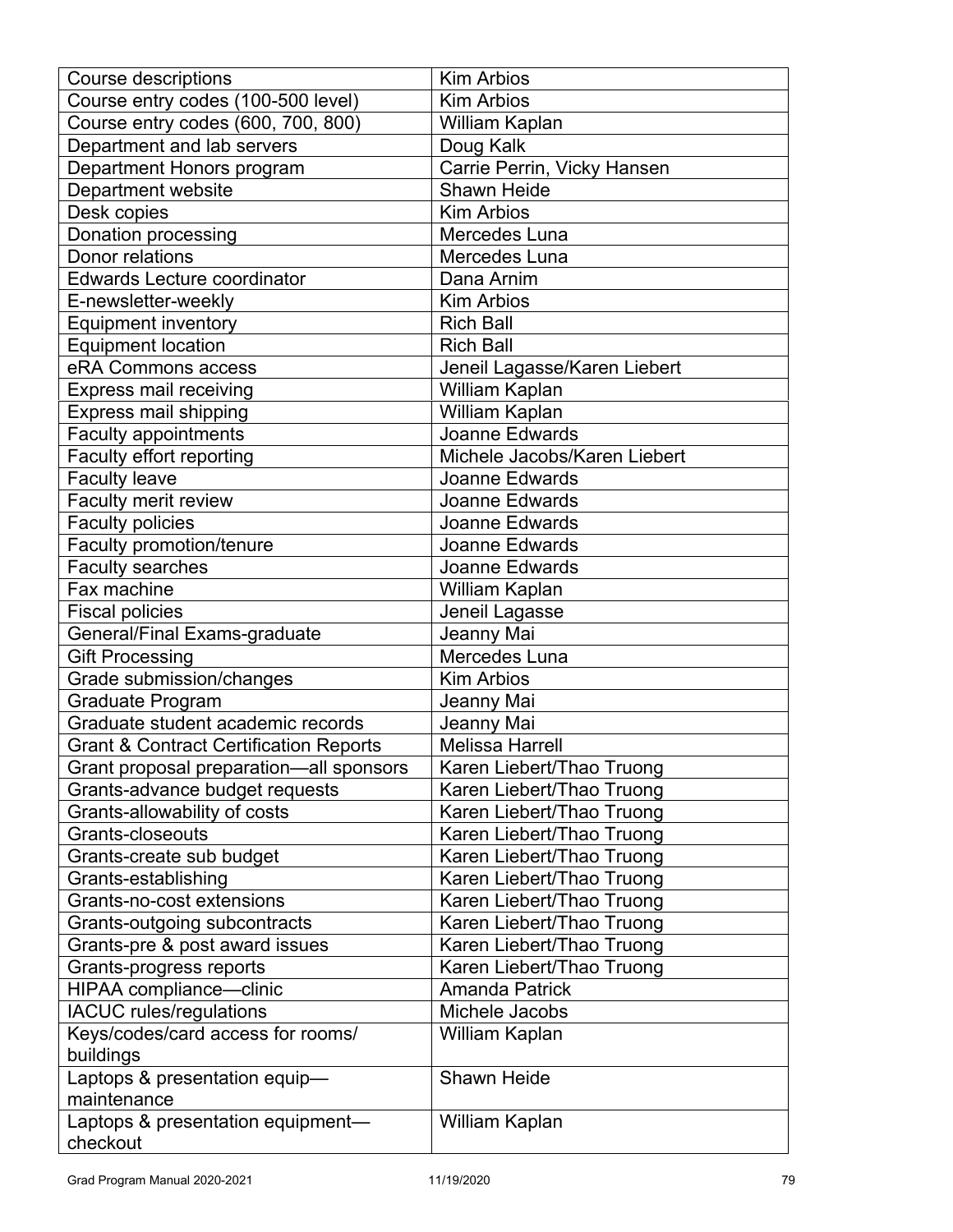| Mailboxes/US mail                        | William Kaplan                 |
|------------------------------------------|--------------------------------|
| Maintenance/repairs for facilities       | William Kaplan/ Michele Jacobs |
| Multimedia instruction                   | <b>Shawn Heide</b>             |
| Office assignments-temp faculty/visitors | Michele Jacobs                 |
| Office hours publication                 | <b>Kim Arbios</b>              |
| Parking validation coupons/guest parking | William Kaplan                 |
| Payroll appointment changes/corrections  | <b>Melissa Harrell</b>         |
| Payroll checks/advices                   | <b>Melissa Harrell</b>         |
| Personnel issues/policies                | Michele Jacobs                 |
| Petty cash reimbursements                | Tu Tong                        |
| Petty Cash revolving funds               | Tu Tong                        |
| Procard applications & limit increases   | Jeneil Lagasse                 |
| Procard purchase reconciliation          | Tu Tong                        |
| Professional staff merit review          | Michele Jacobs                 |
| Psych 497-fieldwork                      | Cy Delgado                     |
| Psych 499-research                       | <b>Carrie Perrin</b>           |
| Qualtrics account administrator          | <b>Shawn Heide</b>             |
| Records retention-research               | <b>Karen Liebert</b>           |
| Remodeling projects                      | Michele Jacobs                 |
| Research funding requests-grads          | Jeanny Mai                     |
| Safety-building                          | Michele Jacobs/William Kaplan  |
| <b>SAGE access</b>                       | Jeneil Lagasse                 |
| Senior exit survey                       | <b>Carrie Perrin</b>           |
| Shipping/receiving (freight companies)   | <b>Rich Ball</b>               |
| <b>Shredding services</b>                | William Kaplan                 |
| Software licenses/media                  | Doug Kalk                      |
| Space allocation                         | Michele Jacobs                 |
| Staff hires (permanent)                  | Michele Jacobs                 |
| Staff hires (temporary hourly)           | <b>Melissa Harrell</b>         |
| State budgets                            | Jeneil Lagasse                 |
| Supervisory committee formation          | Jeanny Mai                     |
| Supply orders-departmental               | Tu Tong/Jennifer Trygstad      |
| Supply orders-grant office supplies      | Tu Tong/Jennifer Trygstad      |
| Surplus equipment/furniture              | <b>Rich Ball</b>               |
| TA assignments                           | Jeanny Mai                     |
| Telephone lines and equipment            | Michele Jacobs                 |
| <b>Textbook ordering questions</b>       | <b>Kim Arbios</b>              |
| Time reporting questions                 | <b>Melissa Harrell</b>         |
| Time schedule                            | <b>Kim Arbios</b>              |
| <b>Travel reimbursements</b>             | Tu Tong                        |
| Travel requests-faculty                  | Jeneil Lagasse                 |
| Travel requests-graduate students        | Jeanny Mai                     |
| <b>Undergraduate Advising</b>            | <b>Carrie Perrin</b>           |
| Undergraduate Graduation Celebration     | <b>Carrie Perrin</b>           |
| Undergraduate student academic records   | <b>Carrie Perrin</b>           |
| Undergraduate workshops-career           | Cy Delgado, Vicky Hansen       |
| Undergraduate workshops-grad school      | Cy Delgado, Vicky Hansen       |
| <b>UWATS</b> codes (international)-admin | William Kaplan                 |
| <b>UWATS codes (international)-grant</b> | <b>Karen Liebert</b>           |
|                                          |                                |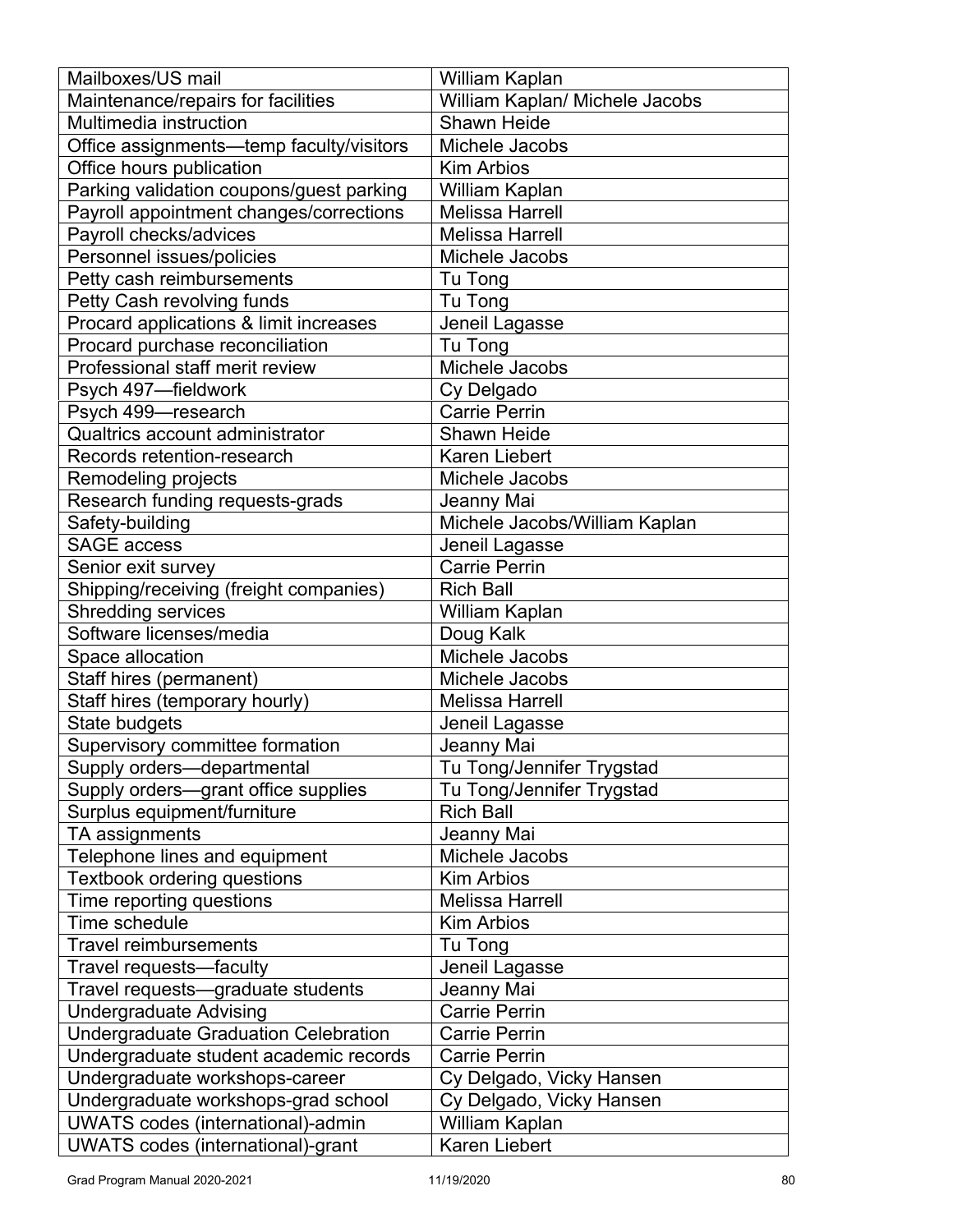| Visiting faculty appointments           | Joanne Edwards         |
|-----------------------------------------|------------------------|
| Visiting lecturers offer-Edwards/Loucks | Dana Arnim             |
| Visiting lecturers travel               | Dana Arnim             |
| Web related issues                      | <b>Shawn Heide</b>     |
| Web server maintenance                  | <b>Shawn Heide</b>     |
| Workday questions                       | <b>Melissa Harrell</b> |